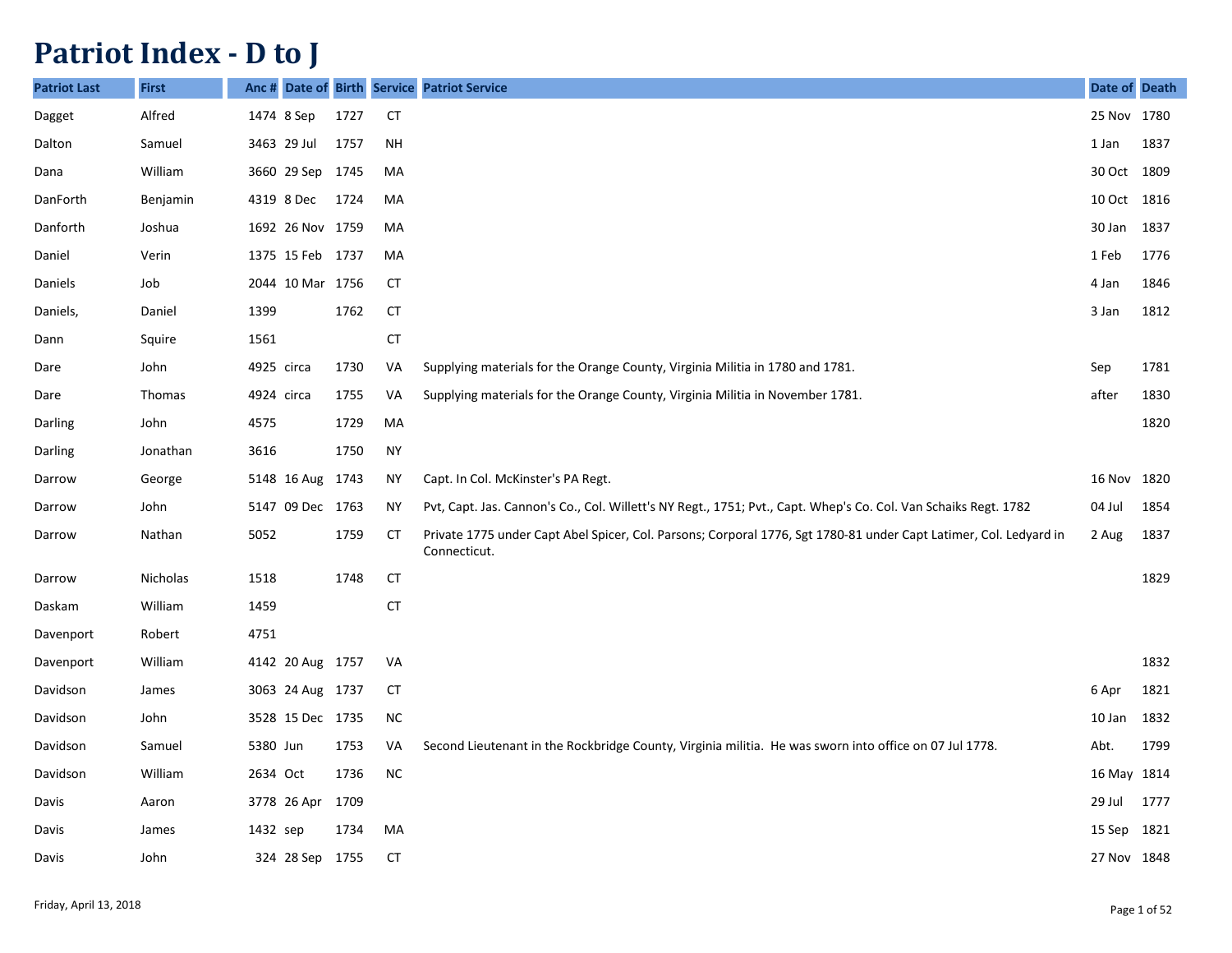| <b>Patriot Last</b> | <b>First</b> |            |                  |      |           | Anc # Date of Birth Service Patriot Service                                                 | Date of Death |      |
|---------------------|--------------|------------|------------------|------|-----------|---------------------------------------------------------------------------------------------|---------------|------|
| Davis               | Joseph       |            | 5091 26 Jan 1761 |      | MA        | Two expeditions to Ticonderoga.                                                             | 21 Apr 1832   |      |
| Davis               | Josiah       | 4448       |                  | 1724 |           |                                                                                             | 3 Mar         | 1796 |
| Davis               | Levi         |            | 830 11 Nov 1752  |      | MA        |                                                                                             | 5 Jul         | 1807 |
| Davis               | Nathaniel    |            | 3328 3 Dec       | 1715 |           |                                                                                             | 26 Oct 1802   |      |
| Davis               | Phineas      |            | 5108 14 Sep 1754 |      | ΝY        | Private, Stongs Company, Battle of Long Island                                              | 2 Jul         | 1848 |
| Davis               | Robert       |            | 766 08 Jul       | 1719 | MD        | Private, 6th Maryland Regiment                                                              | 1 Nov         | 1789 |
| Davis               | Robert       | 1460       |                  | 1746 | МA        |                                                                                             | 18 Nov 1798   |      |
| Davis               | Samuel       | 942        |                  |      |           | a private soldier in the revolutionary war                                                  |               |      |
| Davison             | Peter        |            | 2247 15 May 1739 |      | <b>CT</b> |                                                                                             | 4 May         | 1800 |
| Dawley              | Daniel       | 3362       |                  | 1749 | RI        |                                                                                             | 23 Jul        | 1832 |
| Dawson              | Nicholas     |            | 32 3 Apr         | 1745 | PA        | Private under Col. William Crawford, Lt. Edward Stewart's Co., Rangers on the Frontiers, PA | 31 May 1789   |      |
| Dawson              | Timothy      | 2826       |                  | 1743 |           |                                                                                             |               | 1878 |
| Day                 | Abraham      |            | 4562 17 Mar 1712 |      | MA        |                                                                                             | 18 Mar 1792   |      |
| Day                 | Isaac        |            | 4238 3 Nov       | 1754 | <b>NJ</b> |                                                                                             | 15 July 1838  |      |
| Day                 | Joel         | 3334       |                  | 1730 | MA        |                                                                                             |               | 1803 |
| Day                 | John         |            | 4469 4 Mar       | 1754 | MD        |                                                                                             |               | 1794 |
| Day                 | Orion        |            | 3169 5 Aug       | 1762 | MA        |                                                                                             | 26 Sept 1835  |      |
| Day                 | William      | 2523       |                  | 1743 | <b>CT</b> |                                                                                             | 20 Oct 1783   |      |
| Dayton              | Elias        | 1830       |                  | 1737 | <b>NJ</b> |                                                                                             | 22 Oct 1807   |      |
| Dayton              | Isaac        |            | 4893 3 Mar       | 1745 | <b>CT</b> | Patriotic Service: took the Oath of Fidelity.                                               | 2 Jun         | 1812 |
| Dayton              | Jonathan     |            | 55 31 Jan        | 1726 | <b>CT</b> |                                                                                             | 31 Jul        | 1804 |
| Dayton              | Jonathan     | 1510       |                  | 1756 | <b>CT</b> |                                                                                             | 23 Apr        | 1835 |
| Dayton              | Justus       |            | 2620 30 Jun      | 1754 | <b>CT</b> |                                                                                             | circa         | 1825 |
| Dayton              | Michael      | 2233 4 Jun |                  | 1722 | CT        |                                                                                             | 22 Sep        | 1776 |
| Dayton              | Nathaniel    | 4389       |                  | 1758 | <b>CT</b> |                                                                                             | 15 Aug 1838   |      |
| De Groot            | William      | 2582 Jul   |                  | 1751 | <b>NJ</b> |                                                                                             | 28 Aug 1840   |      |
| De Haven            | Samuel       | 3157       |                  | 1724 | PA        |                                                                                             | 19 Feb 1815   |      |
| De Lavergne         | Benjamin     | 3862       |                  | 1743 | <b>NY</b> |                                                                                             | 25 Jan        | 1830 |
| De Lavergne         | Louis        | 4033       |                  | 1738 | <b>NY</b> |                                                                                             |               | 1805 |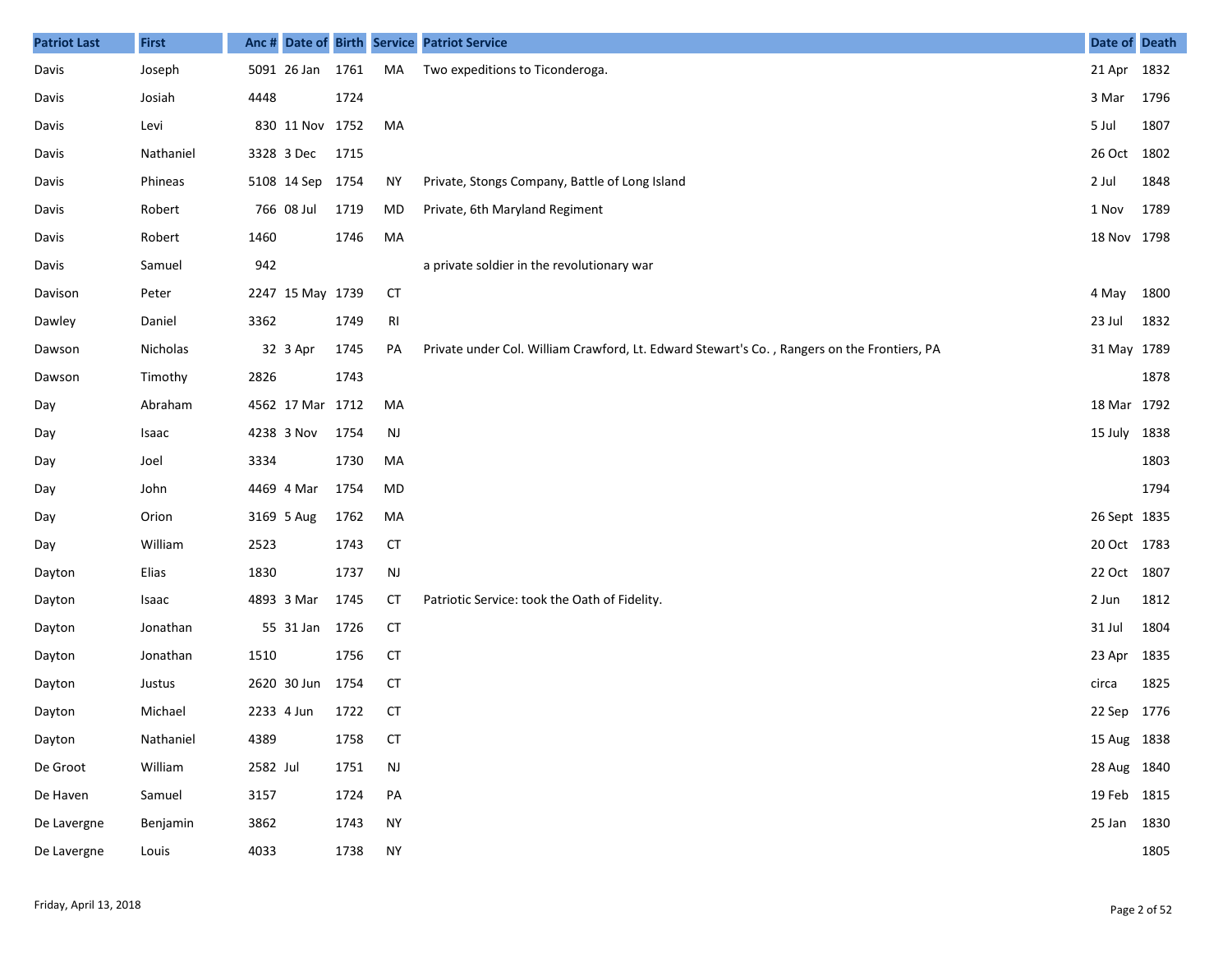| <b>Patriot Last</b> | <b>First</b> | Anc # |                   |      |           | Date of Birth Service Patriot Service                                                                                                                                                                                                                             | Date of Death |      |
|---------------------|--------------|-------|-------------------|------|-----------|-------------------------------------------------------------------------------------------------------------------------------------------------------------------------------------------------------------------------------------------------------------------|---------------|------|
| De Wolf             | Elisha       |       | 2121 16 Feb 1748  |      | CT        |                                                                                                                                                                                                                                                                   | 7 Mar         | 1838 |
| Deans               | Daniel       |       | 4806 about        | 1750 | VA        | Sergeant, Rev War, Virginia                                                                                                                                                                                                                                       | before 1789   |      |
| Dearborn            | Benjamin     |       | 4979 28 Mar 1754  |      | <b>NH</b> | Patriotic Service, New Hampshire; Publisher of the New Hampshire Gazette & Freeman's Journal, starting 25 May<br>1776.                                                                                                                                            | 22 Feb        | 1838 |
| Dearborn            | James        | 525   |                   | 1755 | <b>NH</b> |                                                                                                                                                                                                                                                                   | 29 Nov        | 1843 |
| Dehaven             | Samuel       | 4137  |                   |      | PA        |                                                                                                                                                                                                                                                                   | 19 Feb        | 1815 |
| Deitrick            | Peter        | 2343  |                   |      | PA        |                                                                                                                                                                                                                                                                   | Feb           | 1780 |
| Delano              | Amasa        |       | 1663 18 Feb 1738  |      | VT        |                                                                                                                                                                                                                                                                   | 11 Jul        | 1816 |
| Delano              | Barzillai    | 204   |                   | 1745 | MA        |                                                                                                                                                                                                                                                                   | 8 Jun         | 1820 |
| Delano              | Nathan       |       | 4863 16 Nov 1764  |      | ΝY        | Private in Col. John Knickerbacker's 14th Regiment, Albany County, New York Militia.                                                                                                                                                                              | 3 Apr         | 1841 |
| Delavan             | Nathaniel    |       | 1435 14 or 2 1746 |      | NY        |                                                                                                                                                                                                                                                                   |               |      |
| Delavan             | Timothy      |       | 31 27 May 1738    |      | <b>NY</b> |                                                                                                                                                                                                                                                                   | 19 Jan        | 1813 |
| DeLaVergne          | Benjamin     | 96    |                   | 1742 | NY        |                                                                                                                                                                                                                                                                   | 25 Jan        | 1835 |
| Demaranville        | Stephen      |       | 4122 15 Aug 1750  |      | MA        |                                                                                                                                                                                                                                                                   | 24 Sep        | 1827 |
| Deming              | Daniel       |       | 2482 31 Dec 1753  |      | СT        | Responded to Lexington Alarm; Pvt in Capt. Chester's 9th Co, Gen. Spencer's 2nd Regt. (wounded at Battle of Bunker 10 Sep<br>Hill) 1775; Sgt in Capt. Well's Co., Col. Belden's Regt 1777.                                                                        |               | 1828 |
| Denison             | Amos         | 1070  |                   |      | СT        | Ensign in Capt Stanton's company in the 8th Conn regiment, under arms, Aug 1780, for the defense of the state.                                                                                                                                                    |               |      |
| Denison             | Beebe        |       | 4480 1 Jan        | 1744 | <b>CT</b> |                                                                                                                                                                                                                                                                   | 10 Feb        | 1823 |
| Denison             | Daniel       |       | 2638 16 Sep 1730  |      | NY        |                                                                                                                                                                                                                                                                   | 15 Mar 1793   |      |
| Denison             | George       |       | 111 17 May 1746   |      | CT        |                                                                                                                                                                                                                                                                   |               | 1832 |
| Denisonl            | George       |       | 3214 3 July       | 1725 |           |                                                                                                                                                                                                                                                                   |               |      |
| Denman              | Stephen      | 4310  |                   |      |           |                                                                                                                                                                                                                                                                   |               |      |
| Dennis              | Francis      | 2724  |                   | 1747 | MA        |                                                                                                                                                                                                                                                                   | 12 Sep 1812   |      |
| Dennison            | David        | 4720  |                   |      |           |                                                                                                                                                                                                                                                                   |               |      |
| Denniston           | John         |       | 3251 26 Mar 1759  |      | ΝY        |                                                                                                                                                                                                                                                                   | 10 Aug 1832   |      |
| Denny               | Samuel       |       | 847 5 May 1731    |      | MA        | Lieutenant-colonel of a regiment of minutemen which marched from Leicester to Lexington in 1775. In 1776, Col of 20 Sep 1817<br>the 1st regiment of the county of Worcester, Ma & detailed to command a regiment of militia ordered to join the<br>northern army. |               |      |
| Denslow             | Charles      |       | 1212 Circa        | 1739 | MA        | Pvt. In Capt. David Wheeler's Co., Col. Benjamin Simond's detachment from Berkshire County, Massachusetts militia; After<br>Also, Capt. David Wheeler's Col. John Brown's detachment of militia; also list of men raised in Berkshire Co. 1779.                   |               | 1788 |
| Denslow             | Eli          |       | 3117 22 Feb 1759  |      |           |                                                                                                                                                                                                                                                                   | 9 Apr         | 1833 |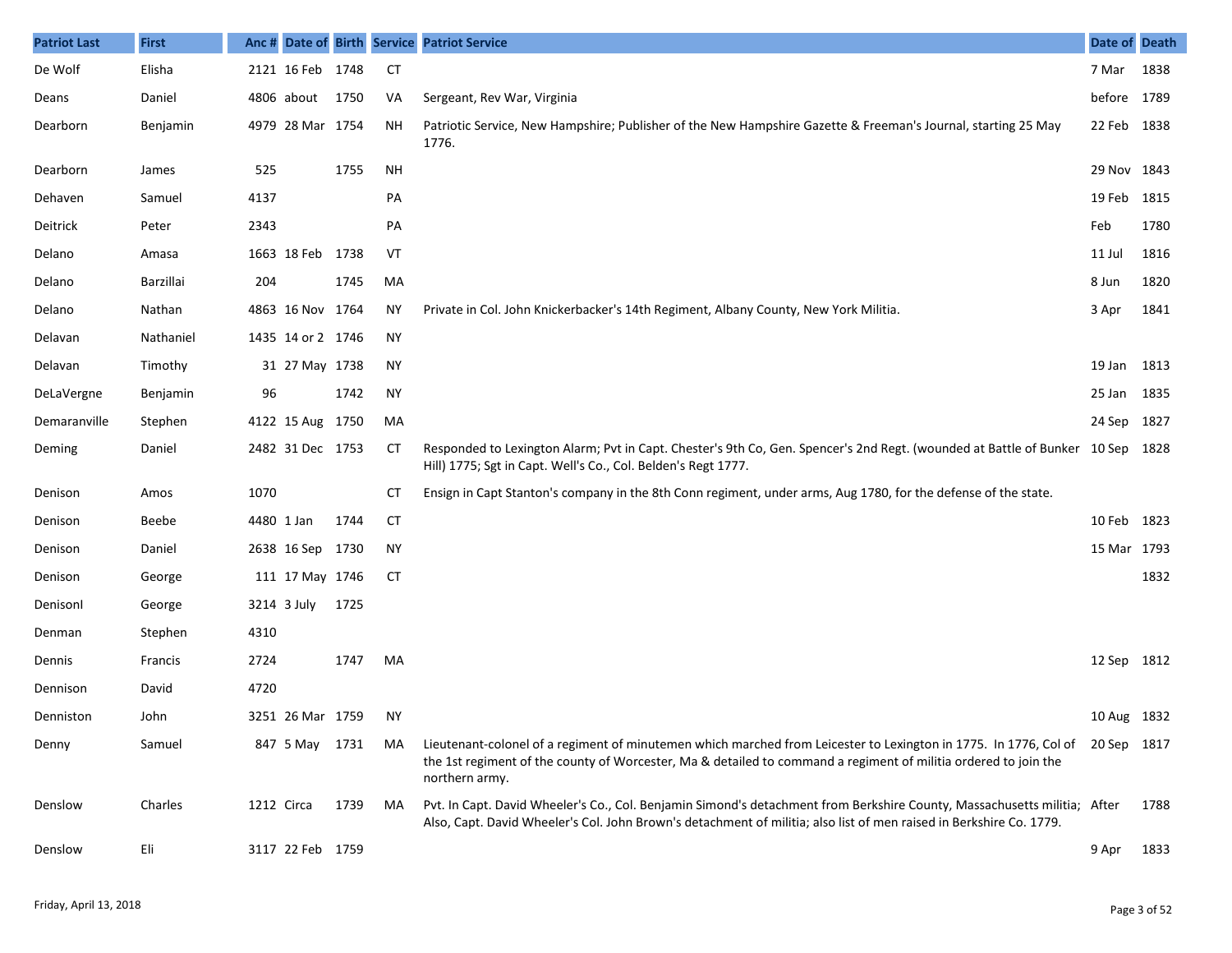| <b>Patriot Last</b> | <b>First</b> | Anc #      |                  |      |            | Date of Birth Service Patriot Service                                                                                                                                                                             | Date of Death |      |
|---------------------|--------------|------------|------------------|------|------------|-------------------------------------------------------------------------------------------------------------------------------------------------------------------------------------------------------------------|---------------|------|
| Denslow             | Martin       | 1032       |                  |      | <b>CT</b>  | Soldier from Windsor, Ct in the Lexington alarm, & in same year Corporal in the 4th company of the 8th regiment;<br>was Sergeant 1777, in 5th regiment, Ct line; Sgt-maj 1779; Ensign 1779; Lt when retired 1782. |               |      |
| Dent                | John         | 2785       |                  |      | MD         |                                                                                                                                                                                                                   |               |      |
| Denton              | Humphrey     | 3685       |                  | 1722 | <b>CT</b>  |                                                                                                                                                                                                                   |               | 1799 |
| Derby               | John         | 4803 1 Feb |                  | 1750 | <b>CT</b>  | Soldier in the 4th CT Regiment.                                                                                                                                                                                   |               | 1798 |
| Devore              | Nicholas     | 3972       |                  | 1732 |            |                                                                                                                                                                                                                   |               | 1815 |
| Dewey               | Daniel       |            | 2337 24 Aug 1707 |      | <b>CT</b>  |                                                                                                                                                                                                                   | 28 Oct        | 1786 |
| Dewey               | Eli          |            | 473 8 May 1732   |      | <b>CT</b>  |                                                                                                                                                                                                                   | Sep           | 1803 |
| Dewey               | Eli          | 4369       |                  |      |            |                                                                                                                                                                                                                   |               |      |
| Dewey               | Eliab        |            | 2542 2 Nov       | 1746 | MA         |                                                                                                                                                                                                                   | 31 May 1820   |      |
| Dewey               | Isaac        |            | 3341 30 Apr 1744 |      | СT         |                                                                                                                                                                                                                   |               |      |
| Dewey               | Medad        |            | 4418 20 Dec 1760 |      | MA         |                                                                                                                                                                                                                   | 15 Apr 1849   |      |
| Dewey               | Medad        |            | 4592 18 Nov 1736 |      |            |                                                                                                                                                                                                                   | 31 Dec 1760   |      |
| Dewitt              | Lucas        |            | 4679 20 Aug 1738 |      | <b>NY</b>  |                                                                                                                                                                                                                   |               | 1820 |
| DeWolf              | Peter        |            | 5232 27 Jun 1730 |      | СT         | Private, Capt. Jona Buttolph's Company, CT Militia                                                                                                                                                                |               | 1790 |
| Dey                 | Theunis      |            | 1928 29 Oct 1726 |      | <b>NJ</b>  |                                                                                                                                                                                                                   | 10 Jun        | 1787 |
| Deyo                | Hendricus    | 3192       |                  | 1731 | <b>NY</b>  |                                                                                                                                                                                                                   | 12 Dec 1805   |      |
| Dibble              | Ezra         | 2206       |                  | 1740 | <b>CT</b>  |                                                                                                                                                                                                                   | 6 Dec         | 1809 |
| Dibble              | Israel       | 2141 7 Dec |                  | 1742 | <b>CT</b>  |                                                                                                                                                                                                                   | 9 Oct         | 1824 |
| Dicken              | Ephriam      | 4794       |                  | 1762 | VA         | Soldier in the Virginia Militia                                                                                                                                                                                   | before        | 1839 |
| Dickerman           | Enos         |            | 3754 2 Nov       | 1743 | <b>NY</b>  |                                                                                                                                                                                                                   |               | 1776 |
| Dickerman           | Hezekiah     |            | 3466 6 Nov       | 1754 | <b>CT</b>  |                                                                                                                                                                                                                   | 2 May         | 1814 |
| Dickerman           | Jonathan     | 3755 4 Jul |                  | 1719 |            |                                                                                                                                                                                                                   | 28 Jul        | 1795 |
| Dickerson           | Peter        | 3061       |                  | 1725 | NJ         |                                                                                                                                                                                                                   | 10 May 1780   |      |
| Dickey              | Adam         |            | 4999 9 Apr       | 1752 | NH         | Soldier, private, under Captain George Reed and Colonel John Stark on NH, enlisted in 1776 from NH.                                                                                                               | 24 Oct 1840   |      |
| Dickinson           | David        |            | 2168 18 Apr 1757 |      | <b>CT</b>  |                                                                                                                                                                                                                   | 9 Sep         | 1822 |
| Dickinson           | John         | 4412 са    |                  | 1730 | ${\sf NC}$ |                                                                                                                                                                                                                   | ca            | 1784 |
| Dickinson           | Joseph       |            | 4054 23 Nov 1736 |      | <b>CT</b>  |                                                                                                                                                                                                                   | 19 Dec 1806   |      |
| Dickinson           | Nathan       |            | 3475 30 May 1712 |      | MA         |                                                                                                                                                                                                                   | 7 Aug 1796    |      |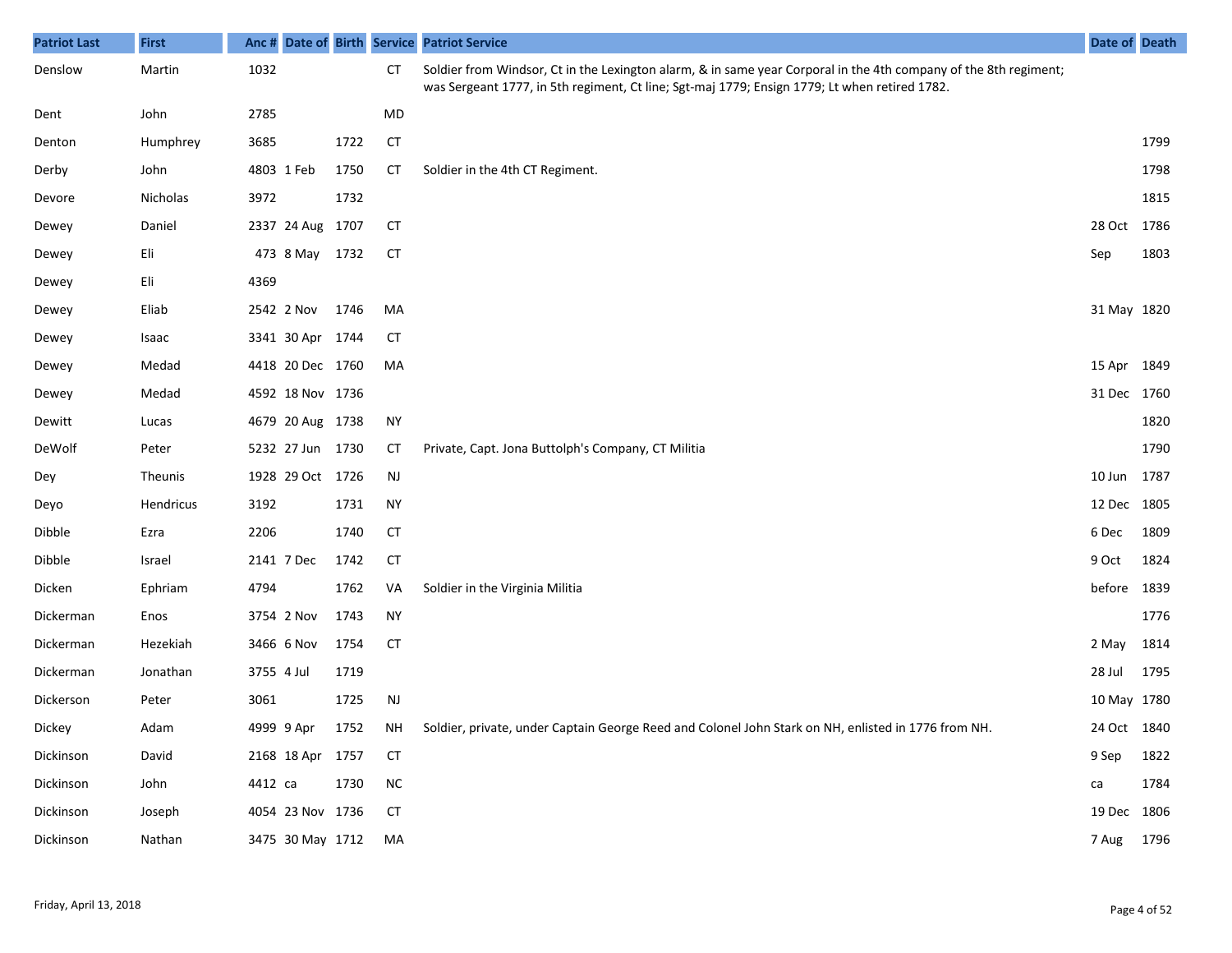| <b>Patriot Last</b> | <b>First</b> | Anc#       |                  |      |               | Date of Birth Service Patriot Service                                           | Date of Death |      |
|---------------------|--------------|------------|------------------|------|---------------|---------------------------------------------------------------------------------|---------------|------|
| Dickinson           | Noah         | 4349       |                  | 1729 | MA            |                                                                                 | 28 Mar 1815   |      |
| Dickinson           | Obadiah      | 2166 7 Jan |                  | 1754 | <b>CT</b>     |                                                                                 | 2 Sep         | 1827 |
| Dickinson           | Oliver       |            | 1749 10 Jul      | 1757 | <b>CT</b>     |                                                                                 | 23 Mar 1847   |      |
| Dickinson           | Richard      |            | 4804 4 Mar       | 1731 | CT            | Member of Committee of Inspection and Committee to Assist Refugees.             | 18 Apr 1820   |      |
| Dickinson           | Simeon       |            | 4100 25 Dec 1757 |      | <b>CT</b>     |                                                                                 | 17 Apr 1837   |      |
| Diefendorf          | John         | 713        |                  | 1747 |               |                                                                                 |               | 1839 |
| Dierdorff           | Peter        |            | 4406 12 Aug      | 1709 | <b>NY</b>     |                                                                                 | 6 Nov         | 1786 |
| Dildine             | John         | 4687 ca    |                  | 1760 | $\mathsf{NJ}$ |                                                                                 | ca            | 1820 |
| Dill                | Lemuel       |            | 4571 12 Jul      | 1761 | МA            |                                                                                 | 1 Nov         | 1836 |
| Dimick              | Samuel       | 2658 3 Sep |                  | 1762 | <b>CT</b>     |                                                                                 | 31 Mar 1838   |      |
| Dimmick             | Amasa        | 2125       |                  | 1762 | <b>CT</b>     |                                                                                 | 24 Sep 1831   |      |
| Dimmick             | Edward       | 4265 5 Jun |                  | 1748 | <b>CT</b>     |                                                                                 | Sep           | 1836 |
| Dimmick             | John         |            | 64 24 Mar 1728   |      | <b>CT</b>     |                                                                                 | 22 Jul        | 1800 |
| Dimon               | Daniel       |            | 259 20 Mar 1747  |      | <b>CT</b>     |                                                                                 | 6 Sep         | 1808 |
| Dimon               | Jonathan     |            | 144 21 Apr       | 1738 | <b>CT</b>     |                                                                                 | 30 Mar 1786   |      |
| Dimon               | Moses        | 4075       |                  | 1734 | <b>CT</b>     |                                                                                 | 2 Oct         | 1778 |
| Dinsmore            | Abel         |            | 4770 27 Sep      | 1736 | MA            |                                                                                 | 27 Sep 1803   |      |
| Dinsmore            | John         |            | 1566 19 Sep 1758 |      | MA            |                                                                                 | 15 Nov 1815   |      |
| Disbro              | Nathan       |            | 795 10 Jun 1715  |      | <b>NY</b>     |                                                                                 | Before 1799   |      |
| Ditmars             | Peter        |            | 3825 23 Feb 1746 |      | <b>NJ</b>     |                                                                                 | 25 Feb 1792   |      |
| Dixon               | Amos         | 4903 6 Jan |                  | 1765 | СT            | Private in Captain Charles Smith Company, Col. John Mead's Regiment of Rangers. |               | 1862 |
| Dixon               | William      |            | 1067 11 Oct 1744 |      | <b>CT</b>     |                                                                                 | 20 Mar 1826   |      |
| Doane               | Joel         | 1613 9 Jun |                  | 1763 | <b>CT</b>     |                                                                                 | 23 Nov 1852   |      |
| Dodd                | Abijah       |            | 120 9 Nov        | 1757 | <b>NJ</b>     |                                                                                 | 21 Aug 1837   |      |
| Dodd                | Bishop       | 3231       |                  |      |               |                                                                                 |               |      |
| Dodge               | Daniel       |            | 398 19 Jul 1757  |      | <b>CT</b>     |                                                                                 | 14 Sep 1807   |      |
| Dodge               | Elisha       |            | 4520 22 Aug 1757 |      | МA            |                                                                                 |               |      |
| Dodge               | Isaac        |            | 2456 25 Feb 1740 |      | <b>CT</b>     |                                                                                 | 20 Oct 1806   |      |
| Dodge               | John         |            | 2814 14 Feb 1755 |      | MA            |                                                                                 | 14 Aug 1814   |      |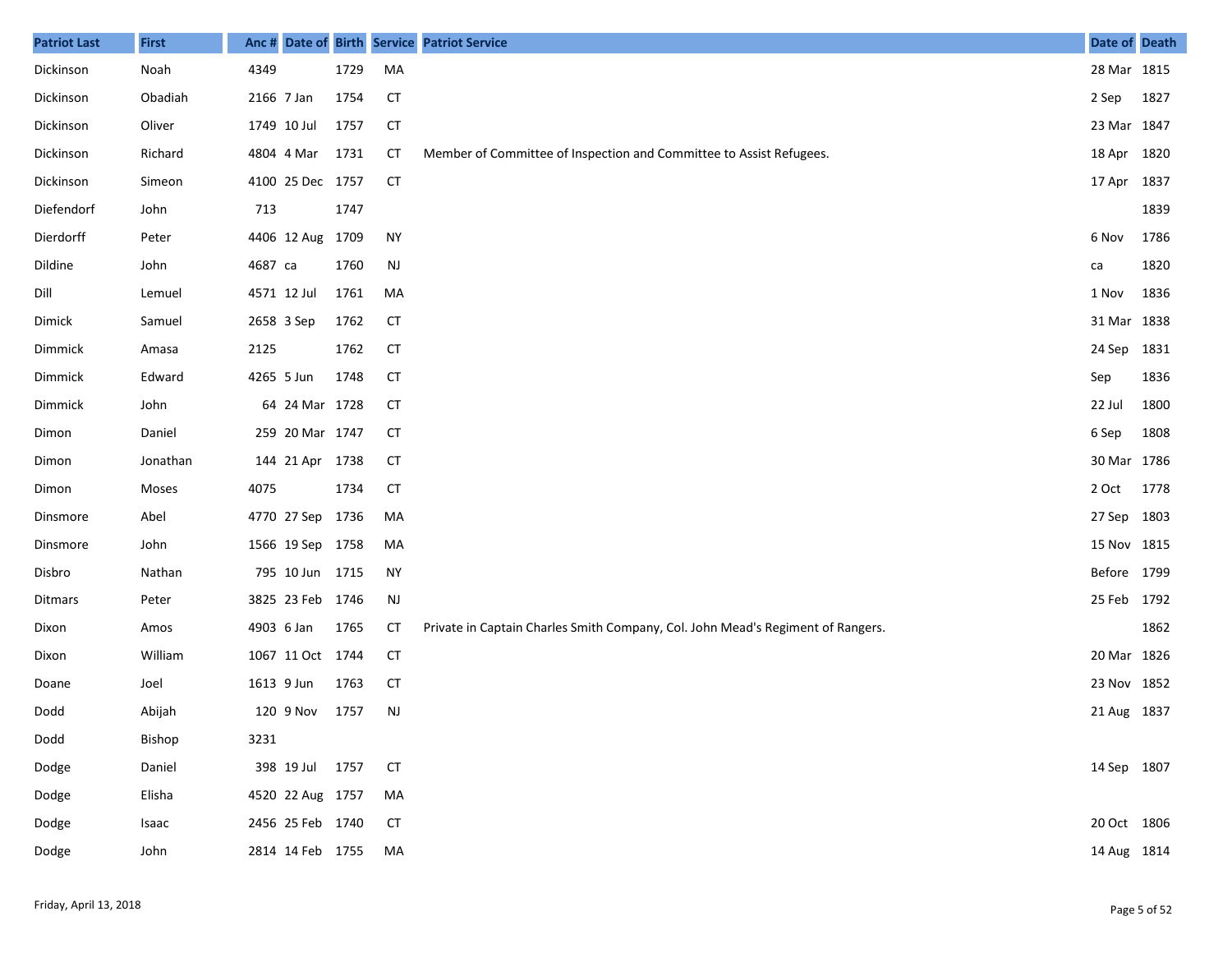| <b>Patriot Last</b> | <b>First</b>    | Anc #      |                  |      |           | Date of Birth Service Patriot Service                                                                                                                                                                                                                         | Date of Death |      |
|---------------------|-----------------|------------|------------------|------|-----------|---------------------------------------------------------------------------------------------------------------------------------------------------------------------------------------------------------------------------------------------------------------|---------------|------|
| Dodge               | Josiah          | 1952       |                  |      |           |                                                                                                                                                                                                                                                               |               |      |
| Dodge               | Nathaniel       |            | 306 9 Dec        | 1740 | MA        |                                                                                                                                                                                                                                                               | 18 Feb 1813   |      |
| Dodge               | Stephen         |            | 3507 21 Mar 1747 |      | <b>CT</b> |                                                                                                                                                                                                                                                               |               |      |
| Doe                 | Nathaniel       | 4245       |                  | 1748 | MA        |                                                                                                                                                                                                                                                               |               |      |
| Dolbeare            | John            |            | 332 10 Sep       | 1745 | <b>CT</b> |                                                                                                                                                                                                                                                               | 9 Apr         | 1806 |
| Donnell             | Benjamin        | 4131       |                  | 1720 | ME        |                                                                                                                                                                                                                                                               |               |      |
| Donnell             | Benjmain        |            | 4132 11 Dec 1743 |      | MA        |                                                                                                                                                                                                                                                               |               | 1817 |
| Doolittle           | Ambrose         |            | 598 25 Nov 1710  |      | СT        | Private, Captain Bunnell's Co. of Wallingford, CT, 1776.                                                                                                                                                                                                      | 25 Sep 1793   |      |
| Doolittle           | Benjamin        |            | 2794 17 Jan      | 1730 | CT        |                                                                                                                                                                                                                                                               | 22 Sep 1782   |      |
| Doolittle           | Daniel          |            | 2761 10 Nov 1741 |      | СT        |                                                                                                                                                                                                                                                               |               |      |
| Doolittle           | Ephriam         |            | 3040 29 Oct 1725 |      | MA        |                                                                                                                                                                                                                                                               | 8 Feb         | 1807 |
| Doolittle           | Ezra            | 2411 3 Jun |                  | 1752 | СT        |                                                                                                                                                                                                                                                               | 5 Apr         | 1830 |
| Doolittle           | Isaac           | 1637 Circa |                  | 1722 | <b>CT</b> |                                                                                                                                                                                                                                                               | 13 Feb        | 1800 |
| Doolittle           | Joel            | 1411 7 Jan |                  | 1761 | <b>CT</b> |                                                                                                                                                                                                                                                               | 6 Aug         | 1825 |
| Dorman              | Daniel          | 4791 3 Mar |                  | 1761 | <b>CT</b> | Pvt in 8th Regt 5 Jul 1780 - 9 Dec 1780; Capt Caleb Mix's co muster on 17 Jul of Col Increase Moseley's Regt                                                                                                                                                  | 4 Jun         | 1826 |
| Dorr                | Ebenezer        |            | 4962 20 Mar 1739 |      | MA        | A member of the Sons of Liberty and a member of the Committee of Safety and Correspondence.                                                                                                                                                                   | 29 Sep        | 1809 |
| Dorsey              | Thomas          |            | 5056 15 Mar 1737 |      | MD        | Col. of Elk Ridge Battalion of Militia.                                                                                                                                                                                                                       | 7 Jul         | 1790 |
| Doten               | Isaac           |            | 4071 13 Feb 1780 |      | MA        |                                                                                                                                                                                                                                                               | 3 Oct         | 1818 |
| Doten               | Stephen         | 3860       |                  | 1726 | MA        |                                                                                                                                                                                                                                                               |               |      |
| Doty                | <b>Barnabus</b> | 3074 Sept  |                  | 1738 | MA        |                                                                                                                                                                                                                                                               | 26 Jan 1807   |      |
| Doty                | Elias           | 2230       |                  | 1732 | <b>NY</b> |                                                                                                                                                                                                                                                               | 16 Mar 1806   |      |
| Doty                | Joseph          |            | 5271 14 Jan      | 1752 | NJ        | Private under the command of Stephen Morrell of New Jersey.                                                                                                                                                                                                   | 8 Dec         | 1844 |
| Douglas             | George          | 4967       |                  | 1735 | PA        | Private - Cumberland County Militia, 8th Class, 7th Battalion in Capt Thomas Clark's Co., Col. Abraham Smith.                                                                                                                                                 | May           | 1801 |
| Douglas             | John            |            | 237 12 Apr 1734  |      | CT        |                                                                                                                                                                                                                                                               | 22 Sep 1809   |      |
| Douglas             | Richard         |            | 4652 28 Oct 1750 |      | CT        |                                                                                                                                                                                                                                                               | 1 Mar 1816    |      |
| Douglas             | William         |            | 902 27 Jan 1742  |      | СT        | Captain of 6th company of the 1st Ct regiment, Gen Wooster's, 1775. 1776 was Major in Col Ward's regiemnt in NY. 28 May 1777<br>Then commissioned Colonel of the 5th battalion, Wadsworths brigade. In 1777 was commissioned Col of 6th<br>regiment, Ct line. |               |      |
| Douglass            | James           |            | 5179 01 May 1762 |      | CT        | Private, CT Militia                                                                                                                                                                                                                                           | 27 Jan 1850   |      |
| Douglass            | Samuel          |            | 5188 26 Feb 1744 |      | СT        | Pvt, Col. Samuel H. Parsons, Capt William Coit, New London, CT; Captain Nicholas Bishop, Lexington Alarm.                                                                                                                                                     | 20 Apr 1821   |      |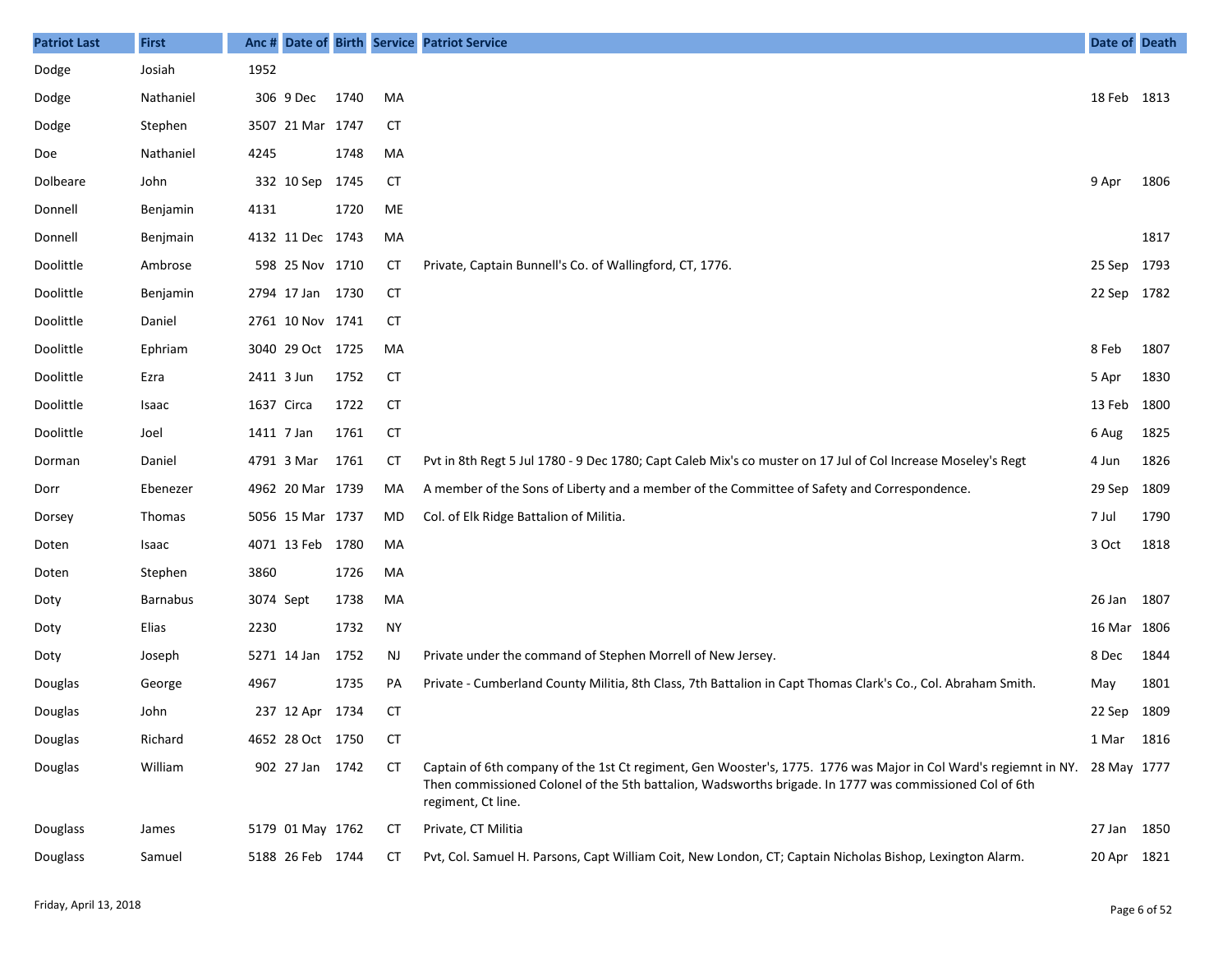| <b>Patriot Last</b> | <b>First</b>  | Anc #      |                   |      |           | Date of Birth Service Patriot Service                                                                                                                                                                                        | Date of Death |      |
|---------------------|---------------|------------|-------------------|------|-----------|------------------------------------------------------------------------------------------------------------------------------------------------------------------------------------------------------------------------------|---------------|------|
| Dow                 | Ebenezer      |            | 307 9 Nov         | 1739 | <b>NH</b> |                                                                                                                                                                                                                              | 11 Mar 1814   |      |
| Dow                 | Jeremiah      | 4371       |                   | 1760 | <b>NH</b> |                                                                                                                                                                                                                              |               |      |
| Dow                 | <b>Thomas</b> |            | 135 13 Apr        | 1743 | MA        |                                                                                                                                                                                                                              | 13 Mar 1822   |      |
| Downing             | Daniel        |            | 5305 26 May 1739  |      | PA        | Ensign, First Company, 24th Reg't, Connecticut Militia                                                                                                                                                                       | 9 Jun         | 1813 |
| Downs               | John          | 1326 5 Jun |                   | 1745 | CТ        |                                                                                                                                                                                                                              | 10 Feb        | 1819 |
| Doyen               | Francis       |            | 4975 about        | 1731 | ΝH        | Signer of the "Association Test" in New Hampshire on April 12, 1776.                                                                                                                                                         |               | 1799 |
| Drake               | Armasa        | 1939       |                   | 1751 |           |                                                                                                                                                                                                                              | 10 Feb        | 1838 |
| Drake               | Augustine     |            | 1248 7 Nov        | 1742 | CТ        | An Adjutant in the battle of White Plains.                                                                                                                                                                                   | 6 May         | 1777 |
| Drake               | Noah          |            | 2139 10 Sep       | 1758 | CT        |                                                                                                                                                                                                                              | 3 Mar         | 1849 |
| Draughon            | James         | 4828       |                   | 1740 | ΝC        | Patriotic Service, North Carolina                                                                                                                                                                                            |               | 1835 |
| <b>Dreibelbies</b>  | Martin        |            | 5291 5 Oct        | 1751 | PA        | Berks County Militia, 2nd Co., 3rd Batt. Beginning in August 1777 serving under Capt. Conrad Minnich                                                                                                                         | 10 Sep        | 1799 |
| Dresser             | Jonathon      |            | 3085 14 Sept 1757 |      | MA        |                                                                                                                                                                                                                              | 3 Apr         | 1814 |
| Drinkwater          | Joseph        |            | 5141 10 Nov 1709  |      | MA        | Private in Capt. George Roger's Co. of MA. Troop service 4 days. Co. detached from 2nd. Cumberland Co. Regt. By<br>orders of Col. Jonathan Mitchell to work on Fort in Falmouuth in November of 1776.                        | 18 Apr        | 1784 |
| Driskell            | Timothy       |            | 2908 13 Feb 1749  |      | <b>NC</b> |                                                                                                                                                                                                                              |               | 1795 |
| Drisko              | Joseph        |            | 5204 19 Jun       | 1748 | ME        | Pvt. In Capt. Francis Shaw, Jr.'s Militia Co. stationed at Gouldsborough, No. 4, Narraguagua, and Pleasant River,<br>Maine for defense of seacoast. Enlisted 09 Sep 1775, discharged 31 Dec 1775.                            | 01 Jun        | 1803 |
| Drown               | John          | 2132       |                   | 1757 |           |                                                                                                                                                                                                                              |               | 1812 |
| Drown               | Jonathan      | 2137       |                   | 1733 |           |                                                                                                                                                                                                                              | 7 May         | 1794 |
| Dryer               | George        | 5307 abt   |                   | 1753 | MD        | Served as Lieutenant under Capt. Charles Williamson, Prince George's, MD                                                                                                                                                     | 12 Feb        | 1827 |
| Dubois              | Andries       |            | 4548 16 Oct       | 1737 | <b>NY</b> |                                                                                                                                                                                                                              |               |      |
| <b>DuBois</b>       | Lewis         |            | 5006 14 Sep 1728  |      | <b>NY</b> | Capain (later Major) in col. James Clinton's 3rd NY Line Regt. Major in Col. Jonathan Hasbrouck's NY Militia Regt.<br>Colonel of the 5th NY Line Regt. (17 Nov 1776 to 29 Dec 1779).                                         | 29 Dec 1802   |      |
| Ducasse             | John          | 1109       |                   |      |           | Captain in French army. Received commission as Major of artillery in the continental army and participated in the<br>battles of Still Water and Bemis Heights. At close of war he held a commission as Colonel of artillery. |               |      |
| Dudley              | Amos          |            | 2111 3 Nov        | 1747 | СT        |                                                                                                                                                                                                                              | 8 Sep         | 1823 |
| Dudley              | William       |            | 5106 28 May 1726  |      | MA        | Committee of Safety, Douglas, MA; Town Clerk Douglas, MA                                                                                                                                                                     | 8 Sep         | 1786 |
| Dumay               | Stephen       |            | 2949 15 Jul 1748  |      | SC        |                                                                                                                                                                                                                              | 16 Dec 1826   |      |
| Dunbar              | David         |            | 2661 20 Nov 1757  |      | MA        |                                                                                                                                                                                                                              | 6 Mar         | 1841 |
| Dunbar              | Joseph        | 2549       |                   |      | <b>CT</b> |                                                                                                                                                                                                                              | 2 Feb         | 1813 |
| Duncan              | Rawley        |            | 749 24 Nov 1724   |      | VA        |                                                                                                                                                                                                                              | 1785 - 1786   |      |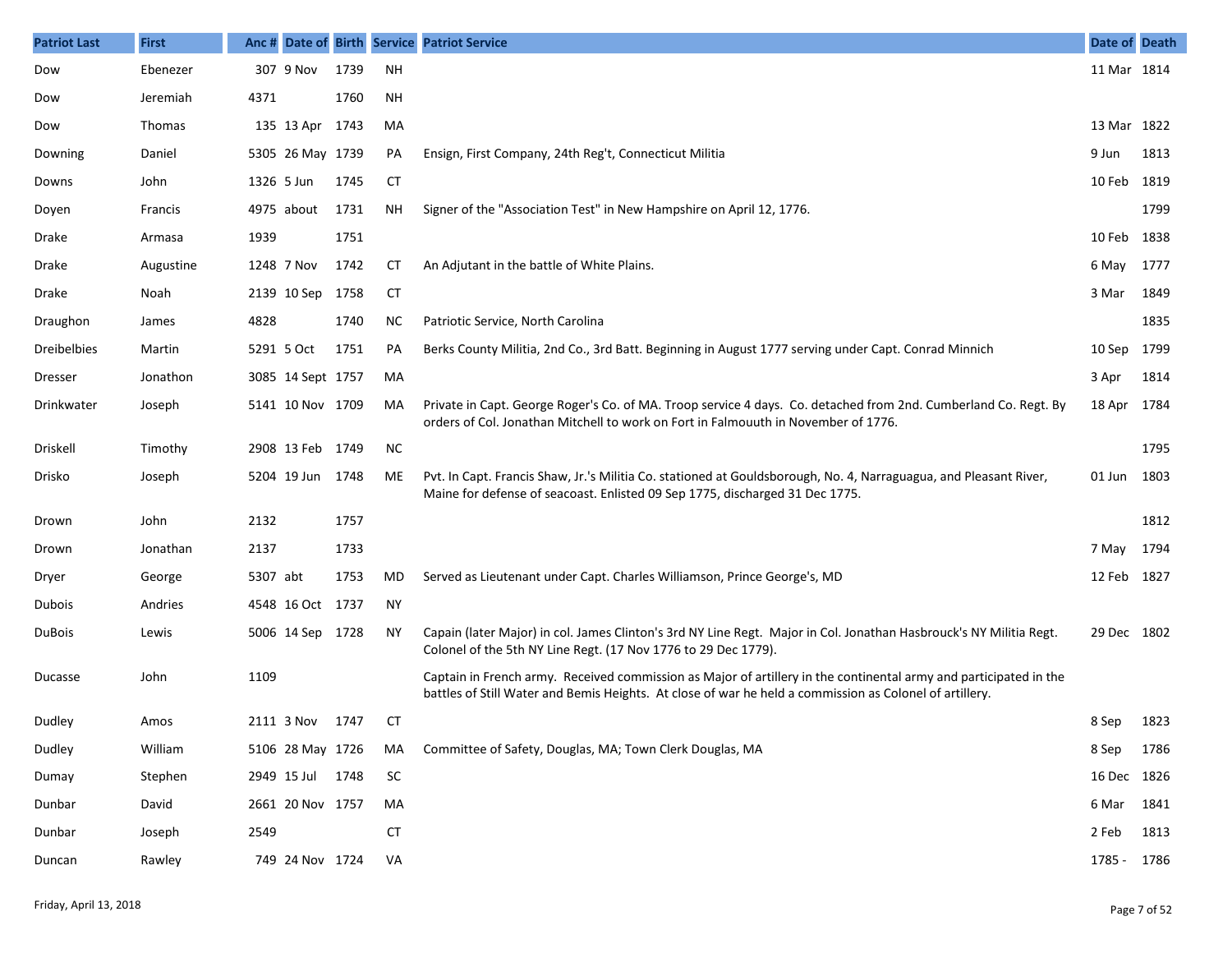| <b>Patriot Last</b> | <b>First</b> | Anc#       |                  |      |               | Date of Birth Service Patriot Service                                                                          | Date of Death |      |
|---------------------|--------------|------------|------------------|------|---------------|----------------------------------------------------------------------------------------------------------------|---------------|------|
| Duncan              | Simeon       |            | 780 23 Oct 1755  |      | MA            |                                                                                                                | 22 Feb 1836   |      |
| Dunham              | Elijah       |            | 620 22 May 1753  |      |               |                                                                                                                | 11 Aug 1827   |      |
| Dunham              | Jonathan     | 975        |                  |      |               | A private soldier in the war of the Revolution.                                                                |               |      |
| Dunham              | Samuel       |            | 3520 15 Jul      | 1763 |               |                                                                                                                | 26 May 1928   |      |
| Dunham              | Seth         | 1937 4 Jul |                  | 1741 | СT            | Sergeant Mansfield Connecticut Militia                                                                         | 28 May 1808   |      |
| Dunham              | Simeon       |            | 1395 25 Jan      | 1739 | <b>CT</b>     |                                                                                                                | 11 Jun        | 1817 |
| Dunham              | Stephen      |            | 1551 4 May       | 1761 | <b>CT</b>     |                                                                                                                | 11 Jan        | 1855 |
| Dunlap              | William      | 3857 Aug   |                  | 1744 | VA            |                                                                                                                | 5 Mar         | 1816 |
| Dunn                | James        | 466        |                  | 1746 | PA            |                                                                                                                | 25 Feb        | 1818 |
| Durand              | Samuel       |            | 4104 3 Dec       | 1758 | <b>CT</b>     | Musician/Pvt. In Capt. Jotham Curtiss's Connecticut Co. Enlisted abt. 01 Apr 1778 - duscharged on 01 Dec 1778. | 24 Jan        | 1834 |
| Durfee              | John         |            | 3926 16 Jun      | 1762 | <b>CT</b>     |                                                                                                                | 10 Oct 1843   |      |
| Durham              | Michael      | 2152 5 Jul |                  | 1761 | <b>NY</b>     |                                                                                                                | 15 Mar 1846   |      |
| Dustin              | Nathaniel    |            | 1418 8 Sep       | 1756 | MA            |                                                                                                                | 3 Mar         | 1815 |
| Dutcher             | David        |            | 42 14 Sep 1740   |      | <b>NY</b>     | Private in the 1st Regiment of Levies New York                                                                 | 2 Mar         | 1802 |
| Duvall              | Thomas       | 2742       |                  | 1739 | $\mathsf{NJ}$ |                                                                                                                | 5 Aug         | 1826 |
| Dyckman             | Joseph       | 3208       |                  | 1737 |               |                                                                                                                |               | 1822 |
| Dyer                | Bela         |            | 4563 19 Nov 1757 |      | MA            |                                                                                                                | 1 Aug         | 1830 |
| Dyer                | Benjamin     |            | 3623 1 Oct       | 1753 | <b>CT</b>     |                                                                                                                |               |      |
| Dyer                | Daniel       | 2185       |                  | 1749 | <b>CT</b>     |                                                                                                                |               | 1814 |
| Dyer                | Eliphalet    | 3624       |                  |      | <b>CT</b>     |                                                                                                                | 13 May 1807   |      |
| Dyer                | Henry        | 168        |                  | 1739 | MA            |                                                                                                                | 7 Jan         | 1800 |
| Eager               | Nahum        |            | 1824 10 Jan      | 1739 | <b>CT</b>     |                                                                                                                | 15 Jan        | 1805 |
| Eames               | Anthony      | 3610 3 Jul |                  | 1753 | <b>CT</b>     |                                                                                                                | 24 Feb        | 1808 |
| Eames               | John         |            | 4278 15 Dec 1742 |      | MA            |                                                                                                                | 18 Apr 1806   |      |
| Eames               | Nathaniel    |            | 1731 11 Sep 1747 |      | MA            |                                                                                                                | 8 Sep         | 1820 |
| Earle               | William      | 2743       |                  | 1723 | MA            |                                                                                                                |               | 1799 |
| Earll               | John         | 4477       |                  |      | <b>NY</b>     |                                                                                                                |               | 1786 |
| Earll               | John         | 4739       |                  |      |               |                                                                                                                |               |      |
| Earll               | Richard      | 4476       |                  |      | <b>NY</b>     |                                                                                                                | ca            | 1799 |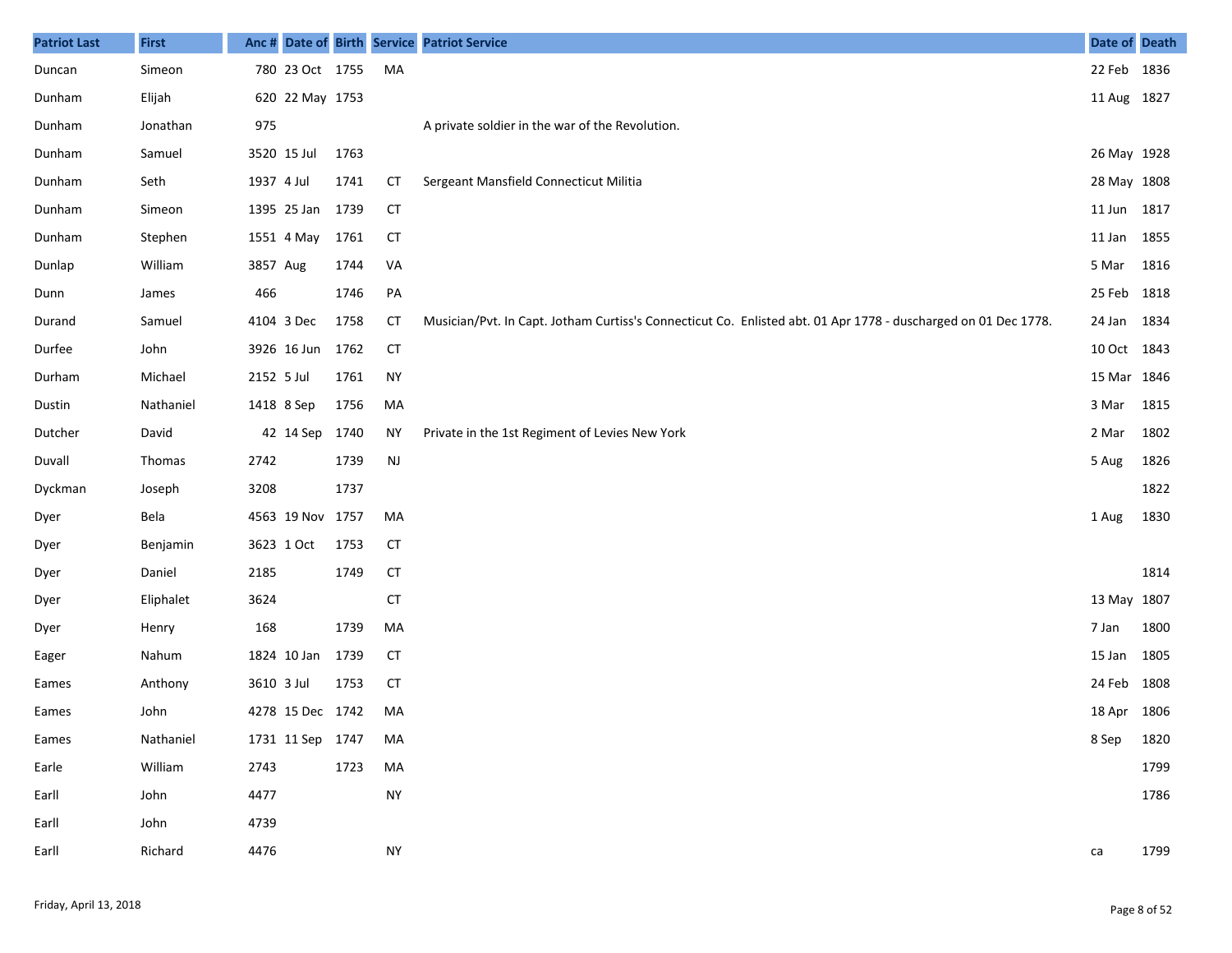| <b>Patriot Last</b> | <b>First</b> |            |                  |      |           | Anc # Date of Birth Service Patriot Service                                                                                                       | Date of Death |      |
|---------------------|--------------|------------|------------------|------|-----------|---------------------------------------------------------------------------------------------------------------------------------------------------|---------------|------|
| Early               | James        | 2360 circa |                  | 1750 | VA        |                                                                                                                                                   | 11 Oct 1822   |      |
| Earnest             | Henry        |            | 261 8 Jun        | 1732 |           |                                                                                                                                                   | 6 Mar         | 1809 |
| Easterbrook         | Abial        |            | 932 14 Aug 1753  |      | RI        | A revolutionary soldier.                                                                                                                          |               |      |
| Easterbrooks        | Abial        |            | 2088 14 Aug 1753 |      | RI        |                                                                                                                                                   |               |      |
| Eastman             | Ebenezer     |            | 1068 2 Feb       | 1746 | <b>NH</b> | Ensign in Capt Jere Clough's company, of Poor's NH regiment                                                                                       | 14 Sep 1810   |      |
| Eastman             | Moses        |            | 3161 28 Feb 1732 |      | <b>NH</b> |                                                                                                                                                   | 4 apr         | 1812 |
| Easton              | Eliphalet    |            | 1791 9 Aug       | 1732 | <b>CT</b> |                                                                                                                                                   | 22 Jul        | 1816 |
| Eaton               | Aaron        |            | 3354 18 Mar 1737 |      | <b>CT</b> |                                                                                                                                                   | 25 May 1815   |      |
| Eaton               | Abel         |            | 1569 19 Oct 1754 |      | <b>CT</b> |                                                                                                                                                   | 15 Oct 1812   |      |
| Eaton               | James        | 771        |                  | 1753 | <b>NH</b> |                                                                                                                                                   |               | 1849 |
| Eaton               | Thomas       | 2551       |                  | 1743 | MA        |                                                                                                                                                   |               |      |
| Eaton               | William      | 2961 circa |                  | 1720 | MA        |                                                                                                                                                   |               |      |
| Eaton               | William      |            | 3101 29 Feb 1754 |      | MA        |                                                                                                                                                   | 11 Oct 1837   |      |
| Eddy                | James        |            | 777 12 Jan 1746  |      | VT        |                                                                                                                                                   | 8 Dec         | 1815 |
| Eddy                | Jonathan     | 2930       |                  | 1726 | MA        |                                                                                                                                                   | Aug           | 1804 |
| Eddy                | Joshua       |            | 3185 5 May       | 1748 | MA        |                                                                                                                                                   | 1 May         | 1833 |
| Eddy                | Nathan       |            | 3177 8 Sept 1733 |      | MA        |                                                                                                                                                   | after         | 1785 |
| Edgar               | Thomas       |            | 1390 28 Jan 1749 |      | <b>CT</b> |                                                                                                                                                   | 26 Sep 1823   |      |
| Edgcomb             | Jabez        |            | 3554 6 Oct       | 1763 | <b>CT</b> |                                                                                                                                                   | 18 May 1843   |      |
| Edgecomb            | Jabel        |            | 3735 6 Oct       | 1763 | <b>CT</b> |                                                                                                                                                   | 18 May 1843   |      |
| Edgerton            | Ebenezer     | 188        |                  |      |           |                                                                                                                                                   |               |      |
| Edgerton            | Elisha       |            | 1245 28 Feb 1727 |      | CT        | Captain in the Connecticut Militia 1779.                                                                                                          | 22 Aug 1782   |      |
| Edgerton            | Hezekiah     |            | 3374 30 Aug 1743 |      | <b>CT</b> |                                                                                                                                                   | 4 Jun         | 1816 |
| Edgerton            | Roger        |            | 4228 12 Dec 1761 |      | <b>CT</b> |                                                                                                                                                   | 24 May 1844   |      |
| Edgerton            | Simeon       | 907        |                  |      |           | Private soldier.                                                                                                                                  |               |      |
| Edington            | Jonathan     | 526        |                  | 1750 | PA        |                                                                                                                                                   |               | 1798 |
| Edmands             | William      | 5083 circa |                  | 1757 | RI        | Private, Resided RI - Enlisted Warwick Kent Co. RI - Serverd under Capt Nathan Olney, Col Hitchcock and Capt Wm<br>Humphrey, Col. Jeremiah Olney. | circa         | 1837 |
| Edwards             | Abel         |            | 468 15 Mar 1753  |      | CT        |                                                                                                                                                   | 5 Apr         | 1826 |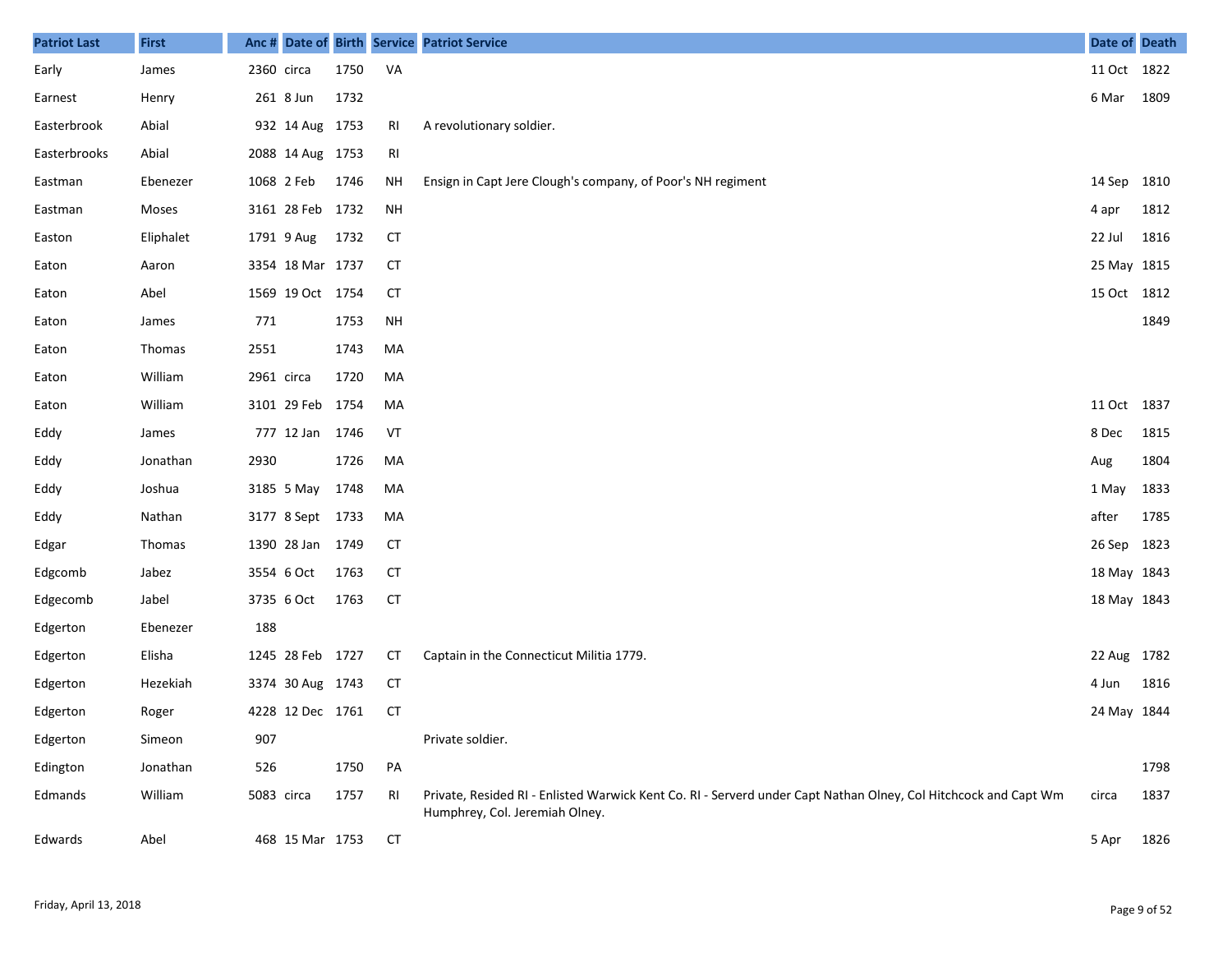| <b>Patriot Last</b> | <b>First</b> | Anc#       |                  |      |           | Date of Birth Service Patriot Service                                                                                                           | Date of Death |      |
|---------------------|--------------|------------|------------------|------|-----------|-------------------------------------------------------------------------------------------------------------------------------------------------|---------------|------|
| Edwards             | David        | 1547       |                  | 1750 |           |                                                                                                                                                 | 2 Oct         | 1822 |
| Edwards             | Henry        | 26         |                  | 1757 | <b>NY</b> |                                                                                                                                                 |               | 1790 |
| Edwards             | Hezekiah     | 2004 4 Jan |                  | 1761 | <b>CT</b> |                                                                                                                                                 | 5 Mar         | 1854 |
| Edwards             | John         | 4539       |                  | 1738 | <b>NY</b> |                                                                                                                                                 |               | 1826 |
| Edwards             | Oliver       |            | 1822 29 Aug      | 1755 | MA        |                                                                                                                                                 | 4 Apr         | 1829 |
| Edwards             | Pierrepont   | 1225 8 Apr |                  | 1750 |           | Member of the 2nd company Governor's Foot Guards, 1775; member of the Continental Congress, 1787-88.                                            |               |      |
| Edwards             | Samuel       |            | 4404 16 Feb      | 1749 | MA        |                                                                                                                                                 |               |      |
| Edwards             | Timothy      |            | 4878 25 Jul      | 1738 | MA        | Private in the MA Militia; a member of the Council of Massachusetts (1775-1780); Judge of Probate Court of<br>Berkshire County, MA (1778-1787). | 28 Oct 1813   |      |
| Eggleston           | Asa          |            | 4997 19 Feb 1763 |      | СT        | Voluntown, New London, CT, Minute Man                                                                                                           | 10 Aug 1840   |      |
| Eggleston           | Joseph       |            | 2639 10 Aug 1744 |      | <b>CT</b> |                                                                                                                                                 |               | 1794 |
| Elder               | Isaac        |            | 4620 19 Jan 1744 |      | MA        |                                                                                                                                                 | 17 Feb 1796   |      |
| Elderkin            | Elisha       | 1643       |                  | 1753 | <b>CT</b> |                                                                                                                                                 | 28 Nov 1822   |      |
| Elderkin            | Jedediah     | 1168       |                  | 1718 |           |                                                                                                                                                 | 3 Mar         | 1793 |
| Elderkin            | Joshua       |            | 5122 14 Jun      | 1751 | RI        | Doctor, Militia under Gen'l Spencer at RI, 1776-77&78                                                                                           |               |      |
| Eldredge            | Christopher  |            | 4143 22 Jan      | 1722 | <b>CT</b> |                                                                                                                                                 | Mar           | 1811 |
| Eldridge            | Charles      |            | 643 28 Aug 1743  |      | СT        | Wounded at Fort Griswold, Sept 6, 1781.                                                                                                         | 20 Nov 1798   |      |
| Eldridge            | James        | 1918 8 Apr |                  | 1742 | MA        |                                                                                                                                                 |               |      |
| Eldridge            | Jesse        | 978        |                  | 1742 | СT        | A private soldier.                                                                                                                              | 9 May 1788    |      |
| Eldridge            | John         | 3493       |                  | 1755 | <b>CT</b> |                                                                                                                                                 | 28 Dec 1831   |      |
| Eldridge            | Levi         |            | 4348 27 Sep      | 1753 | MA        |                                                                                                                                                 |               |      |
| Elliot              | Andrew       |            | 1771 11 Sep 1756 |      | NH        |                                                                                                                                                 | 30 Sep 1811   |      |
| Ellis               | Benjamin     | 1076       |                  |      | СT        | A revolutionary soldier from Norwich.                                                                                                           |               |      |
| Ellis               | Benjamin     |            | 5410 29 Mar 1734 |      | СT        | Swore Oath of Fidelity, Stafford, CT 1777                                                                                                       | 27 Aug 1828   |      |
| Ellis               | Ezekiel      |            | 5404 abt         |      |           | 1763 MA Private in the Massachusetts 3rd Regiment                                                                                               | 22 Jul 1853   |      |
| Ellis               | Nathan       |            | 5177 10 Nov 1749 |      | PA        | Captain - State of Pennsylvannia                                                                                                                |               | 1819 |
| Ellis               | Stephen      |            | 125 15 Oct 1748  |      | MA        |                                                                                                                                                 | 5 Mar         | 1824 |
| Ellsworth           | Benjamin     | 4659       |                  |      |           |                                                                                                                                                 |               |      |
| Ellsworth           | Charles      |            | 5316 25 Feb 1763 |      | СT        | Private in CT; under Captains Grange & Grant; Col Roger Enos, also 2nd Regt Cont. Line                                                          | 10 Nov 1813   |      |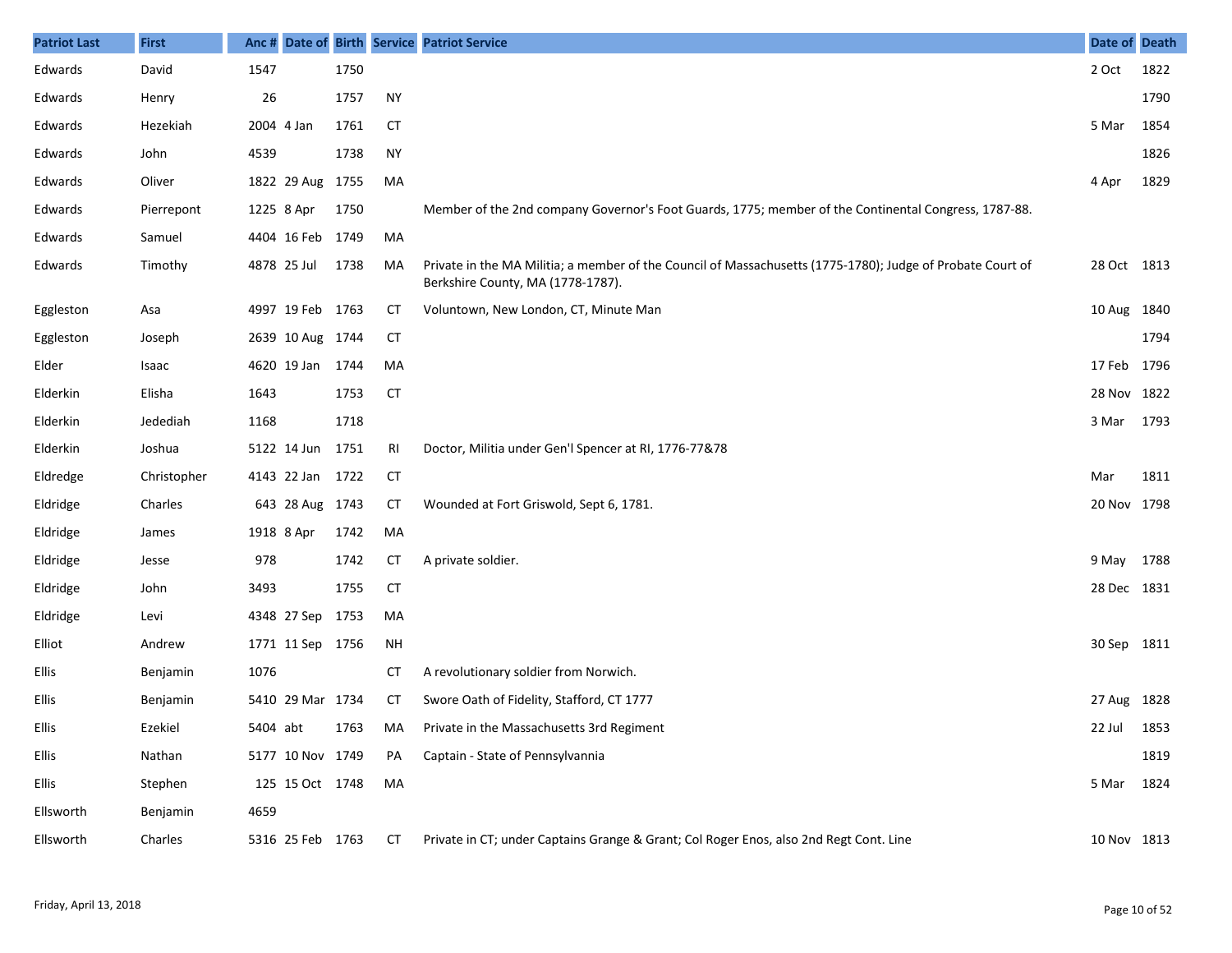| <b>Patriot Last</b> | <b>First</b> |      |                  |      |           | Anc# Date of Birth Service Patriot Service                                                                                                                                                                                 | Date of Death |      |
|---------------------|--------------|------|------------------|------|-----------|----------------------------------------------------------------------------------------------------------------------------------------------------------------------------------------------------------------------------|---------------|------|
| Ellsworth           | Charles      |      | 5324 12 Dec 1721 |      | СT        |                                                                                                                                                                                                                            | aft 28 S 1806 |      |
| Ellsworth           | Oliver       | 865  |                  |      |           |                                                                                                                                                                                                                            |               |      |
| Ellsworth           | Oliver       |      | 3075 29 Apr 1745 |      | CТ        | Member of the Continental Congress in 1779-82; member of the convention which framed the Fed Constitution in<br>1787; subsequently Senator of the US, Chief Justice of the Supreme Court of the US and Minister to France. | 20 Nov 1807   |      |
| Ellsworth           | Solomon      |      | 2689 20 Apr 1737 |      | CТ        |                                                                                                                                                                                                                            | 19 Oct 1822   |      |
| Elmendorph          | Coenradt     | 3556 |                  | 1755 | <b>NY</b> |                                                                                                                                                                                                                            | 16 Jun        | 1826 |
| Elmer               | Samuel       |      | 3064 19 Oct 1755 |      | <b>CT</b> |                                                                                                                                                                                                                            | 8 Jun         | 1834 |
| Elmore              | Samuel       |      | 854 19 Jun 1720  |      | CТ        | Served as a private through 5 campaigns in the revolutionary war. He was in battle of Long Island & a member of<br>the army of Gen Gates. He was at Horse Neck 1779 & West Point in 1780.                                  | 23 Aug 1805   |      |
| Elting              | Roelof       |      | 4280 17 Jan 1737 |      |           |                                                                                                                                                                                                                            | 21 Jul        | 1795 |
| Elwood              | Stephen      |      | 3464 14 Feb 1762 |      |           |                                                                                                                                                                                                                            | 14 Apr        | 1812 |
| Ely                 | Jacob        |      | 1818 18 Jan 1748 |      | <b>CT</b> |                                                                                                                                                                                                                            | 28 Sep        | 1836 |
| Ely                 | John         | 3557 |                  | 1737 | <b>CT</b> |                                                                                                                                                                                                                            | 3 Oct         | 1800 |
| Emerson             | Daniel       |      | 1690 26 Dec 1746 |      | <b>NH</b> |                                                                                                                                                                                                                            | 4 Oct         | 1820 |
| Emery               | John         |      | 2842 15 May 1734 |      | MA        |                                                                                                                                                                                                                            | 4 Oct         | 1810 |
| Engle               | John         |      | 4483 12 Jul      | 1763 | <b>NJ</b> |                                                                                                                                                                                                                            | 12 Aug 1847   |      |
| Engley              | Timothy      |      | 4781 11 Jun 1757 |      | MA        |                                                                                                                                                                                                                            | 9 Mar         | 1837 |
| English             | Benjamin     |      | 2033 8 Oct       | 1705 | <b>CT</b> |                                                                                                                                                                                                                            | 5 Jul         | 1779 |
| English             | Benjamin     | 4771 |                  |      |           |                                                                                                                                                                                                                            |               |      |
| Eno                 | Jonathan     |      | 781 20 Mar 1738  |      | <b>CT</b> |                                                                                                                                                                                                                            | 4 Dec         | 1813 |
| Erving              | John         |      | 3110 22 Dec 1735 |      | NH        |                                                                                                                                                                                                                            | 20 May 1815   |      |
| Estabrooks          | Samuel       |      | 3855 4 May       | 1752 | NH        |                                                                                                                                                                                                                            |               | 1820 |
| Evans               | Lot          |      | 5067 7 Sep       | 1755 | PA        | Sergeant, Pennsylvania Militia.                                                                                                                                                                                            | 2 Aug         | 1837 |
| Evans               | Robert       |      | 4840 11 Jan      | 1703 | <b>NH</b> | Association Test, Nottingham, NH, 16 Aug 1776                                                                                                                                                                              | 15 Oct 1778   |      |
| Evans               | William      | 2994 |                  | 1759 | <b>NH</b> |                                                                                                                                                                                                                            | 1 Apr         | 1806 |
| Evans               | William      |      | 3029 about 1725  |      | <b>NH</b> |                                                                                                                                                                                                                            | about 1796    |      |
| Evarts              | Nathaniel    |      | 4225 8 Jun       | 1718 | <b>CT</b> |                                                                                                                                                                                                                            |               | 1781 |
| Evarts              | Nathaniel    |      | 4437 8 Jun       | 1748 | <b>CT</b> |                                                                                                                                                                                                                            |               | 1835 |
| Evarts              | Nathaniel    | 4438 |                  |      |           |                                                                                                                                                                                                                            |               |      |
| Everest             | Joseph       |      | 445 8 Aug        | 1754 | VT        |                                                                                                                                                                                                                            | 13 Sep 1825   |      |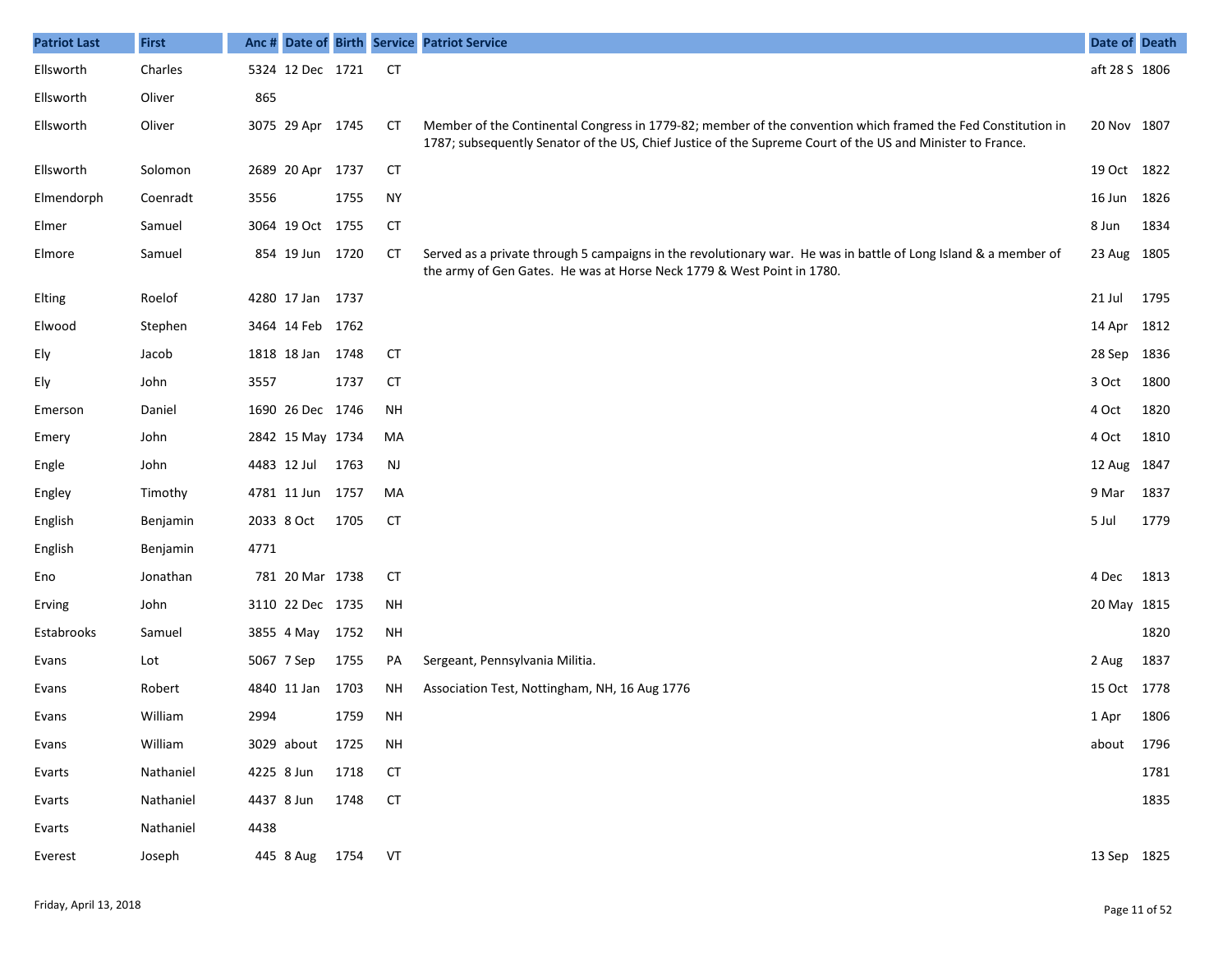| <b>Patriot Last</b> | <b>First</b> | Anc#       |                  |      |           | Date of Birth Service Patriot Service                                                                                                                                                                                                              | Date of Death |      |
|---------------------|--------------|------------|------------------|------|-----------|----------------------------------------------------------------------------------------------------------------------------------------------------------------------------------------------------------------------------------------------------|---------------|------|
| Everett             | Israel       | 453        |                  |      | MA        | A revolutionary soldier.                                                                                                                                                                                                                           |               |      |
| Everett             | Jonathon     |            | 4311 3 Aug       | 1717 | MA        |                                                                                                                                                                                                                                                    | 15 Dec 1796   |      |
| Everett             | Noble        |            | 3147 2 Mar       | 1747 | MA        |                                                                                                                                                                                                                                                    | 30 Dec 1819   |      |
| Everett             | Pelatiah     |            | 4092 11 Dec 1750 |      | MA        |                                                                                                                                                                                                                                                    | 19 Oct 1821   |      |
| Everitt             | Abner        |            | 1531 12 May 1760 |      | <b>CT</b> |                                                                                                                                                                                                                                                    | 25 Nov 1852   |      |
| Everts              | Nathaniel    | 2804 6 Jun |                  | 1746 | <b>CT</b> |                                                                                                                                                                                                                                                    | 17 May 1835   |      |
| Ewins               | James        | 5218       |                  | 1710 | <b>NH</b> | Signed Association test in march 1776 in Londonderry, NH                                                                                                                                                                                           | 26 Jun 1781   |      |
| Eyanson             | John         |            | 3343 23 Jan      | 1750 | PA        |                                                                                                                                                                                                                                                    | 31 May 1831   |      |
| Fairbanks           | Samuel       | 3666       |                  | 1731 | <b>CT</b> |                                                                                                                                                                                                                                                    | 25 May 1794   |      |
| Fairchild           | Clement      |            | 440 2 May        | 1764 | <b>CT</b> | A private soldier in the 4th Regiment, Ct line.                                                                                                                                                                                                    | 16 Jun 1849   |      |
| Fairchild           | James        | 2572       |                  | 1751 | <b>CT</b> |                                                                                                                                                                                                                                                    | 22 Feb 1813   |      |
| Fairchild           | Lewis        |            | 2186 14 Mar 1747 |      | CT        |                                                                                                                                                                                                                                                    | 10 May 1817   |      |
| Fanning             | Charles      |            | 1712 16 Dec 1749 |      | <b>CT</b> |                                                                                                                                                                                                                                                    | 26 Oct 1833   |      |
| Fanning             | Charles      |            | 3488 16 Dec 1749 |      | CТ        |                                                                                                                                                                                                                                                    | 22 Mar 1837   |      |
| Fanning             | Nathaniel    |            | 28 31 May 1755   |      | <b>CT</b> |                                                                                                                                                                                                                                                    | Sep           | 1805 |
| Fanning             | William      | 4511       |                  | 1758 | MA        |                                                                                                                                                                                                                                                    |               | 1787 |
| Fanton              | Hezekiah     |            | 4072 10 Oct 1743 |      | <b>CT</b> |                                                                                                                                                                                                                                                    | 2 Dec         | 1822 |
| Farnam              | Seth         |            | 2573 28 Sep 1733 |      | <b>CT</b> |                                                                                                                                                                                                                                                    | 18 Apr 1827   |      |
| Farnham             | Hiel         | 945        |                  |      | <b>CT</b> |                                                                                                                                                                                                                                                    |               |      |
| Farnham             | Ralph        |            | 5195 07 Jul      | 1756 | MA        | Sgt in Continental Army, Bunker Hill                                                                                                                                                                                                               | 26 Dec 1860   |      |
| Farnsworth          | Amos         | 969        |                  |      | MA        | Fought at Bunker Hill. In 1776 was Ensign in Capt Shattuck's company at Ticonderoga. In 1777 was a member of<br>detachment sent to escort Burgoyne at Boston. In 1780 organized the artillery co where he remained Lt, Capt &<br>Major until 1798. |               |      |
| Farnsworth          | Benjamin     |            | 992 28 Apr 1754  |      | CТ        |                                                                                                                                                                                                                                                    | 29 Oct 1847   |      |
| Farnsworth          | James        |            | 4942 2 Dec       | 1727 | ΝH        | 1LT. Served under Col. Benjamin Bellows, NH Miltia in 1776.                                                                                                                                                                                        | 10 Mar 1800   |      |
| Farnum              | Joshua       | 966        |                  |      |           |                                                                                                                                                                                                                                                    |               |      |
| Farrand             | Jonathan     | 2224       |                  | 1724 | <b>CT</b> |                                                                                                                                                                                                                                                    |               | 1812 |
| Farwell             | John         | 725        |                  |      |           |                                                                                                                                                                                                                                                    |               |      |
| Farwell             | Richard      |            | 3863 25 Sep 1743 |      | <b>NH</b> |                                                                                                                                                                                                                                                    |               | 1817 |
| Faust               | Johannes     |            | 2796 10 Jun 1740 |      |           |                                                                                                                                                                                                                                                    | 10 Mar 1807   |      |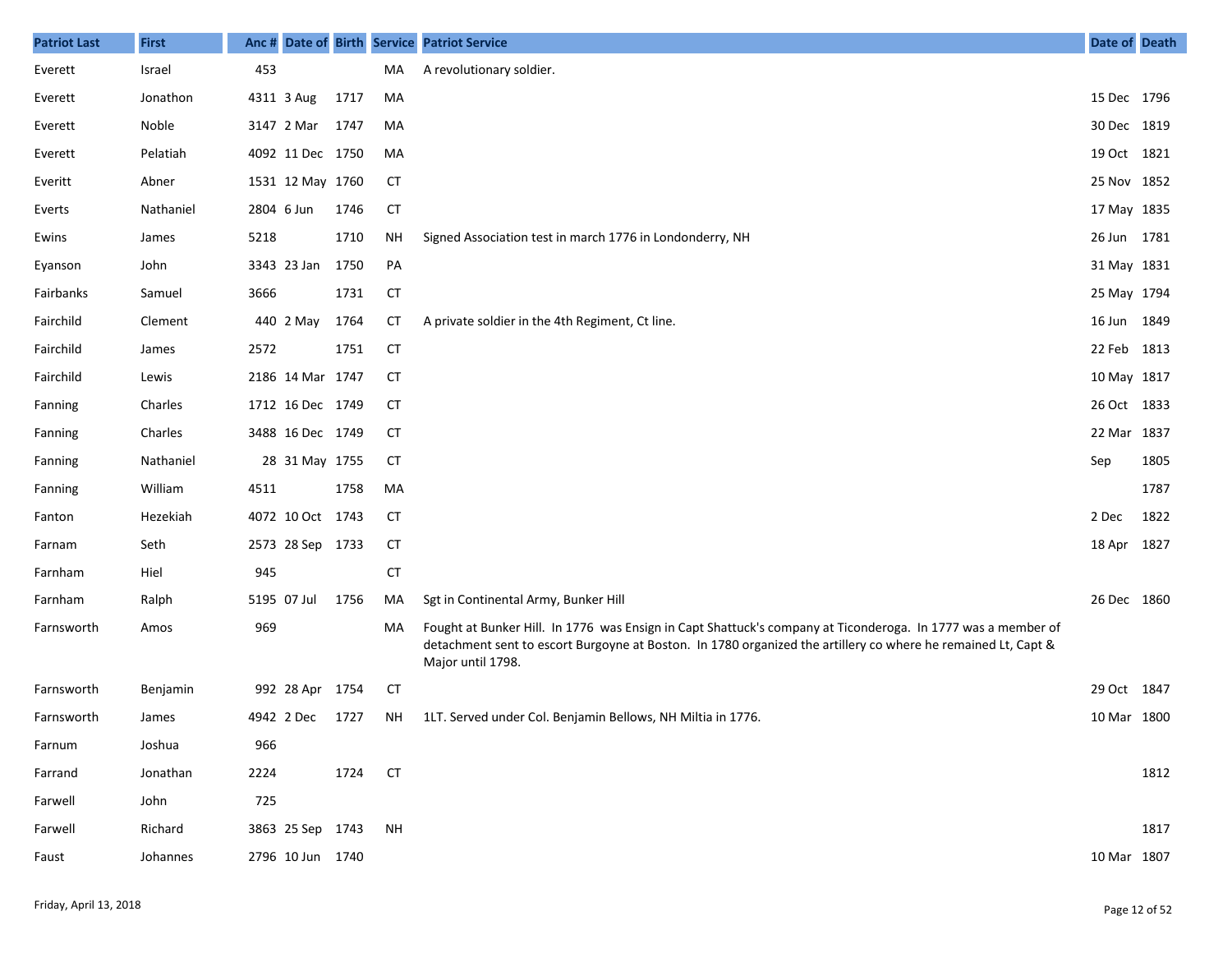| <b>Patriot Last</b> | <b>First</b> | Anc #      |                  |      |           | Date of Birth Service Patriot Service                                                                                                                                                   | Date of Death |      |
|---------------------|--------------|------------|------------------|------|-----------|-----------------------------------------------------------------------------------------------------------------------------------------------------------------------------------------|---------------|------|
| Faxon               | Ebenezer     |            | 2534 12 Dec 1749 |      | <b>CT</b> |                                                                                                                                                                                         | 11 Jan 1811   |      |
| Fay                 | Benjamin     |            | 1902 22 Nov 1750 |      | <b>CT</b> |                                                                                                                                                                                         | 19 Jun 1786   |      |
| Fayerweather        | Samuel       |            | 1344 1 Mar       | 1761 | <b>CT</b> |                                                                                                                                                                                         | 29 Apr 1848   |      |
| Feeter              | William      |            | 4264 2 Feb       | 1756 |           |                                                                                                                                                                                         | 18 May 1844   |      |
| Felker              | Joseph       | 4604       |                  | 1760 | <b>NH</b> |                                                                                                                                                                                         | aft           | 1853 |
| Felt                | Joseph       |            | 890 15 Sep       | 1758 | MA        | A Private soldier in Capt John Morgan's company for Ticonderoga, 1778; also in Capt Phineas Stebbin's company in<br>same year.                                                          | 14 Sep        | 1849 |
| Fenn                | James        |            | 4031 6 Sep       | 1739 | <b>CT</b> |                                                                                                                                                                                         |               | 1832 |
| Fenn                | Jason        |            | 1758 19 Nov 1751 |      | CТ        |                                                                                                                                                                                         | 28 Mar 1819   |      |
| Fenn                | Samuel       |            | 3911 10 Sep 1739 |      | <b>CT</b> |                                                                                                                                                                                         | 11 Jul        | 1826 |
| Fenton              | Joseph       | 4491       |                  | 1761 | PA        |                                                                                                                                                                                         | 23 Oct 1851   |      |
| Feres               | Pack         | 551        |                  | 1730 | <b>CT</b> |                                                                                                                                                                                         |               | 1795 |
| Fergeson            | Ebenezer     | 4651       |                  |      | PA        |                                                                                                                                                                                         |               |      |
| Ferre               | Elisha       | 3864 1 Jan |                  | 1738 | MA        |                                                                                                                                                                                         |               | 1790 |
| Ferris              | James        |            | 3827 22 Mar 1720 |      | CT        |                                                                                                                                                                                         | 5 Dec         | 1815 |
| Ferris              | John         |            | 5315 09 Feb 1753 |      | ΝY        | Private under: Cpt Andrew Brown/Col S Drake; Cpt Marcus Moseman/Col Thomas Thomas; Cpt J Vermilyea; NY                                                                                  | 09 Aug 1764   |      |
| Ferris              | Pack         | 134        |                  | 1730 |           |                                                                                                                                                                                         |               | 1795 |
| Ferris              | Reed         |            | 5399 15/16       | 1730 | <b>NY</b> | Patriotic service - his house was used as Gen. George Washington's headquarters.                                                                                                        | 18 Mar 1804   |      |
| Ferris              | Stephen      | 4145       |                  |      | <b>NY</b> |                                                                                                                                                                                         |               |      |
| Fessenden           | Peter        |            | 3874 7 Sep       | 1762 | MA        |                                                                                                                                                                                         | 17 sep 1845   |      |
| Fetterman           | Johan        |            | 5299 8 May       | 1761 | PA        | Ovt 2nd Class 3rd Co., 1st Battalion, Northampton County Militia, Lt. Col. Stephen Balliet, 1st Nov 1781 to 1st Jan<br>1782.                                                            | 27 Oct 1821   |      |
| Field               | John         |            | 2533 12 Jan      | 1710 | MA        |                                                                                                                                                                                         |               |      |
| Field               | Luke         |            | 1275 4 Feb       | 1753 | СT        | A private in Capt Andrew Ward's company in the 1st Ct regiment 1775; also served in Capt Hand's company of Col<br>Talcott's regiment 1776.                                              | 5 Mar         | 1826 |
| Field               | Spencer      | 3973       |                  | 1754 | MA        |                                                                                                                                                                                         | 11 Nov 1801   |      |
| Field               | Timothy      |            | 4904 12 Mar 1744 |      | СT        | Private in Capt. Ward's 2nd Co., Col. & Gen'l Wooster's 1st Reg't, 1775: Sergeant in Ensign Meigs' Co., Lexington<br>Alarm; Lieutenant in Col. Wothington's 7th Reg't of Militia, 1780. | 1 Jan         | 1818 |
| Fields              | John         | 3471 5 Jul |                  | 1759 | <b>CT</b> |                                                                                                                                                                                         | 31 Jan 1843   |      |
| Filer               | Thomas       |            | 3780 10Feb 1739  |      | <b>NY</b> |                                                                                                                                                                                         | 31 Oct 1777   |      |
| Filley              | Jonathan     |            | 4685 13 Mar 1732 |      |           |                                                                                                                                                                                         | 27 Mar 1805   |      |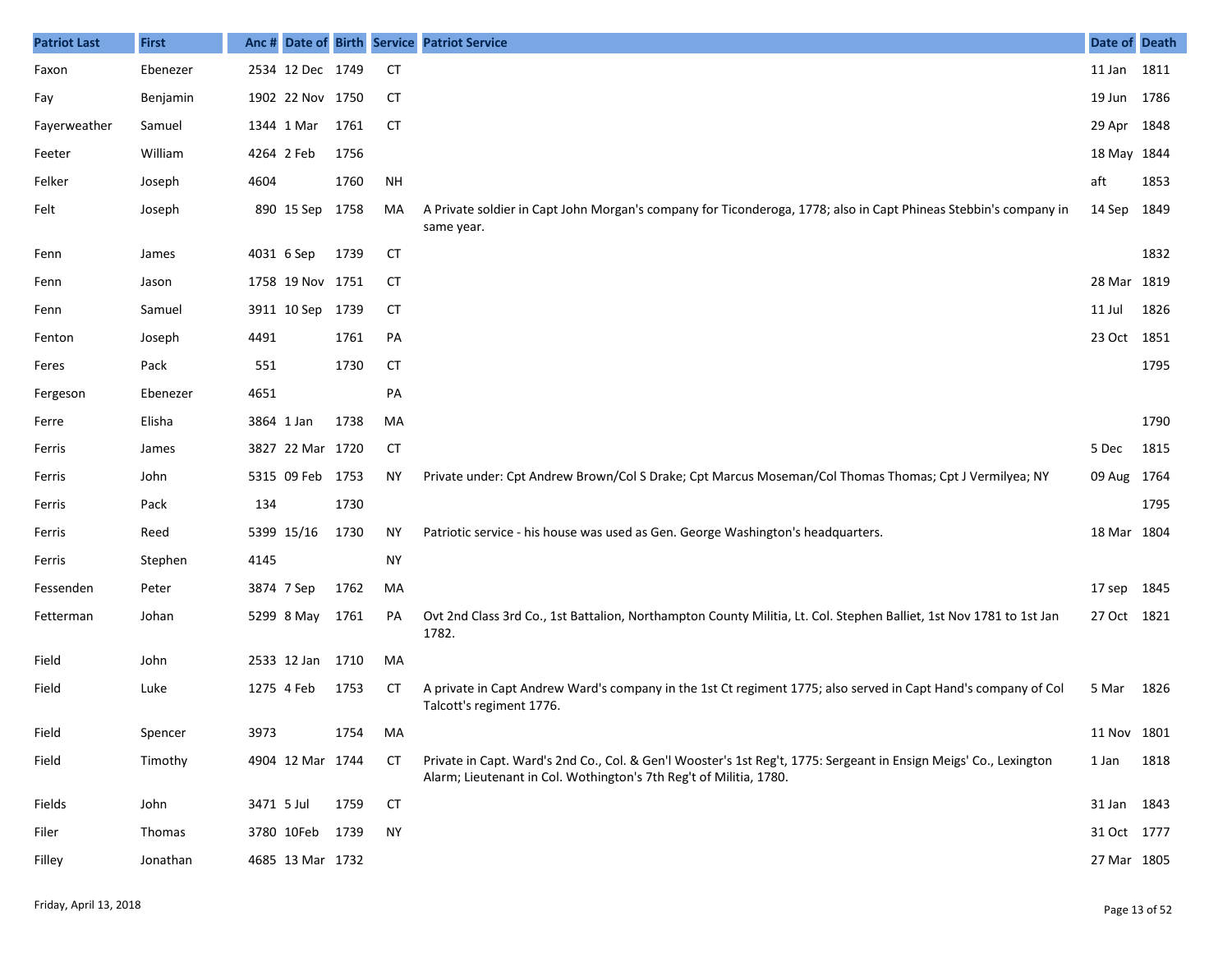| <b>Patriot Last</b> | <b>First</b> |          |                  |      |           | Anc # Date of Birth Service Patriot Service                                                                                                  | Date of Death |      |
|---------------------|--------------|----------|------------------|------|-----------|----------------------------------------------------------------------------------------------------------------------------------------------|---------------|------|
| Filley              | Remembranc   |          | 5203 15 Jun 1753 |      | <b>CT</b> | Private in Capt. Walker and Welles 3rd Infantry; took oath of fidelity                                                                       | 21 Nov 1837   |      |
| Fillow              | Isaac        |          | 4884 24 May 1761 |      | СT        | Private in Izias Marvin's Co. of Coast Guards, 9th Regt. Under Col. John Mead and Col. Stephen St. John, 4th Brigade<br>under Gen. Silliman. | 24 Nov 1838   |      |
| Finch               | Ezekiel      |          | 402 2 Nov        | 1742 | <b>CT</b> |                                                                                                                                              | 13 Feb 1838   |      |
| Finch               | Ezekiel      |          | 3672 2 Nov       | 1742 | <b>CT</b> |                                                                                                                                              | 13 Feb 1836   |      |
| Finch               | Ezekiel      |          | 3829 2 Nov       | 1742 | <b>CT</b> |                                                                                                                                              | 13 Feb 1836   |      |
| Finch               | Nathaniel    |          | 3673 14 Dec 1746 |      | <b>CT</b> |                                                                                                                                              | 13 Aug 1814   |      |
| Finney              | William      |          | 1216 16 Nov 1750 |      | MA        |                                                                                                                                              | Before 1790   |      |
| Fish                | Ebenezer     | 2467     |                  | 1757 | <b>CT</b> |                                                                                                                                              |               | 1827 |
| Fish                | Jonathan     | 68       |                  | 1723 | <b>CT</b> |                                                                                                                                              | 26 Dec 1796   |      |
| Fish                | Simeon       | 1381     |                  |      |           |                                                                                                                                              |               |      |
| Fish                | Thomas       |          | 4250 30 Mar 1759 |      | MA        |                                                                                                                                              | 5 Oct         | 1828 |
| Fisher              | Daniel       |          | 2079 29 Mar 1744 |      | MA        |                                                                                                                                              | 14 Aug 1824   |      |
| Fisher              | Jonathan     |          | 3067 25 Nov 1743 |      | MA        |                                                                                                                                              | 10 MA 1777    |      |
| Fisher              | Joseph       |          | 4277 17 May 1739 |      | MA        |                                                                                                                                              | 2 Dec         | 1790 |
| Fisk                | David        |          | 2625 17 Dec 1726 |      | <b>CT</b> |                                                                                                                                              |               |      |
| Fiske               | David        |          | 4095 17 Dec 1726 |      | <b>CT</b> |                                                                                                                                              |               |      |
| Fiske               | Isaac        |          | 3668 15 Jun 1757 |      | RI        |                                                                                                                                              | 17 Jun 1824   |      |
| Fiske               | Peleg        |          | 3289 24 Jan 1740 |      | RI        |                                                                                                                                              | 30 May 1808   |      |
| Fiske               | William      |          | 3940 28 Dec 1753 |      |           |                                                                                                                                              | 13 Aug 1803   |      |
| Fitch               | Daniel       |          | 376 6 Jan        | 1762 | <b>CT</b> |                                                                                                                                              | 3 Nov         | 1855 |
| Fitch               | Haynes       | 3647 Jul |                  | 1735 | <b>CT</b> |                                                                                                                                              | 14 Jul        | 1815 |
| Fitch               | Jabez        |          | 238 30 Jan       | 1702 | <b>CT</b> |                                                                                                                                              | 3 Jan         | 1784 |
| Fitch               | Samuel       | 4291     |                  | 1727 | <b>CT</b> |                                                                                                                                              | 11 Oct 1811   |      |
| Fitch               | Zacharah     |          | 29 1 Apr 1734    |      | MA        |                                                                                                                                              | 2 Sep 1820    |      |
| Fitts               | Daniel       | 1905 Apr |                  | 1725 | <b>CT</b> |                                                                                                                                              | 7 Sep 1775    |      |
| Fitts               | John         |          | 5046 Bapt 2 1757 |      | MA        | Seaman, brigatine "Defence" John Edmonds, Master, 1781.                                                                                      |               |      |
| Fitts               | Samuel       |          | 584 12 Dec 1743  |      | MA        |                                                                                                                                              | 7 Apr         | 1807 |
| Flagg               | Henry        |          | 2758 21 Aug 1742 |      |           |                                                                                                                                              | 1 Apr         | 1801 |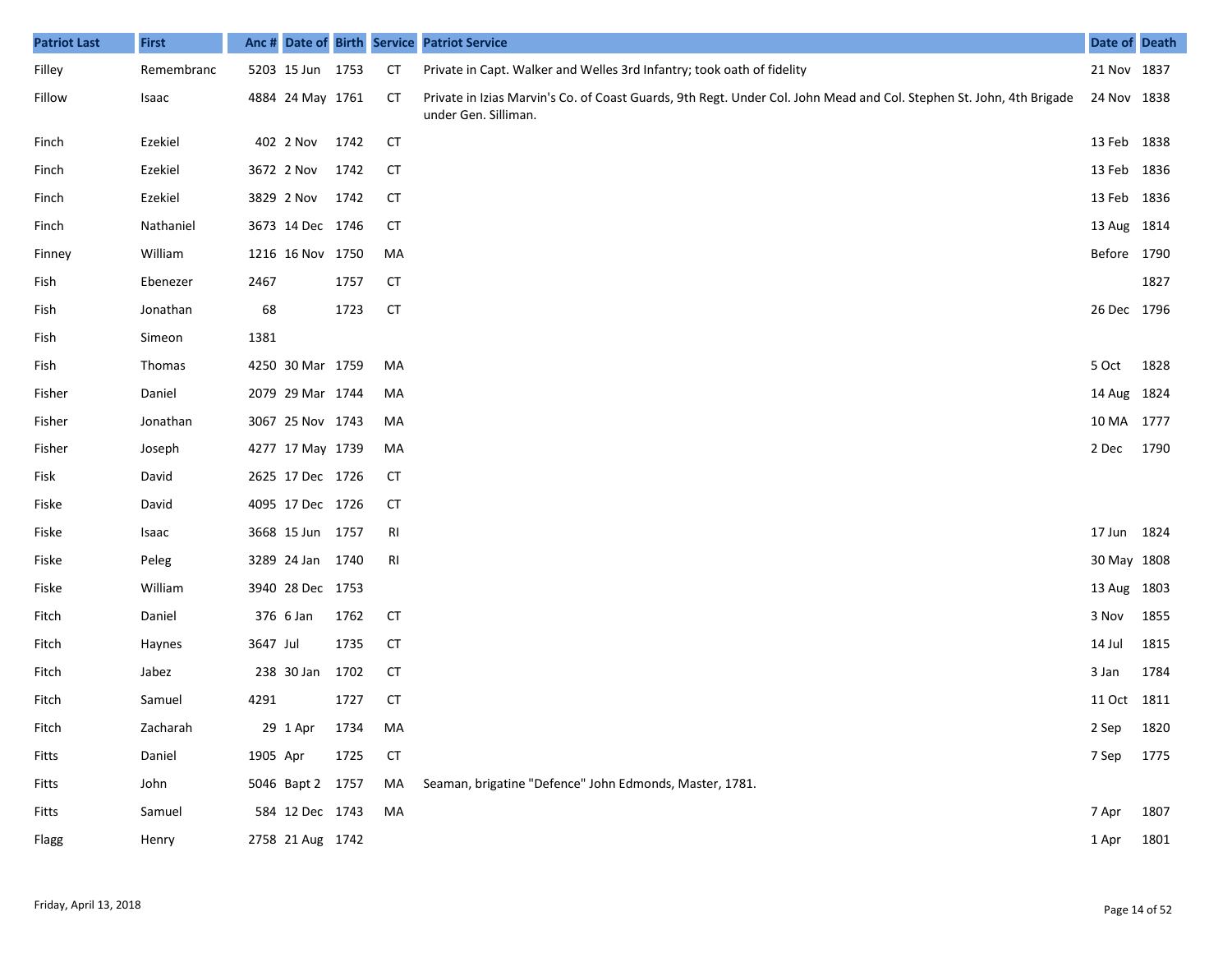| <b>Patriot Last</b> | <b>First</b> | Anc #    |                     |      |           | Date of Birth Service Patriot Service                                                                                                         | Date of Death |      |
|---------------------|--------------|----------|---------------------|------|-----------|-----------------------------------------------------------------------------------------------------------------------------------------------|---------------|------|
| Flagg               | James        |          | 5035 3 Mar          | 1723 | MA        | Private in Massachusetts Militia                                                                                                              | 18 Apr 1807   |      |
| Flagg               | John         |          | 4162 6 Oct          | 1758 | MA        |                                                                                                                                               | 12 Jun        | 1820 |
| Flanders            | David        | 4764     |                     |      |           |                                                                                                                                               |               |      |
| Fleenor             | Michael      |          | 2023 18 Nov 1756    |      | VA        |                                                                                                                                               | 3 Aug         | 1837 |
| Flenniken           | Elias        |          | 1669 22 Oct 1745    |      | PA        |                                                                                                                                               | 17 Mar 1834   |      |
| Fletcher            | Asa          | 2116     |                     |      | MA        |                                                                                                                                               |               |      |
| Flint               | Henry        |          | 4138 19 Apr 1752    |      | MA        |                                                                                                                                               | 18 Jul        | 1830 |
| Flint               | Jabez        |          | 4811 2 May 1756     |      | СT        | Private, 2nd Conn, 5th Continental Regiment of Light Horse, 1776 - 1778.                                                                      | 28 Mar 1844   |      |
| Flint               | John         | 2666     |                     |      |           |                                                                                                                                               |               |      |
| Flower              | Joseph       |          | 616 15 Mar 1729     |      | <b>CT</b> |                                                                                                                                               | 29 Sep        | 1793 |
| Floyd               | Henry        | 102      |                     | 1719 | VA        |                                                                                                                                               | 23 Jan        | 1816 |
| Floyd               | William      | 3929     |                     | 1734 | <b>NY</b> |                                                                                                                                               |               | 1821 |
| Flye                | William      |          | 2840 21 Nov 1750    |      | MA        |                                                                                                                                               | 22 Feb        | 1836 |
| Fogg                | Samuel       |          | 520 31 Aug 1756     |      | <b>NH</b> |                                                                                                                                               | 24 Mar 1843   |      |
| Follett             | Benjamin     | 3080     |                     | 1756 | <b>NH</b> |                                                                                                                                               | 6 Oct         | 1810 |
| Folse               | Antoine      | 5160     |                     | 1755 | LA        | Volunteer, Sergeant 1st Class, sublieutenant of grenadiers, 2nd lieutenant                                                                    | 04 Jul        | 1822 |
| Folsom              | David        | 4966 Feb |                     | 1732 | ΝH        | Signed the Association Test, Epping, NH                                                                                                       | bef 13        | 1791 |
| Folsom              | John         |          | 133 29 Apr          | 1759 | <b>NH</b> |                                                                                                                                               |               | 1816 |
| Folsom              | Thomas       |          | 4965 6 Dec          | 1754 | ΝH        | Private, Captain Brown, Colonel Peabody, New Hampshire                                                                                        |               | 1840 |
| Foote               | Charles      |          | 2887 10 Nov 1723    |      | CТ        |                                                                                                                                               | 25 Aug 1795   |      |
| Foote               | Elihu        |          | 3850 19 Aug 1757    |      | CТ        |                                                                                                                                               |               |      |
| Foote               | Jared        |          | 1935 17 Jul         | 1735 | CТ        |                                                                                                                                               | 11 Oct 1820   |      |
| Foote               | John         | 1462     |                     | 1729 | СT        | One of 400 men from CT, who marched to the relief of Boston in the Lexington Alarm from Simsbury, sevving as a<br>Sergeant, Capt. Amos Wilcox | 15 Sep        | 1812 |
| Forbes              | Charles      | 4328     |                     | 1753 | MA        |                                                                                                                                               | 2 Sep 1819    |      |
| Force               | Henry        |          | 4410 8 Feb 1765     |      | <b>NJ</b> |                                                                                                                                               | 9 Feb         | 1829 |
| Ford                | Jacob        |          | 4533 22 Apr 1744    |      | NY        |                                                                                                                                               | 24 Jul        | 1837 |
| Ford                | Jonathan     |          | 3766 9 Nov 1733     |      |           |                                                                                                                                               | 12 Jul 1817   |      |
| Ford                | Moses        |          | 2464 13 Nov 1741 CT |      |           |                                                                                                                                               | 11 Jun 1822   |      |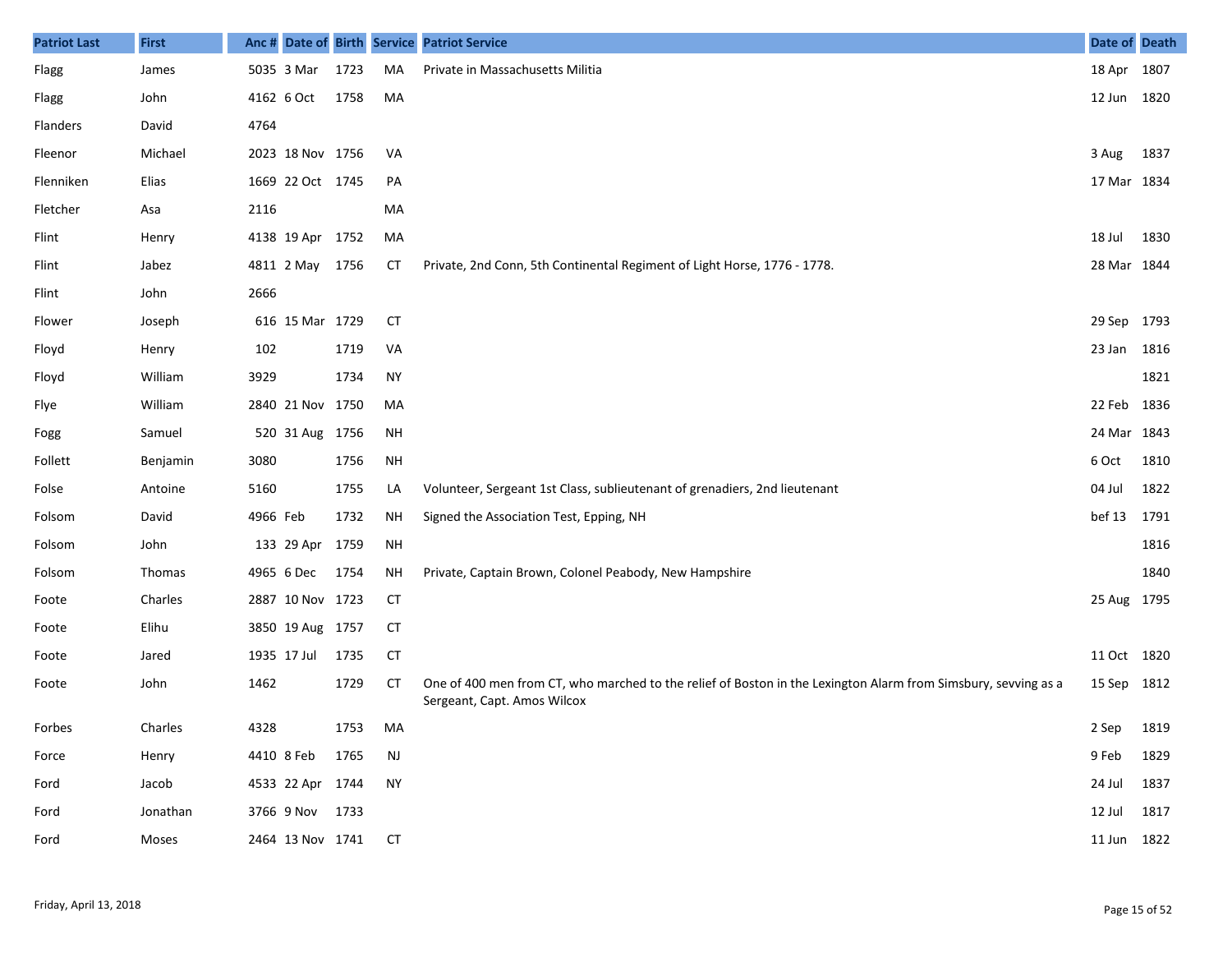| <b>Patriot Last</b> | <b>First</b>  | Anc#     |                  |      |           | Date of Birth Service Patriot Service                                                                                                                                                           | Date of Death |      |
|---------------------|---------------|----------|------------------|------|-----------|-------------------------------------------------------------------------------------------------------------------------------------------------------------------------------------------------|---------------|------|
| Ford                | Stephen       |          | 747 17 May 1749  |      | <b>CT</b> |                                                                                                                                                                                                 | 19 Nov 1843   |      |
| Forman              | David         |          | 45 1 Oct         | 1733 | <b>NJ</b> |                                                                                                                                                                                                 | 30 Mar 1812   |      |
| Fort                | Frederick     | 352      |                  | 1744 | VA        |                                                                                                                                                                                                 | Aug           | 1819 |
| Fosdick             | Samuel        |          | 797 11 Mar 1710  |      | <b>NY</b> |                                                                                                                                                                                                 |               | 1792 |
| Fosdick             | Thomas        |          | 1763 30 Apr 1725 |      | <b>CT</b> |                                                                                                                                                                                                 | Apr           | 1776 |
| Foster              | Abiel         |          | 396 24 Aug 1735  |      | <b>NH</b> |                                                                                                                                                                                                 | 6 Feb         | 1806 |
| Foster              | Abraham       | 3336     |                  | 1702 | <b>CT</b> |                                                                                                                                                                                                 | 2 Apr         | 1784 |
| Foster              | Asa           |          | 944 3 Jun        | 1765 | СT        | Private soldier in the revoluntionary war; afterward a Colonel in the military service of NH                                                                                                    | 21 Aug 1861   |      |
| Foster              | Daniel        | 1016     |                  | 1761 | ΝY        | A revolutionary soldier of Limerick, Maine who was mustered into the company of Capt Bates in the 7th Mass<br>regiment, commanded by Lt-Col John Brooks.                                        | 16 Jul        | 1844 |
| Foster              | David         |          | 2134 23 Aug 1756 |      | MA        |                                                                                                                                                                                                 | 26 Jul        | 1818 |
| Foster              | Edward        |          | 2592 14 May 1749 |      | MA        |                                                                                                                                                                                                 | 1 Mar         | 1818 |
| Foster              | Elijah        |          | 3674 11 Nov 1727 |      | MA        |                                                                                                                                                                                                 |               |      |
| Foster              | Hachaliah     | 893      |                  |      | СT        | A private in Capt Simeon Wolcott's company in Col Fisher Gay's regiment, who was captured in battle of Long Island<br>and died on board a prison-ship in NY bay.                                |               |      |
| Foster              | Jacob         |          | 2575 11 Mar 1732 |      | MA        |                                                                                                                                                                                                 |               |      |
| Foster              | Jesse         | 5169     |                  | 1745 | <b>CT</b> | Pvt., Col. Waterbury's 7th CT Reg't, Capt. Doolittle's 7th Co., 1775; Quartermaster Sgt., Col. Bradley's Reg't (CT),<br>Capt. Benedict's Co., 1776-1777; Pvt., Col. Baldwin's Co. of Artificers | 9 Aug         | 1820 |
| Foster              | Joseph        |          | 3777 29 Apr 1762 |      | <b>CT</b> |                                                                                                                                                                                                 | Nov           | 1846 |
| Foster              | Pelitiah      |          | 4608 30 Nov 1732 |      |           |                                                                                                                                                                                                 | 29 Jul        | 1806 |
| Foster              | Thomas        |          | 3065 14 Oct 1736 |      | <b>CT</b> |                                                                                                                                                                                                 | 9 Oct         | 1806 |
| Foster              | Thomas        |          | 3267 25 Jul      | 1737 | СT        | Private, Second Regiment, Connecticut Line, Col. Charles Webb, 1779-1780                                                                                                                        | 11 Jun        | 1826 |
| Foster              | Timothy       |          | 5350 20 Jun      | 1741 | MA        | Lieutenant in Nathaniel Healy's Co., Col. Holman's Massachusetts Regiment.                                                                                                                      | 26 Jan 1822   |      |
| Foster              | William       | 2899 Jun |                  | 1740 | PA        |                                                                                                                                                                                                 | 30 Sep 1780   |      |
| Fowler              | Amos          |          | 1251 19 Mar 1758 |      | CТ        | Served several tours of duty beginning in 1776 and ending in 1781. Participated in the engagements at Quaker and<br>Butts Hill, RI; last service was a Corporal at New London.                  | 30 Nov 1837   |      |
| Fowler              | <b>Bildad</b> |          | 2508 30 Apr 1739 |      | МA        |                                                                                                                                                                                                 |               |      |
| Fowler              | David         | 2029     |                  | 1726 | <b>CT</b> |                                                                                                                                                                                                 |               | 1800 |
| Fowler              | Noah          | 2506     |                  |      | <b>CT</b> |                                                                                                                                                                                                 |               |      |
| Fowler              | Reuben        |          | 1576 11 Jun 1760 |      | <b>CT</b> |                                                                                                                                                                                                 | 2 Sep         | 1832 |
| Fowler              | Theophilus    |          | 1509 9 Aug       | 1752 | <b>CT</b> |                                                                                                                                                                                                 | 5 Nov         | 1829 |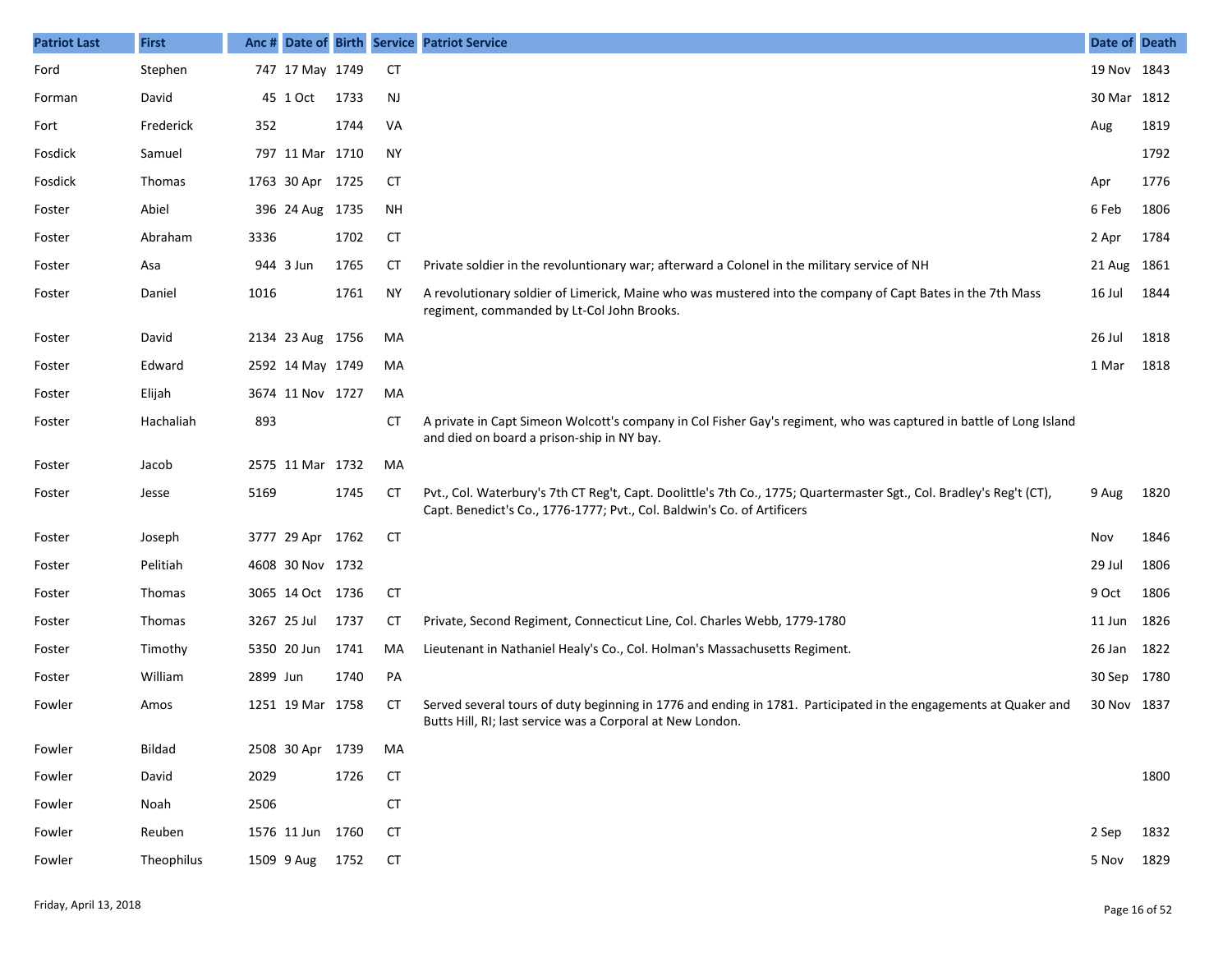| <b>Patriot Last</b> | <b>First</b> |      |                  |      |           | Anc # Date of Birth Service Patriot Service                                                                                                                                                                                    | Date of Death |      |
|---------------------|--------------|------|------------------|------|-----------|--------------------------------------------------------------------------------------------------------------------------------------------------------------------------------------------------------------------------------|---------------|------|
| Fowler              | Titus        |      | 3227 29 Nov 1738 |      | MA        |                                                                                                                                                                                                                                | 27 Apr 1827   |      |
| Fox                 | Abraham      |      | 1819 21 Nov 1748 |      | СT        |                                                                                                                                                                                                                                |               |      |
| Fox                 | Frederick    |      | 2010 10 May 1751 |      | PA        |                                                                                                                                                                                                                                | 27 Feb 1837   |      |
| Fox                 | Israel       |      | 5249 05 Oct 1753 |      | CТ        | Private for 3 months in 1776, 3 months in 1777, 3 months in 1779, 6 months in 1780. He fought in the Battle of Long abt.<br>Island and he was present when Major Andre was hung. Pensioner.                                    |               | 1832 |
| Fox                 | Joseph       |      | 5407 12 Jun 1761 |      | PA        | Private in Capt. John long, Northampton Co. PA Militia                                                                                                                                                                         | bef 30        | 1821 |
| Francis             | Asa          |      | 3076 8 May 1757  |      | CT        |                                                                                                                                                                                                                                | 21 Jul        | 1836 |
| Francis             | James        | 939  |                  |      |           | Lieutenant of the revolution.                                                                                                                                                                                                  |               |      |
| Francis             | John         |      | 60 20 Jan 1744   |      | CT        | Sergeant in Capt Hezekiah Welle's company of Col Erastus Wolcott's regiemnt. 1776 2nd Lt in Capt Elijah Wright's<br>company, regiment of Ct militia. Capt in 1781 of 1st company of Wethersfield, in the provisional regiment. | 30 May 1824   |      |
| Francis             | Josiah       |      | 3625 18 Sep 1722 |      | CТ        |                                                                                                                                                                                                                                | 10 Nov 1798   |      |
| Francis             | Justus       |      | 1773 25 Jan 1762 |      | <b>CT</b> |                                                                                                                                                                                                                                | 14 Feb 1819   |      |
| Franklin            | James        |      | 5112 01 Feb 1751 |      | <b>NH</b> | Private, Capt. Ashley's Co. of NH Militia, Col. Alexander's Reg't, 1775; Private, Capt. William Humphrey's Co. of NH<br>Militia, Col. Joshua Wingate's Reg't, 1776                                                             |               | 1843 |
| Franklin            | John         |      | 3962 27Apr 1732  |      |           |                                                                                                                                                                                                                                | 29 Aug 1801   |      |
| Frazer              | James        |      | 3536 23 Dec 1758 |      |           |                                                                                                                                                                                                                                | 20 Dec 1798   |      |
| Freeman             | Frederic     | 726  |                  |      |           |                                                                                                                                                                                                                                |               |      |
| Freeman             | Nathaniel    |      | 5392 28 Mar 1741 |      | MA        | <b>Brigadier General</b>                                                                                                                                                                                                       | 20 Sep 1827   |      |
| Freeman             | Skiff        | 727  |                  |      |           |                                                                                                                                                                                                                                |               |      |
| Freeman             | Zophar       |      | 3764 19 Jan 1728 |      |           |                                                                                                                                                                                                                                | 5 Dec         | 1810 |
| French              | Asa          |      | 2643 28 Oct 1740 |      | MA        |                                                                                                                                                                                                                                | 3 Dec         | 1832 |
| French              | Bartholomew  |      | 2191 18 Oct 1752 |      | MA        |                                                                                                                                                                                                                                | 14 Jul        | 1830 |
| French              | James        | 4495 |                  | 1752 | <b>CT</b> |                                                                                                                                                                                                                                | 14 Jan        | 1835 |
| French              | Jehiel       | 2547 |                  | 173? | <b>CT</b> |                                                                                                                                                                                                                                |               | 1817 |
| French              | Nathan       |      | 2713 26 Dec 1748 |      | СT        |                                                                                                                                                                                                                                | 27 Feb 1835   |      |
| French              | Silas        |      | 4306 23 Mar 1752 |      |           |                                                                                                                                                                                                                                | 2 Jul         | 1837 |
| Frink               | Andrew       |      | 3711 26 Nov 1738 |      | <b>CT</b> |                                                                                                                                                                                                                                | 18 Feb 1800   |      |
| Frink               | Isaac        |      | 662 20 Jul 1741  |      | <b>CT</b> |                                                                                                                                                                                                                                |               |      |
| Frisbie             | John         |      | 475 8 Apr        | 1762 | <b>CT</b> |                                                                                                                                                                                                                                |               | 1846 |
| Frisbie             | Joseph       |      | 2428 17 Aug 1745 |      | <b>CT</b> |                                                                                                                                                                                                                                |               |      |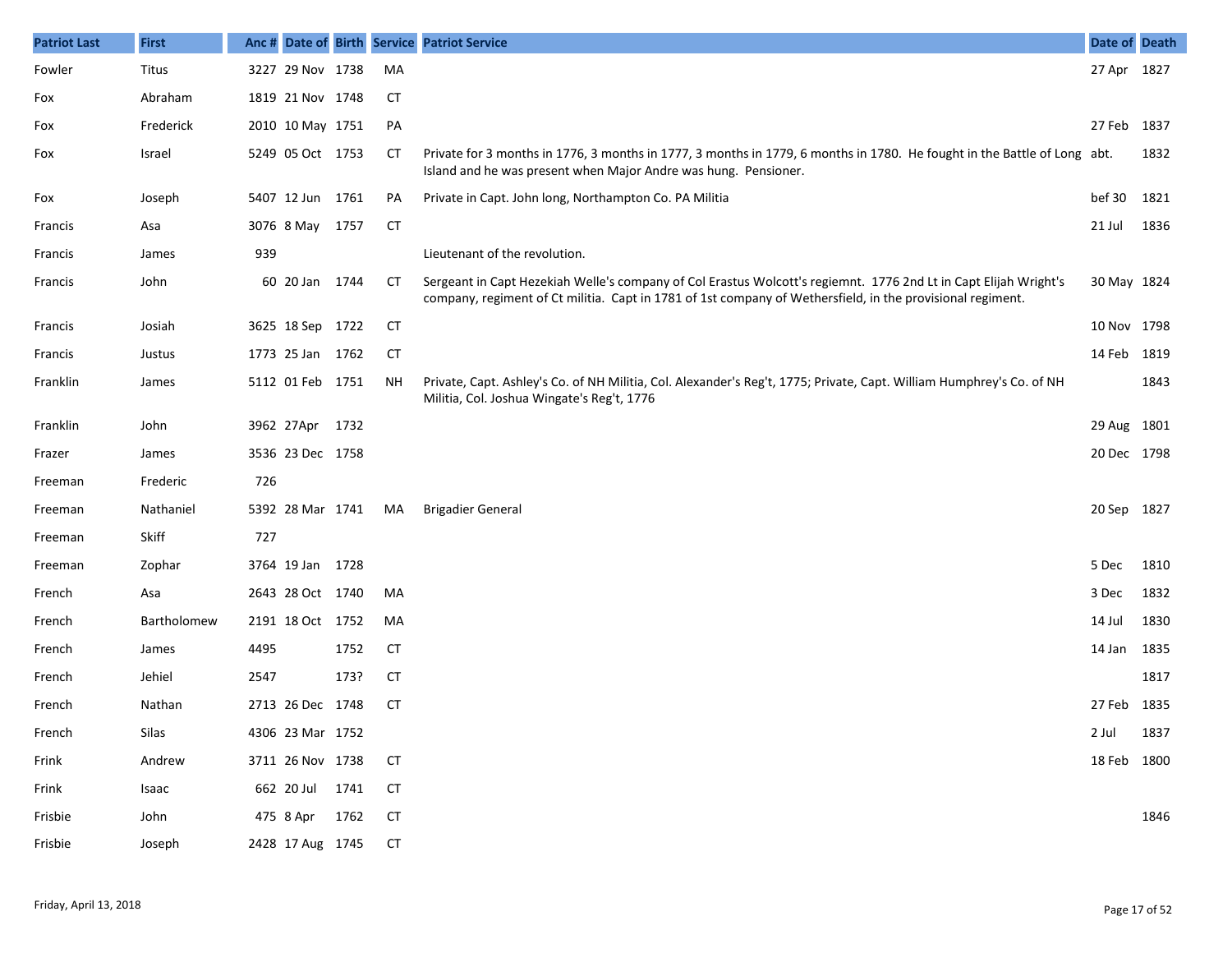| <b>Patriot Last</b> | <b>First</b> | Anc #      |                  |      |           | Date of Birth Service Patriot Service                                                                                                                                                           | Date of Death |      |
|---------------------|--------------|------------|------------------|------|-----------|-------------------------------------------------------------------------------------------------------------------------------------------------------------------------------------------------|---------------|------|
| Frisbie             | Josiah       |            | 2678 12 Feb 1752 |      | <b>CT</b> |                                                                                                                                                                                                 | 3 Mar         | 1812 |
| Frisbie             | Judah        |            | 4130 12 Sep 1744 |      | CТ        |                                                                                                                                                                                                 | 27 Jan        | 1817 |
| Frisbie             | Reuben       | 1868       |                  | 1754 | <b>CT</b> |                                                                                                                                                                                                 | Sep           | 1824 |
| Frisbie             | Reuben       |            | 4515 8 Aug       | 1746 | <b>CT</b> |                                                                                                                                                                                                 | 10 Sep 1824   |      |
| Frisbie             | Timothy      | 5038       |                  | 1734 | <b>CT</b> | Lieutenant of the 3rd Co., 2nd Regt. Of CT Militia (appointed Oct. 1774). Member of committee with power to<br>distribute ammunition out of the Branford, CT town stock (chosen Nov. 17, 1775). | 7 May 1776    |      |
| Frisby              | Reuben       | 1820       |                  | 1747 | <b>CT</b> |                                                                                                                                                                                                 |               | 1824 |
| Frost               | David        |            | 4471 16 Sep      | 1743 |           |                                                                                                                                                                                                 | 15 Dec 1812   |      |
| Frost               | Ephraim      |            | 2532 10 Jul      | 1715 | MA        |                                                                                                                                                                                                 | 5 Mar         | 1797 |
| Frost               | Jesse        | 714        |                  |      |           |                                                                                                                                                                                                 |               |      |
| Frost               | John         |            | 1234 22 Dec 1759 |      |           |                                                                                                                                                                                                 | 16 Oct 1853   |      |
| Frost               | Samuel       | 1821       |                  | 1754 | CT        |                                                                                                                                                                                                 | 14 Nov 1800   |      |
| Frost               | Samuel       |            | 2720 15 Feb 1736 |      | <b>CT</b> |                                                                                                                                                                                                 | 21 Dec 1803   |      |
| Frye                | Frederick    | 1389       |                  | 1748 | <b>CT</b> |                                                                                                                                                                                                 |               | 1826 |
| Frye                | James        | 1388       |                  | 1710 | <b>CT</b> |                                                                                                                                                                                                 | 8 Jan         | 1776 |
| Fugard              | Samuel       | 5263 abt   |                  | 1730 | <b>NH</b> | Private in Capt. William Scott's 3rd Company, Col. Joseph Cilley's New Hampshire Regiment - enlisted on 13 Nov<br>1776 for three years. Pension.                                                | 24 Mar 1791   |      |
| Fuller              | Aaron        |            | 1757 26 Jun 1734 |      | <b>CT</b> |                                                                                                                                                                                                 |               |      |
| Fuller              | Abjah        |            | 2080 6 Aug       | 1753 | <b>CT</b> |                                                                                                                                                                                                 | 5 May 1835    |      |
| Fuller              | Benjamin     |            | 2752 16 Jun 1758 |      | <b>CT</b> |                                                                                                                                                                                                 | 26 Mar 1840   |      |
| Fuller              | Edward       |            | 4498 31 Dec 1735 |      | MA        |                                                                                                                                                                                                 | 12 Dec 1810   |      |
| Fuller              | Elisha       |            | 3457 8 Apr       | 1754 | MA        |                                                                                                                                                                                                 | 15 May 1850   |      |
| Fuller              | Isaac        | 958        |                  |      |           | Capt who served in the continental army.                                                                                                                                                        |               |      |
| Fuller              | John         | 1080       |                  |      | MA        | Captain in Col Asa Whitcombe's regiemnt, 1775-82.                                                                                                                                               |               |      |
| Fuller              | Jonathan     |            | 832 15 Jul       | 1756 | MA        |                                                                                                                                                                                                 |               |      |
| Fuller              | Joseph       |            | 3112 22 Jul 1759 |      |           |                                                                                                                                                                                                 | 20 Oct 1837   |      |
| Fuller              | Joshua       |            | 496 21 Sep 1725  |      | <b>CT</b> |                                                                                                                                                                                                 | 20 May 1808   |      |
| Fuller              | Roger        | 2976 1 Jul |                  | 1747 | <b>CT</b> |                                                                                                                                                                                                 | 21 Sep 1819   |      |
| Fullerton           | John         |            | 515 24 Feb 1730  |      | MA        |                                                                                                                                                                                                 | 15 Feb 1817   |      |
| Fulton              | John         |            | 1823 19 Aug 1746 |      | МA        |                                                                                                                                                                                                 | 27 Aug 1805   |      |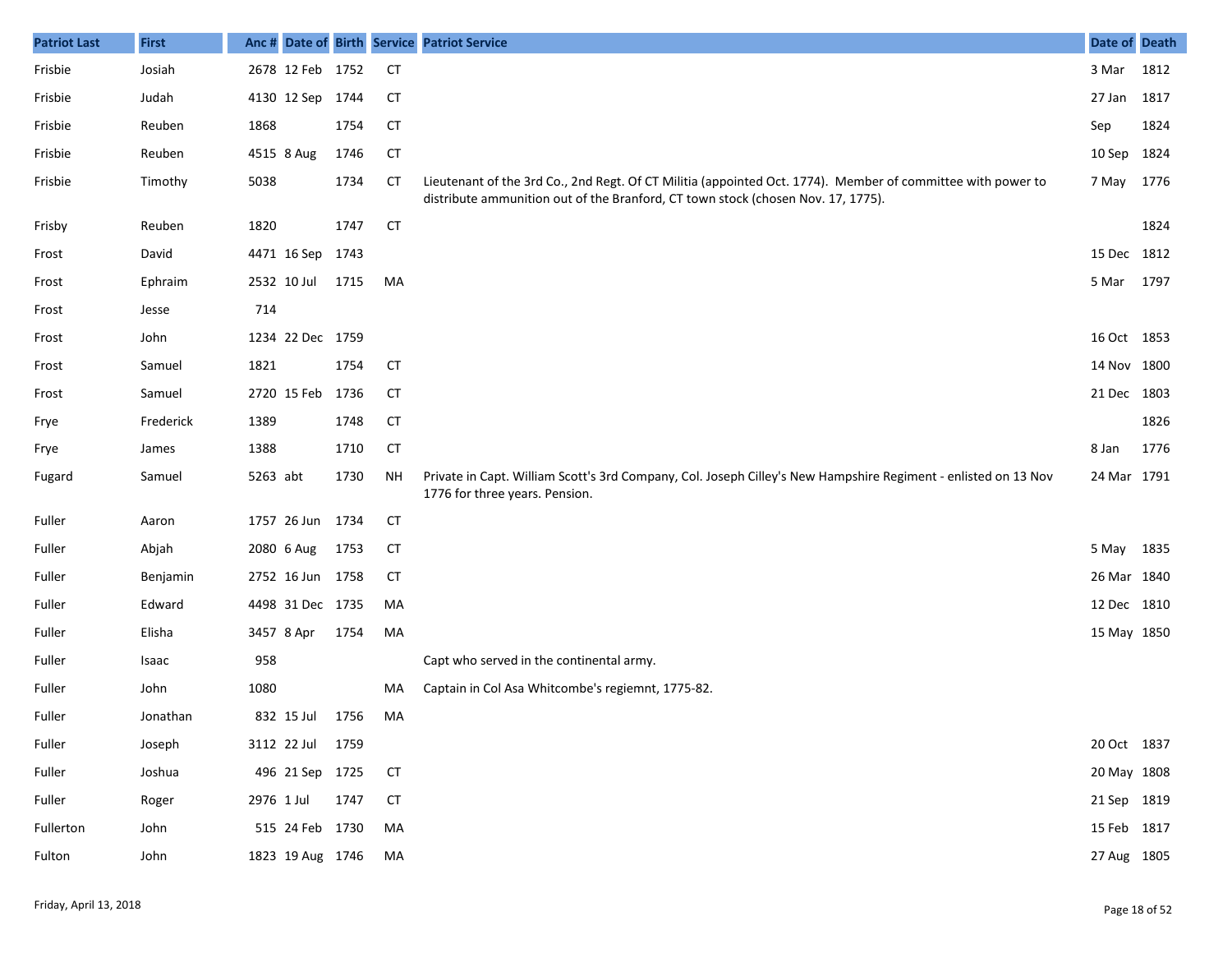| <b>Patriot Last</b> | <b>First</b> |            |                  |      |           | Anc # Date of Birth Service Patriot Service                                                                                                                                                   | Date of Death |      |
|---------------------|--------------|------------|------------------|------|-----------|-----------------------------------------------------------------------------------------------------------------------------------------------------------------------------------------------|---------------|------|
| Funkhouser          | Abraham      | 5191       |                  | 1747 | VA        | Soldier, Capt. Alexander Macnik's Company, Dunmore County, VA                                                                                                                                 | 20 Jul        | 1825 |
| Furman              | William      | 1920       |                  | 1758 | <b>NY</b> |                                                                                                                                                                                               |               | 1818 |
| Furman              | Wood         |            | 4118 15 Oct 1712 |      | <b>SC</b> |                                                                                                                                                                                               |               | 1783 |
| Fyler               | Paris        |            | 755 26 Apr 1754  |      |           |                                                                                                                                                                                               |               | 1780 |
| Fyler               | Roger        | 2102       |                  | 1743 |           |                                                                                                                                                                                               |               | 1778 |
| Fyler               | Roger        | 3193       |                  |      |           |                                                                                                                                                                                               | 18 Jan 1778   |      |
| Gage                | Benjamin     |            | 485 10 Aug 1740  |      | <b>NH</b> |                                                                                                                                                                                               | 15 Dec 1820   |      |
| Gager               | Samuel       |            | 2352 23 May 1763 |      | CТ        |                                                                                                                                                                                               | 4 Aug         | 1836 |
| Gaines              | James        | 99         |                  | 1743 | <b>NC</b> |                                                                                                                                                                                               | 17 Sep 1829   |      |
| Gaines              | James        | 3529       |                  | 1760 |           |                                                                                                                                                                                               |               | 1855 |
| Gaines              | Moses        |            | 4901 about       | 1735 | CT        | Sergeant in Capt. John Brown's Co., Col. Jonathan Pettibone's 18th Regt., Gen. Oliver Wolcott's 6th Brigade of<br>Connecticut Militia in New York Campaign from Aug. 19th - Sept. 25th, 1776. | 12 Jan        | 1821 |
| Gallager            | John         | 1578       |                  |      | PA        |                                                                                                                                                                                               |               |      |
| Gallond             | Jeremiah     | 2393       |                  | 1740 | MA        |                                                                                                                                                                                               | 4 Sep         | 1803 |
| Galloway            | James        |            | 3407 14 Apr      | 1742 | NY        |                                                                                                                                                                                               | 1 Nov         | 1810 |
| Gallup              | Andrew       |            | 182 26 Jun 1761  |      | СT        | Private, Captain Latham's Artillery Company                                                                                                                                                   | 16 Mar 1853   |      |
| Gallup              | Benadam      |            | 1242 26 Oct 1716 |      | <b>CT</b> | Lieutenant-colonel in Col Eno's battalion, who served until discharge on account of age and physical disability, Feb<br>1777.                                                                 | 29 May 1800   |      |
| Gallup              | Henry        |            | 157 17 Oct 1758  |      | <b>CT</b> |                                                                                                                                                                                               | 22 Nov 1831   |      |
| Gallup              | Isaac        |            | 585 12 Apr 1764  |      | <b>CT</b> |                                                                                                                                                                                               | 23 Jan 1842   |      |
| Gallup              | Isaac        |            | 1319 22 Dec 1743 |      | <b>CT</b> |                                                                                                                                                                                               | 3 Aug         | 1814 |
| Gallup              | Joseph       |            | 1579 26 Feb 1725 |      | <b>CT</b> |                                                                                                                                                                                               | 21 Feb 1778   |      |
| Gallup              | Nathan       | 442        |                  | 1727 | <b>CT</b> |                                                                                                                                                                                               | 19 Jan 1799   |      |
| Gallup              | Nehemiah     |            | 476 19 Jun       | 1751 | <b>CT</b> |                                                                                                                                                                                               | 27 Dec 1843   |      |
| Gammell             | James        | 5259 Jan   |                  | 1754 | ΝY        | Pvt in Capt Gideon Bronson's Co., Col. Seth Warner's Regt.; enlisted at Albany, NY in Nov. 1776; in Battle of<br>Bennington in 1777; discharged at Ft. George, NY on 22 Mar 1780. Pension.    | 17 Jan 1822   |      |
| Gammons             | John         |            | 6 8 Apr          | 1745 | MA        | Private in the Massachusetts Continental Line.                                                                                                                                                | 13 Mar 1822   |      |
| Gard                | Daniel       | 4722       |                  |      |           |                                                                                                                                                                                               |               |      |
| Gard                | Jeremiah     |            | 4972 13 Aug 1744 |      | PA        | A member of Capt. Carr's Company in the Westmoreland County Militia in the state of Pennsylvania.                                                                                             | 28 Oct 1813   |      |
| Gardiner            | William      | 1185 5 Sep |                  | 1741 | CТ        | Private soldier in 8th company of the 2nd Ct regiment, commanded by Gen Spencer 1775. Was engaged in battle of<br>Bunker Hill & Arnold's Quebec expedition in 1775.                           | 31 Mar 1800   |      |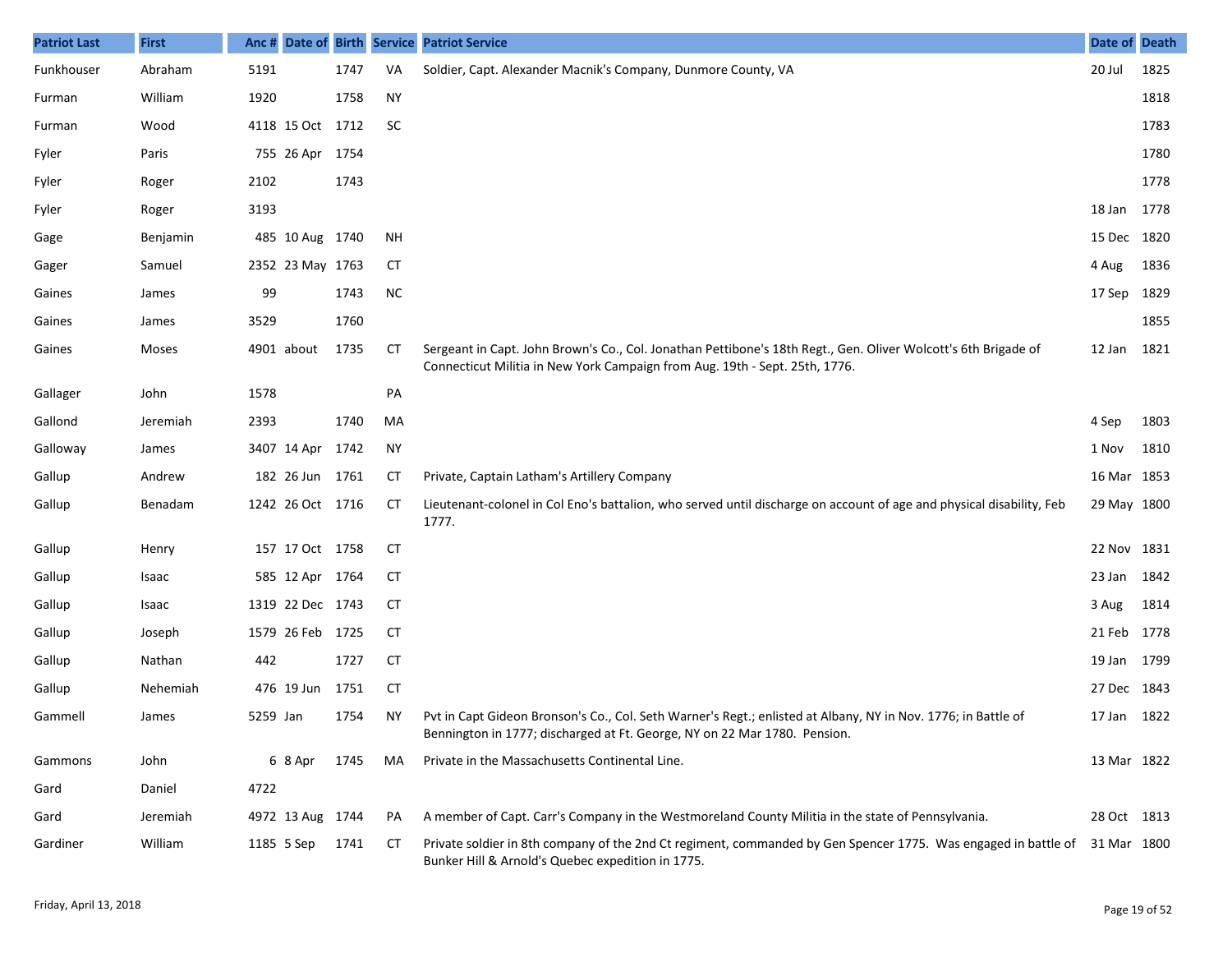| <b>Patriot Last</b> | <b>First</b> |            |                  |      |           | Anc # Date of Birth Service Patriot Service                                                                                                                                                                                                     | Date of Death |      |
|---------------------|--------------|------------|------------------|------|-----------|-------------------------------------------------------------------------------------------------------------------------------------------------------------------------------------------------------------------------------------------------|---------------|------|
| Gardner             | David        |            | 3975 28 Jan 1720 |      | <b>CT</b> |                                                                                                                                                                                                                                                 | 1 Oct         | 1796 |
| Gardner             | Ezekiel      |            | 2597 25 Aug 1738 |      | RI        |                                                                                                                                                                                                                                                 | 9 Aug         | 1814 |
| Gardner             | John         |            | 3661 26 Aug 1757 |      |           |                                                                                                                                                                                                                                                 | 16 Jan 1835   |      |
| Gardner             | Jonathan     | 1050       |                  |      | CТ        | Private in Capt Waterman's company in the 20th Ct, on duty at New London, Jul 1779.                                                                                                                                                             |               |      |
| Gardner             | Rufus        |            | 5016 9 Mar       | 1747 | СT        | Landsman on the ship "Oliver Cromwell" from 28 May 1779 to 23 Aug 1779, under the command of Capt. Timothy<br>Parker.                                                                                                                           | 17 Apr 1809   |      |
| Garovite            | Michael      |            | 4587 12 Apr 1750 |      |           |                                                                                                                                                                                                                                                 | 29 Apr 1829   |      |
| Garrett             | John         |            | 2693 15 Aug 1724 |      | СT        |                                                                                                                                                                                                                                                 | 3 Jul         | 1778 |
| Garrett             | John         | 2694       |                  | 1751 | СT        |                                                                                                                                                                                                                                                 | 18 Oct 1852   |      |
| Garrett             | William      |            | 3841 12 Aug 1760 |      | VA        |                                                                                                                                                                                                                                                 | 21 Mar 1829   |      |
| Garrigus            | John         |            | 2619 30 Jun 1760 |      | <b>NJ</b> |                                                                                                                                                                                                                                                 | 13 Aug 1850   |      |
| Garst               | Frederick    | 5321       |                  | 1752 | PA        | Privatein Capt. Casper Stoever's 3rd Compnay of the 2nd Battalion of Lancaster County militia.                                                                                                                                                  | bef Sep 1842  |      |
| Gaskill             | Restore      | 581        |                  | 1759 | <b>NJ</b> |                                                                                                                                                                                                                                                 | 27 Feb 1825   |      |
| Gaston              | Hugh         |            | 4802 12 Mar 1751 |      | PA        | Pvt in Capt Kershaw's Co of Rangers, Col Thompson's Regt in 1775 Battle of Reedy River in the Snowy Campaign; also 13 Jun 1836<br>in Militia - Capt Wm Gaston's Co & Capt John McClure's Co.                                                    |               |      |
| Gates               | Bezaleel     | 4991 2 Oct |                  | 1751 | CТ        | "relief of Boston", East Haddam Militia, Apr - May 1775 Lexington Alarm                                                                                                                                                                         | 27 Jan 1789   |      |
| Gates               | Bezaleel     |            | 5024 14 Oct 1726 |      | <b>CT</b> | Served on committee in East Haddam, CT to supply clothing to soldiers.                                                                                                                                                                          | 8 Mar         | 1802 |
| Gaugler             | Nicholas     |            | 769 1 Aug        | 1757 | PA        | Private, Capt John Schooler, 4th Battalion, Philadelphia Co., Pennsylvania                                                                                                                                                                      | 14 Feb 1809   |      |
| Gay                 | Daniel       |            | 2872 1749 -      | 1752 | NY.       |                                                                                                                                                                                                                                                 | 20 Jun 1812   |      |
| Gay                 | Fisher       |            | 858 9 Oct        | 1733 | <b>CT</b> | Placed on town committees of Correspondence, Vigilance & Supplies in 1774. In 1776 commisisoned Lt-Col of the<br>regiment commanded by Col Wolcott in Boston. In Jun 1776 he was commissioned Col of the 2nd battalion,<br>Wadsworth's brigade. | 22 Aug 1776   |      |
| Gay                 | Richard      | 878        |                  |      | CТ        | Volunteer in the Lexington alarm & again in 1775 under Capt Elihu Humphrey in Mass. In Oct 1776 was at<br>Westchester & other places on the Hudson under Lt Seymour.                                                                            |               |      |
| Gayle               | Matthew      | 4116       |                  | 1754 | <b>SC</b> |                                                                                                                                                                                                                                                 |               | 1820 |
| Gaylord             | Charles      | 1498       |                  | 1740 | СT        |                                                                                                                                                                                                                                                 |               |      |
| Gaylord             | Eleazer      |            | 1098 14 May 1753 |      | <b>CT</b> |                                                                                                                                                                                                                                                 | 17 Sep 1817   |      |
| Gaylord             | John         |            | 4377 21 Dec 1753 |      | <b>CT</b> |                                                                                                                                                                                                                                                 | 17 Mar 1826   |      |
| Gaylord             | Joseph       |            | 2819 24 Apr 1758 |      |           |                                                                                                                                                                                                                                                 | 25 Mar 1838   |      |
| Gear                | George       |            | 286 8 Mar 1760   |      | <b>CT</b> |                                                                                                                                                                                                                                                 | 18 Nov 1829   |      |
| Geer                | Elihu        |            | 4219 3 May 1749  |      | <b>CT</b> |                                                                                                                                                                                                                                                 | 11 May 1801   |      |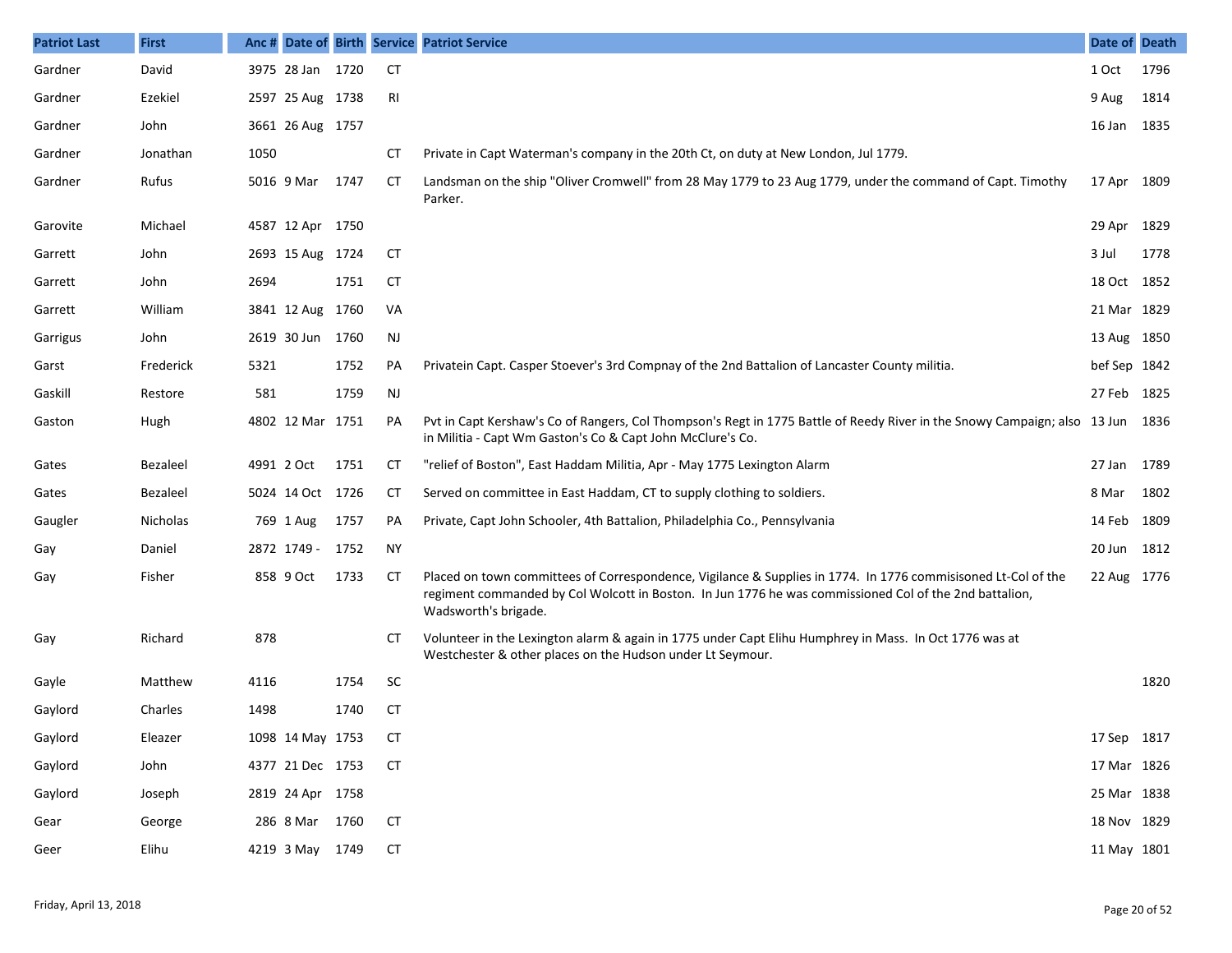| <b>Patriot Last</b> | <b>First</b> | Anc #      |                  |      |                | Date of Birth Service Patriot Service                                                                                                              | Date of Death |      |
|---------------------|--------------|------------|------------------|------|----------------|----------------------------------------------------------------------------------------------------------------------------------------------------|---------------|------|
| Geer                | George       | 4703       |                  |      |                |                                                                                                                                                    |               |      |
| Geer                | Lebbeus      |            | 1906 31 Dec 1757 |      | <b>CT</b>      |                                                                                                                                                    | 10 Jan 1846   |      |
| Gerry               | Thomas       |            | 3552 15 Mar 1732 |      | MA             |                                                                                                                                                    |               |      |
| Getman              | George       | 1581       |                  |      | <b>NY</b>      |                                                                                                                                                    |               |      |
| Gibbs               | Isaac        |            | 2557 Bapt 3 1744 |      | MA             |                                                                                                                                                    | 31 Dec 1823   |      |
| Gibbs               | Lemuel       |            | 4945 16 Mar 1737 |      | СT             | Lieutenant in Capt. Nathaniel Tuttle's 5th Co., Col. Charles Webb's 7th Continental Regt. From Jul 6, 1775 to Dec 19,<br>1775.                     | 3 Jan         | 1827 |
| Gibbs               | Samuel       |            | 577 11 Jan       | 1758 | <b>CT</b>      |                                                                                                                                                    | 14 Jul        | 1829 |
| Gibson              | Jacob        | 4034       |                  | 1755 | PA             |                                                                                                                                                    |               |      |
| Giddings            | John         | 4058       |                  | 1748 | MA             |                                                                                                                                                    |               | 1835 |
| Giddings            | Thomas       | 3393       |                  | 1723 |                |                                                                                                                                                    | 24 May 1790   |      |
| Giffen              | Simon        | 4933 5 Jul |                  | 1740 | СT             | Quartermaster, 3rd Connecticut Regiment.                                                                                                           | 6 Nov         | 1820 |
| Gifford             | Elihu        |            | 138 9 Oct        | 1747 | MA             |                                                                                                                                                    | 7 Apr         | 1831 |
| Gifford             | John         | 309        |                  | 1747 | R <sub>l</sub> |                                                                                                                                                    |               | 1851 |
| Gilbert             | Amos         |            | 1781 15 Jan      | 1730 | <b>CT</b>      |                                                                                                                                                    |               | 1805 |
| Gilbert             | Benjamin     |            | 1320 29 Jul      | 1760 | <b>CT</b>      |                                                                                                                                                    | 11 May 1846   |      |
| Gilbert             | David        |            | 3932 26 Apr 1755 |      | <b>CT</b>      |                                                                                                                                                    | 5 Jul         | 1835 |
| Gilbert             | Gardner      |            | 5202 15 Apr 1758 |      | <b>CT</b>      | Private in Capt. Hyde's Co., enlisted Mar 1776 for 9 months, Second enlistment in Mar 1777 as Sgt in Col. Samuel<br>Wyllia's regiment.             | 03 Mar 1838   |      |
| Gilbert             | Isaac        |            | 2147 8 Nov       | 1756 | <b>CT</b>      |                                                                                                                                                    | 12 Aug 1835   |      |
| Gilbert             | John         |            | 3348 9 Nov       | 1731 | <b>CT</b>      |                                                                                                                                                    | 5 Jul         | 1779 |
| Gilbert             | John         |            | 4654 28 Jul      | 1723 | MA             |                                                                                                                                                    | 13 Jan        | 1806 |
| Gilbert             | Lewis        |            | 3823 4 Apr       | 1754 | MA             |                                                                                                                                                    | 2 Jan         | 1835 |
| Gilbert             | Samuel       |            | 1959 3 Jun       | 1734 | <b>CT</b>      |                                                                                                                                                    | 24 Apr        | 1818 |
| Gilbert             | Sylvester    |            | 3690 20 Oct 1755 |      | <b>CT</b>      |                                                                                                                                                    | 2 Jan         | 1846 |
| Gilbert             | Thomas       |            | 1158 10 Dec 1755 |      | СT             | Corporal in Capt John Stevens's company, attached to Col Burrall's regiment. He participated in Arnold's expedition 28 Jan 1847<br>against Quebec. |               |      |
| Gildersleeve        | Obadiah      |            | 4207 28 May 1728 |      | <b>NY</b>      |                                                                                                                                                    | 5 Jan         | 1816 |
| Gildersleeve        | Philip       | 3210 2 Jul |                  | 1757 |                |                                                                                                                                                    | 2 Oct         | 1822 |
| Gildersleeve        | Phillip      | 2536 2 Jul |                  | 1757 | <b>NY</b>      |                                                                                                                                                    | 26 Oct 1822   |      |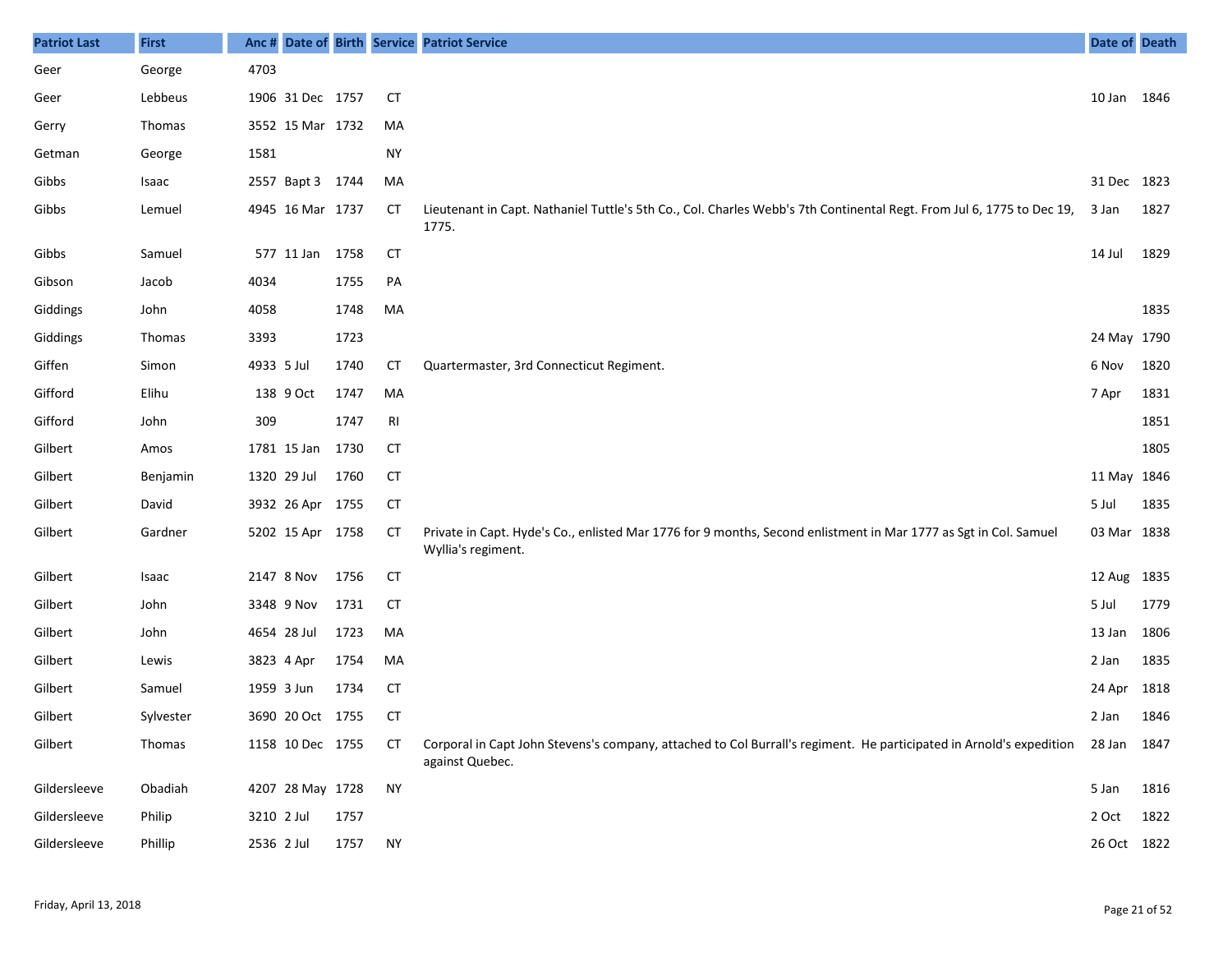| <b>Patriot Last</b> | <b>First</b> | Anc #      |                  |      |                | Date of Birth Service Patriot Service                                                                                                                                                                                                      | Date of Death |      |
|---------------------|--------------|------------|------------------|------|----------------|--------------------------------------------------------------------------------------------------------------------------------------------------------------------------------------------------------------------------------------------|---------------|------|
| Giles               | John         | 5250       |                  |      |                | Used by Dave Walker dual from VA                                                                                                                                                                                                           |               |      |
| Gilkey              | John         |            | 5244 16 Jun 1745 |      | MA             | Suffered loss at hands of British, prisoner.                                                                                                                                                                                               | 01 Sep 1818   |      |
| Gillet              | Jonah        |            | 547 6 Mar        | 1730 | CT             |                                                                                                                                                                                                                                            | 14 Mar 1792   |      |
| Gillet              | Jonah        |            | 4640 6 Mar       | 1729 | <b>CT</b>      |                                                                                                                                                                                                                                            | 14 Mar 1792   |      |
| Gillet              | Jonathan     |            | 308 21 Mar 1720  |      | <b>CT</b>      |                                                                                                                                                                                                                                            | 6 Aug         | 1786 |
| Gillet              | Zaccheus     |            | 3047 28 Dec 1724 |      | Ct             |                                                                                                                                                                                                                                            | 7 Jan         | 1793 |
| Gillett             | Benoni       |            | 3499 1 Aug       | 1762 | <b>CT</b>      |                                                                                                                                                                                                                                            | 2 Apr         | 1844 |
| Gillett             | John         |            | 2493 15 Sep 1755 |      | <b>CT</b>      |                                                                                                                                                                                                                                            | 22 Sep 1843   |      |
| Gillett             | Nathan       | 1106       |                  |      | СT             | A fifer in a company from the town of Simsbury in the Lexington alarm. Also fifer in Capt Forward's company of the<br>18th Ct militia at NY in 1776; & in 1777 fifer in the 6th regiment Ct line, of which he made fife-major in Jun 1779. |               |      |
| Gillette            | Benjamin     |            | 4350 12 Apr 1758 |      | <b>CT</b>      |                                                                                                                                                                                                                                            | 8 Jun         | 1841 |
| Gillette            | Jabez        |            | 2617 30 Jul      | 1738 | <b>CT</b>      |                                                                                                                                                                                                                                            | 27 May 1822   |      |
| Gillette            | John         |            | 3713 15 Sep 1755 |      | <b>CT</b>      |                                                                                                                                                                                                                                            | 22 Sep 1843   |      |
| Gilley              | Joseph       | 735        |                  |      |                |                                                                                                                                                                                                                                            |               |      |
| Gilman              | David        | 2449 9 Jun |                  | 1735 | <b>NH</b>      |                                                                                                                                                                                                                                            | 9 May         | 1827 |
| Gilman              | Joshua       | 2992 2 Feb |                  | 1716 | NH             |                                                                                                                                                                                                                                            | 7 Jan         | 1792 |
| Gilman              | Joshua       |            | 5414 10 Mar 1745 |      | NH             | PS                                                                                                                                                                                                                                         | 21 Apr        | 1825 |
| Gilman              | Peter        | 327        |                  | 1754 | <b>NH</b>      | Signer of the Association Test in Gilmanton, New Hampshire                                                                                                                                                                                 | 3 Oct         | 1834 |
| Gilman              | Samuel       |            | 1295 20 Apr 1723 |      | <b>NH</b>      |                                                                                                                                                                                                                                            |               | 1778 |
| Gilman              | Stephen      |            | 4940 24 Aug 1757 |      | NΗ             | Private 1775 under Col. James Reed, 2nd enlistment under Gen. Bellow, service Bunker Hill.                                                                                                                                                 | 17 Mar 1830   |      |
| Ginn                | James        |            | 2473 4 Oct       | 1745 | MA             |                                                                                                                                                                                                                                            |               |      |
| Girardeau           | William      | 86         |                  | 1752 | GA             |                                                                                                                                                                                                                                            | 21 Jan 1822   |      |
| Givens              | Daniel       | 2705 circa |                  | 1745 |                |                                                                                                                                                                                                                                            | 15 Oct 1822   |      |
| Gladden             | Azariah      | 1975       |                  |      | <b>CT</b>      |                                                                                                                                                                                                                                            |               |      |
| Gladding            | Azariah      | 2112       |                  |      | СT             |                                                                                                                                                                                                                                            |               |      |
| Gladding            | Nathaniel    |            | 1276 28 Apr 1754 |      | RI             | Captain-Lieutenant in a train of artillery raised by the State of RI in 1776-77.                                                                                                                                                           |               |      |
| Glass               | Anthony      |            | 4835 about 1720  |      | СT             | Soldier, CT                                                                                                                                                                                                                                |               |      |
| Glazier             | Calvin       |            | 213 18 Mar 1759  |      | MA             |                                                                                                                                                                                                                                            | 3 Jul         | 1809 |
| Glazier             | John         | 3363       |                  | 1747 | R <sub>l</sub> |                                                                                                                                                                                                                                            |               | 1820 |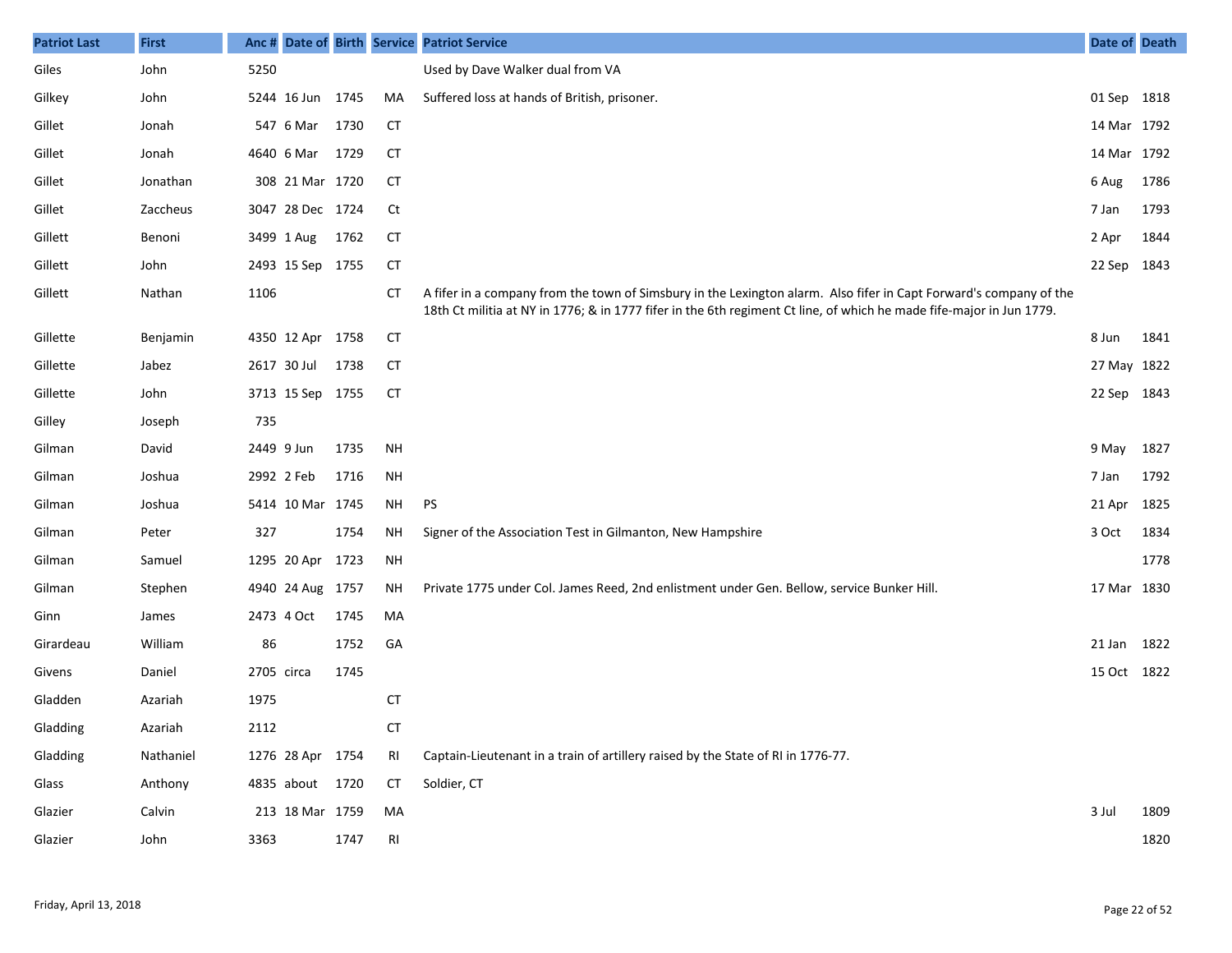| <b>Patriot Last</b> | <b>First</b> |            |                  |      |           | Anc # Date of Birth Service Patriot Service                                                                                     | <b>Date of Death</b> |      |
|---------------------|--------------|------------|------------------|------|-----------|---------------------------------------------------------------------------------------------------------------------------------|----------------------|------|
| Glazier             | Silas        |            | 1296 12 Feb 1748 |      | <b>CT</b> | A private soldier in the Lexington alarm.                                                                                       |                      | 1794 |
| Glazier             | Silas        |            | 3567 12 Feb 1748 |      | <b>CT</b> |                                                                                                                                 | 8 Apr                | 1816 |
| Gleason             | John         |            | 5041 22 Jul      | 1746 | MA        | 2nd Major                                                                                                                       | 20 Sep               | 1827 |
| Gleason             | Samuel       |            | 5211 09 Jun 1715 |      | MA        | Pvt., Capt. John Home's Co., Col. Jonathan Reed's 1st Reg't of guards, enlisted 1 April 1778, 3 mos, 3 days at<br>Cambridge, MA |                      | 1796 |
| Gleason             | Winsor       |            | 3349 18 Feb 1761 |      | NH        |                                                                                                                                 | 8 Aug                | 1816 |
| Glein               | George       | 3473       |                  | 1736 | PA        |                                                                                                                                 |                      | 1817 |
| Glenn               | Robert       | 4161       |                  | 1722 | MD        |                                                                                                                                 | 29 Nov 1792          |      |
| Glenn               | Robert       | 4765       |                  |      |           |                                                                                                                                 |                      |      |
| Glenny              | Isaac        | 4064 8 Jul |                  | 1761 | MA        |                                                                                                                                 | 30 Dec 1835          |      |
| Glover              | Henry        |            | 4109 8 Oct       | 1703 | СT        | Capt. Henry Glover served as a representative or deputy of Newtown to the state general assembly in March 1775.                 | 12 Feb               | 1784 |
| Glover              | John         |            | 775 19 Dec 1762  |      |           |                                                                                                                                 |                      | 1794 |
| Glover              | Thomas       |            | 804 1 Sep        | 1723 | MA        |                                                                                                                                 | 11 Jan               | 1811 |
| Godard              | Moses        |            | 2117 26 May 1746 |      | <b>CT</b> |                                                                                                                                 | 11 Apr 1832          |      |
| Goddard             | David        |            | 3160 7 Feb       | 1734 | MA        |                                                                                                                                 | 30 Sept 1807         |      |
| Godfrey             | Nathan       |            | 2234 25 Sep 1719 |      | <b>CT</b> |                                                                                                                                 |                      |      |
| Goff                | Ezra         |            | 5178 26 May 1760 |      | MA        | Fifer & Drummer, Capt. Nathaniel Carpenter's Co., Col. Thomas Carpenter's Reg't of Mass Troops                                  | 01 Aug 1828          |      |
| Gogswell            | Joseph       |            | 3526 15 Apr 1764 |      |           |                                                                                                                                 | 17 Mar 1851          |      |
| Gold                | Jesse        |            | 807 4 May 1756   |      | <b>CT</b> |                                                                                                                                 | 28 Jun 1803          |      |
| Goldsmith           | Ephraim      | 2462       |                  |      | <b>CT</b> |                                                                                                                                 |                      | 1776 |
| Gompf               | Michael      |            | 3537 4 Jun       | 1765 | PA        |                                                                                                                                 | 26 Oct 1841          |      |
| Goodale             | Abner        |            | 1312 22 Aug 1755 |      | MA        |                                                                                                                                 | 16 May 1823          |      |
| Goodale             | Ebenezer     |            | 140 22 Feb 1754  |      | <b>CT</b> |                                                                                                                                 | 15 Nov 1832          |      |
| Goodale             | Joseph       |            | 4056 18 Jun 1735 |      | MA        |                                                                                                                                 |                      | 1532 |
| Goodman             | Richard      | 1134       |                  |      |           |                                                                                                                                 |                      |      |
| Goodnow             | Jotham       |            | 4938 1 Nov 1756  |      | MA        | A member of Captain Rice's Company from the Town of Sudbury, MA.                                                                | 28 Dec 1840          |      |
| Goodrich            | Elizur       |            | 1005 8 Oct 1730  |      | <b>CT</b> |                                                                                                                                 | 16 Apr 1785          |      |
| Goodrich            | George       |            | 1733 13 Aug 1757 |      |           |                                                                                                                                 | 16 Aug 1843          |      |
| Goodrich            | Ichabod      |            | 1122 10 Sep 1758 |      | <b>CT</b> | Private in Capt Roger Welles's company of the 3rd regiment, Ct line, during 1781.                                               | 3 Sep 1846           |      |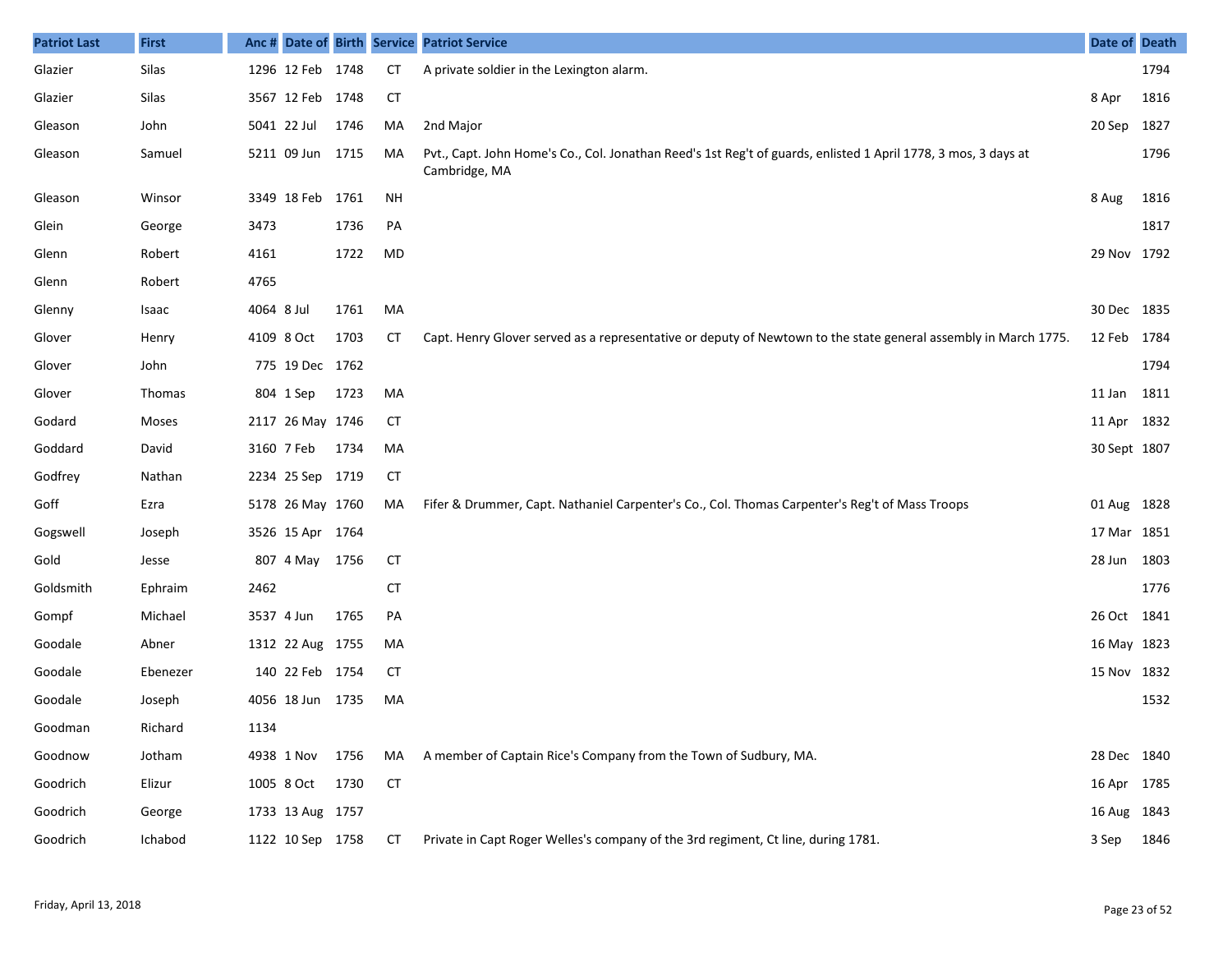| <b>Patriot Last</b> | <b>First</b> |          |                  |      |                | Anc # Date of Birth Service Patriot Service                                                                                                                                                       | Date of Death |      |
|---------------------|--------------|----------|------------------|------|----------------|---------------------------------------------------------------------------------------------------------------------------------------------------------------------------------------------------|---------------|------|
| Goodrich            | Simeon       |          | 1136 7 Dec       | 1762 | <b>CT</b>      | Served from Aug to Dec 1780, in the Conn regiment commanded by Col S.B. Webb.                                                                                                                     | 16 Aug 1847   |      |
| Goodsell            | Epaphras     | 693      |                  | 1735 | <b>CT</b>      |                                                                                                                                                                                                   |               |      |
| Goodsell            | Epaphras     |          | 4135 23 May 1742 |      | <b>CT</b>      |                                                                                                                                                                                                   |               |      |
| Goodsell            | Isaac        |          | 1695 28 Aug 1763 |      | <b>CT</b>      |                                                                                                                                                                                                   | 28 Feb 1845   |      |
| Goodsell            | Lewis        |          | 1126 23 Oct 1744 |      | CT             | Sergeant in Capt Dimon's company of Fairfield, in May 1775 & 1777. Lieutenant in Capt Hill's company, on duty at<br>the time of Tryon's invasion. Became Capt of the Fairfield company, Oct 1782. | 22 Aug 1829   |      |
| Goodwin             | Hezekiah     |          | 1968 28 Mar 1761 |      | <b>CT</b>      |                                                                                                                                                                                                   | 15 May 1833   |      |
| Goodwin             | Isaac        | 3519 Apr |                  | 1733 | <b>CT</b>      |                                                                                                                                                                                                   | 28 Nov 1815   |      |
| Goodwin             | Jedediah     |          | 2843 18 May 1746 |      | MA             |                                                                                                                                                                                                   | 1 Jul         | 1818 |
| Goodwin             | Levi         | 586      |                  |      | <b>CT</b>      |                                                                                                                                                                                                   |               |      |
| Goodwin             | Ozias        |          | 1427 27 Nov 1735 |      | <b>CT</b>      |                                                                                                                                                                                                   | 1 Mar         | 1788 |
| Goodyear            | Jesse        |          | 628 18 Jun 1735  |      | <b>CT</b>      |                                                                                                                                                                                                   | 24 May 1817   |      |
| Goodyear            | Stephen      |          | 1434 15 Jun 1729 |      | <b>CT</b>      |                                                                                                                                                                                                   | 1 Nov         | 1803 |
| Goodyear            | Theopilus    | 1449     |                  |      |                |                                                                                                                                                                                                   |               |      |
| Gordon              | John         | 2527     |                  | 1704 |                |                                                                                                                                                                                                   | 21 Oct 1800   |      |
| Gore                | Samuel       | 3468     |                  | 1761 |                |                                                                                                                                                                                                   |               | 1834 |
| Gorham              | Isaac        |          | 3920 14 Nov 1730 |      | <b>CT</b>      |                                                                                                                                                                                                   | 4 Jul         | 1798 |
| Gorham              | Nathan       | 2005 Aug |                  | 1751 | <b>CT</b>      |                                                                                                                                                                                                   | 28 May 1839   |      |
| Gorham              | Phineas      |          | 2876 17 Apr 1757 |      | <b>CT</b>      | Private in Capt. John Skinner's Co., Col. Jonathan Latimer's CT Militia Regt. (Aug. 25 - Nov. 8, 1777) and was at the<br>Battles of Saratoga. Pensioner.                                          | 2 Feb         | 1842 |
| Gorin               | Henry        |          | 4823 26 Apr      | 1768 | VA             | Private, Virginia Regiment                                                                                                                                                                        | 14 Jun        | 1830 |
| Gorton              | Benjamin     | 3240     |                  | 1743 | R <sub>l</sub> |                                                                                                                                                                                                   |               | 1798 |
| Gorton              | Samuel       | 2322     |                  | 1745 | RI             |                                                                                                                                                                                                   | 20 Mar 1834   |      |
| Gould               | Abraham      |          | 2175 17 May 1732 |      | <b>CT</b>      |                                                                                                                                                                                                   | 27 Apr 1777   |      |
| Gould               | Nathan       | 2548 Sep |                  | 1726 | <b>CT</b>      |                                                                                                                                                                                                   |               |      |
| Gould               | Stephen      | 3736     |                  | 1756 | MA             |                                                                                                                                                                                                   | 6 Apr 1849    |      |
| Gove                | Nathaniel    |          | 5076 30 Apr      | 1749 | MA             | Private, Capt. William smith's company of Minutemen, which marched on the alarm of April 19, 1775.                                                                                                | 29 Apr 1811   |      |
| Gowdy               | Hill         | 2115     |                  | 1762 | <b>CT</b>      |                                                                                                                                                                                                   | 14 Dec 1837   |      |
| Graham              | Andrew       | 2405     |                  | 1728 |                |                                                                                                                                                                                                   | Jun           | 1785 |
| Grannis             | Isaac        | 4413     |                  | 1756 | CT             |                                                                                                                                                                                                   | 14 Mar 1784   |      |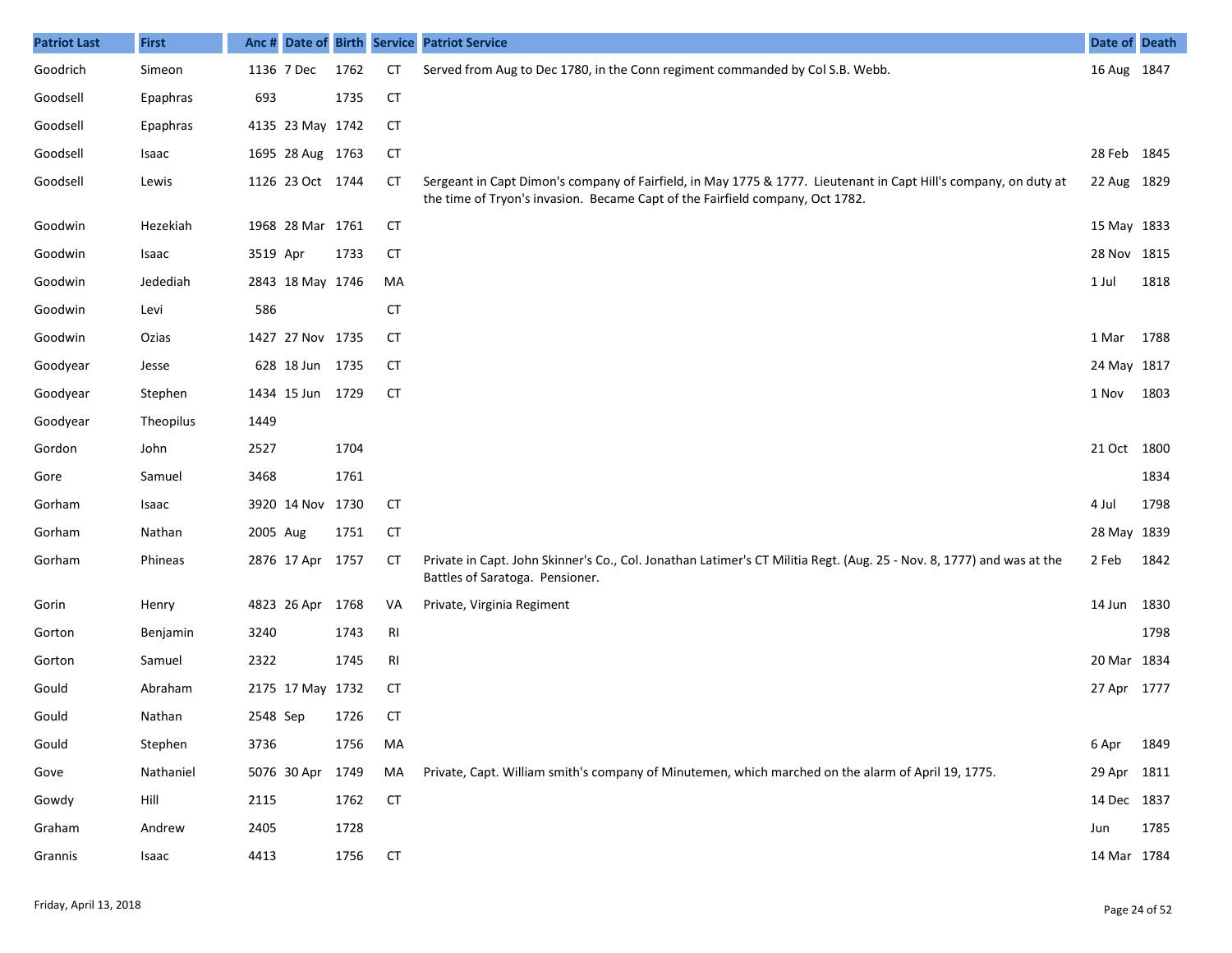| <b>Patriot Last</b> | <b>First</b> |            |                   |      |               | Anc # Date of Birth Service Patriot Service                                                                                                                                                        | Date of Death |      |
|---------------------|--------------|------------|-------------------|------|---------------|----------------------------------------------------------------------------------------------------------------------------------------------------------------------------------------------------|---------------|------|
| Granniss            | Isaac        | 4390       |                   | 1756 | <b>CT</b>     |                                                                                                                                                                                                    | 14 Mar 1784   |      |
| Granniss            | Jared        |            | 549 15 Aug 1756   |      | <b>CT</b>     | A revolutionary soldier who fought at Bunker Hill.                                                                                                                                                 | 8 Jul         | 1845 |
| Grant               | Aaron        |            | 2537 14 Aug 1755  |      | <b>CT</b>     |                                                                                                                                                                                                    | 28 Feb 1827   |      |
| Grant               | Benjamin     |            | 4658 18 May 1752  |      | RI            |                                                                                                                                                                                                    | 20 Jan 1839   |      |
| Grant               | Benjamin     | 4838       |                   | 1748 | ΝH            | Lt on Rolls of Lyme, 3rd Company, 12th Reg, New Hampshire.                                                                                                                                         | 25 May 1776   |      |
| Grant               | Gustavus     | 1994       |                   |      | <b>CT</b>     |                                                                                                                                                                                                    |               |      |
| Grant               | Gustavus     | 4707       |                   | 1759 | <b>CT</b>     |                                                                                                                                                                                                    | 11 Mar 1841   |      |
| Grant               | Hamilton     | 883        |                   | 1759 | СT            | Served at Bunker Hill under Captain Knowlton.                                                                                                                                                      | 8 Aug         | 1822 |
| Grant               | James        |            | 4885 bet 175 1755 |      | <b>SC</b>     | Pvt in Captain William Gaston's Company of Volunteer Horseman in South Carolina.                                                                                                                   | 04 nov 1820   |      |
| Grant               | John         | 4596       |                   |      | ME            |                                                                                                                                                                                                    | 16 Jul        | 1775 |
| Grant               | Ozias        | 4298       |                   | 1733 |               |                                                                                                                                                                                                    | 22 May 1823   |      |
| Grant               | Roswell      |            | 1023 9 Mar        | 1746 | CT            | Captain of a company of militia in the regiment commanded by Col Obadiah Johnson in RI in 1778. Also Capt of a<br>company in the regiment commanded by Col Enos in Hudson the same year.           |               |      |
| Graves              | Abner        | 4986       |                   | 1741 | MA            | 2nd Lieut., Minutemen, Capt. Ichabod Dexter's Comp., Col. Doolittle's Regt. (Alarm of 19 Apr 1775); also, Lieut., Col. 26 Mar 1830<br>James Wesson's Regt., Brig. Gen. Ebenezer Learned's Brigade. |               |      |
| Graves              | Asa          |            | 1582 4 Nov        | 1755 | MA            |                                                                                                                                                                                                    |               |      |
| Graves              | Ebenezer     | 1053       |                   |      | <b>CT</b>     |                                                                                                                                                                                                    |               |      |
| Graves              | Gilbert      |            | 21 21 Sep 1758    |      | <b>CT</b>     |                                                                                                                                                                                                    | 22 Jul        | 1840 |
| Graves              | John         |            | 5117 16 Oct 1761  |      | CT            | Private in Capt. Peter Vaill's 6th Company of Guards stationed in Guilford for the defense of the Sea Coast. He<br>enlisted on 10 Apr 1781 and served for 8 months & 20 days.                      | 28 Apr 1819   |      |
| Graves              | Samuel       |            | 2353 2 Sep        | 1702 | <b>CT</b>     |                                                                                                                                                                                                    | 22 Jan 1792   |      |
| Gray                | John         |            | 1969 17 Feb 1734  |      | <b>CT</b>     |                                                                                                                                                                                                    | 25 Oct 1793   |      |
| Gray                | Samuel       |            | 1167 21 Jun 1751  |      |               | Appointed by Congress Aug 1777, a 2nd Deputy-commissary-general of purchases for the eastern departments and<br>continued until 1780                                                               |               |      |
| Greathouse          | William      | 2885 circa |                   | 1730 | PA            |                                                                                                                                                                                                    | 25 Mar 1792   |      |
| Greeley             | Joseph       |            | 1277 19 Sep 1750  |      | <b>NH</b>     |                                                                                                                                                                                                    | 13 May 1848   |      |
| Greeley             | Joseph       |            | 4013 9 Sep        | 1756 | ΝH            | Enlisted at Cambridge, Ma in 1775, in Capt William Walker's company of the 2nd NH regiment; was wounded at the 13 May 1840<br>battle of Bunker Hill.                                               |               |      |
| Green               | Benjamin     |            | 3429 7 Apr        | 1752 | <b>CT</b>     |                                                                                                                                                                                                    | 14 Aug 1839   |      |
| Green               | Elezer       |            | 1590 9 Mar        | 1757 | <b>CT</b>     |                                                                                                                                                                                                    | 12 Apr 1833   |      |
| Green               | George       |            | 3865 2 Sep        | 1738 | $\mathsf{NJ}$ |                                                                                                                                                                                                    | Aug           | 1777 |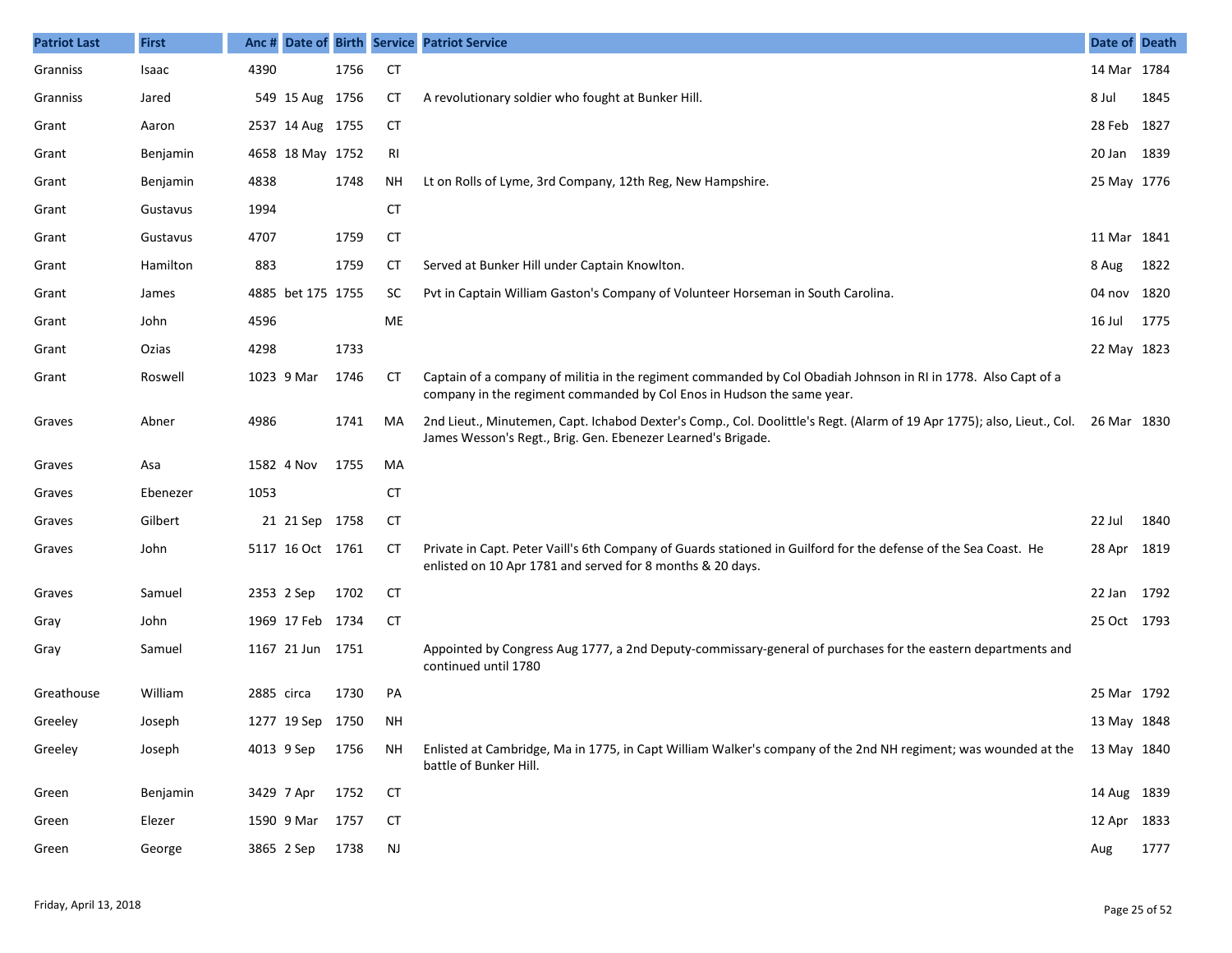| <b>Patriot Last</b> | <b>First</b> | Anc#     |                  |      |           | Date of Birth Service Patriot Service                                                                                                       | Date of Death |      |
|---------------------|--------------|----------|------------------|------|-----------|---------------------------------------------------------------------------------------------------------------------------------------------|---------------|------|
| Green               | Henry        |          | 3149 29 Jan 1757 |      | <b>CT</b> |                                                                                                                                             | 13 May 1848   |      |
| Green               | James        |          | 61 17 Sep 1728   |      | <b>CT</b> |                                                                                                                                             | 11 Mar 1809   |      |
| Green               | John         |          | 5346 10 Jun 1754 |      | RI        | Orderly Sgt. In the RI Militia, 1776 - 1779; Ord. Sgt. In Capt. Saml. Shaw's Co., 6th Regt. Albany Co., Ny Militia in 1779. 31 Jul          |               | 1838 |
| Greenawalt          | Nicholas     |          | 5395 06 Oct 1754 |      | PA        | Private in Capt. Henry Shade's Co., Col. Samuel Miles's PA Rifle Regiment in 1776.                                                          | 28 Sep        | 1831 |
| Greene              | Daniel       |          | 291 10 Oct 1747  |      | RI        |                                                                                                                                             | 30 Apr 1778   |      |
| Greene              | James        |          | 3771 17 Sep 1728 |      | СT        |                                                                                                                                             | 11 Mar 1809   |      |
| Greene              | Job          |          | 3954 8 Aug       | 1717 | RI        |                                                                                                                                             | 29 Mar 1798   |      |
| Greene              | Luke         |          | 2276 18 Sep 1751 |      | RI        |                                                                                                                                             | 15 Apr 1801   |      |
| Greene              | Thomas       | 1077     |                  |      | MA        | Lieutenant, who was in active service for several years in the northern army under Gates.                                                   |               |      |
| Greenfield          | Archibald    | 4744     |                  |      |           |                                                                                                                                             |               |      |
| Greenleaf           | Jonathan     | 435 Jul  |                  | 1723 | MA        |                                                                                                                                             | 24 May 1807   |      |
| Greenleaf           | Stephen      | 1173     |                  | 1758 | MA        | Member of the organization known as the Sons of Liberty, in Boston, and one of the Boston Tea Party.                                        |               |      |
| Greenwood           | Joshua       |          | 2968 11 Oct 1755 |      | NH        |                                                                                                                                             | 1 Dec         | 1827 |
| Greenwood           | William      |          | 2969 4 Nov       | 1721 | NH        |                                                                                                                                             | 28 Jun        | 1782 |
| Gregory             | Daniel       | 1808     |                  | 1754 | <b>CT</b> |                                                                                                                                             | 16 Jul        | 1843 |
| Gregory             | Moses        | 1352     |                  |      |           |                                                                                                                                             |               |      |
| Gregory             | Phineas      |          | 4517 20 Feb 1743 |      | MA        |                                                                                                                                             | 2 Dec         | 1821 |
| Gregory             | Stephen      |          | 4149 7 Mar       | 1738 | <b>CT</b> |                                                                                                                                             |               | 1802 |
| Greider             | John         |          | 4987 17 Feb 1761 |      | PA        | Pvt, Lancaster County, PA Militia, 4th Batt'.                                                                                               | 18 Mar 1830   |      |
| Greiner / Griner    | John         | 5135     |                  | 1739 | GA        | Private in Georgia Militia. Fought at the Battle of Eutaw Springs in South Carolina where he received a severe wound<br>in one of his legs. |               | 1807 |
| Grenninger          | Henry        | 5125 Oct |                  | 1757 | PA        | Pvt                                                                                                                                         | 11 Sep        | 1833 |
| Gridley             | Seth         | 1054     |                  |      | <b>CT</b> |                                                                                                                                             |               |      |
| Griffeth            | Joshua       | 3877     |                  | 1763 | <b>NY</b> |                                                                                                                                             | 22 Aug 1819   |      |
| Griffin             | Simon        | 3309     |                  | 1740 | CT        |                                                                                                                                             |               | 1820 |
| Griffith            | Joshua       | 2158     |                  | 1762 | <b>NY</b> |                                                                                                                                             | 22 Aug 1819   |      |
| Grigg               | Henry        |          | 263 30 Dec 1758  |      | <b>CT</b> |                                                                                                                                             | 3 Sep         | 1844 |
| Griggs              | Joshua       |          | 1938 8 Jan 1743  |      | <b>CT</b> | Adjutant Tolland Connecticut Militia                                                                                                        | 9 Jun         | 1813 |
| Griggs              | Stephen      |          | 1734 21 Jun 1743 |      | <b>CT</b> |                                                                                                                                             | 15 Oct 1786   |      |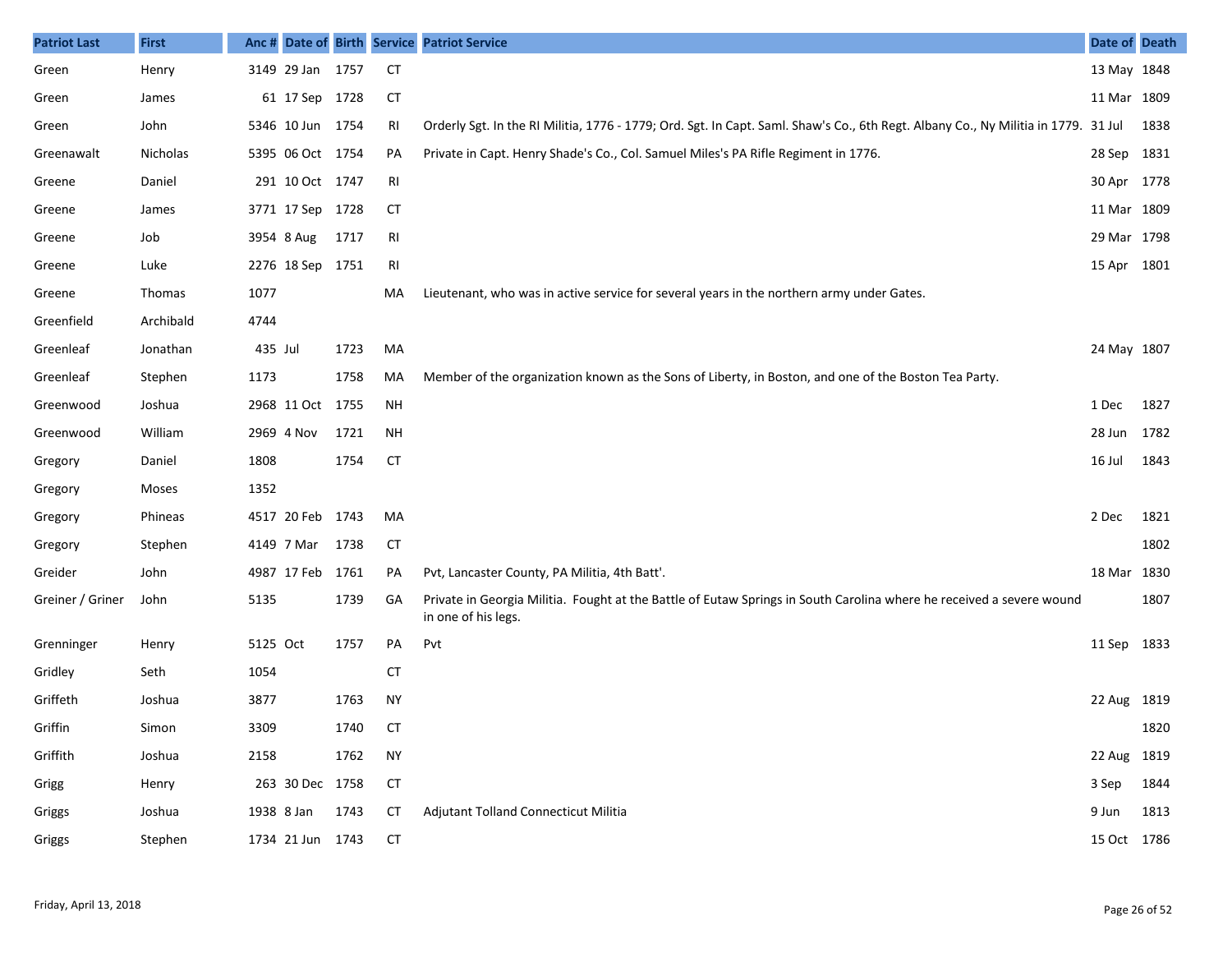| <b>Patriot Last</b> | <b>First</b> | Anc #    |                  |      |           | Date of Birth Service Patriot Service                                                                                                                                                                                                                           | Date of Death |      |
|---------------------|--------------|----------|------------------|------|-----------|-----------------------------------------------------------------------------------------------------------------------------------------------------------------------------------------------------------------------------------------------------------------|---------------|------|
| Grinnell            | Cornelius    |          | 5155 11 Feb 1758 |      | MA        | Pvt. In Capt. George Claghorn's Company and Col. Abiel Mitchell's Reg't                                                                                                                                                                                         | 19 Apr        | 1850 |
| Griswold            | Constant     |          | 1584 29 Mar 1753 |      | CT        |                                                                                                                                                                                                                                                                 |               | 1839 |
| Griswold            | George       |          | 418 28 Sep 1737  |      | <b>CT</b> |                                                                                                                                                                                                                                                                 | 2 Jan         | 1823 |
| Griswold            | Median       | 1599     |                  | 1763 | <b>CT</b> |                                                                                                                                                                                                                                                                 | 30 Nov 1829   |      |
| Griswold            | Noah         | 2062     |                  | 1746 | <b>CT</b> |                                                                                                                                                                                                                                                                 | 29 Oct 1785   |      |
| Griswold            | Ozias        |          | 4015 16 Jan      | 1736 | <b>CT</b> |                                                                                                                                                                                                                                                                 |               |      |
| Griswold            | Phineas      |          | 1759 13 Aug 1750 |      | <b>CT</b> |                                                                                                                                                                                                                                                                 |               |      |
| Griswold            | Samuel       | 1583     |                  | 1736 | <b>CT</b> |                                                                                                                                                                                                                                                                 | 5 Mar         | 1816 |
| Griswold            | Seth         | 3659     |                  |      | <b>CT</b> |                                                                                                                                                                                                                                                                 |               | 1810 |
| Griswold            | Shubal       |          | 1101 18 Dec 1724 |      |           |                                                                                                                                                                                                                                                                 | 23 Feb        | 1807 |
| Griswold            | White        |          | 367 22 Oct 1724  |      | CТ        | Was a one-year-man during the first year of the war; was a private of the 8th regiment, Ct line.                                                                                                                                                                | 2 Dec         | 1777 |
| Griswold            | William      | 1151     |                  |      |           |                                                                                                                                                                                                                                                                 |               |      |
| Griswold            | William      | 1673     |                  | 1735 | СT        | Private soldier from the town of Wethersfield, in the Lexington alarm, Apr 1775.                                                                                                                                                                                | 7 Sep         | 1806 |
| Groo                | Samuel       |          | 4209 21 Feb      | 1760 | <b>CT</b> |                                                                                                                                                                                                                                                                 |               | 1830 |
| Groom               | Joseph       |          | 2676 1 Jan       | 1748 | <b>NY</b> |                                                                                                                                                                                                                                                                 | 15 Aug 1832   |      |
| Grosvenor           | Lemuel       |          | 1094 11 Aug 1752 |      |           | 1776 served as Quartermaster-sergeant in Col John Douglass's regiment and later same year was Ensign in the 7th<br>company in Col Samuel Mott's regiment. In 1777 was commissioned 2nd Lt in Col Ely's regiment. 1778 was 1st Lt in<br>Col McClellan's regiment |               |      |
| Grosvenor           | Thomas       |          | 4841 1 Mar       | 1757 | <b>CT</b> |                                                                                                                                                                                                                                                                 | 15 Dec 1843   |      |
| Grout               | Jonathan     | 3621     |                  |      | MA        |                                                                                                                                                                                                                                                                 | 3 Dec         | 1800 |
| Grow                | Edward       | 4737     |                  |      |           |                                                                                                                                                                                                                                                                 |               |      |
| Grow                | Joseph       |          | 1675 13 Mar 1748 |      | VT        |                                                                                                                                                                                                                                                                 | 19 Mar 1813   |      |
| Guerrant            | John         |          | 4644 23 Mar 1760 |      | VA        |                                                                                                                                                                                                                                                                 | 7 Dec         | 1813 |
| Guilford            | Simeon       |          | 1654 27 Nov 1781 |      | MA        |                                                                                                                                                                                                                                                                 | 25 Mar        | 1844 |
| Gulliver            | Gershorn     | 1464     |                  | 1756 | <b>CT</b> |                                                                                                                                                                                                                                                                 | 9 Jan         | 1840 |
| Gunn                | Salmon       |          | 5111 20Jun       | 1760 | MA        | Pvt, Capt. Jeremiah Ballard's Co, Col. David Wells' Reg't 1776; Pvt & Corp, Capt Seth Pierce's Co., Col. Seth Murray's 28May 1850<br>Regt, 1780                                                                                                                 |               |      |
| Gwinn               | James        | 5206     |                  | 1744 | VA        | Private, VA                                                                                                                                                                                                                                                     |               | 1811 |
| Hadley              | George       | 2581 Aug |                  | 1760 | <b>NY</b> |                                                                                                                                                                                                                                                                 | 6 Feb         | 1835 |
| Hadley              | George       | 3252 mar |                  | 1740 | <b>NH</b> |                                                                                                                                                                                                                                                                 | Nov           | 1823 |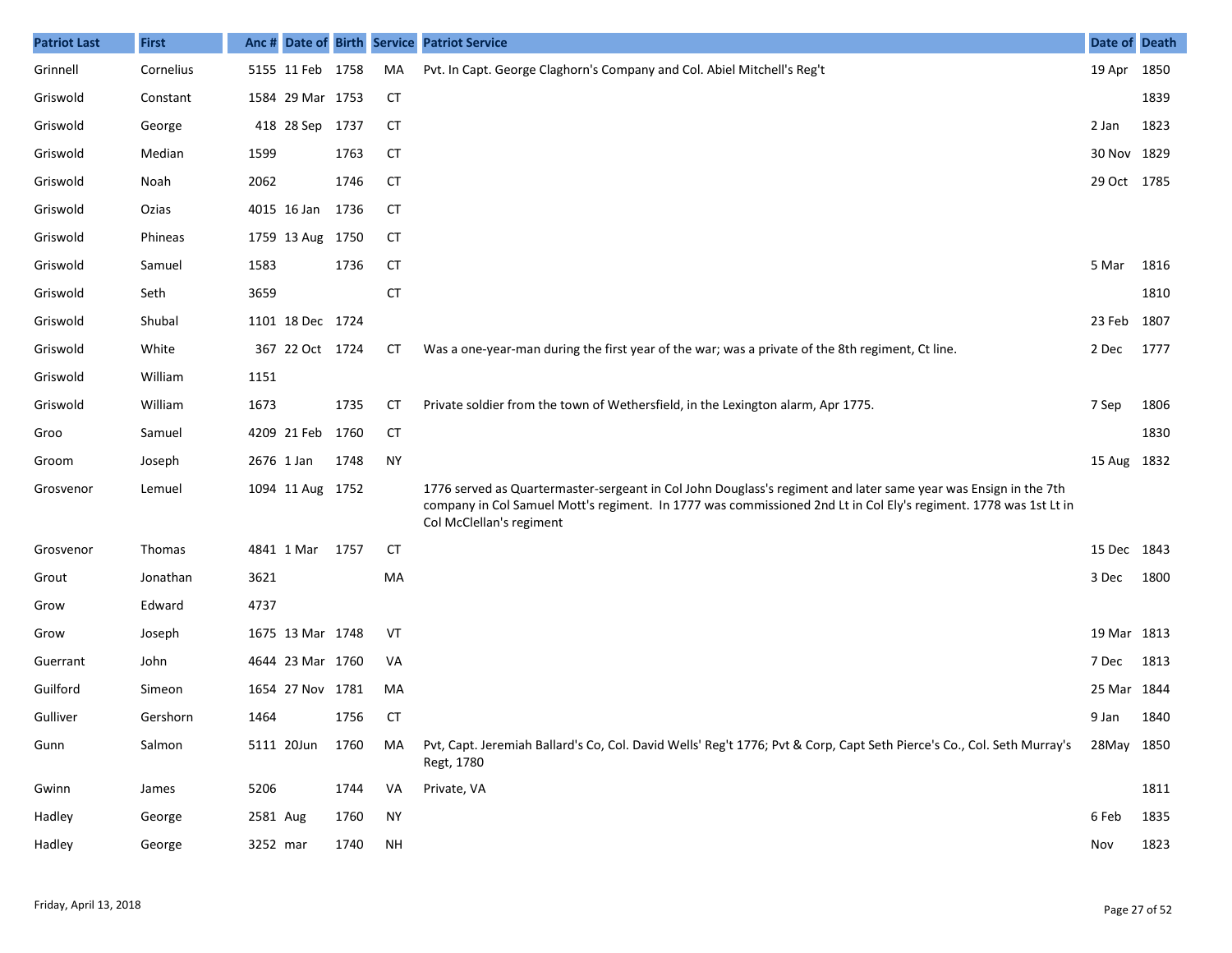| <b>Patriot Last</b> | <b>First</b>   |            |                   |      |           | Anc # Date of Birth Service Patriot Service                                                                                                                                                                                                                | Date of Death |      |
|---------------------|----------------|------------|-------------------|------|-----------|------------------------------------------------------------------------------------------------------------------------------------------------------------------------------------------------------------------------------------------------------------|---------------|------|
| Hadley              | William        |            | 5165 20 Apr       | 1749 | RI        | Pvt in the reg't of Col. Lippitt, Capt. Gordon, Gorton, Draper & Gibbs                                                                                                                                                                                     | 13 Jan 1842   |      |
| Haff                | Laurens        | 3410       |                   | 1746 | <b>NY</b> |                                                                                                                                                                                                                                                            |               |      |
| Haff                | Lawrence       | 1568       |                   |      |           |                                                                                                                                                                                                                                                            |               |      |
| Haight              | John           |            | 4977 17 Aug 1742  |      | ΝY        | Captain, 7th Regiment of Dutchess County Militia.                                                                                                                                                                                                          | 18 Jul        | 1836 |
| Hale                | Daniel         |            | 4301 30 Sep 1755  |      |           |                                                                                                                                                                                                                                                            | 25 Mar 1848   |      |
| Hale                | Hezekiah       |            | 4702 4 May 1737   |      | CT        |                                                                                                                                                                                                                                                            | 18 Nov 1813   |      |
| Hale                | Isaac          |            | 147 21 Mar 1763   |      | VT        |                                                                                                                                                                                                                                                            | 11 Jan 1839   |      |
| Hale                | Isaac          |            | 2660 11 Aug 1732  |      | CT        |                                                                                                                                                                                                                                                            | 27 Jan 1797   |      |
| Hale                | John           | 2642 circa |                   | 1706 | VA        |                                                                                                                                                                                                                                                            | post          | 1793 |
| Hale                | John           |            | 5070 circa        | 1750 | VA        | Member of Capt. Easom's Company 1783, Botetourt County Virginia, as listed in Kegley's Virginia Frontier. Also in<br>46th district, Capt. Looney's Company.                                                                                                | circa         | 1798 |
| Hale                | Jonathan       |            | 993 5 Feb         | 1720 | СT        | Captain of the 6th company in Col Wolcott's regiment in 1776                                                                                                                                                                                               | 7 Mar         | 1776 |
| Hale                | Joseph         | 1051       |                   |      | CТ        | Corp in company that marched from Coventry, Ct to Lexington alarm. 1776 Ensign in Col Ward's regiment, which<br>joined Washington in NY. 1777, Lt in Ct militia regiment & 1781 Lt in a provisional regiment put in readiness to<br>march at short notice. | 30 Apr 1784   |      |
| Hale                | Nathan         |            | 4342 23 Sep 1743  |      | <b>NH</b> |                                                                                                                                                                                                                                                            | 23 Sep 1780   |      |
| Hall                | Aaron          |            | 1872 14 Nov 1760  |      | СT        |                                                                                                                                                                                                                                                            | 29 Sep 1839   |      |
| Hall                | Abel           |            | 2273 12 Oct       |      | <b>CT</b> |                                                                                                                                                                                                                                                            | Circa         | 1790 |
| Hall                | Asaph          |            | 3497 11 Jun 1735  |      | <b>CT</b> | Capt in Col Thaddeus Cook's 2nd Battalion, Gen David Wooster's CT State Regt, Nov 1776 - Mar 1777; Capt in Col<br>Epaphras Sheldon's CT Milita Regt, New Haven Alarm, 1779.                                                                                | 29 Mar 1800   |      |
| Hall                | Benajah        | 480        |                   | 1762 | <b>CT</b> | Fifer, Capt. Charlies Pond's Co., Col. Return Jonathan Meigs' 6th Reg't, Connecticut line, 26 Apr 1777 - 26 Apr 1780                                                                                                                                       | 08 Jun 1831   |      |
| Hall                | <b>Brenton</b> |            | 2338 2 Apr        | 17   | <b>CT</b> |                                                                                                                                                                                                                                                            | 25 Nov 1820   |      |
| Hall                | Calvin         |            | 1397 4 Nov        | 1758 | MA        |                                                                                                                                                                                                                                                            | After         | 1808 |
| Hall                | Ebenezer       |            | 2807 9 Nov        | 1730 | MA        |                                                                                                                                                                                                                                                            |               | 1816 |
| Hall                | Ebenezer       |            | 4532 31 May 1748  |      |           |                                                                                                                                                                                                                                                            | 21 Mar 1835   |      |
| Hall                | Eliakim        |            | 3844 9 Aug        | 1711 | CТ        |                                                                                                                                                                                                                                                            | 19 Apr 1794   |      |
| Hall                | Elisha         |            | 3179 15 Sept 1730 |      | СT        |                                                                                                                                                                                                                                                            | 19 Jan 1800   |      |
| Hall                | Enoch          |            | 5084 10 Nov 1763  |      | MA        | Pvt. In Maine Army, Capt. Allen, Col. Vose American Regiment commanded by Capt. John Nobby.                                                                                                                                                                | 10 Dec 1835   |      |
| Hall                | Giles          |            | 3892 18 Feb 1733  |      |           |                                                                                                                                                                                                                                                            | 17 Mar 1789   |      |
| Hall                | Isaac          |            | 1501 4 Nov 1737   |      |           |                                                                                                                                                                                                                                                            | 1 Feb 1796    |      |
| Hall                | James          |            | 3714 30 Dec 1752  |      | <b>CT</b> |                                                                                                                                                                                                                                                            | 16 Jan 1780   |      |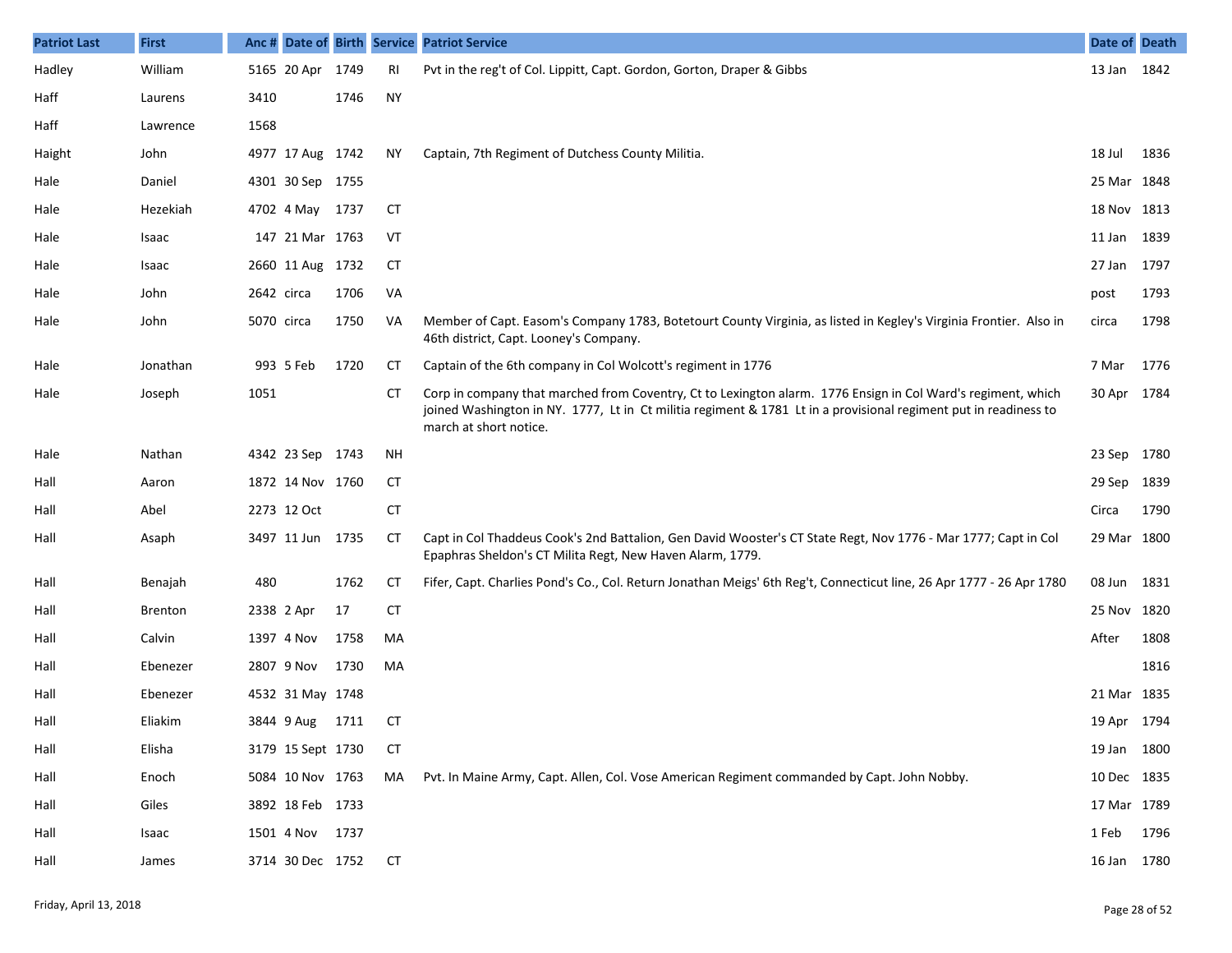| <b>Patriot Last</b> | <b>First</b>     | Anc #     |                   |      |           | Date of Birth Service Patriot Service                                                                                                                                                                                                                         | Date of Death |      |
|---------------------|------------------|-----------|-------------------|------|-----------|---------------------------------------------------------------------------------------------------------------------------------------------------------------------------------------------------------------------------------------------------------------|---------------|------|
| Hall                | Joel             |           | 3518 21 May 1741  |      | <b>CT</b> |                                                                                                                                                                                                                                                               |               | 1826 |
| Hall                | Moses            | 2003      |                   | 1735 | <b>CT</b> |                                                                                                                                                                                                                                                               |               | 1812 |
| Hall                | Samuel           |           | 3158 25 Sept 1742 |      | <b>CT</b> |                                                                                                                                                                                                                                                               | 10 Mar 1828   |      |
| Hall                | Samuel           | 4928      |                   |      | СT        | Patriotic Service: took the Oath of Fidelity.                                                                                                                                                                                                                 |               | 1785 |
| Hall                | Stephen          |           | 579 6 Jul         | 1749 | CT        |                                                                                                                                                                                                                                                               | 6 Feb         | 1814 |
| Hall                | Street           |           | 1639 12 Nov 1721  |      | СT        |                                                                                                                                                                                                                                                               |               | 1809 |
| Hall                | Titus            |           | 56 16 Aug 1746    |      | <b>CT</b> |                                                                                                                                                                                                                                                               | 23 Jan        | 1824 |
| Hall                | William          |           | 1201 4 Nov        | 1741 | СT        | Lieutenant in charge of a party of 24 men stationed throughout 1781, as coast-guard at Stratfield Beach, and New<br>Fields (now Bridgeport).                                                                                                                  |               | 1831 |
| Hallenbeck          | <b>Bernardus</b> |           | 3219 15 Apr 1744  |      |           |                                                                                                                                                                                                                                                               |               |      |
| Hallock             | Benjamin         |           | 2846 13 Sep 1729  |      | <b>CT</b> |                                                                                                                                                                                                                                                               | 8 Nov         | 1796 |
| Hallock             | Johnathon        | 4757      |                   |      |           |                                                                                                                                                                                                                                                               |               |      |
| Hallock             | Richard          | 4758      |                   |      |           |                                                                                                                                                                                                                                                               |               |      |
| Hallock             | William          | 1532      |                   | 1764 | <b>CT</b> |                                                                                                                                                                                                                                                               | 11 Apr 1817   |      |
| Hallock             | William          | 4812      |                   | 1730 | MA        | Corporal at the Battle of Bennington.                                                                                                                                                                                                                         | 21 Oct 1815   |      |
| Halsey              | Benjamin         |           | 360 10 Dec 1721   |      | <b>NJ</b> |                                                                                                                                                                                                                                                               | 19 Feb 1788   |      |
| Halsey              | Jeremiah         | 972       |                   |      | <b>CT</b> |                                                                                                                                                                                                                                                               |               |      |
| Halsey              | Jeremiah         | 3746      |                   | 1743 | <b>CT</b> | Engaged in the expedition to effect the capture of Ticonderoga. Appointed Lt. In the 7th co of the 6th Ct regiment,<br>commanded by Col Parsons. Served as assist engineer in the northern dept 1775. 1776 Capt in 4th battalion; 1780 Lt-<br>col 27th reg Ct | 25 Aug 1829   |      |
| Halstead            | Gershom          |           | 4205 25 Oct 1750  |      | <b>NY</b> |                                                                                                                                                                                                                                                               | 7 Jun         | 1822 |
| Hamblet             | Jonathan         | 3966      |                   |      | MA        |                                                                                                                                                                                                                                                               | 1 Jan         | 1832 |
| Hamilton            | Alexander        |           | 4213 11 Jan 1757  |      | ΝY        | Lt Col Continental Army, Secretary and Aide de Camp to General George Washington, 1777-1781.                                                                                                                                                                  | 12 Jul        | 1804 |
| Hamilton            | George           |           | 596 17 Mar 1759   |      |           |                                                                                                                                                                                                                                                               | 3 Aug         | 1830 |
| Hamilton            | John             | 220       |                   | 1753 | MD        |                                                                                                                                                                                                                                                               | 4 Sep         | 1843 |
| Hamilton            | Paul             |           | 2261 19 Nov 1752  |      | CT        |                                                                                                                                                                                                                                                               | 31 May 1830   |      |
| Hamilton            | Silas            | 5272 abt. |                   | 1726 | <b>CT</b> | For giving public service in Danbury, CT in 1781.                                                                                                                                                                                                             | abt.          | 1782 |
| Hamlin              | Elisha           |           | 3728 9 Dec        | 1754 | <b>CT</b> | Served several enlistments in the CT State Troops.                                                                                                                                                                                                            | 27 Apr 1847   |      |
| Hamlin              | Jabez            |           | 4232 28 Jul       | 1709 | <b>CT</b> |                                                                                                                                                                                                                                                               | 25 Apr 1791   |      |
| Hamlin              | Nathaiel         |           | 3889 7 Jun        | 1739 | <b>CT</b> |                                                                                                                                                                                                                                                               | 27 Dec 1818   |      |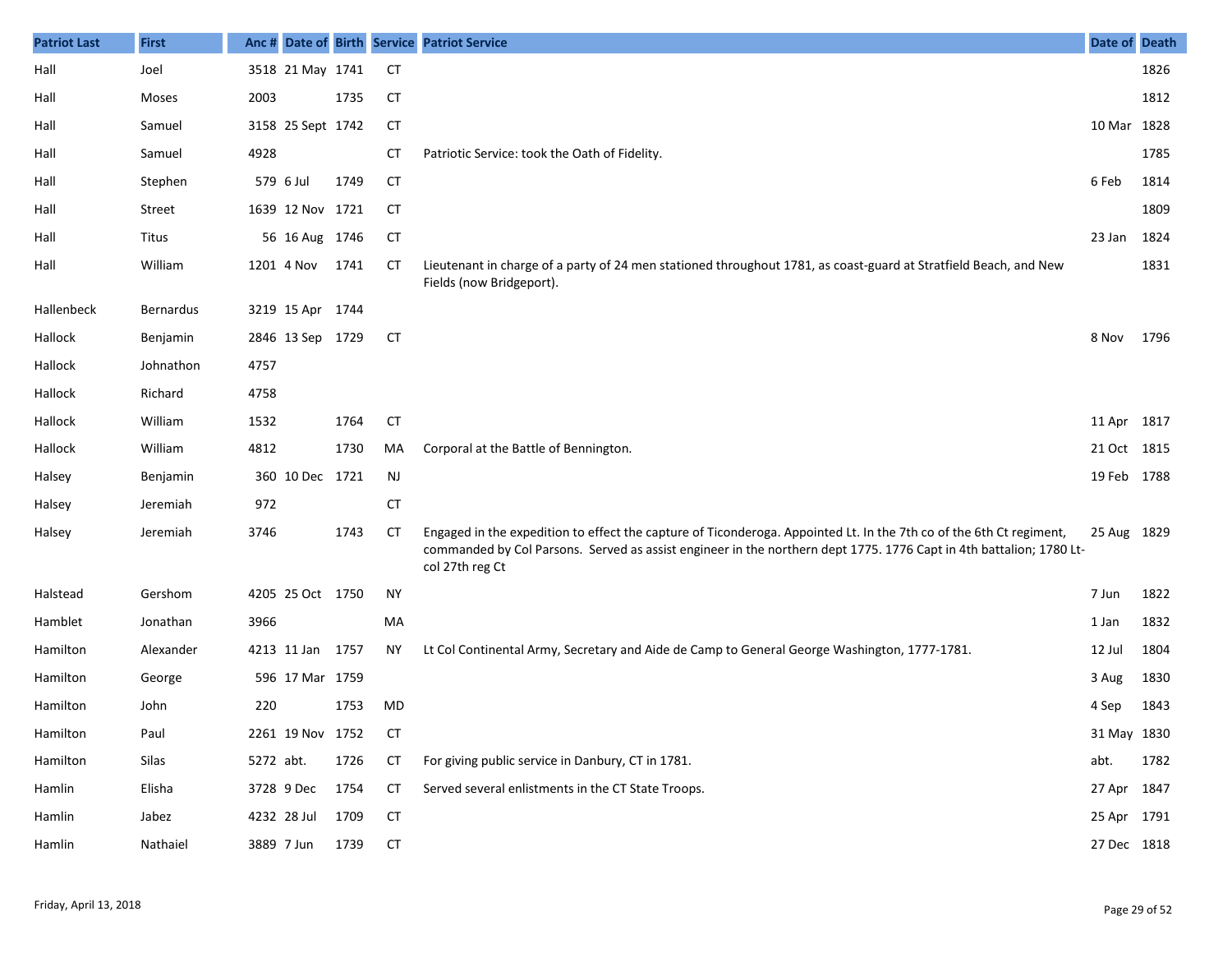| <b>Patriot Last</b> | <b>First</b>  | Anc #      |                   |      |           | Date of Birth Service Patriot Service                                                                                                                   | Date of Death |      |
|---------------------|---------------|------------|-------------------|------|-----------|---------------------------------------------------------------------------------------------------------------------------------------------------------|---------------|------|
| Hamlin              | William       |            | 3456 15 Feb 1726  |      |           |                                                                                                                                                         | 25 Apr 1821   |      |
| Hamlin              | William       |            | 3515 11 Feb 1726  |      | CT        |                                                                                                                                                         | 25 Apr 1821   |      |
| Hamlin              | William       |            | 3643 11 Feb 1726  |      | CT        |                                                                                                                                                         | 25 apr        | 1821 |
| Hamlin              | William       |            | 4395 11 Feb 1726  |      | СT        |                                                                                                                                                         | 25 Apr 1821   |      |
| Hammond             | Daniel        |            | 225 1 Mar         | 1750 | <b>NY</b> |                                                                                                                                                         | 10 Mar 1854   |      |
| Hammond             | David         | 2594       |                   | 1758 | PA        |                                                                                                                                                         | 27 Apr        | 1801 |
| Hammond             | <b>Statts</b> |            | 2017 14 Nov 1744  |      | <b>NY</b> |                                                                                                                                                         | 26 Jul        | 1820 |
| Hampton             | Andrew        |            | 2021 Circa 1 1720 |      | <b>NC</b> |                                                                                                                                                         | 8 Oct         | 1805 |
| Hand                | Daniel        | 4474       |                   | 1732 |           |                                                                                                                                                         | 16 Oct        | 1816 |
| Hand                | Edward        |            | 4580 31 Dec 1744  |      |           |                                                                                                                                                         | 3 Sep         | 1802 |
| Handy               | William       |            | 5419 31 Mar 1760  |      | СT        | Capt Hands, Hall, Painter 7th Regt. Wintered with Gen. Geo. Washington at Valley Forge, PA.                                                             | 22 Dec 1823   |      |
| Hanks               | Benjamin      | 1138 Oct   |                   | 1755 | СT        | Drummer in the 2nd company of the 3rd Regiment, Gen Putnam in 1775.                                                                                     | 15 Dec        | 1824 |
| Hanmer              | Samuel        |            | 2801 16 Aug 1741  |      | CT        |                                                                                                                                                         | 3 Oct         | 1813 |
| Hanna               | Robert        | 2595       |                   | 1749 | PA        |                                                                                                                                                         |               | 1786 |
| Hapgood             | Thomas        | 4747       |                   |      |           |                                                                                                                                                         |               |      |
| Harden              | John          | 540        |                   | 1752 | MA        |                                                                                                                                                         | 22 Apr        | 1802 |
| Harder              | Peter         |            | 4861 27 Mar 1752  |      | ΝY        | Private in NY                                                                                                                                           | 14 Aug        | 1842 |
| Hardin              | Henry         | 3957 2 Apr |                   |      | <b>NC</b> |                                                                                                                                                         |               | 1796 |
| Hardin              | Mack (Mark)   | 3959       |                   | 1710 |           |                                                                                                                                                         |               | 1796 |
| Harding             | Abraham       |            | 3145 7 Dec        | 1730 | MA        |                                                                                                                                                         | 3 Mar         | 1819 |
| Harding             | Thomas        | 1640       |                   |      | CT        |                                                                                                                                                         |               |      |
| Hardy               | Lemuel        |            | 4793 20 May 1730  |      | NC.       | Pvt North Carolina Militia                                                                                                                              | 8 Feb         | 1797 |
| Harer               | Joseph        |            | 3469 14 Jan 1727  |      | CT        |                                                                                                                                                         | 11 Jan        | 1783 |
| <b>Haring</b>       | John          |            | 4204 28 Sep 1739  |      |           |                                                                                                                                                         | 1 Apr         | 1809 |
| Harlow              | Gideon        |            | 5349 27 Oct 1743  |      | MA        | Pvt. In Capt. Benj. Wadsworth's (2nd Duxbury) Co. of Minute Men, Col. James Warren's Regt. - alarm of 19 Apr 1775. 17 Apr 1811                          |               |      |
| Harlow              | Jonathan      | 393        |                   | 1746 | МA        |                                                                                                                                                         |               |      |
| Harman              | John          | 4974       |                   | 1750 | PA        | Private 5th class in Captain Martin Weaver's Company, Fourth Battalion of Lancaster County Militia (return taken<br>1778) of Colonel Rodger's Regiment. | after         | 1815 |
| Harmon              | Samuel        |            | 1544 9 May 1736   |      | <b>CT</b> |                                                                                                                                                         | 21 Feb 1812   |      |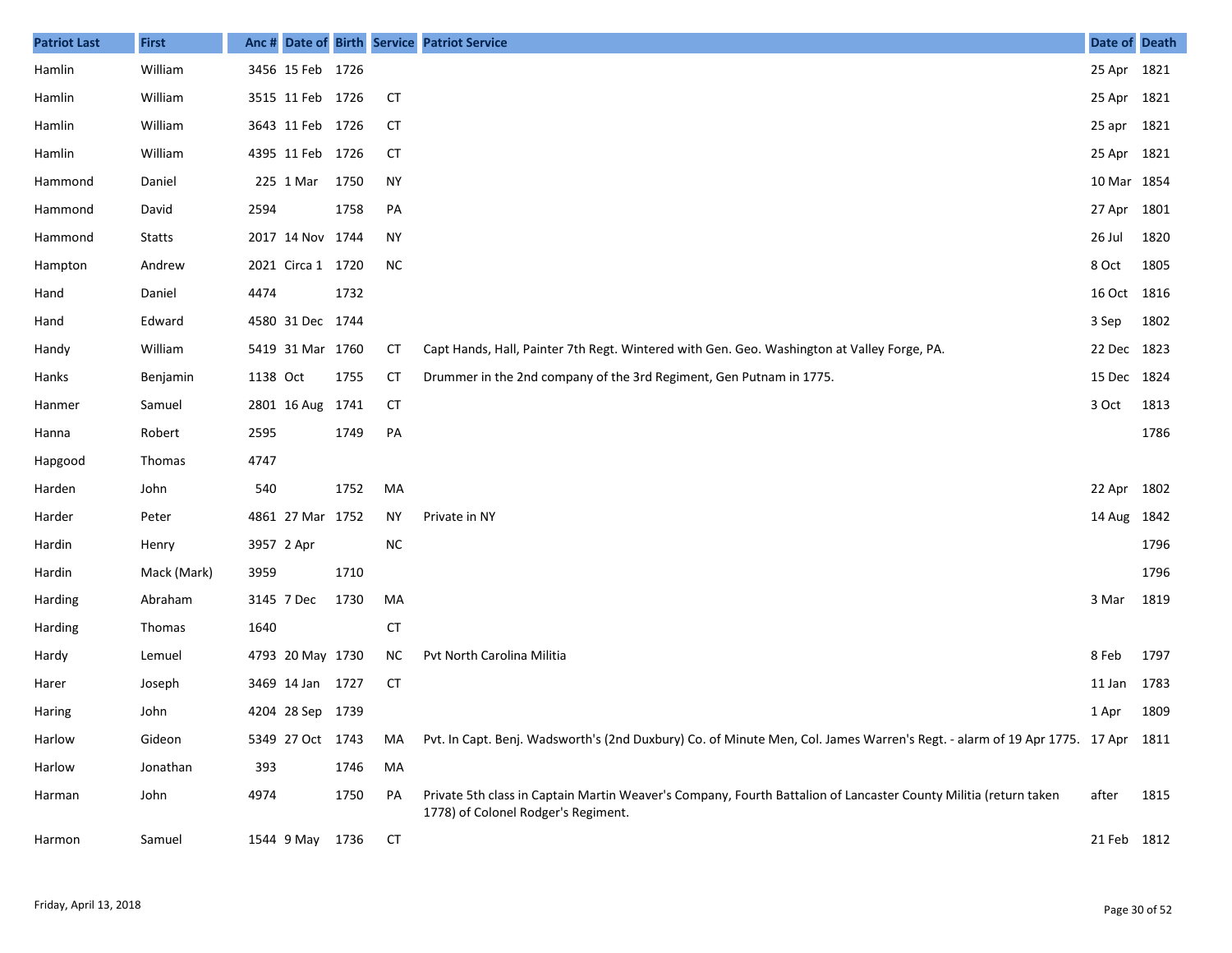| <b>Patriot Last</b> | <b>First</b> | Anc# |                   |      |                | Date of Birth Service Patriot Service                                                                                                      | Date of Death |      |
|---------------------|--------------|------|-------------------|------|----------------|--------------------------------------------------------------------------------------------------------------------------------------------|---------------|------|
| Harper              | Francis      | 4872 |                   | 1737 | <b>NC</b>      | Lt. Rev War                                                                                                                                | after         | 1790 |
| Harper              | Joseph       |      | 4921 18 Aug 1762  |      | MA             | Private in Col. Keyes' Regt 1777-8; in Capt. Whipple's Co of guards Rutland 1778; in Col. Whitney's reg 1778; in<br>Continental Army 1780. | May           | 1820 |
| Harriman            | Asa          |      | 4577 5 Mar        | 1736 | MA             |                                                                                                                                            | 29 Nov 1823   |      |
| Harriman            | Ezekiel      |      | 5365 23 Dec 1757  |      | MA             | Corporal in Capt. Ebenezer Buck's Company of Vol. Col. Josiah Brewers Regiment                                                             | 26 Apr        | 1809 |
| Harrington          | Nathan       |      | 3045 7 Oct        | 1729 | MA             |                                                                                                                                            |               | 1817 |
| Harris              | Abner        |      | 3008 10 Jun       | 1730 | R <sub>l</sub> |                                                                                                                                            | 16 Mar 1788   |      |
| Harris              | benjamin     | 4756 |                   |      |                |                                                                                                                                            |               |      |
| Harris              | Christopher  | 2991 |                   | 1732 | <b>RI</b>      |                                                                                                                                            | after         | 1780 |
| Harris              | Daniel       |      | 2526 25 May 1726  |      | CT             |                                                                                                                                            | 7 Sep         | 1819 |
| Harris              | Elijah       | 4549 |                   | 1750 | <b>CT</b>      |                                                                                                                                            | 21 Mar 1834   |      |
| Harris              | Ezekiel      | 3077 |                   | 1725 | <b>NY</b>      |                                                                                                                                            |               |      |
| Harris              | Ezekiel      |      | 3078 20 Sept 1756 |      | NY             |                                                                                                                                            |               | 1837 |
| Harris              | Jonathan     |      | 1769 13 May 1760  |      | MA             |                                                                                                                                            | 24 Jan        | 1830 |
| Harris              | Jonathan     |      | 2983 12 Jun 1710  |      | RI             |                                                                                                                                            | 24 Sep        | 1785 |
| Harris              | Luther       |      | 4170 29 Jan       | 1756 | MA             |                                                                                                                                            | 5 Sep         | 1842 |
| Harris              | Nathaniel    |      | 2006 2 Apr        | 1743 | <b>CT</b>      |                                                                                                                                            | 12 Mar 1822   |      |
| Harris              | Reuben       | 1290 |                   | 1740 | <b>CT</b>      | Was with the army at Valley Forge.                                                                                                         | 27 Dec 1829   |      |
| Harrison            | Aaron        |      | 3126 26 Apr       | 1726 | <b>CT</b>      |                                                                                                                                            | 5 Sept        | 1819 |
| Harrison            | James        |      | 3950 23 Mar 1720  |      |                |                                                                                                                                            | Dec           | 1794 |
| Harrison            | John         | 4873 |                   | 1730 | MD             | Enlisted in the army from Maryland and was promoted to the rank of captain. Appointed as a constable on 14 Apr<br>1778.                    | 12 May 1808   |      |
| Harrison            | Nathan       |      | 3935 25 Mar 1762  |      | CT             |                                                                                                                                            | 7 Nov         | 1839 |
| Harrison            | Noah         |      | 2208 19 Nov 1737  |      | <b>CT</b>      |                                                                                                                                            | 7 Mar         | 1823 |
| Harrison            | Theodore     | 1586 |                   | 1756 | <b>CT</b>      |                                                                                                                                            | 20 May 1836   |      |
| Harrisonl           | Joseph       |      | 3342 19 Dec 1747  |      | <b>NJ</b>      |                                                                                                                                            | 1 Mar         | 1837 |
| Harry               | Richard      | 4723 |                   |      | MD             |                                                                                                                                            | Sep           | 1828 |
| Harsh               | Henry        | 4426 |                   | 1758 | PA             |                                                                                                                                            | 5 Jun         | 1828 |
| Hart                | Bliss        | 954  |                   |      |                | was in continental army from 1777 to 1780                                                                                                  |               |      |
| Hart                | Edward       | 364  |                   |      |                |                                                                                                                                            |               |      |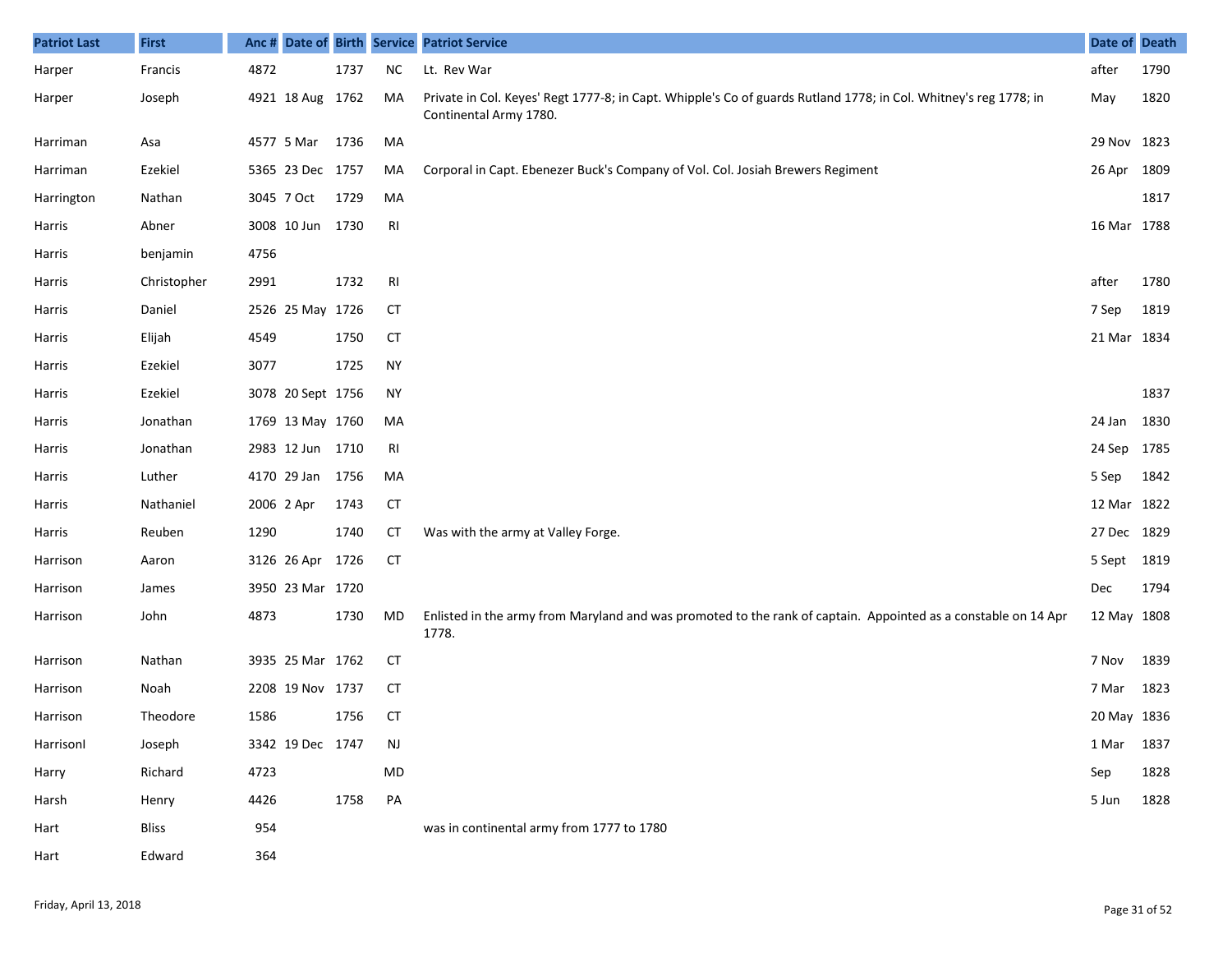| <b>Patriot Last</b> | <b>First</b>  |            |                  |      |           | Anc # Date of Birth Service Patriot Service                                                                                         | Date of Death |      |
|---------------------|---------------|------------|------------------|------|-----------|-------------------------------------------------------------------------------------------------------------------------------------|---------------|------|
| Hart                | Elias         |            | 3091 11 May 1759 |      | CT        |                                                                                                                                     | 22 Feb 1834   |      |
| Hart                | Elijah        |            | 1112 7 May 1759  |      |           | Sergeant in Capt Stoddard's company, of Col Moseley's Ct regiment, ordered to the Hudson soon after the battle of<br>Monmouth 1778. | 4 aug         | 1827 |
| Hart                | Jacob         |            | 4259 16 Apr 1761 |      | MA        |                                                                                                                                     | 4 Nov         | 1833 |
| Hart                | Nathaniel     |            | 1511 5 Sep       | 1729 | <b>CT</b> |                                                                                                                                     | Circa         | 1809 |
| Hart                | Samuel        |            | 876 18 Jul       | 1735 | СT        | Lieutenant in the revolutionary army, who took part in the engagements preceding the surrender of Burgoyne.                         | 12 Jan        | 1805 |
| Hart                | <b>Thomas</b> |            | 877 12 Jan 1738  |      | <b>CT</b> |                                                                                                                                     | 7 Jan         | 1830 |
| Hart                | Thomas        |            | 2077 8 Sep       | 1762 | <b>CT</b> |                                                                                                                                     | 29 May 1829   |      |
| Hart                | Thomas        | 4244       |                  | 1757 | <b>CT</b> |                                                                                                                                     | 14 Jan 1847   |      |
| Hart                | Titus         | 2585 4 Jul |                  | 1757 | <b>CT</b> |                                                                                                                                     | 27 Jul        | 1844 |
| Hartl               | Elijah        |            | 4378 7 May       | 1759 |           |                                                                                                                                     | 4 Aug         | 1827 |
| Hartshorn           | Silas         |            | 1471 9 Oct       | 1745 | <b>CT</b> |                                                                                                                                     | 21 Apr 1825   |      |
| Hartshorne          | Eli           |            | 1491 5 Jan       | 1758 | <b>CT</b> |                                                                                                                                     | 2 May         | 1825 |
| Harvey              | John          |            | 816 Circa        | 1745 | VA        |                                                                                                                                     |               | 1813 |
| Harvey              | John          |            | 3366 4 Aug       | 1745 | <b>NH</b> |                                                                                                                                     | Feb           | 1812 |
| Harvey              | Joseph        | 178        |                  |      | RI        |                                                                                                                                     |               | 1812 |
| Hasbrouck           | Jonathan      |            | 2782 22 Apr 1722 |      | <b>NY</b> |                                                                                                                                     | 31 Jul        | 1789 |
| Haskell             | Abner         |            | 329 5 Dec        | 1721 | RI        |                                                                                                                                     | 14 Jan 1799   |      |
| Haskell             | Andrew        |            | 406 15 Jul       | 1748 | MA        |                                                                                                                                     | 3 Nov         | 1791 |
| Haskell             | Henry         | 3068       |                  |      | MA        |                                                                                                                                     | 10 Jun 1807   |      |
| Haskell             | Nathaniel     |            | 2213 14 Feb 1742 |      | MA        |                                                                                                                                     | 14 Feb 1794   |      |
| Haskins             | Bennett       | 2056       |                  |      | MA        |                                                                                                                                     | 9 Oct         | 1804 |
| <b>Haskins</b>      | Joshua        |            | 3245 26 Mar 1755 |      | MA        |                                                                                                                                     | 31 Aug 1849   |      |
| Hastead             | Gershom       |            | 4286 25 Oct 1749 |      | NY.       |                                                                                                                                     | 7 Jun         | 1822 |
| Hastings            | Charles       |            | 3751 26 Nov 1760 |      |           |                                                                                                                                     | 28 Nov 1850   |      |
| Hastings            | John          | 3355       |                  | 1743 | MA        |                                                                                                                                     |               | 1829 |
| Hatch               | Clark         | 5337 abt.  |                  | 1763 | MA        | Fifer, Capt. Acier Patten's Co.; Col. Samuel McCobb's Regt.                                                                         | aft.          | 1860 |
| Hatch               | John          |            | 2287 8 Dec       | 1760 | <b>CT</b> |                                                                                                                                     | Jun           | 1848 |
| Hatch               | Jonathan      | 3909       |                  | 1741 | MA        |                                                                                                                                     | 28 Jul        | 1796 |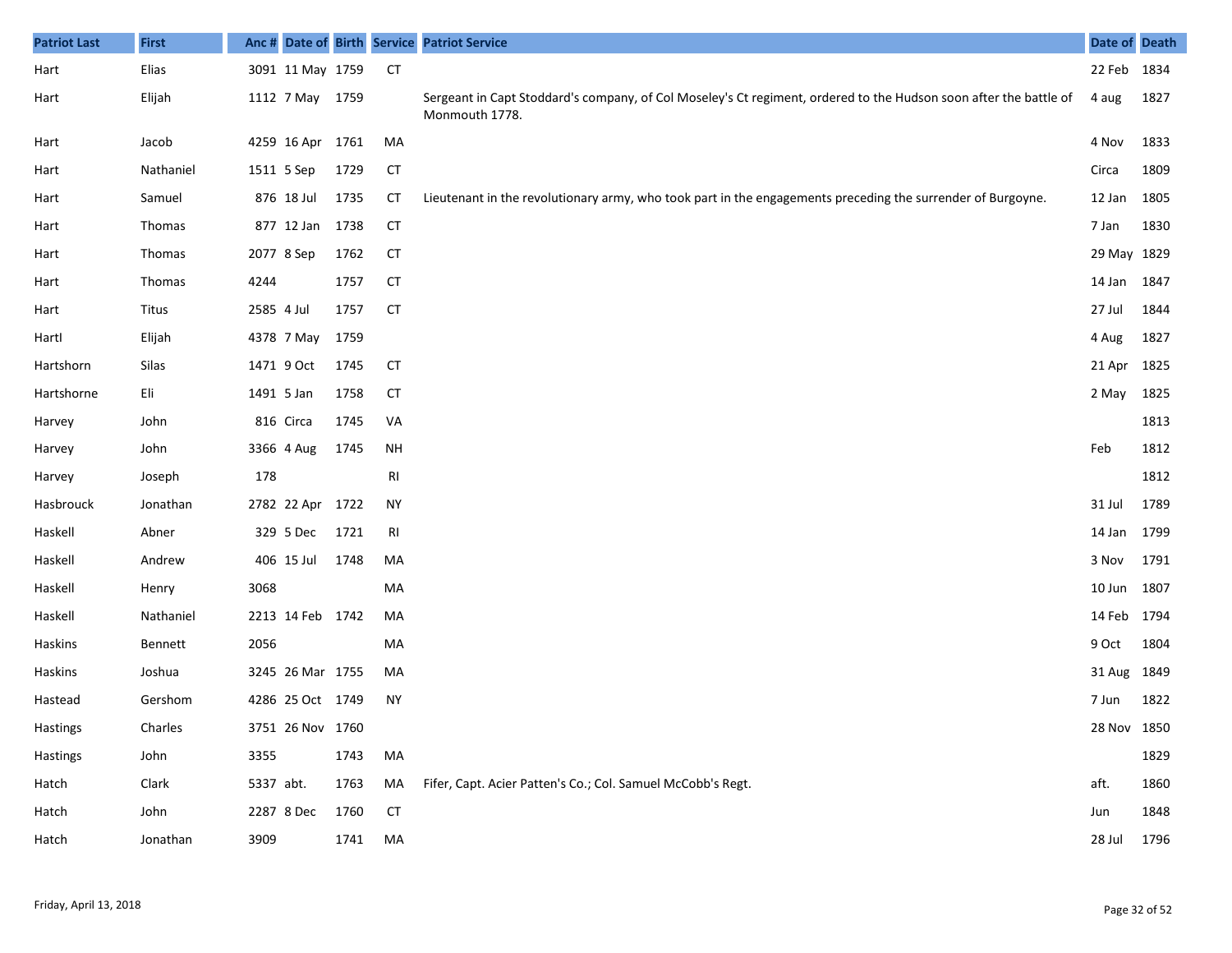| <b>Patriot Last</b> | <b>First</b> | Anc #       |                    |      |           | Date of Birth Service Patriot Service                                                                                                                                                                                     | Date of Death |      |
|---------------------|--------------|-------------|--------------------|------|-----------|---------------------------------------------------------------------------------------------------------------------------------------------------------------------------------------------------------------------------|---------------|------|
| Hatch               | Joseph       | 3895        |                    | 1753 | <b>CT</b> |                                                                                                                                                                                                                           | 21 Jan 1840   |      |
| Hatch               | Moses        |             | 1236 15 Mar 1760   |      | CТ        | Enlisted as drummer and served in various capacities during the revolutionary war.                                                                                                                                        | 21 Dec 1837   |      |
| Hatch               | Robert       |             | 54 14 Aug 1757     |      | MA        |                                                                                                                                                                                                                           | 5 Feb         | 1814 |
| Hatch               | Timothy      | 386         |                    | 1757 | <b>CT</b> |                                                                                                                                                                                                                           | 10 Jan        | 1838 |
| Hathaway            | David        |             | 153 15 Oct 1744    |      | MA        |                                                                                                                                                                                                                           | 8 May 1837    |      |
| Hathaway            | Joel         | 4325 12 Jul |                    | 1762 | MA        |                                                                                                                                                                                                                           | 9 Nov         | 1838 |
| Hathaway            | Joseph       |             | 3035 24 Apr 1752   |      | MA        |                                                                                                                                                                                                                           | 30 Sep 1834   |      |
| Hathaway            | Joshua       |             | 5317 19 Jan 1727   |      | MA        | 2nd Major in Col. Edward Pope's 2nd Bristol County Regiment of Massachusetts Militia in February 1776.                                                                                                                    | 04 may 1807   |      |
| Hathaway            | Simeon       |             | 3891 25 Jun 1719   |      |           |                                                                                                                                                                                                                           |               |      |
| Hatten              | Samuel       | 4675        |                    | 1749 | VA        |                                                                                                                                                                                                                           | 20 Aug 1839   |      |
| Hauser              | Michael      |             | 154 29 Sep         | 173? | <b>NC</b> |                                                                                                                                                                                                                           | 24 Apr 1789   |      |
| Havens              | John         |             | 155 14 Jul         | 1748 | <b>NY</b> |                                                                                                                                                                                                                           | 18 Jun 1810   |      |
| Haviland            | Benjamin     | 4176 1 May  |                    | 1740 | <b>NY</b> |                                                                                                                                                                                                                           | 2 Dec         | 1801 |
| Haviland            | Benjamin     |             | 4680 1 May         | 1740 | <b>NY</b> |                                                                                                                                                                                                                           | 2 Dec         | 1801 |
| Hawes               | Samuel       |             | 5176 15 Oct 1752   |      | СT        | Private and Orderly Seargent in the Connecticut Continental Line                                                                                                                                                          | 08 Mar 1836   |      |
| Hawkins             | Samuel       | 5066 7 Jun  |                    | 1721 | <b>NY</b> | Signed the Association Test.                                                                                                                                                                                              | 15 Mar 1810   |      |
| <b>Hawkins</b>      | Zechariah    | 3125 8 Feb  |                    | 1717 | <b>CT</b> |                                                                                                                                                                                                                           |               | 1807 |
| Hawley              | Amos         | 951         |                    |      | CТ        | Private in Capt Stnley's company, Col Gay's regiment, Wadsworth's brigade, which served at Brooklyn front during<br>battle of Long Island, in retreat of NY, retreat from NY and with the main army at White Plains 1776. |               |      |
| Hawley              | John         | 3658        |                    |      | <b>CT</b> |                                                                                                                                                                                                                           | Mar           | 1829 |
| <b>Hawley</b>       | Liverus      | 79          |                    | 1748 | <b>CT</b> |                                                                                                                                                                                                                           | 16 Jul        | 1819 |
| Hawley              | Robert       | 3521 4 Apr  |                    | 1762 | <b>CT</b> |                                                                                                                                                                                                                           | 7 Jan         | 1833 |
| Hawley              | Robert       | 4240 5 Jun  |                    | 1726 | <b>CT</b> |                                                                                                                                                                                                                           |               |      |
| Hawleyl             | Aaron        | 3744        |                    | 1739 | <b>CT</b> |                                                                                                                                                                                                                           | 21 Jul        | 1803 |
| Hayden              | Josiah       |             | 1652 5 Mar 1732 MA |      |           | Corporal at the Battle of Bennington.                                                                                                                                                                                     | 29 Dec 1810   |      |
| Hayden              | Levi         |             | 1012 28 May 1747   |      | CT        | Private soldier in Capt John Skinner's company in Major Sheldon's regiment of Light Horse.                                                                                                                                | 24 Aug 1821   |      |
| Hayden              | Uriah        |             | 4470 10 Jan 1732   |      | CT        |                                                                                                                                                                                                                           | 24 Nov 1808   |      |
| Hayes               | Andrew       | 2268        |                    |      | <b>CT</b> |                                                                                                                                                                                                                           |               |      |
| Hayes               | Dudley       | 3368        |                    | 1760 | CT        | Pvt in Militia under Gen Gates to the Northward, 1777; Pvt in Cook's Regt.                                                                                                                                                | 13 Jan 1844   |      |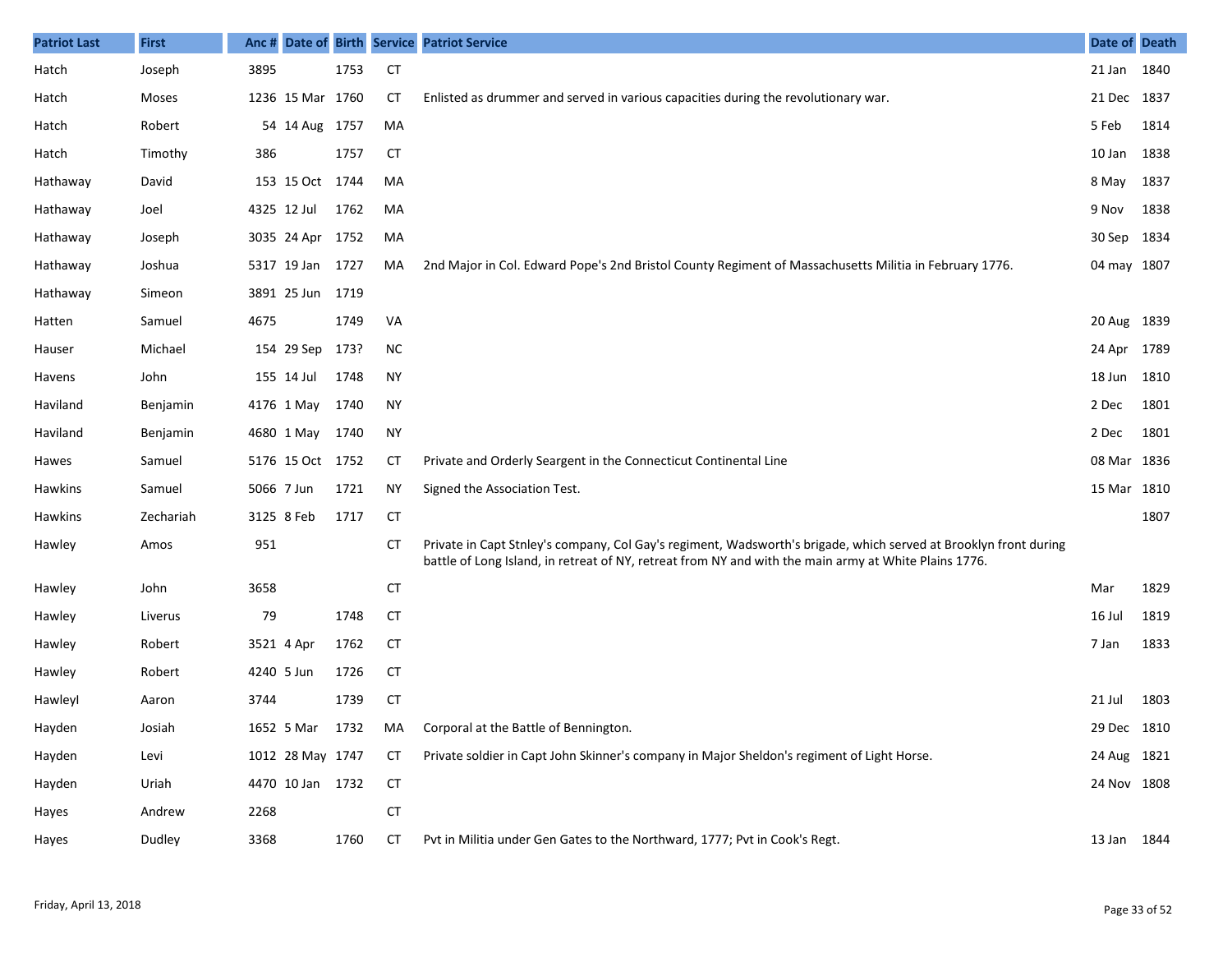| <b>Patriot Last</b> | <b>First</b>  |            |                  |      |           | Anc # Date of Birth Service Patriot Service                                                        | Date of Death |      |
|---------------------|---------------|------------|------------------|------|-----------|----------------------------------------------------------------------------------------------------|---------------|------|
| Hayes               | Ezekiel       |            | 1852 21 Nov 1724 |      | <b>CT</b> |                                                                                                    | 17 Oct 1807   |      |
| Hayford             | Samuel        |            | 323 8 Aug        | 1734 | MA        |                                                                                                    | 3 May 1783    |      |
| Haynes              | Jonathan      |            | 2086 16 Jul      | 1753 |           |                                                                                                    | 18 May 1813   |      |
| Haynes              | <b>Thomas</b> |            | 4669 19 Mar 1748 |      | <b>NC</b> |                                                                                                    | 14 Oct 1823   |      |
| Haynsworth          | Henry         |            | 4117 27 Nov 1746 |      | SC        |                                                                                                    |               | 1823 |
| Hays                | Andrew        | 924        |                  |      | CT        | Private in Capt Theodore Woodbridge's company, in the 7th regiment, Ct line, formation of 1777-81. |               |      |
| Hays                | David         |            | 4382 17 Mar 1732 |      | <b>NY</b> |                                                                                                    | 17 Oct 1812   |      |
| Hayward             | Simeon        | 4428 7 Sep |                  | 1743 |           |                                                                                                    | 6 Sep         | 1807 |
| Haywood             | David         |            | 1396 4 May       | 1755 | MA        |                                                                                                    | 2 Nov         | 1824 |
| Hazeltine           | Richard       |            | 5354 28 Apr 1757 |      | MA        | Private in Capt. Aaron Guild's Co., Col. Whitney's Regt. 1776                                      | 20 Aug 1810   |      |
| Hazen               | Jacob         |            | 1279 20 Jun 1753 |      | СT        | Of Capt Brewster's company, Huntington's regiment, 1776                                            |               |      |
| Headlee             | Ephraim       |            | 5319 21 Jan 1758 |      | NJ        | Served in the American Revolution as a Private in the N.J. Militia                                 | 06 Dec 1822   |      |
| Heath               | Daniel        |            | 5390 06 May 1740 |      | ΝY        | Lieutenant in the NY Militia, 16th Regiment                                                        | 05 Dec 1805   |      |
| Heath               | Peleg         | 1514       |                  | 1747 | RI        |                                                                                                    |               | 1787 |
| Heath               | Sylvanus      |            | 2874 about       | 1739 | VT        |                                                                                                    | 26 Feb 1787   |      |
| Heaton              | James         | 2271 3 Apr |                  | 1722 | СT        |                                                                                                    | 10 Oct 1776   |      |
| Hebard              | Zebulon       |            | 4710 20 Feb 1714 |      | <b>CT</b> |                                                                                                    | Jul           | 1788 |
| Hebert              | Ebenezer      |            | 1386 26 Sep 1743 |      | <b>CT</b> |                                                                                                    | 16 Apr 1802   |      |
| Hedden              | Joseph        | 3409       |                  | 1728 |           |                                                                                                    | 27 Sep 1780   |      |
| Heffelfinger        | Philip        | 4361 c.a.  |                  | 1763 | PA        |                                                                                                    | c.a.          | 1845 |
| Hegeman             | Adrian        | 4084 9 Sep |                  | 1722 | <b>NY</b> |                                                                                                    | Mar           | 1788 |
| Hegeman             | Sytje         | 4086       |                  |      | <b>NY</b> |                                                                                                    | after         | 1788 |
| Heller              | John          |            | 4643 29 Oct 1756 |      | PA        |                                                                                                    |               | 1833 |
| Helme               | William       |            | 2075 22 May 1758 |      | <b>NY</b> |                                                                                                    | 14 Jul        | 1826 |
| Helms               | George        | 5009 circa |                  | 1720 | <b>NC</b> | Furnishing supplies and material aid to the Patriots.                                              | circa         | 1800 |
| Hemingway           | Abraham       | 4391 1 Apr |                  | 1727 | <b>CT</b> |                                                                                                    | 25 Aug 1796   |      |
| Hemingway           | Enos          |            | 4392 17 Sep 175  |      |           |                                                                                                    | 4 Mar         | 1845 |
| Hemphill            | Thomas        | 5103       |                  | 1750 | NC        | Capt. NC Militia at King's Mt., NC, Assisted in the campaign and aided Gen. Joseph McDowell        | 4 May         | 1826 |
| Hempstead           | Joshua        |            | 1897 14 Jun 1724 |      | <b>CT</b> |                                                                                                    | 6 Sep         | 1806 |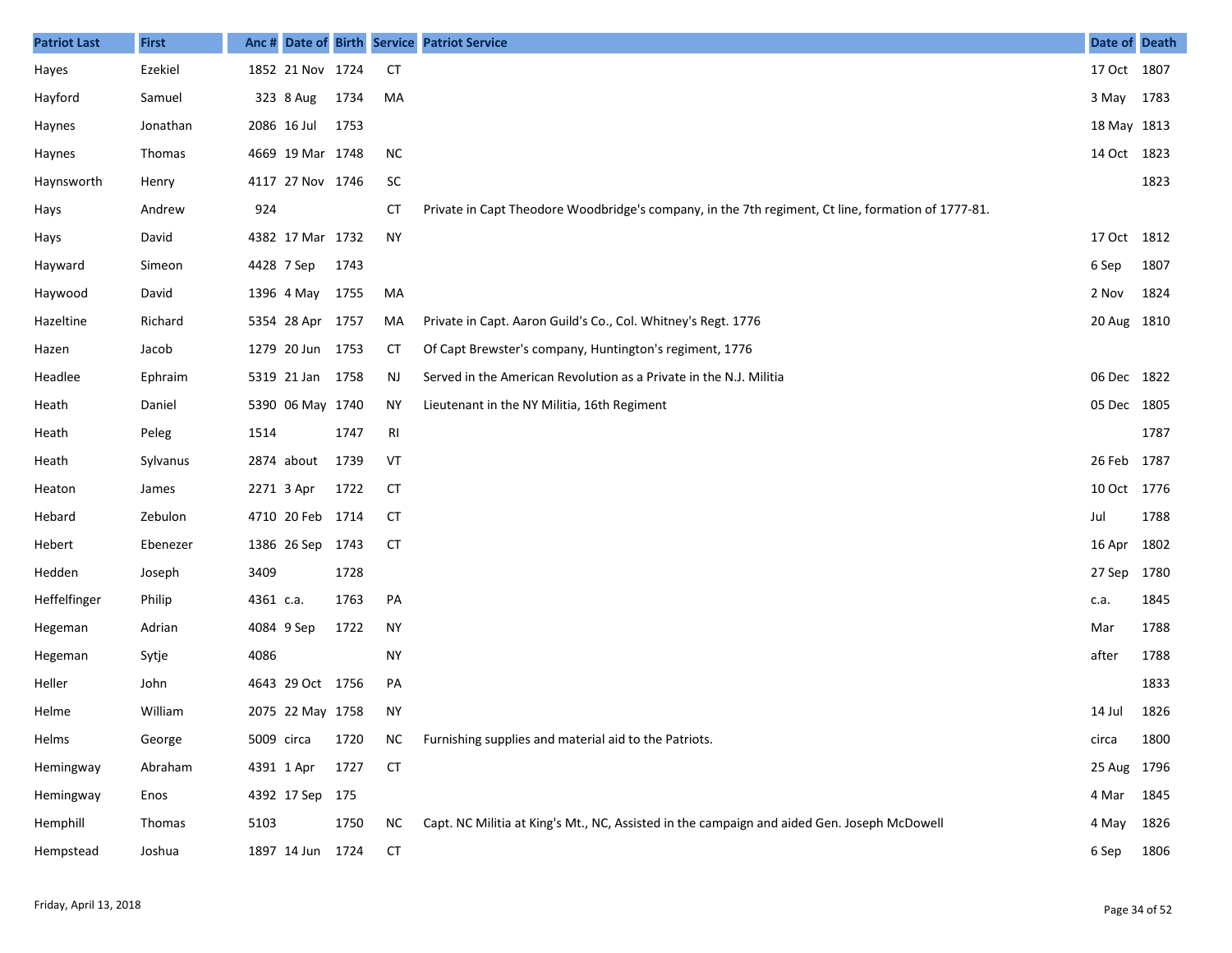| <b>Patriot Last</b> | <b>First</b> | Anc#     |                   |      |           | Date of Birth Service Patriot Service                                                                                                          | Date of Death |      |
|---------------------|--------------|----------|-------------------|------|-----------|------------------------------------------------------------------------------------------------------------------------------------------------|---------------|------|
| Hendee              | Caleb        | 913      |                   |      | <b>CT</b> | Ensign in Capt James Dana's company, Gen Waterbury's brigade.                                                                                  |               |      |
| Hendee              | Eliphalet    |          | 4274 28 Apr       | 1743 | <b>CT</b> |                                                                                                                                                | 28 Feb 1827   |      |
| Henderson           | Edward       | 4181     |                   | 1745 | VT        |                                                                                                                                                | 27 Aug 1811   |      |
| Henderson           | William      | 234      |                   | 1756 | PA        |                                                                                                                                                | 9 Sep         | 1811 |
| Hendeson            | James        |          | 3209 22 Sep       | 1737 | MA        |                                                                                                                                                |               |      |
| Hendrick            | Coe          |          | 2378 26 Aug 1752  |      | СT        |                                                                                                                                                | 22 Feb        | 1839 |
| Hendricks           | John         | 1787     |                   | 1730 | <b>CT</b> |                                                                                                                                                |               | 1797 |
| Henry               | Samuel       |          | 810 25 May 1734   |      | MA        |                                                                                                                                                | 30 Jun        | 1790 |
| Henshaw             | Daniel       |          | 1482 3 Dec        | 1701 | MA        |                                                                                                                                                | 18 Nov 1781   |      |
| Henshaw             | William      |          | 5037 20 Sep 1735  |      | MA        | Colonel of Regt., who marched from Leicester, MA on thealarm of April 19, 1775. Also, Adjutant General of the<br>Massachusetts forces in 1775. | 21 Feb 1820   |      |
| Hepner              | John         | 4850     |                   | 1753 | NJ        | Pvt in Capt Sharpe's and Flanagan's NJ troops, Col. Dayton's Regt.                                                                             |               |      |
| Herbert             | Ebenezer     |          | 2583 26 Sep       | 1743 | <b>CT</b> |                                                                                                                                                | 16 Apr        | 1802 |
| Herbert             | Thomas       | 5339     |                   | 1753 | NJ        | Private Herbert served under Capt. Wikoff Col. Ferman in the 2nd Regiment in the NJ militia.                                                   |               | 1833 |
| Herrick             | Daniel       |          | 1526 7 Jan        | 1762 | <b>CT</b> |                                                                                                                                                | 18 Aug        | 1813 |
| Herrick             | Elijah       |          | 483 25 Jan        | 1737 | <b>NY</b> |                                                                                                                                                | 28 Jul        | 1806 |
| Herrick             | Isaac        |          | 4538 16 Dec 1719  |      | MA        |                                                                                                                                                |               | 1819 |
| Herrick             | Richard      |          | 3476 bp 8 Ja 1758 |      | MA        |                                                                                                                                                | 29 Oct        | 1831 |
| Herrick             | Stephen      |          | 827 4 Feb         | 1760 | <b>CT</b> |                                                                                                                                                | 3 Nov         | 1841 |
| Herrington          | Silas        | 859      |                   |      | RI        | Private soldier in the revolutionary war.                                                                                                      |               |      |
| Herrinton           | Silas        |          | 3385 24 Jun 1740  |      |           |                                                                                                                                                | 8 Dec         | 1819 |
| Hersey              | Jeremiah     |          | 2773 18 Oct 1741  |      | MA        |                                                                                                                                                | 7 Oct         | 1796 |
| Hetfield            | James        |          | 2904 15 Aug 1755  |      | NY        |                                                                                                                                                | 27 May 1808   |      |
| Heviner             | Mathias      | 5326 abt |                   | 1763 | MA        | Private in Capt. Jacob Ludwig's Co., Col. Mason Weaton.                                                                                        | bef 25        | 1812 |
| Hewins              | William      |          |                   |      |           | 1041 10 Dec 1735 MA A revolutionary soldier from Sharon, Mass, in 1777.                                                                        | 4 Mar 1802    |      |
| Hewitt              | Elisha       |          | 3546 18 Feb 1758  |      | СT        |                                                                                                                                                |               |      |
| Hewitt              | Robert       | 1696     |                   | 1760 | <b>CT</b> |                                                                                                                                                | 5 Nov         | 1829 |
| Hewitt              | Simeon       | 1183     |                   |      | CТ        | Private soldier in the battle of White Plains.                                                                                                 |               |      |
| Hickman             | William      | 3931     |                   | 1747 | <b>NC</b> |                                                                                                                                                |               | 1830 |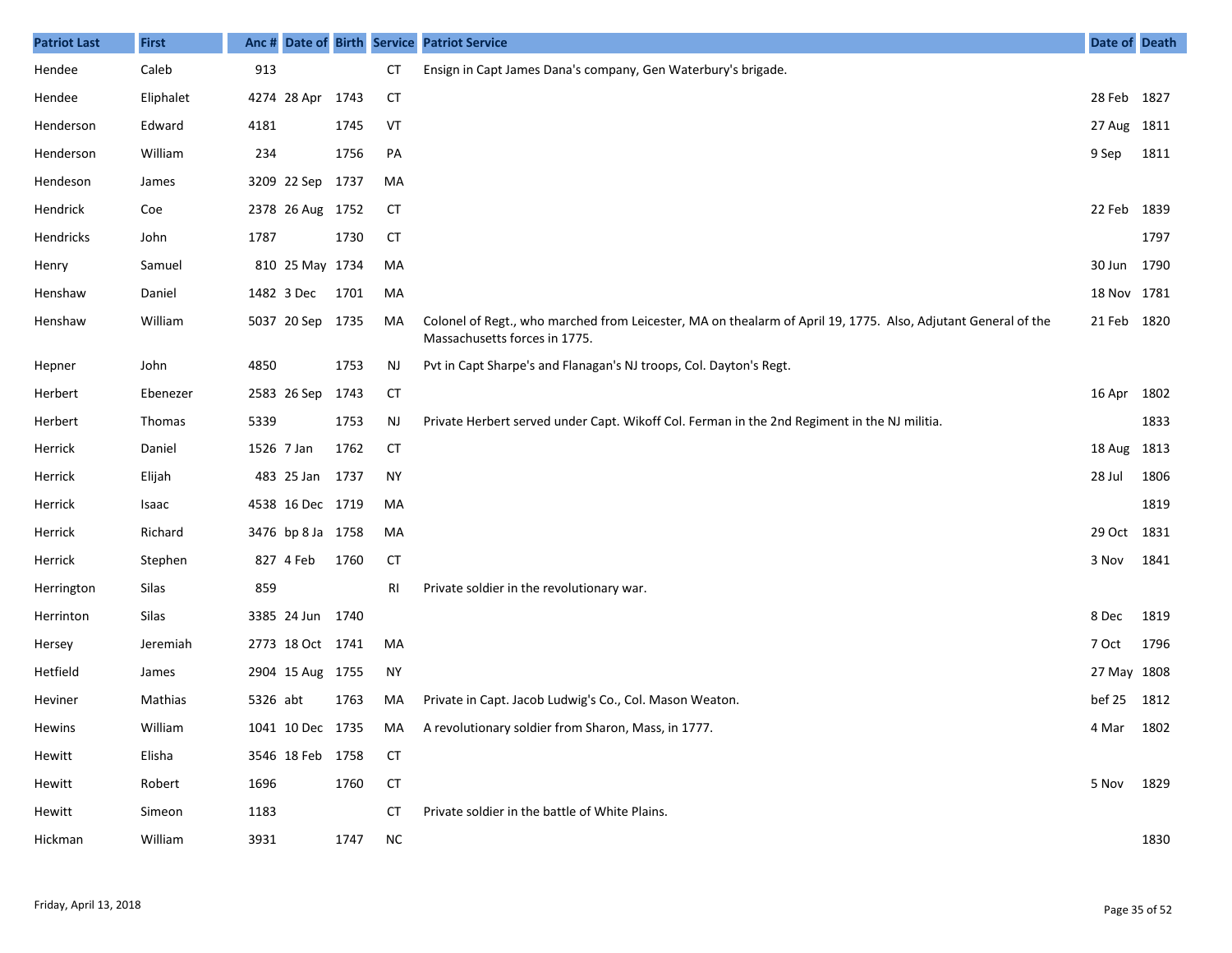| <b>Patriot Last</b> | <b>First</b> |            |                  |      |           | Anc # Date of Birth Service Patriot Service                                                                                                                                                                                                                 | Date of Death |      |
|---------------------|--------------|------------|------------------|------|-----------|-------------------------------------------------------------------------------------------------------------------------------------------------------------------------------------------------------------------------------------------------------------|---------------|------|
| Hickok              | Benjamin     |            | 1710 20 Jun 1750 |      | <b>CT</b> |                                                                                                                                                                                                                                                             | 30 Jan 1816   |      |
| Hickok              | Daniel       | 719        |                  | 1747 | СT        | He was a Captain in the 1st Battalion in Colonel Samuel Whitings Regiment of the Connecticut Militia (1776-1779).<br>He turned out with his company to repel the enemy at New Haven in 1779. He was placed on the Pension Roll in<br>1832 at the age of 84. | 24 Dec 1835   |      |
| Hickok              | John         |            | 3697 28 Apr 1734 |      | <b>CT</b> |                                                                                                                                                                                                                                                             | 5 Apr         | 1810 |
| Hickox              | Daniel       |            | 1794 16 Dec 1742 |      | <b>CT</b> |                                                                                                                                                                                                                                                             |               |      |
| Hickox              | Gideon       |            | 2733 6 Sep       | 1705 | <b>CT</b> |                                                                                                                                                                                                                                                             | 18 Apr 1798   |      |
| Hickox              | Samuel       |            | 2734 11 Sep 1739 |      | <b>CT</b> |                                                                                                                                                                                                                                                             | 29 Apr 1830   |      |
| Hickox              | Thomas       |            | 1804 25 Oct 1708 |      | <b>CT</b> |                                                                                                                                                                                                                                                             | 28 Dec 1787   |      |
| <b>Hicks</b>        | Israel       |            | 4217 19Sep       | 1734 | MA        |                                                                                                                                                                                                                                                             | 12 Feb 1813   |      |
| <b>Hicks</b>        | Samuel       | 1727       |                  | 1757 | <b>CT</b> |                                                                                                                                                                                                                                                             | 23 Jul        | 1840 |
| Higbee              | Obadiah      |            | 3882 15 Nov 1732 |      | <b>NJ</b> |                                                                                                                                                                                                                                                             |               | 1808 |
| Higbee              | Obadiah      |            | 4288 15 Nov 1732 |      | NJ        |                                                                                                                                                                                                                                                             |               | 1808 |
| Higby               | Samuel       | 3146 3 Jan |                  | 1758 | <b>CT</b> |                                                                                                                                                                                                                                                             |               | 1840 |
| Higgins             | Levi         |            | 1701 27 Jun 1743 |      | MA        |                                                                                                                                                                                                                                                             | 22 Jun        | 1825 |
| Higgins             | Nathaniel    | 4343 c.a.  |                  | 1738 | <b>NY</b> |                                                                                                                                                                                                                                                             | 2 Feb         | 1806 |
| Higgins             | William      |            | 3522 1 Sep       | 1739 | MA        |                                                                                                                                                                                                                                                             |               |      |
| Higley              | Seth         | 920        |                  |      | <b>CT</b> |                                                                                                                                                                                                                                                             |               |      |
| Hildreth            | John         |            | 4614 21 May 1763 |      | MA        |                                                                                                                                                                                                                                                             | 12 Mar 1849   |      |
| Hildreth            | John         |            | 4615 5 Nov       | 1738 | MA        |                                                                                                                                                                                                                                                             | 13 Aug 1803   |      |
| Hildreth            | John         |            | 5362 05 Nov 1738 |      | MA        | Private in Capt. Timothy Underwood's Co., Col. William Prescott's reg't of Massachusetts minute men in April 1775.                                                                                                                                          | 13 Aug 1802   |      |
| Hildreth            | Joseph       |            | 63 21 Jan 1748   |      |           |                                                                                                                                                                                                                                                             | 22 May 1812   |      |
| Hill                | Ebenezer     |            | 692 26 Feb 1742  |      | <b>CT</b> | Captain of the 1st company in the 7th Ct regiment, commanded by Col Charles Webb. He reentered service 1777 as 27 Mar 1789<br>a 1st Lt in the 7th regiment, Ct line. Made Capt 1777 and transferred to the invalid corps 1780.                              |               |      |
| Hill                | George       |            | 8 Circa          | 1725 | PA        |                                                                                                                                                                                                                                                             |               | 1812 |
| Hill                | Jabez        |            | 2249 27 Jun 1744 |      | <b>CT</b> |                                                                                                                                                                                                                                                             |               |      |
| Hill                | Jacob        |            | 2357 9 May 1750  |      | PA        |                                                                                                                                                                                                                                                             | 9 Jan 1824    |      |
| Hill                | Jared        | 2252 1 Jul |                  | 1735 | <b>CT</b> |                                                                                                                                                                                                                                                             | 20 Apr 1815   |      |
| Hill                | Paul         | 3325 9 Jul |                  | 1742 | MA        |                                                                                                                                                                                                                                                             | 11 Aug 1784   |      |
| Hill                | Reuben       |            | 1828 7 Mar       | 1746 | <b>CT</b> |                                                                                                                                                                                                                                                             | 23 Sep 1835   |      |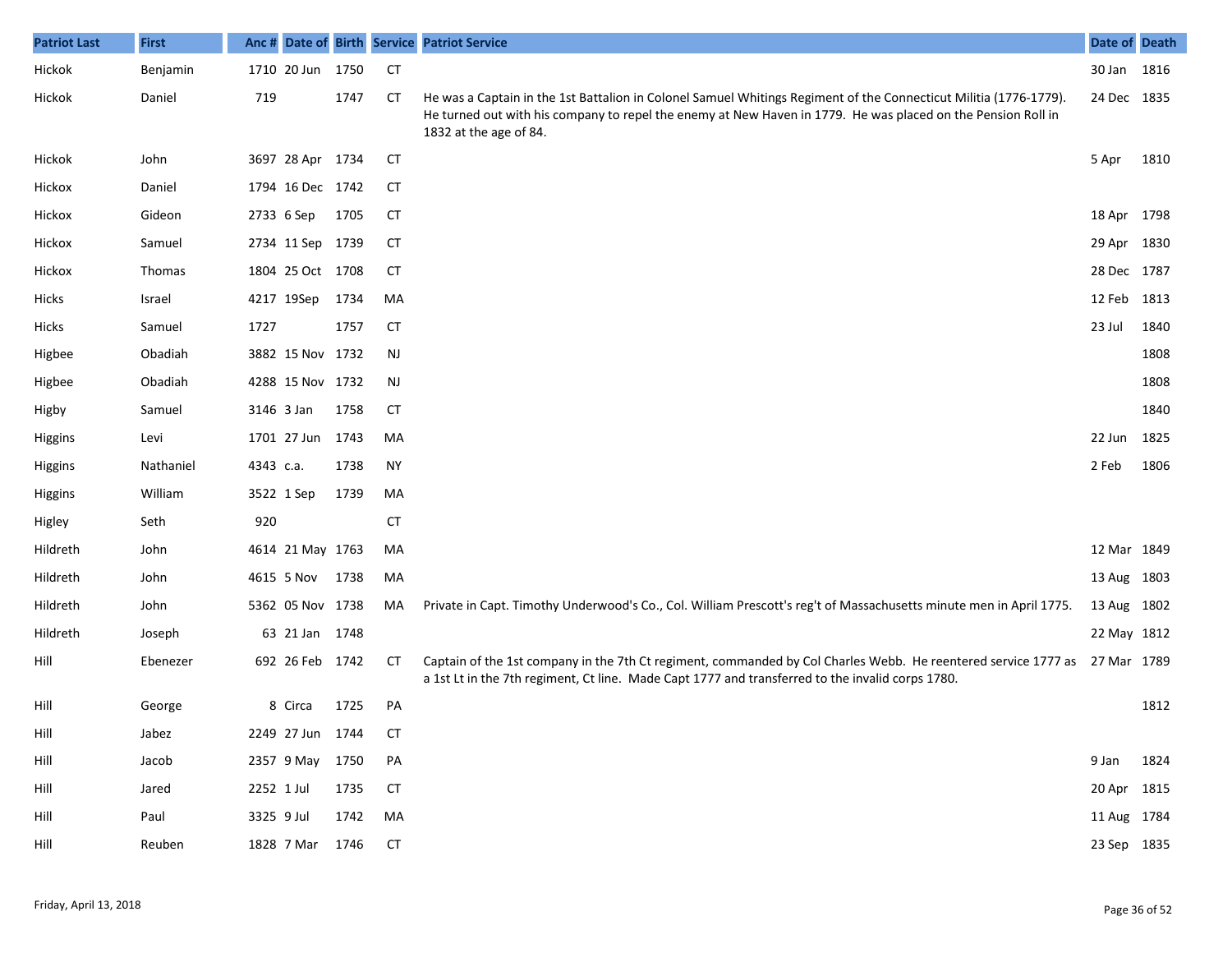| <b>Patriot Last</b> | <b>First</b> | Anc #      |                  |      |           | Date of Birth Service Patriot Service                                                                                                                                                                                                               | Date of Death |      |
|---------------------|--------------|------------|------------------|------|-----------|-----------------------------------------------------------------------------------------------------------------------------------------------------------------------------------------------------------------------------------------------------|---------------|------|
| Hill                | Samuel       | 1877       |                  |      | <b>CT</b> |                                                                                                                                                                                                                                                     | 6 Sep         | 1781 |
| Hillard             | Benjamin     |            | 2525 31 Jan      | 1730 | <b>CT</b> |                                                                                                                                                                                                                                                     | 15 Oct 1801   |      |
| Hillard             | John         |            | 1587 4 Oct       | 1756 | <b>CT</b> |                                                                                                                                                                                                                                                     | 1 Mar         | 1826 |
| Hillard             | Joseph       |            | 1723 15 Jan 1737 |      | CT        |                                                                                                                                                                                                                                                     | 3 Feb         | 1820 |
| Hiller              | Joseph       |            | 1114 24 Mar 1748 |      | MA        |                                                                                                                                                                                                                                                     | 9 Feb         | 1814 |
| Hillhouse           | William      |            | 1588 17 Aug 1728 |      |           |                                                                                                                                                                                                                                                     | 12 Jan 1816   |      |
| Hillman             | Benjamin     |            | 5129 31 Jul      | 1727 | MA        | Pvt in Capt. John Russell's Co, July 28, 1776, Defence of Martha's Vinyard, MA                                                                                                                                                                      | 25 Sep 1784   |      |
| Hills               | Benoni       | 312        |                  | 1701 | <b>CT</b> |                                                                                                                                                                                                                                                     | 24 Jun 1793   |      |
| Hills               | Ebenezer     | 4708 7 Feb |                  | 1756 | <b>CT</b> |                                                                                                                                                                                                                                                     | 14 Apr 1826   |      |
| Hills               | Elijah       | 2167 Jan   |                  | 1758 | <b>CT</b> |                                                                                                                                                                                                                                                     | 2 May 1819    |      |
| Hills               | Isreal       | 543        |                  | 1757 | <b>CT</b> |                                                                                                                                                                                                                                                     | 18 Sep 1827   |      |
| Hills               | Jacob        | 1642       |                  | 1743 | <b>CT</b> |                                                                                                                                                                                                                                                     | 7 Aug         | 1819 |
| Hills               | John         |            | 2336 13 Dec 1732 |      | <b>CT</b> |                                                                                                                                                                                                                                                     | 15 Mar 1808   |      |
| Hills               | Medad        |            | 280 27 Apr 1729  |      | <b>CT</b> |                                                                                                                                                                                                                                                     | 9 Apr         | 1808 |
| Hillyer             | Andrew       | 1146 4 Jun |                  | 1743 | СT        | 2nd Lieutenant in the 4th company of the 8th regiment, commanded by Col Jedediah Huntington. In 1776 he was<br>Adjutant of Col Jonathan Pettibone's regiment of Ct militia. Was apponted Capt n the 5th reg Ct Light Horse, Col 5th<br>Ct Dragoons. |               |      |
| Hillyer             | Asa          |            | 4598 21 Aug 1738 |      |           |                                                                                                                                                                                                                                                     | 11 Dec 1820   |      |
| Hilton              | Moral        | 1697 6 Sep |                  | 1755 | MA        |                                                                                                                                                                                                                                                     | 3 Feb         | 1840 |
| Hinckley            | Elkanah      |            | 2354 18 Jul      | 1759 | <b>NY</b> |                                                                                                                                                                                                                                                     |               |      |
| Hinckley            | Sylvanus     |            | 3319 25 Aug 1756 |      | MA        |                                                                                                                                                                                                                                                     | 1 Aug         | 1841 |
| Hinds               | John         |            | 2367 19 Sep 1759 |      | RI        |                                                                                                                                                                                                                                                     | 4 Oct         | 1830 |
| Hine                | Hezekiah     |            | 2000 23 Apr 1757 |      | <b>CT</b> |                                                                                                                                                                                                                                                     | 2 Sep         | 1830 |
| Hine                | Hezekiah     |            | 3560 23 Apr 1757 |      | <b>CT</b> |                                                                                                                                                                                                                                                     | 2 Dec         | 1830 |
| Hine                | Joel         |            | 682 10 Apr 1752  |      | <b>CT</b> |                                                                                                                                                                                                                                                     | 20 Jun 1826   |      |
| Hine                | John         |            | 4918 8 Sep       | 1750 | СT        | Calvaryman.                                                                                                                                                                                                                                         | 13 May 1837   |      |
| Hine                | Jonathan     |            | 5286 18 Feb 1769 |      | <b>CT</b> | 9th Reg't CT Militia 1778; Washington CT Oath of Fidelity, 1780                                                                                                                                                                                     | 30 Aug 1822   |      |
| Hine                | Noble        |            | 3807 12 Aug 1744 |      | <b>CT</b> |                                                                                                                                                                                                                                                     | 15 Oct 1798   |      |
| Hine                | Samuel       |            | 2483 15 Nov 1742 |      | <b>CT</b> |                                                                                                                                                                                                                                                     | 1 Jul         | 1833 |
| Hine                | Stephen      |            | 4366 13 Jan 1754 |      |           |                                                                                                                                                                                                                                                     | 27 Feb 1833   |      |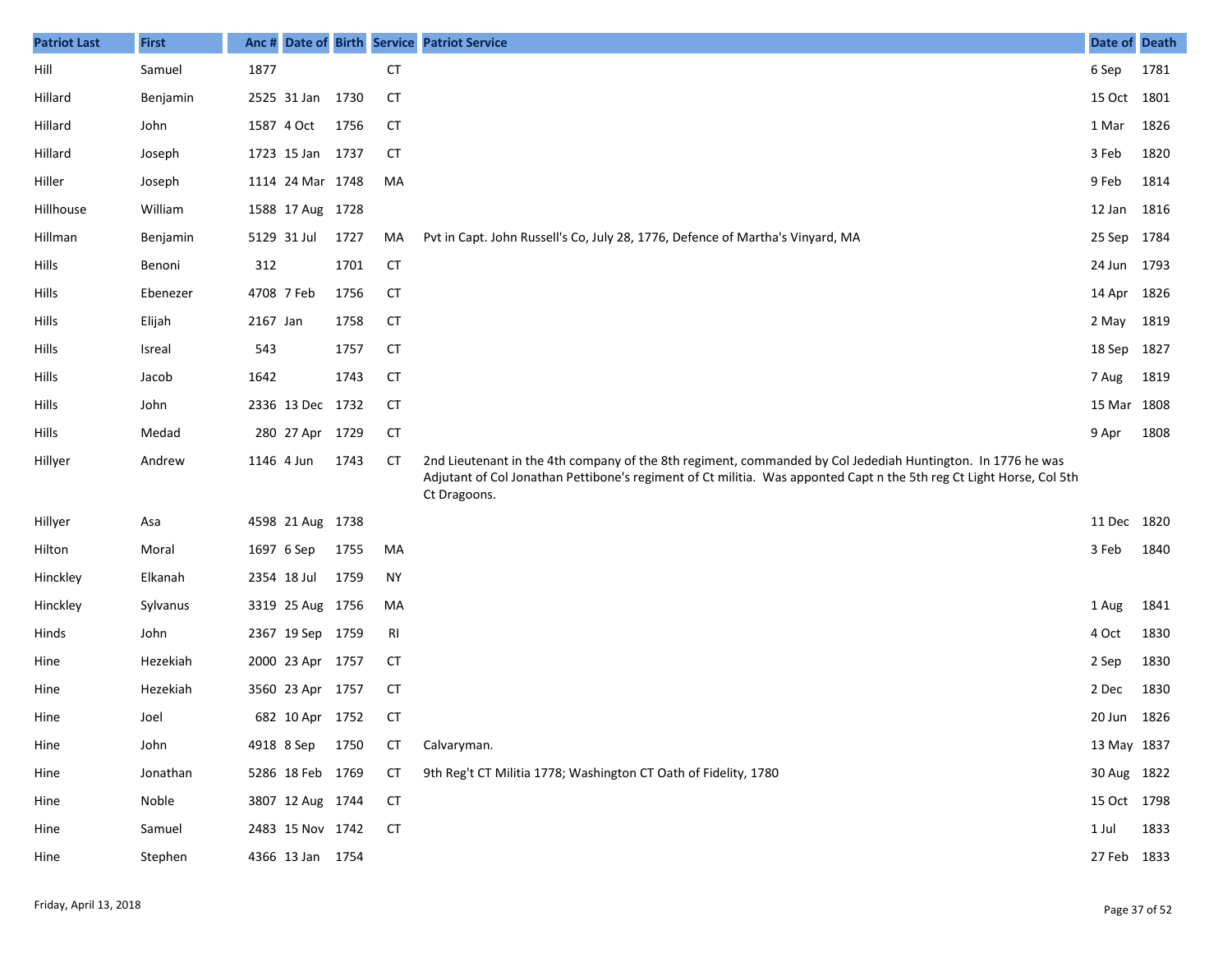| <b>Patriot Last</b> | <b>First</b>    |            |                  |      |           | Anc # Date of Birth Service Patriot Service                                  | Date of Death |      |
|---------------------|-----------------|------------|------------------|------|-----------|------------------------------------------------------------------------------|---------------|------|
| Hine                | Thadeus         |            | 2732 18 Aug 1739 |      | <b>CT</b> |                                                                              | Nov           | 1816 |
| Hine                | Titus           |            | 2999 9 Feb       | 1745 | <b>CT</b> |                                                                              | 18 Apr 1822   |      |
| Hinman              | Joel            |            | 2087 3 Apr       | 1748 | <b>CT</b> |                                                                              | 9 Mar         | 1813 |
| Hinsdale            | <b>Barnabus</b> |            | 2803 23 Feb 1737 |      | <b>CT</b> |                                                                              | 29 Apr 1790   |      |
| Hitchcock           | Benjamin        |            | 439 23 Feb 1724  |      | <b>CT</b> |                                                                              | 4 Oct         | 1792 |
| Hitchcock           | Dan             |            | 3197 19 Oct 1752 |      | <b>CT</b> |                                                                              |               | 1817 |
| Hitchcock           | David           |            | 2422 29 Jun 1742 |      | <b>CT</b> |                                                                              | 11 Dec 1815   |      |
| Hitchcock           | Heli            |            | 3299 8 Mar 1756  |      | MA        |                                                                              | 26 May 1818   |      |
| Hitchcock           | Ichabod         |            | 1992 18 Dec 1756 |      | <b>CT</b> |                                                                              | 26 May 1820   |      |
| Hitchcock           | John            | 1003       |                  |      | <b>CT</b> | Private soldier probably in 5th regiment, Ct line, commanded by Col Bradley. |               |      |
| Hitchcock           | Samuel          |            | 1624 27 Feb 1757 |      | <b>CT</b> |                                                                              | 20 Oct 1841   |      |
| Hitchcock           | Timothy         |            | 524 8 Nov        | 1748 | <b>CT</b> |                                                                              | 6 Aug         | 1820 |
| Hoadley             | Abraham         |            | 2144 12 Jul      | 1730 | <b>CT</b> |                                                                              | 16 Apr 1788   |      |
| Hoadley             | Culpeper        |            | 1439 10 Sep      | 1764 | <b>CT</b> |                                                                              | 21 May 1857   |      |
| Hoadley             | William         | 1915       |                  | 1734 | <b>CT</b> |                                                                              | 21 Dec 1820   |      |
| Hobart              | Mason           |            | 2142 1 Nov       | 1752 | <b>CT</b> |                                                                              | 28 Mar 1841   |      |
| Hobby               | Joseph          |            | 3906 23 Dec 1716 |      |           |                                                                              |               |      |
| Hobby               | Mills           | 2759       |                  |      | <b>CT</b> |                                                                              |               | 1804 |
| Hobson              | William         | 3311       |                  | 1730 | MA        |                                                                              |               |      |
| Hodge               | Elijah          |            | 2169 11 Nov 1752 |      | <b>CT</b> |                                                                              | 6 Nov         | 1821 |
| Hodge               | Elijah          | 4730       |                  |      |           |                                                                              |               |      |
| Hodge               | John            |            | 2982 about       | 1725 | <b>CT</b> |                                                                              | 1 Sep         | 1799 |
| Hodge               | Philo           | 1940 9 Jan |                  | 1756 | <b>CT</b> |                                                                              | Feb           | 1842 |
| Hodges              | Abijah          | 4241       |                  | 1729 |           |                                                                              |               | 1807 |
| Hodges              | Henry           | 703        |                  | 1718 | MA        |                                                                              | 29 Jun 1778   |      |
| Hoffman             | John            |            | 2554 21 Mar 1749 |      | PA        |                                                                              | 28 Apr 1814   |      |
| Hoffman             | John            | 2967       |                  | 1709 | PA        |                                                                              | 4 Nov 1797    |      |
| Hoffman             | John            |            | 3367 19 Aug 1755 |      |           |                                                                              | 19 Mar 1831   |      |
| Hoisington          | Elias           |            | 5173 12 Dec 1757 |      | <b>CT</b> | Sergeant, Continental Line, CT, under Col. Seth Warner and Col. Woods.       | 15 Jan 1810   |      |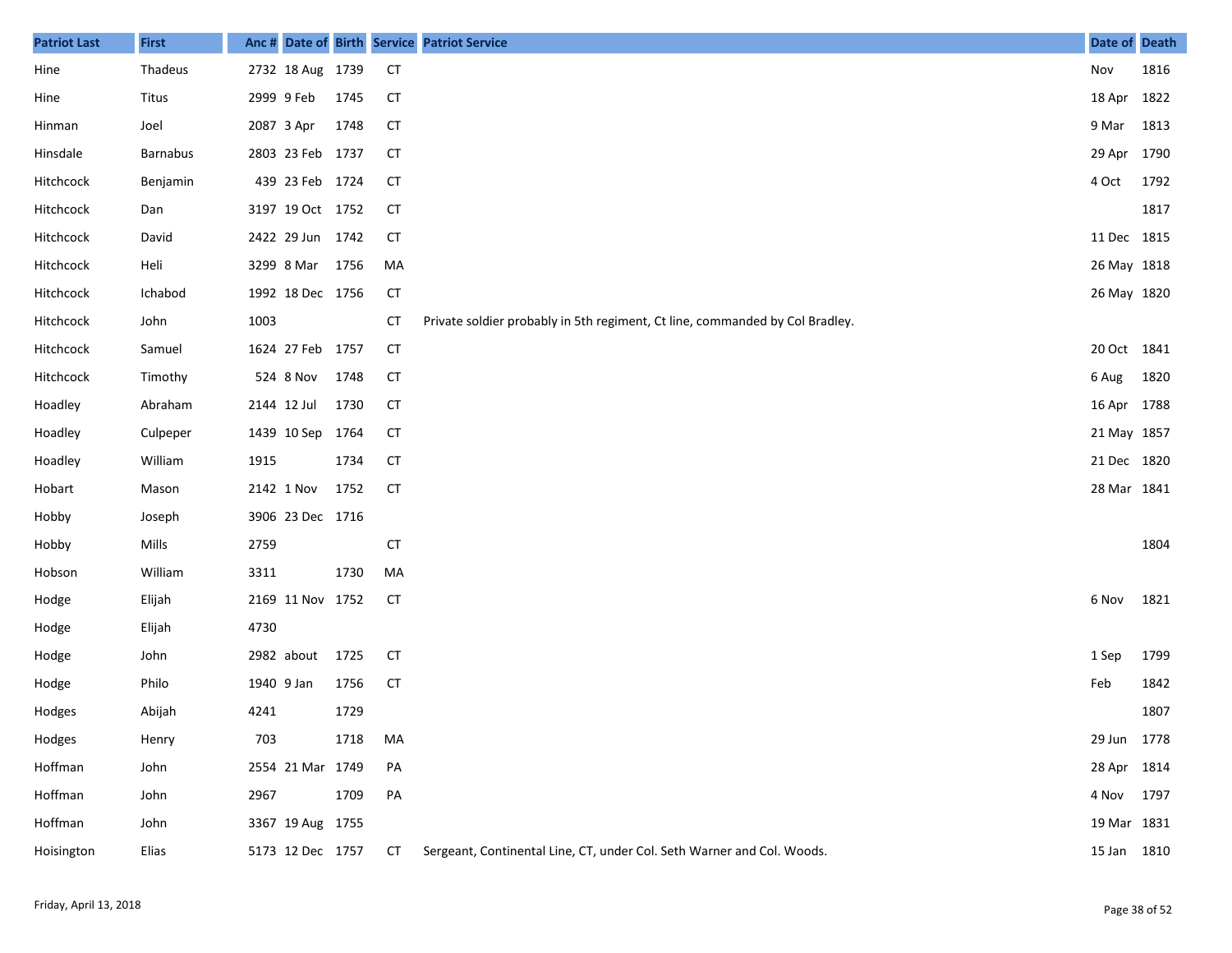| <b>Patriot Last</b> | <b>First</b>  |             |                  |      |           | Anc # Date of Birth Service Patriot Service                                                                                                                                | Date of Death |      |
|---------------------|---------------|-------------|------------------|------|-----------|----------------------------------------------------------------------------------------------------------------------------------------------------------------------------|---------------|------|
| Hoit                | Jonathan      |             | 3705 4 May       | 1754 | VT        |                                                                                                                                                                            | 17 Aug 1821   |      |
| Hoit                | Josiah        |             | 33 17 May 1736   |      |           |                                                                                                                                                                            | 23 May 1811   |      |
| Holabird            | Timothy       |             | 2469 2 Mar 1751  |      | <b>CT</b> |                                                                                                                                                                            | 18 Jun 1827   |      |
| Holbrok             | John          | 4717        |                  |      |           |                                                                                                                                                                            |               |      |
| Holbrook            | Daniel        |             | 2379 21 Sep 1747 |      | <b>CT</b> |                                                                                                                                                                            |               |      |
| Holbrook            | Ebenezer      |             | 159 24 Apr 1756  |      | <b>CT</b> |                                                                                                                                                                            | 21 May 1838   |      |
| Holbrook            | Elias         | 4712 8 Jun  |                  | 1740 |           |                                                                                                                                                                            | 8 May 1815    |      |
| Holbrook            | Jesse         |             | 5243 24 Jul      | 1743 | MA        | Ensign, 1st Lincoln Co., ME Reg't Capt. Benjamin Lemotn                                                                                                                    | 20 Sep 1791   |      |
| Holbrook            | John          |             | 331 Circa        | 1740 | <b>CT</b> |                                                                                                                                                                            | 4 May 1805    |      |
| Holbrook            | John          |             | 2687 12 Aug 1726 |      | СT        |                                                                                                                                                                            | 28 Jan 1801   |      |
| Holbrook            | John          |             | 2849 20 Jun 1745 |      | MA        |                                                                                                                                                                            | 13 Oct 1802   |      |
| Holbrook            | John          |             | 3048 12 Aug 1726 |      | Ct        |                                                                                                                                                                            | 28 Jan 1801   |      |
| Holbrook            | Seth          |             | 1035 24 Nov 1757 |      |           | Member of company of militia which marched from Bellingham, Ma 1775. Was also Sergeant in Capt Cowell's<br>company in Suffolk & York, commanded by Col Robinson, Mar 1776. |               |      |
| Holcomb             | Ebenezer      |             | 5023 14 May 1761 |      | CТ        | Private in Capt. William Judd's Co., Col. Samuel Wyllys' 3rd Connecticut Line Regt., enlisted 18 Mar 1778, discharged 5 Mar<br>31 Dec 1778, Etc, Etc.                      |               | 1825 |
| Holcomb             | Jacob         |             | 4061 27 Oct 1764 |      | <b>CT</b> |                                                                                                                                                                            | 15 Oct 1856   |      |
| Holcomb             | Joshua        | 3140 2 Feb  |                  | 1724 | <b>CT</b> |                                                                                                                                                                            |               | 1784 |
| Holcomb             | Phineas       |             | 3167 15 Apr 1759 |      | СT        | Private soldier in Capt Matthew Smith's company of Ct militia of Gen Waterbury's state brigade in 1781.                                                                    | 7 Feb         | 1833 |
| Holcomb             | Reuben        | 1021        |                  |      | <b>CT</b> |                                                                                                                                                                            |               |      |
| Holcombe            | Judah         |             | 1210 27 Sep 1746 |      | СT        |                                                                                                                                                                            | 2 Nov         | 1826 |
| Holden              | Samuel        |             | 1374 26 Nov 1737 |      | MA        |                                                                                                                                                                            | 27 Apr        | 1808 |
| Holden              | Simon         | 2484        |                  | 1731 | MA        |                                                                                                                                                                            | 5 Dec         | 1816 |
| Holden              | <b>Thomas</b> |             | 839 Circa        | 1753 | <b>SC</b> |                                                                                                                                                                            | Circa         | 1807 |
| Holden              | Timothy       | 5345 12 Jul |                  | 1760 | ΝH        | Pvt. In Capt. Benjamin Kimball's Co., Col. Israel Hutchinson's Regt. In the Massachusetts Line. Enlisted 01 Jan 1776.                                                      | 08 Aug 1833   |      |
| Holister            | Gideon        |             | 2118 21 Sep 1725 |      | <b>CT</b> |                                                                                                                                                                            | 30 Dec 1812   |      |
| Holland             | Joseph        |             | 3742 22 Feb 1758 |      | MA        |                                                                                                                                                                            | 27 Mar 1827   |      |
| Hollister           | Elijah        |             | 896 Circa        | 1763 | MA        |                                                                                                                                                                            | 12 Jan 1813   |      |
| Hollister           | Elijah        | 3470 May    |                  | 1729 | <b>CT</b> | A private in the Mass regiment commanded by Col Vose; later a Sergeant in a NY regiment commanded by Col Willet. 10 Jan 1785                                               |               |      |
| Hollister           | Gideon        |             | 2789 21 Sep 1725 |      | <b>CT</b> |                                                                                                                                                                            | 30 Dec 1812   |      |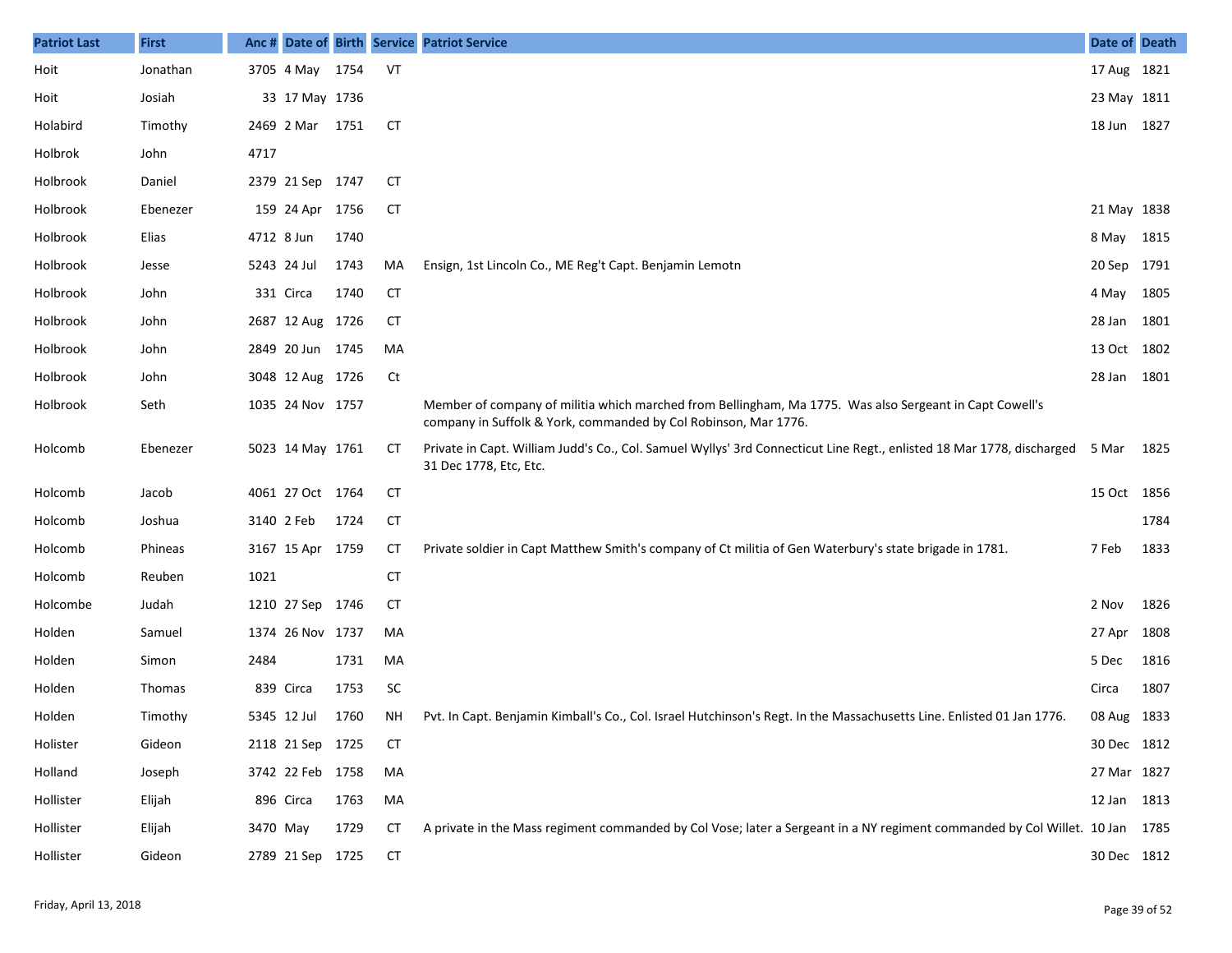| <b>Patriot Last</b> | <b>First</b> |            |                    |      |           | Anc # Date of Birth Service Patriot Service                                                                                                       | <b>Date of Death</b> |      |
|---------------------|--------------|------------|--------------------|------|-----------|---------------------------------------------------------------------------------------------------------------------------------------------------|----------------------|------|
| Hollister           | Josiah       |            | 3585 21 Feb 1756   |      | <b>CT</b> |                                                                                                                                                   | 8 Sep                | 1849 |
| Hollister           | Thomas       |            | 3723 23 Sep 1738   |      | <b>CT</b> |                                                                                                                                                   | 27 Jan               | 1813 |
| Holloway            | James        | 5144       |                    | 1755 | MD        | 4th class soldier in Capt. Fales Co., Worcester, MD                                                                                               | May                  | 1830 |
| Holloway            | Joshua       | 1361 Circa |                    | 1736 | MD        |                                                                                                                                                   |                      | 1813 |
| Holly               | Nathan       |            | 4023 26 Feb 1729   |      |           |                                                                                                                                                   | Oct                  | 1811 |
| Holman              | Elisha       | 3717       |                    | 1739 | MA        |                                                                                                                                                   |                      | 1812 |
| Holmes              | Abraham      |            | 3651 9 Jun         | 1754 | MA        |                                                                                                                                                   | 7 Sep                | 1839 |
| Holmes              | Elipalet     | 962        |                    |      |           | Lieutenant in the Lexington alarm; Capt of minutemen in 1776 and in 1777 Capt in the 1st regiment Ct line,<br>formation of 1777-81.               |                      |      |
| Holmes              | John         |            | 2269 24 Jul        | 1732 | <b>CT</b> |                                                                                                                                                   | 6 Mar                | 1818 |
| Holmes              | Jonathan     | 4836 3 Jan |                    | 1755 | MA        | Private in Capt Edward Hammond's Co, Col. Theophilus Cotton's Regt.                                                                               | 16 Oct 1836          |      |
| Holmes              | Joseph       | 1908       |                    | 1758 | <b>CT</b> |                                                                                                                                                   | 1 Sep                | 1826 |
| Holmes              | Lathrop      | 3861       |                    | 1740 | MA        |                                                                                                                                                   | 17 Dec 1808          |      |
| Holmes              | Samuel       |            | 5214 10 Jun        | 1733 | MA        | Pvt., Capt. Ebenezer Tisdale's (Stoughtonham) Co., 1775; Pvt., Capt. Edward Bridge Savell's Co., Col. Gill's Reg't, 1776. 05 Feb                  |                      | 1803 |
| Holmes              | Seth         |            | 1888 2 Feb         | 1738 | <b>CT</b> |                                                                                                                                                   | 12 Dec 1821          |      |
| Holmes              | Simeon       |            | 3987 24 Aug 1755   |      | <b>CT</b> |                                                                                                                                                   | Mar                  | 1835 |
| Holmes              | Simeon       |            | 4239 27 Feb 1741   |      | MA        |                                                                                                                                                   | 30 Oct 1812          |      |
| Holmes              | Zebulon      |            | 1768 About 1735    |      | MA        |                                                                                                                                                   |                      |      |
| Holt                | Benjamin     | 1747 Apr   |                    | 1748 | <b>CT</b> |                                                                                                                                                   | 22 Jun               | 1809 |
| Holt                | Charles      |            | 4625 10 Mar 1762   |      | <b>NC</b> |                                                                                                                                                   | 19 Sep               | 1847 |
| Holt                | Dan          |            | 2030 18 Oct 1744   |      | <b>CT</b> |                                                                                                                                                   | 24 Jan 1829          |      |
| Holt                | Jacob        |            | 2028 19 May 1760   |      | RI        |                                                                                                                                                   | 11 May 1826          |      |
| Holt                | Jonathan     |            | 2821 4 Apr         | 1754 | <b>NY</b> |                                                                                                                                                   | 17 Jul               | 1821 |
| Holt                | Josiah       |            | 668 17 May 1736    |      | <b>CT</b> |                                                                                                                                                   | 23 May 1811          |      |
| Holt                | Mastin       |            | 488 13 Aug 1747 MA |      |           |                                                                                                                                                   |                      |      |
| Holt                | Nehemiah     |            | 1261 28 Nov 1756   |      | СT        | Sergeant in Capt Dyer's company, in Col Durkee's regiment in 1776. He was in the battle of Long Island, Harlem<br>Heights, trenton and Princeton. | 5 Jun                | 1824 |
| Holt                | Samuel       |            | 1774 18 Nov 1743   |      | <b>CT</b> |                                                                                                                                                   | 10 Feb 1831          |      |
| Holton              | John         |            | 4670 2 Dec         | 1747 | ME        |                                                                                                                                                   | 2 Oct                | 1822 |
| Homan               | Joseph       |            | 4094 10 Oct 1757   |      | <b>NY</b> |                                                                                                                                                   | 23 Sep 1840          |      |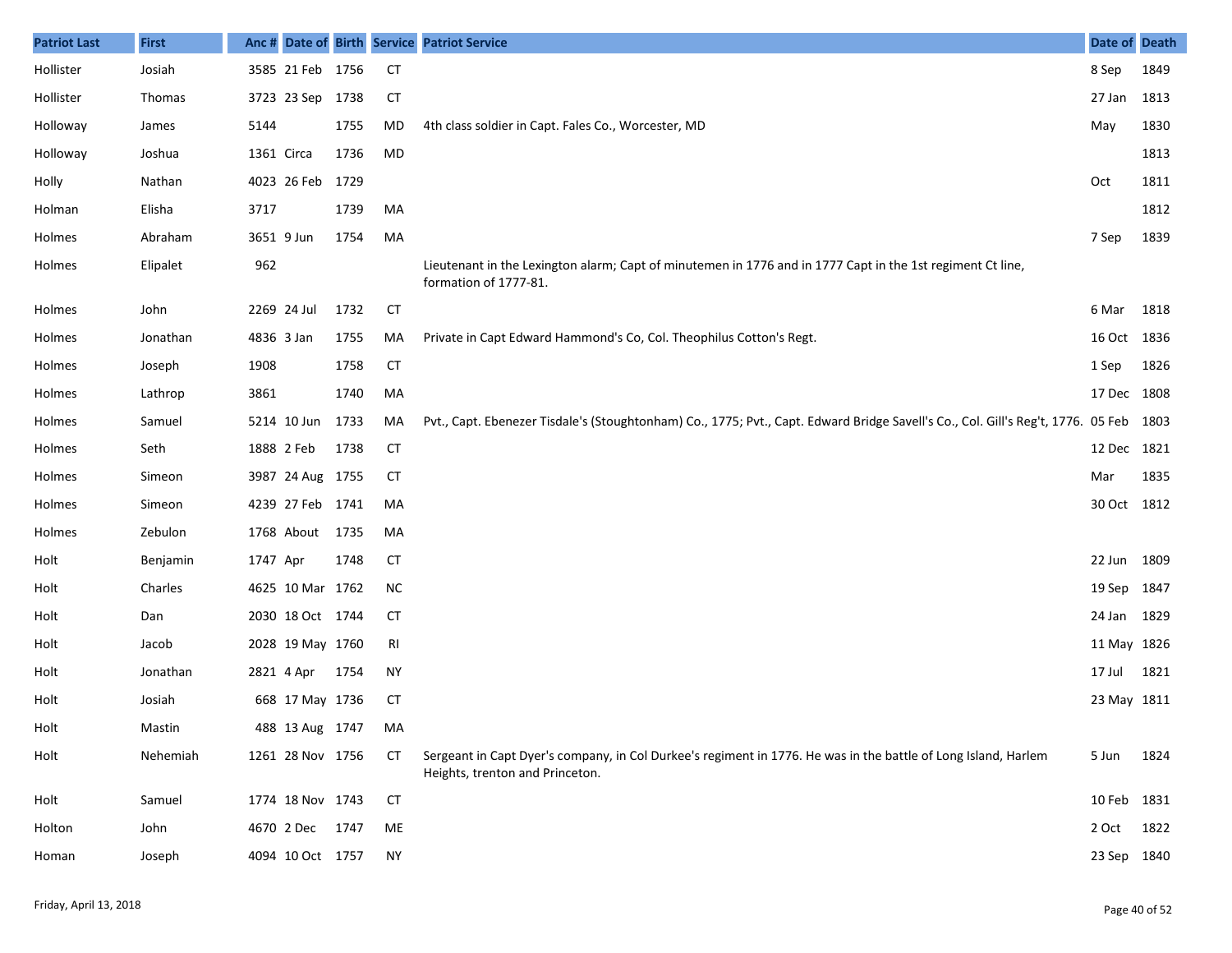| <b>Patriot Last</b> | <b>First</b> |            |                  |      |           | Anc # Date of Birth Service Patriot Service                                                                                                                                                                                                                   | Date of Death |      |
|---------------------|--------------|------------|------------------|------|-----------|---------------------------------------------------------------------------------------------------------------------------------------------------------------------------------------------------------------------------------------------------------------|---------------|------|
| Hondley             | Jude         |            | 3584 20 Feb 1743 |      | <b>CT</b> |                                                                                                                                                                                                                                                               | 7 May 1811    |      |
| Hooker              | Asahel       |            | 3626 13 Dec 1736 |      | <b>CT</b> |                                                                                                                                                                                                                                                               | 10 Nov 1810   |      |
| Hooker              | Daniel       | 177        |                  | 1730 | <b>CT</b> |                                                                                                                                                                                                                                                               | 12 Sep 1802   |      |
| Hooker              | Elijah       |            | 633 12 Apr 1746  |      | <b>CT</b> |                                                                                                                                                                                                                                                               | 27 Sep 1823   |      |
| Hooker              | Ira          |            | 2281 12 Mar 1760 |      | <b>CT</b> |                                                                                                                                                                                                                                                               | 30 Nov 1838   |      |
| Hooker              | Noadiah      |            | 1044 29 Aug 1737 |      | CТ        | 1774 member of the committee of correspondence & raising relief for people of Boston. Capt of band of Liberty<br>Men. In 1775 appointed Capt of 6th company of 2nd Ct regiment. Also Capt of company in Col Wolcotts reg at<br>Boston, Col of Ct militia 1777 | 3 Jun         | 1823 |
| Hooker              | Thomas       | 1387 3 Sep |                  | 1745 | <b>CT</b> |                                                                                                                                                                                                                                                               | 26 Nov 1775   |      |
| Hooker              | William      |            | 2255 15 Sep 1756 |      | <b>CT</b> |                                                                                                                                                                                                                                                               | 10 Jan 1788   |      |
| Hoolbrook           | David        |            | 3351 28 Jul      | 1760 | <b>NY</b> |                                                                                                                                                                                                                                                               | 29 Nov 1832   |      |
| Hopewell            | John         | 2896       |                  | 1751 | VA        |                                                                                                                                                                                                                                                               | 16 Aug 1826   |      |
| Hopkins             | Caleb        | 3136       |                  | 1742 | MA        |                                                                                                                                                                                                                                                               | 8 Dec         | 1836 |
| Hopkins             | Elijah       | 2210 Jun   |                  | 1741 | <b>CT</b> |                                                                                                                                                                                                                                                               | 23 Apr 1813   |      |
| Hopkins             | James        | 3204       |                  | 1746 | VT        |                                                                                                                                                                                                                                                               | 20 Aug 1818   |      |
| Hopkins             | Roswell      |            | 2026 18 May 1733 |      | <b>NY</b> |                                                                                                                                                                                                                                                               |               | 1829 |
| Hopkins             | Solomon      |            | 4472 31 May 1739 |      | NY        |                                                                                                                                                                                                                                                               | 22 Sep 1792   |      |
| Hopkins             | Stephen      |            | 231 7 May 1707   |      | RI        |                                                                                                                                                                                                                                                               | 13 Jul        | 1785 |
| Hopkins             | Uriah        |            | 2779 26 Dec 1738 |      | RI        |                                                                                                                                                                                                                                                               | 3 Apr         | 1825 |
| Hopping             | John         | 4302       |                  | 1750 | <b>NJ</b> |                                                                                                                                                                                                                                                               |               | 1823 |
| Hopskins            | Roswell      |            | 1738 29 May 1733 |      | NY        |                                                                                                                                                                                                                                                               |               | 1828 |
| Hopson              | Reuben       |            | 481 12 Aug 1745  |      | <b>CT</b> |                                                                                                                                                                                                                                                               | 28 Jun 1824   |      |
| Hopson              | Samuel       |            | 2211 29 Jul      | 1738 | CT        |                                                                                                                                                                                                                                                               | 29 Apr 1826   |      |
| Horn                | Abraham      |            | 3131 31 Dec 1757 |      | PA        |                                                                                                                                                                                                                                                               | 22-Ma 1826    |      |
| Horn                | John         | 3993       |                  |      | <b>NY</b> |                                                                                                                                                                                                                                                               |               |      |
| Horne               | Abram        |            | 3573 28 Aug 1738 |      |           |                                                                                                                                                                                                                                                               | 5 Mar 1810    |      |
| Horton              | Isaac        | 223 Apr    |                  | 1759 | MA        |                                                                                                                                                                                                                                                               | 2 Dec 1811    |      |
| Horton              | Joseph       |            | 695 12 Jun 1749  |      | MA        |                                                                                                                                                                                                                                                               | 13 May 1841   |      |
| Horton              | Lemuel       |            | 3233 9 Apr       | 1761 | MA        |                                                                                                                                                                                                                                                               | 18 Sep 1851   |      |
| Horton              | Thomas       | 2476       |                  | 1724 | <b>NY</b> |                                                                                                                                                                                                                                                               | 30 Jan 1778   |      |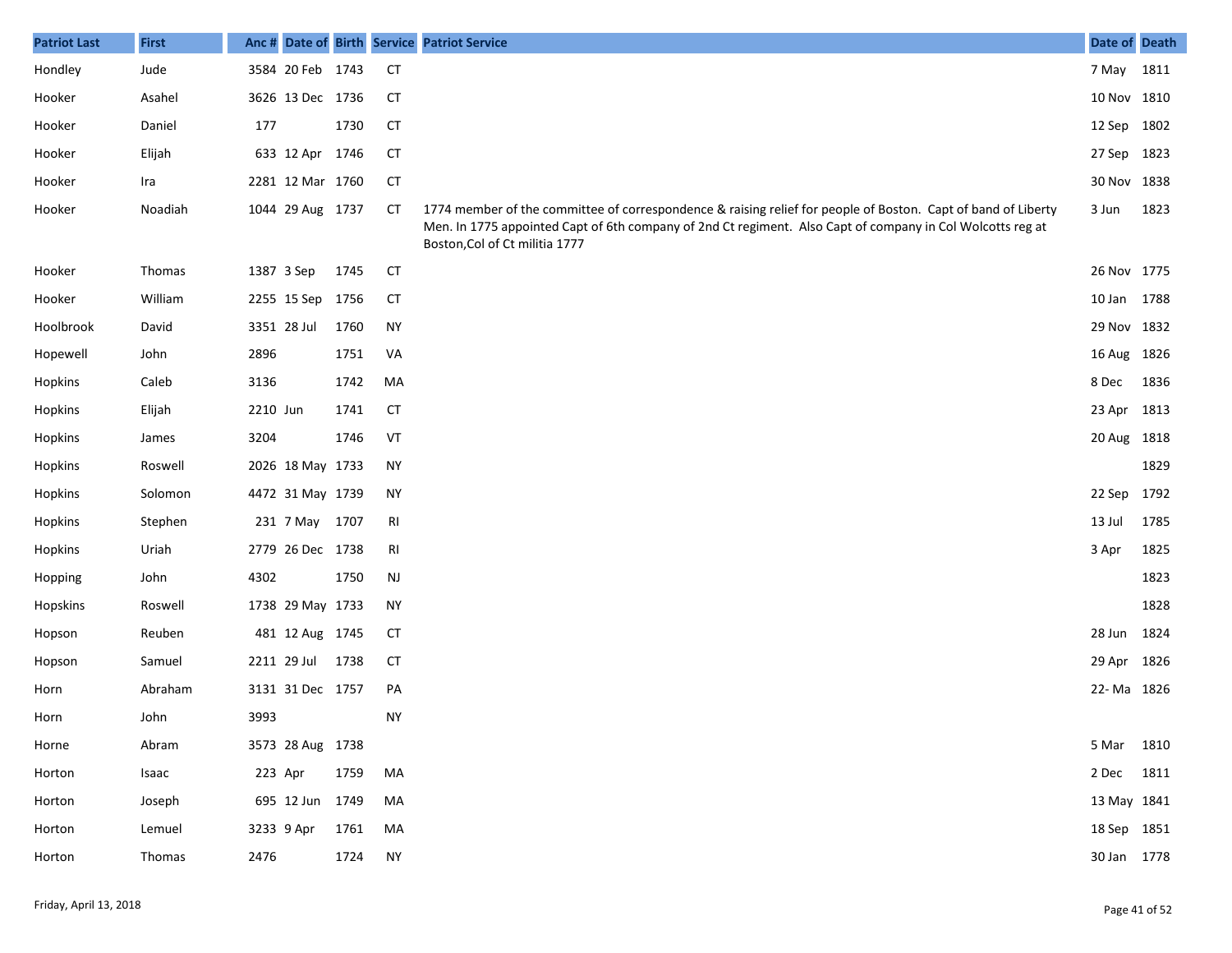| <b>Patriot Last</b> | <b>First</b> |            |                  |      |           | Anc # Date of Birth Service Patriot Service                                                                                          | Date of Death |      |
|---------------------|--------------|------------|------------------|------|-----------|--------------------------------------------------------------------------------------------------------------------------------------|---------------|------|
| Horton              | William      |            | 3622 10 Jan 1743 |      | NY        |                                                                                                                                      | 4 Apr         | 1831 |
| Hosmer              | Joseph       |            | 1993 24 Oct 1749 |      |           |                                                                                                                                      | 24 May 1820   |      |
| Hosmer              | Titus        | 1836       |                  | 1737 | <b>CT</b> |                                                                                                                                      | 4 Aug         | 1780 |
| Hostetter           | Jacob        |            | 387 11 Sep       | 1745 | PA        |                                                                                                                                      | 19 Feb 1826   |      |
| Hotchkiss           | Asahel       |            | 363 15 Feb 1760  |      | <b>CT</b> |                                                                                                                                      | 13 Dec 1841   |      |
| Hotchkiss           | Caleb        |            | 410 6 Jun        | 1712 | RI        |                                                                                                                                      | 5 Jul         | 1779 |
| Hotchkiss           | Gideon       |            | 937 Circa        | 1752 | <b>CT</b> |                                                                                                                                      | 3 Mar         | 1838 |
| Hotchkiss           | Gideon       |            | 1059 5 Dec       | 1716 | <b>CT</b> | Served in both French & revolutionary wars; the traditions of the family are that was an officer. He was spoken of a<br>Capt Gideon. | 3 Sep         | 1807 |
| Hotchkiss           | Isaac        | 3637 7 Oct |                  | 1766 | <b>CT</b> |                                                                                                                                      | 24 Aug 1835   |      |
| Hotchkiss           | Isaac        | 5127       |                  | 1758 | СT        | Pvt, Capt. Peter Vaill's Co of CT Militia Guards stationed in Guilford for the defense of the sea coast - 1781                       | 05/01/        |      |
| Hotchkiss           | Jason        |            | 3562 13 May 1759 |      | <b>CT</b> |                                                                                                                                      | 19 Nov 1816   |      |
| Hotchkiss           | John         |            | 2325 12 Nov 1731 |      | <b>CT</b> |                                                                                                                                      | 5 Jul         | 1779 |
| Hotchkiss           | Joshua       |            | 4463 12 Feb 1733 |      | <b>CT</b> |                                                                                                                                      | 3 Jun         | 1795 |
| Hotchkiss           | Ladwick      |            | 1976 18 Jan 1752 |      | <b>CT</b> |                                                                                                                                      | 7 May         | 1823 |
| Hotchkiss           | Stephen      | 2301       |                  | 1753 | <b>CT</b> |                                                                                                                                      | 9 Sep         | 1826 |
| Hough               | Jabez        |            | 660 26 May 1740  |      | <b>CT</b> |                                                                                                                                      | 23 Jul        | 1820 |
| Hough               | Thomas       |            | 4454 27 Oct 1750 |      |           |                                                                                                                                      | 4 Dec         | 1815 |
| Hough               | Walter       |            | 3748 15 Mar 1754 |      | <b>CT</b> |                                                                                                                                      | 5 Mar         | 1818 |
| Houghton            | Abijah       |            | 4098 24 Dec 1749 |      | MA        |                                                                                                                                      | 15 Dec 1831   |      |
| Houghton            | Ebenezer     |            | 5182 28 May 1750 |      | VT        | Drummer/Private - Vermont                                                                                                            | 28 May 1835   |      |
| Houghton            | Jonathan     |            | 3226 28 Mar 1719 |      |           |                                                                                                                                      |               |      |
| Houghton            | Nehemiah     |            | 1218 23 Mar 1738 |      | NH.       | Captain, Lieutenant in the Continental Army, and a member of the House of Representatives.                                           | 23 Nov 1787   |      |
| House               | Lazarus      |            | 5311 14 Aug 1748 |      | СT        | Served in the 6th Co. 6th Regiment (Lt. Stephen Andrus) in Aug and Sept of 1776.                                                     | aft           | 1817 |
| House               | William      | 1978       |                  | 1743 | CT        |                                                                                                                                      | 17 Dec 1801   |      |
| House               | William      | 3181       |                  |      | <b>CT</b> |                                                                                                                                      | 20 Mar 1788   |      |
| Hovey               | Roger        | 886        |                  |      | СT        | Of Mansfield, Ct enlisted at the age of 17 or 18.                                                                                    |               |      |
| Howard              | Daniel       |            | 2103 20 Jul 1752 |      | RI        |                                                                                                                                      | 14 Sep 1827   |      |
| Howard              | Daniel       |            | 3386 15 Jan 1744 |      | CT        |                                                                                                                                      | 14 Apr 1806   |      |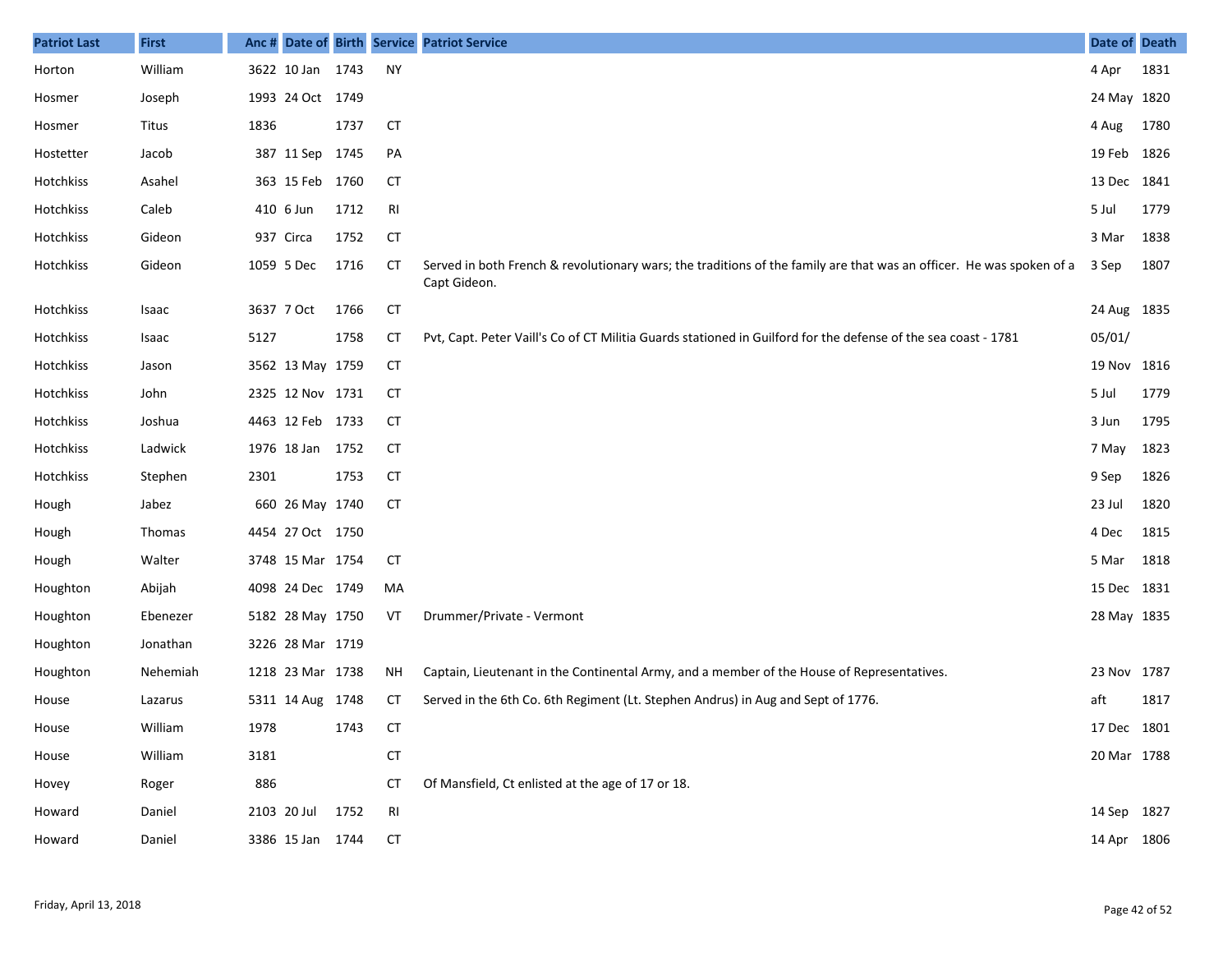| <b>Patriot Last</b> | <b>First</b>    | Anc #      |                  |      |           | Date of Birth Service Patriot Service                                                                                                                                                                            | Date of Death |      |
|---------------------|-----------------|------------|------------------|------|-----------|------------------------------------------------------------------------------------------------------------------------------------------------------------------------------------------------------------------|---------------|------|
| Howard              | George          |            | 271 31 Jan 1722  |      | MA        |                                                                                                                                                                                                                  | 3 Apr         | 1815 |
| Howard              | Isaac           |            | 5231 14 Sep 1753 |      | MA        | Fifer, Capt. Timothy Barnard's co., Col. Moses Little's (17th) regt.                                                                                                                                             | 28 Sep        | 1794 |
| Howard              | John            | 4551 2 Jan |                  | 1755 |           |                                                                                                                                                                                                                  | 9 Aug         | 1848 |
| Howe                | <b>Bezaleel</b> |            | 1520 9 Dec       | 1750 | <b>NH</b> |                                                                                                                                                                                                                  | 3 Sep         | 1825 |
| Howe                | Israel          |            | 4053 19 Sep      | 1749 | ΝH        |                                                                                                                                                                                                                  | 25 Oct 1816   |      |
| Howe                | Timothy         | 1661 Dec   |                  | 1754 | MA        |                                                                                                                                                                                                                  | 2 May         | 1829 |
| Howel               | David           | 1089       |                  |      |           |                                                                                                                                                                                                                  |               |      |
| Howell              | David           | 1827 Jun   |                  | 1724 | ΝY        | Member of Congress under the Conferation from RI                                                                                                                                                                 | 13 Feb 1803   |      |
| Howell              | Elliott         | 4570       |                  | 1757 | NJ        |                                                                                                                                                                                                                  |               | 1821 |
| Howell              | John            |            | 5303 14 Jun      | 1727 | NJ        | Pivate in Capt. William Tucker's Company of Militia, Colonel Joseph Phillips, First Regiment, Hunterdon County                                                                                                   | 9 Jun         | 1779 |
| Howell              | Joseph          |            | 2645 30 Jun 1750 |      | PA        |                                                                                                                                                                                                                  | 8 Aug         | 1798 |
| Howes               | Zenas           |            | 4316 20 May 1756 |      | CT        |                                                                                                                                                                                                                  | 31 Dec 1831   |      |
| Howland             | John            | 4242       |                  | 1742 |           |                                                                                                                                                                                                                  | 13 Jan        | 1810 |
| Howlett             | Samuel          |            | 5158 19 Apr 1723 |      | CT        | Sgt., Capt. Daniel Lyon's Co. 11 Reg't of CT Militia 1776; Corp., Capt. Daniel Lyon's Co., Lexington Alarm; Sgt., Capt.<br>Daniel Lyon's 7th Co. 8th Reg't, Col. Jedidiah Huntington 1775                        | 09 Mar 1799   |      |
| Hoxie               | Gideon          |            | 4163 14 Dec 1729 |      | RI        |                                                                                                                                                                                                                  | 13 Jun        | 1805 |
| Hoyt                | Benjamin        |            | 4849 16 Jan 1747 |      | ΝY        | Private - Westchester County, NY Militia - 4th Regiment                                                                                                                                                          | 10 Aug        | 1840 |
| Hoyt                | Daniel          |            | 4980 27 Feb 1759 |      | СT        | Private in Jabez Gregory's Company, John Mead's Regiment of Connecticut Militia.                                                                                                                                 | 3 Jul         | 1843 |
| Hoyt                | John            |            | 3211 8 May 1755  |      | CТ        |                                                                                                                                                                                                                  | 9 Feb         | 1839 |
| Hoyt                | Josiah          |            | 1869 17 May 1736 |      | СT        |                                                                                                                                                                                                                  | 23 May 1811   |      |
| Hoyt                | Neazer          |            | 408 8 Nov        | 1751 | <b>CT</b> |                                                                                                                                                                                                                  | 15 Feb        | 1811 |
| Hoyt                | Timothy         |            | 2903 27 May 1739 |      | CТ        |                                                                                                                                                                                                                  | 9 Jan         | 1815 |
| Hubbard             | Abijah          | 904        |                  | 1755 | CТ        | Marched at Lexington alarm & Bunker Hill 1775; Brandywine 1777; Germantown 1777; Monmouth 1778; Ft St.<br>George 1780. Made Corporal in 1778, Sergeant 1780 & offered a commission as Ensign, which he declined. | 5 Nov         | 1825 |
| Hubbard             | Caleb           | 871        |                  |      |           | 1774 enlisted as minuteman; served at Cambridge, Ma in 1775; was at Bunker Hill & later in expedition to Northern<br>army. Portion of service was a private soldier & portion as Quartermaster-sergeant.         |               |      |
| Hubbard             | David           |            | 4308 20 Aug 1749 |      | CT        |                                                                                                                                                                                                                  | 24 Nov 1836   |      |
| Hubbard             | Elijah          | 2383       |                  | 1745 | <b>CT</b> |                                                                                                                                                                                                                  | 30 May 1808   |      |
| Hubbard             | Elisha          |            | 1478 1 Oct       | 1753 | СT        | Taken prisoner at the capture of Ft Washington, 1776.                                                                                                                                                            | 28 Jan 1837   |      |
| Hubbard             | George          |            | 1259 6 Feb       | 1731 | СT        | Capt in Col Comfort Sage's regiment of Ct militia, which turned out to repel the enemy at the time of Tryon's<br>invasion in 1779.                                                                               | 7 Jan         | 1809 |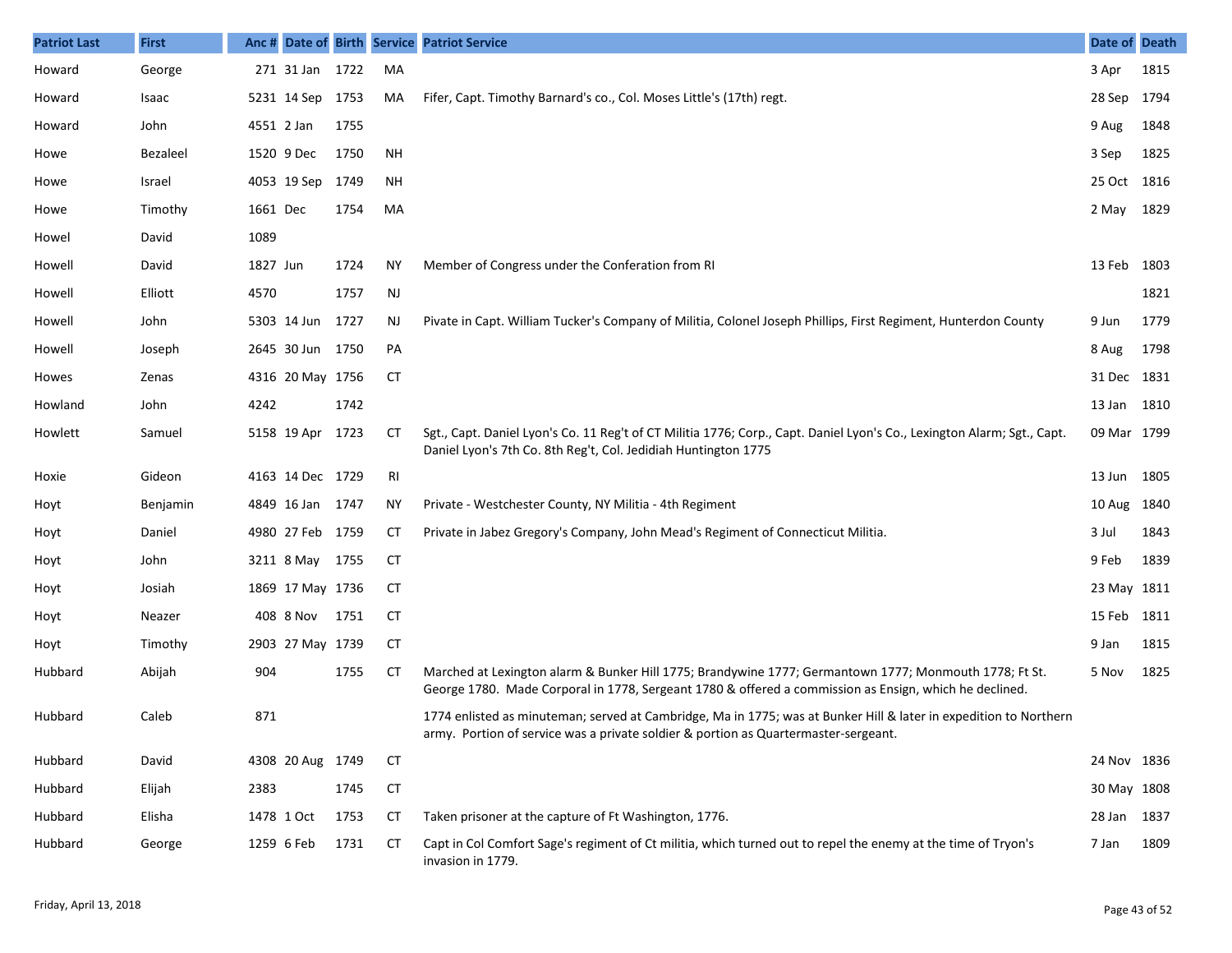| <b>Patriot Last</b> | <b>First</b> |            |                  |      |           | Anc # Date of Birth Service Patriot Service                                                                                                                                             | Date of Death |      |
|---------------------|--------------|------------|------------------|------|-----------|-----------------------------------------------------------------------------------------------------------------------------------------------------------------------------------------|---------------|------|
| Hubbard             | George       |            | 5296 30 Nov 1739 |      | <b>CT</b> | Ensign of Sage's Co. of the State Regiment, June 20, 1776, and 1st Lt. of Conn. Regiment, Jan 1, 1777.                                                                                  | 16 Apr 1818   |      |
| Hubbard             | Henry        | 3732       |                  | 1751 | <b>CT</b> |                                                                                                                                                                                         | 11 Jul        | 1825 |
| Hubbard             | Jeremiah     |            | 1125 27 Oct 1732 |      | СT        | 1st Lieutenant in Capt Shepherd's company, Col Belden's regiment, 1777.                                                                                                                 | 7 Mar         | 1814 |
| Hubbard             | Jeremiah     |            | 1585 29 Jan 1746 |      | <b>CT</b> |                                                                                                                                                                                         | 28 Aug 1808   |      |
| Hubbell             | John         |            | 101 20 Feb 1709  |      | <b>CT</b> |                                                                                                                                                                                         | 7 May 1782    |      |
| Hubbell             | John         |            | 2423 10 Aug 1734 |      | <b>CT</b> |                                                                                                                                                                                         | 10 Mar 1810   |      |
| Hubbell             | Richard      |            | 1301 20 Oct 1696 |      | <b>CT</b> | His firm, Richard Hubbell & Son, furnished a sloop which captured an English brig & brought the vessel and crew into 27 Jun 1787<br>Black Rock harbor.                                  |               |      |
| Hubbell             | Silliman     | 276        |                  | 1764 | <b>CT</b> |                                                                                                                                                                                         | 20 Jul        | 1847 |
| Hubbs               | James        |            | 2450 24 Jun      | 1741 | <b>NY</b> |                                                                                                                                                                                         | 17 Apr 1809   |      |
| <b>Huckins</b>      | James        |            | 5063 14 Oct 1746 |      | ΝH        | Continental Soldier who enlisted in 1782 for the term of 3 years.                                                                                                                       | 2 Mar         | 1837 |
| Hudson              | Eleazer      |            | 4852 9 Jun       | 1738 | СT        | Private in Capt Richard's Co, 1st Regt Connecticut Line in the Continental Army, serving Jan 1777 to Jan 1780.                                                                          |               |      |
| Hueston             | William      | 3836       |                  | 1750 | PA        |                                                                                                                                                                                         | 15 Dec 1781   |      |
| <b>Huggins</b>      | Medad        |            | 4602 14 Sep      | 1746 | <b>NY</b> |                                                                                                                                                                                         | 26 Apr 1812   |      |
| Hughes              | Ellis        |            | 5368 16 Aug 1745 |      | NJ.       | One of the men of Cape may, NJ; who swore that they do not hold themselves bound by allegiance to the King.                                                                             | 16 Apr 1817   |      |
| Hughes              | James        | 2076 Circa |                  | 1720 |           |                                                                                                                                                                                         |               | 1783 |
| Hulburt             | Amos         |            | 1442 3 Dec       | 1752 | <b>CT</b> |                                                                                                                                                                                         | 15 Nov 1835   |      |
| Hulet               | Charles      | 2381       |                  | 1760 | NJ        |                                                                                                                                                                                         | 20 May 1835   |      |
| Hulick              | John         |            | 5328 12 Oct 1754 |      | NJ        | Private under Capts John Piatt, Abraham Terhume, and Ross: Orderly Sergeant for Capt. Joachim Hulick.                                                                                   | 30 Jul        | 1841 |
| Huling              | Augustus     |            | 3715 2 Mar       | 1762 | RI        |                                                                                                                                                                                         |               |      |
| Hull                | Aaron        |            | 422 17 Jul       | 1745 | <b>CT</b> |                                                                                                                                                                                         |               |      |
| Hull                | Jedediah     |            | 2565 24 Jul      | 1732 | <b>CT</b> |                                                                                                                                                                                         | 14 Feb 1796   |      |
| Hull                | Jedidiah     |            | 3763 26 Feb 1756 |      |           |                                                                                                                                                                                         | 28 Mar 1783   |      |
| Hull                | John         |            | 4376 15 Feb 1744 |      | СT        |                                                                                                                                                                                         |               | 1784 |
| Hull                | Samuel       |            | 2078 9 Feb 1754  |      | CT        |                                                                                                                                                                                         | 29 Sep 1836   |      |
| Hull                | Samuel       |            | 3759 22 Mar 1730 |      | CТ        |                                                                                                                                                                                         | 27Apr 1791    |      |
| Hull                | Wakeman      |            | 5140 28 Oct 1759 |      | CТ        | Soldier from 11 Feb 1777 - 9 Jun 1783. Intially in the 5th Conn. Regiment under Capt. Josiah Lacey. When 5th Conn. 8 Mar 1833<br>was broken up, served in Col. Herman Swift's Regiment. |               |      |
| Humaston            | Jesse        |            | 2154 4 Dec       | 1749 | <b>CT</b> |                                                                                                                                                                                         | 21 Feb 1837   |      |
| Humes               | Robert       |            | 4677 18 Jun 1731 |      |           |                                                                                                                                                                                         | 15 Mar 1782   |      |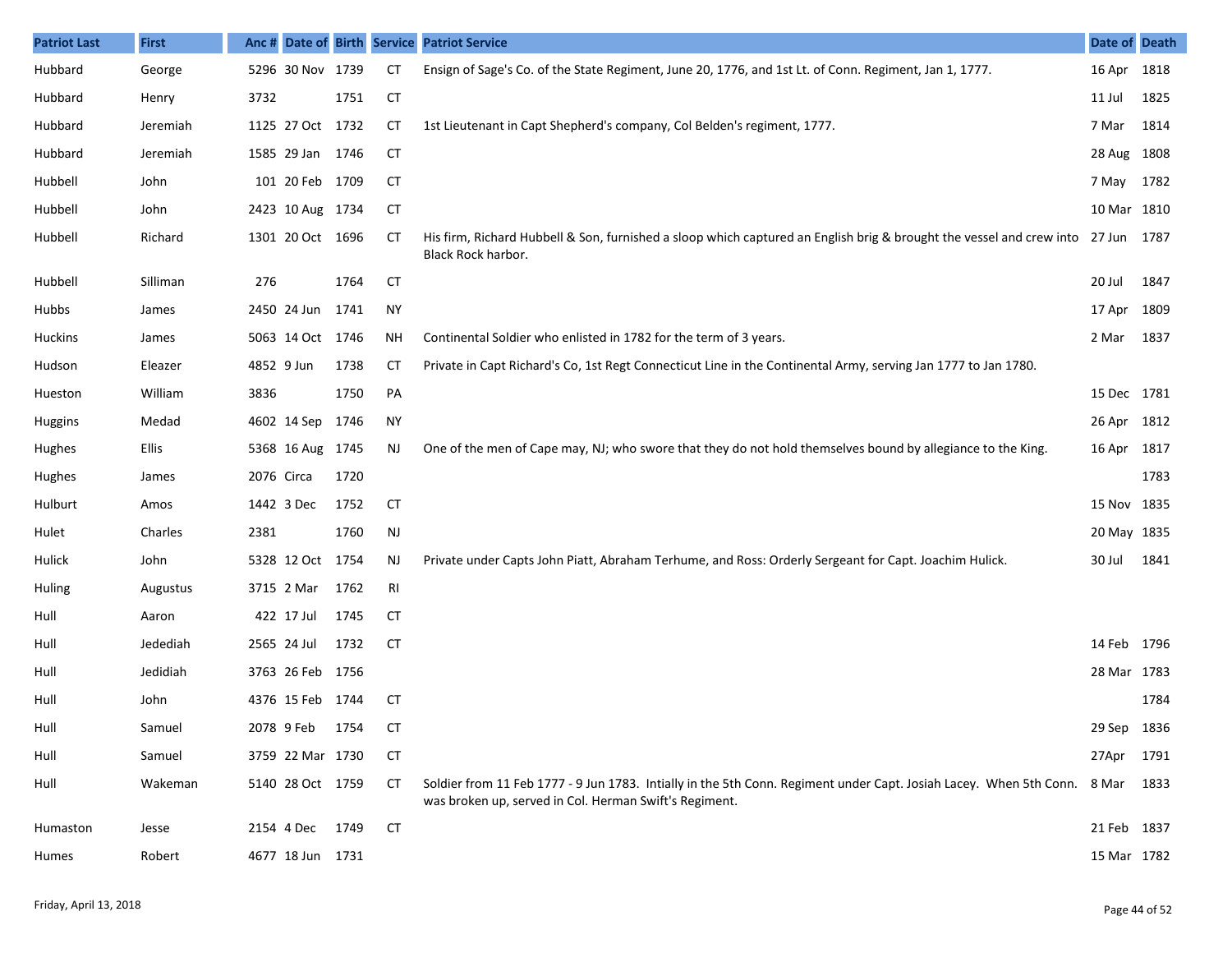| <b>Patriot Last</b> | <b>First</b> |          |                  |      |           | Anc # Date of Birth Service Patriot Service                                                                                        | Date of Death |      |
|---------------------|--------------|----------|------------------|------|-----------|------------------------------------------------------------------------------------------------------------------------------------|---------------|------|
| Humistead           | John         | 4455 Apr |                  | 1751 | VA        |                                                                                                                                    | Sep           | 1798 |
| Humiston            | Jesse        |          | 2199 4 Dec       | 1749 | <b>CT</b> |                                                                                                                                    | 21 Feb 1837   |      |
| Humphrey            | Amasa        |          | 311 12 Jan 1758  |      | <b>CT</b> |                                                                                                                                    | 19 Feb 1799   |      |
| Humphrey            | Asahel       |          | 1024 22 Jul      | 1747 | CT        | A revolutionary soldier                                                                                                            | 22 Jan 1827   |      |
| Humphrey            | Giles        | 1610     |                  |      |           |                                                                                                                                    |               |      |
| Humphrey            | Jacob        | 4012     |                  | 1751 | PA        |                                                                                                                                    | 21 Jan 1826   |      |
| Humphrey            | Soloman      | 4750     |                  |      |           |                                                                                                                                    |               |      |
| Humphrey            | Solomon      |          | 2695 2 Aug       | 1752 | <b>CT</b> |                                                                                                                                    | 24 Dec 1834   |      |
| Humphrey            | Theophilus   | 2250     |                  | 1744 | <b>CT</b> |                                                                                                                                    |               | 1826 |
| Humphrey            | William      |          | 4657 22 Mar 1747 |      | RI        |                                                                                                                                    | 1 Jul         | 1832 |
| Humphreys           | Asher        |          | 3884 16 Apr 1759 |      | CT        |                                                                                                                                    | 12 Mar 1826   |      |
| Hungerford          | Elijah       |          | 3357 10 Nov 1756 |      | <b>CT</b> |                                                                                                                                    | 9 Dec         | 1839 |
| Hungerford          | Robert       |          | 1803 3 Jan       | 1716 | <b>CT</b> |                                                                                                                                    | 11 Feb 1794   |      |
| Hunt                | Eldad        | 4741     |                  |      |           |                                                                                                                                    |               |      |
| Hunt                | Emery        |          | 798 Circa        | 1755 | <b>NY</b> |                                                                                                                                    |               | 1830 |
| Hunt                | Enoch        | 4719     |                  |      |           |                                                                                                                                    |               |      |
| Hunt                | Jacob        |          | 2884 9 Sep       | 1754 | VA        |                                                                                                                                    | 18 Jan        | 1842 |
| Hunt                | Joel         | 2309     |                  | 1759 | <b>CT</b> |                                                                                                                                    | 3 Oct         | 1820 |
| Hunt                | Joseph       | 977      |                  |      |           | A private soldier.                                                                                                                 |               |      |
| Hunt                | Joshua       | 4839 Jun |                  | 1758 | VT        | A cook, rank of Sgt., Timothy Barron's Co. in one of Col. Timothy Bedel's Regiment, during period of 10 Apr 1778 to 1<br>Apr 1779. |               | 1815 |
| Hunt                | Russell      | 3784     |                  | 1732 | <b>CT</b> |                                                                                                                                    |               |      |
| Hunt                | Stephen      |          | 403 9 Oct        | 1736 | <b>NJ</b> |                                                                                                                                    |               | 1777 |
| Hunter              | David        |          | 1834 6 Jun       | 1756 | MA        |                                                                                                                                    | 12 Oct 1823   |      |
| Hunter              | James        | 46       |                  | 1743 | PA        |                                                                                                                                    | 3 Oct 1824    |      |
| Hunter              | James        | 1870 Feb |                  | 1725 | MA        |                                                                                                                                    | Feb           | 1809 |
| Hunter              | James        |          | 4411 8 Apr       | 1740 | $\sf NC$  |                                                                                                                                    | Mar           | 1821 |
| Hunting             | Amos         |          | 1548 15 Mar 1763 |      | MA        |                                                                                                                                    | 23 Jan        | 1846 |
| Huntington          | Andrew       |          | 1149 21 Jun 1745 |      | CT        | Commissary of brigade and assistant Quartermaster-General.                                                                         | 7 Apr         | 1824 |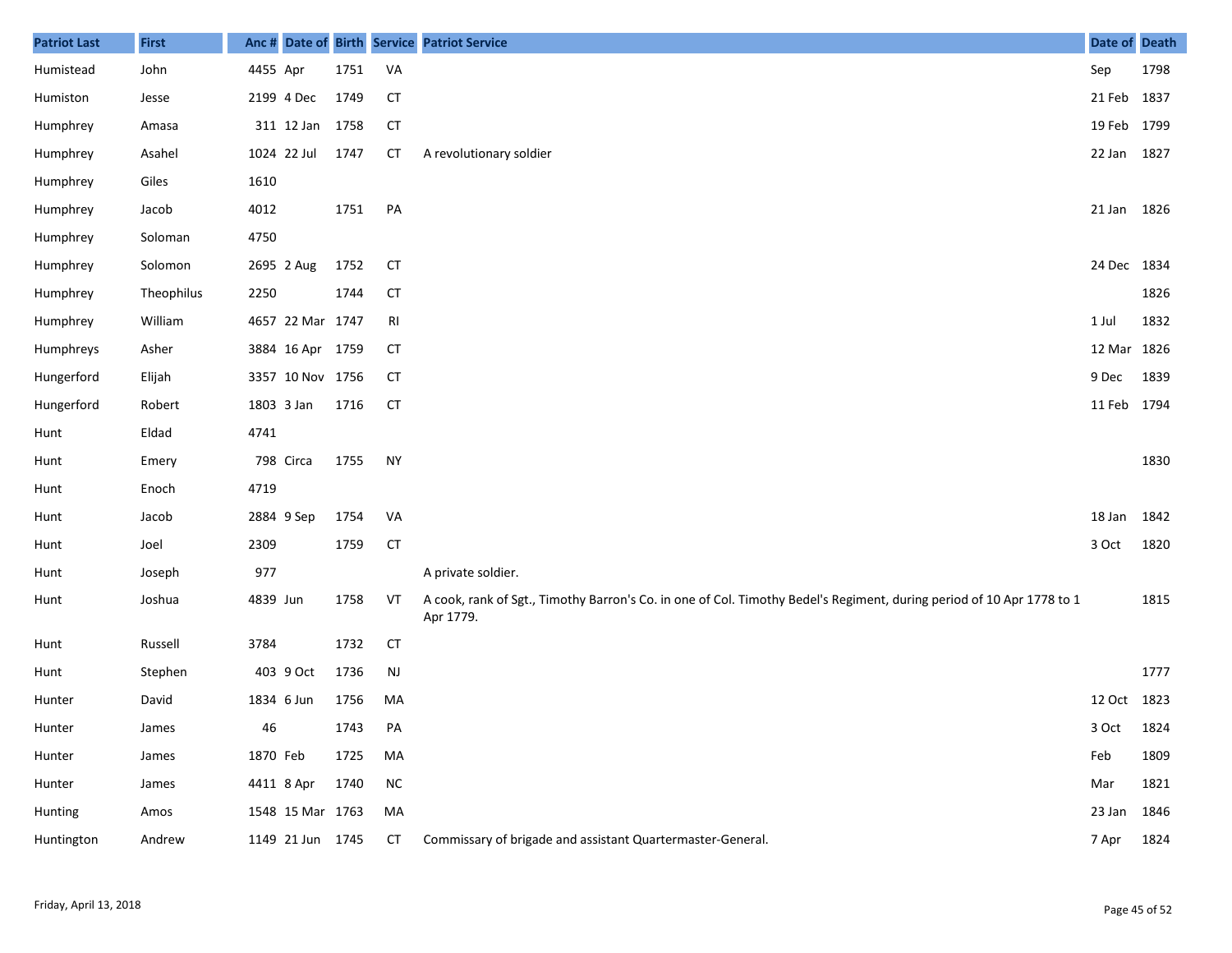| <b>Patriot Last</b> | <b>First</b> | Anc#       |                  |      |           | Date of Birth Service Patriot Service                                                                                                                                                                                                                 | Date of Death |      |
|---------------------|--------------|------------|------------------|------|-----------|-------------------------------------------------------------------------------------------------------------------------------------------------------------------------------------------------------------------------------------------------------|---------------|------|
| Huntington          | Benjamin     | 1226       |                  |      |           |                                                                                                                                                                                                                                                       |               |      |
| Huntington          | Eleazer      |            | 266 19 Sep 1734  |      | <b>CT</b> |                                                                                                                                                                                                                                                       | 19 May 1808   |      |
| Huntington          | Elijah       |            | 1732 21 Dec 1734 |      | <b>CT</b> |                                                                                                                                                                                                                                                       | 20 Mar 1814   |      |
| Huntington          | Enoch        |            | 930 15 Dec 1739  |      | СT        | Entered into politics during the revolutionary period against England.                                                                                                                                                                                | 12 Jan 1809   |      |
| Huntington          | Jabez        |            | 166 7 Aug        | 1719 | <b>CT</b> | Member of Committee of Safety & Major-General of Ct militia 1776-79                                                                                                                                                                                   | 6 Oct         | 1786 |
| Huntington          | Jedediah     |            | 470 4 Aug        | 1743 | <b>CT</b> | with the Norwich company in Lexington alarm. 1775 was commissioned Colonel of the 8th Ct regiment. In 1777<br>was commissioned Col of 1st regiment, Ct line, and May 1777 made Brigadier-Gen. He commanded the 2nd Ct<br>brigade. Maj-Gen end of war. | 25 Sep 1818   |      |
| Huntington          | John         |            | 1404 11 May 1749 |      | <b>CT</b> |                                                                                                                                                                                                                                                       |               |      |
| Huntington          | Samuel       |            | 2251 15 Nov 1751 |      | СT        |                                                                                                                                                                                                                                                       | 23 Jun 1812   |      |
| Huntington          | Thomas       |            | 2406 13 Jan 1745 |      | <b>CT</b> |                                                                                                                                                                                                                                                       | 22 Feb 1835   |      |
| Huntley             | Elihu        |            | 469 30 Aug 1743  |      | <b>CT</b> |                                                                                                                                                                                                                                                       | 13 Sep 1836   |      |
| Huntley             | Ezekiel      |            | 1342 12 Mar 1752 |      | <b>CT</b> |                                                                                                                                                                                                                                                       | 13 Aug 1839   |      |
| Huntley             | James        |            | 2618 17 Apr 1725 |      | <b>CT</b> |                                                                                                                                                                                                                                                       | 25 Feb 1816   |      |
| Huntley             | Richard      |            | 5235 02 Dec 1745 |      | <b>CT</b> | Soldier; trained 12 half-days in Capt. Eliphalet Bulkley's 3rd Co. in the 12th Connecticut Militia Regt. In July 1775. He<br>was paid in Feb 1782 for furnishing provisions to the commissary.                                                        | 02 Apr 1824   |      |
| Huntzinger          | John         | 2797 7 Feb |                  | 1751 | PA        |                                                                                                                                                                                                                                                       | 6 Sep         | 1802 |
| Hurd                | Curtis       |            | 3001 13 Nov 1751 |      | <b>CT</b> |                                                                                                                                                                                                                                                       | 11 Mar 1831   |      |
| Hurd                | Joseph       |            | 1857 10 Jul      | 1745 | <b>CT</b> |                                                                                                                                                                                                                                                       | 11 Feb 1778   |      |
| Hurd                | Nathan       |            | 531 4 Aug        | 1727 | <b>CT</b> |                                                                                                                                                                                                                                                       | 13 Mar 1818   |      |
| Hurd                | Solomon      |            | 2146 25 Dec 1750 |      | <b>CT</b> |                                                                                                                                                                                                                                                       | 26 Sep 1819   |      |
| Hurd                | Wilson       |            | 3127 8 Feb       | 1763 | <b>CT</b> |                                                                                                                                                                                                                                                       | 2 Mar         | 1853 |
| Hurlburt            | Rufus        | 3650       |                  | 1741 | <b>CT</b> |                                                                                                                                                                                                                                                       | 6 sep         | 1781 |
| Hurlbut             | Alfred       |            | 4194 1 Dec       | 1756 | <b>CT</b> |                                                                                                                                                                                                                                                       | 5 Feb         | 1829 |
| Hurlbut             | Rufus        |            | 158 19 May 1742  |      | СT        |                                                                                                                                                                                                                                                       | 6 Sep         | 1781 |
| Hurlbut             | Samuel       |            | 4141 17 Apr 1737 |      | CТ        |                                                                                                                                                                                                                                                       | 23 Mar 1818   |      |
| Hurlbut             | Stephen      | 1530 Dec   |                  | 1760 | <b>CT</b> |                                                                                                                                                                                                                                                       | 1 May 1807    |      |
| Hurlbutt            | Daniel       | 278        |                  | 1740 | CT        |                                                                                                                                                                                                                                                       | 11 Feb 1827   |      |
| Hurlbutt            | Daniel       | 1355       |                  | 1740 | <b>CT</b> |                                                                                                                                                                                                                                                       | 14 Feb 1827   |      |
| Hurst               | John         | 2913       |                  | 1735 | VA        |                                                                                                                                                                                                                                                       |               | 1817 |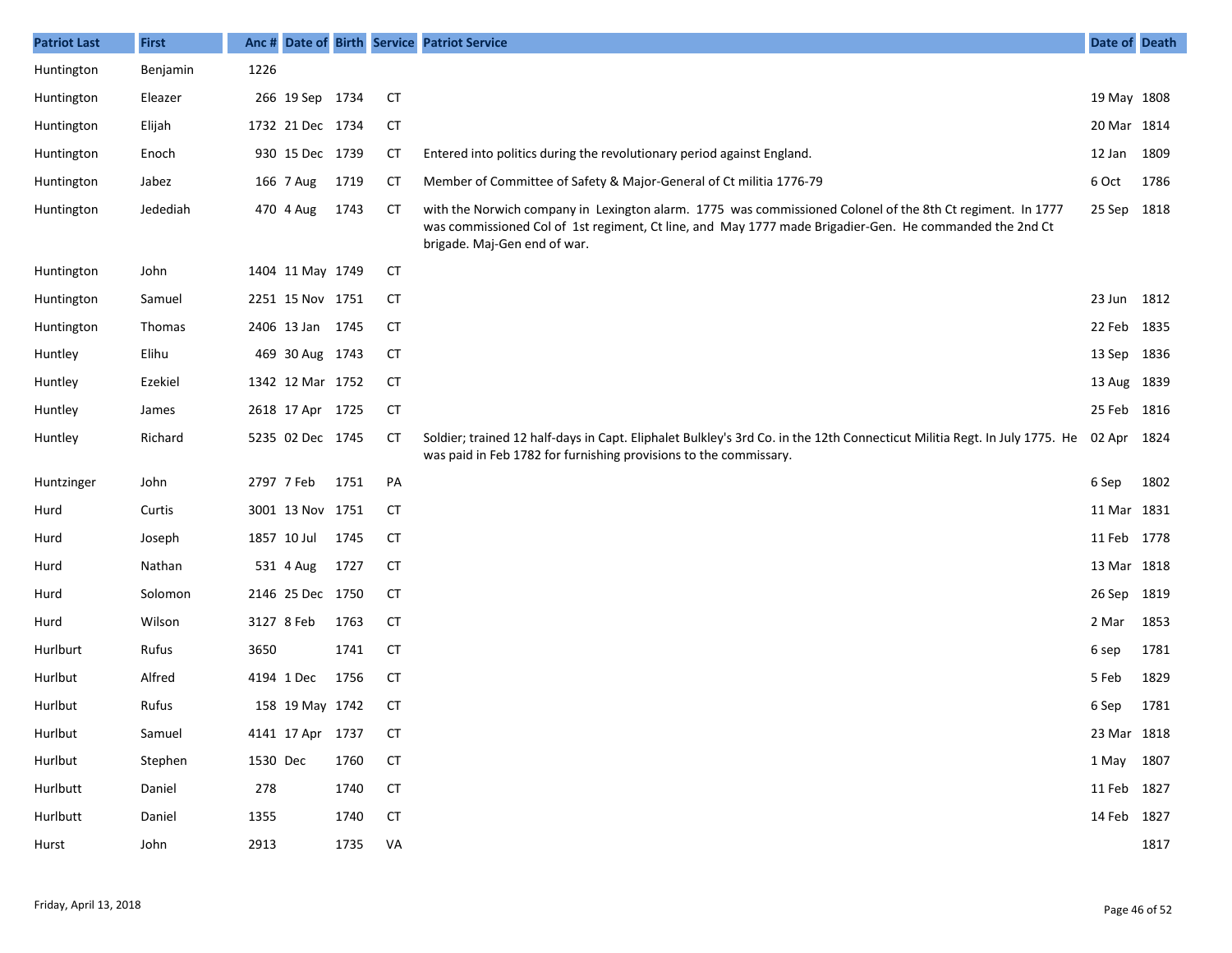| <b>Patriot Last</b> | <b>First</b> | Anc #    |                  |      |           | Date of Birth Service Patriot Service                                                                                                                                                                                  | Date of Death |      |
|---------------------|--------------|----------|------------------|------|-----------|------------------------------------------------------------------------------------------------------------------------------------------------------------------------------------------------------------------------|---------------|------|
| Husted              | Thaddeus     |          | 4810 26 Mar 1758 |      | <b>CT</b> | Private, CT & NY Line; Quarter Master/Cornet, CT 3rd Reg Light Horse Militia.                                                                                                                                          | 20 Aug 1832   |      |
| Hutchens            | Charles      |          | 5405 16 Oct 1755 |      | MA        | Private in Capt. Nathan Watkins Co., Col. Paterson's Massachusetts Militia Regt. In 1775                                                                                                                               | 02 Jul        | 1830 |
| Hutchinson          | Benjamin     |          | 143 9 Jun        | 1754 | NH        |                                                                                                                                                                                                                        | 12 Sep        | 1832 |
| Hutchinson          | Nathan       |          | 1401 10 Feb 1717 |      | <b>NH</b> |                                                                                                                                                                                                                        | 12 Jan 1795   |      |
| Hyde                | Charles      |          | 2684 8 Oct       | 1748 | <b>CT</b> |                                                                                                                                                                                                                        | 1 May         | 1839 |
| Hyde                | Ebenezer     | 1238     |                  | 1758 | СT        | Served in Continental frigate Confederacy, carrying guns, was captured by a British frigate and taken into the harbor 12 Oct 1842<br>of Charleston.                                                                    |               |      |
| Hyde                | Eli          |          | 3294 12 Oct 1736 |      | СT        |                                                                                                                                                                                                                        | 6 Oct         | 1815 |
| Hyde                | Elijah       |          | 976 17 Jan 1735  |      | СT        |                                                                                                                                                                                                                        | 31 Dec 1800   |      |
| Hyde                | Elijah       |          | 2818 14 Jun 1758 |      | СT        | Major commanding the 2nd regiment of Light Horse. This regiment was in the battle of Still Water, Oct 1777.                                                                                                            |               | 1837 |
| Hyde                | Isaac        | 1200     |                  | 1736 | СT        | Lieutenant in the continental army.                                                                                                                                                                                    |               | 1811 |
| Hyde                | James        |          | 1775 17 Jul      | 1752 | СT        |                                                                                                                                                                                                                        | 9 Apr         | 1809 |
| Hyde                | Phineas      |          | 1835 15 Nov 1749 |      | СT        |                                                                                                                                                                                                                        | 5 Sep         | 1820 |
| Imus                | William      | 5073 May |                  | 1739 | VT        | Private in Vermont. He served under Captain Jacob Hines in Arlington, VT in December 1781. Served 3 days in<br>response to an alarm. Was given a grant of land for valuable services rendered to the Continental Army. | 20 Mar 1835   |      |
| Ingalls             | John         |          | 3092 3 Apr       | 1751 | MA        |                                                                                                                                                                                                                        |               | 1795 |
| Ingalls             | Phineas      | 1322     |                  | 1757 | MA        |                                                                                                                                                                                                                        | 5 Jan         | 1843 |
| Ingersoll           | John         |          | 4874 11 Oct 1758 |      | CT        | Private, 6th Regiment, "Connecticut Line" in Prentice's Company Feb 27, 1778 to Sept 7, 1778 and in Gen<br>Waterbury's State Brigade, 1781, Capt Charles Smith's Company.                                              | 30 May 1840   |      |
| Irish               | George       |          | $2$ 1 Jan        | 1729 | RI        |                                                                                                                                                                                                                        | 11 Oct 1801   |      |
| Irons               | Jeremiah     | 1487     |                  | 1748 | RI        |                                                                                                                                                                                                                        | 5 May         | 1840 |
| Irwin               | Robert       |          | 4148 7 Jan       | 1763 | PA        |                                                                                                                                                                                                                        | 23 Jul        | 1833 |
| Isaacs              | Samuel       | 4954     |                  | 1756 | ΝY        | In Thomas' Second Regiment, New York Militia                                                                                                                                                                           | 22 Nov 1819   |      |
| Isbell              | Eliab        |          | 2975 31 Jul      | 1759 | <b>CT</b> |                                                                                                                                                                                                                        | 31 Dec 1825   |      |
| Isham               | John         |          | 1960 17 Sep 1744 |      | CT        |                                                                                                                                                                                                                        | 5 May         | 1828 |
| Isham               | John         | 3361     |                  | 1733 | <b>CT</b> |                                                                                                                                                                                                                        | 2 Mar 1802    |      |
| Isham               | John         |          | 3535 7 May 1742  |      | CT        |                                                                                                                                                                                                                        | 5 May 1828    |      |
| Ives                | Abel         |          | 3871 6 May 1711  |      | CT        |                                                                                                                                                                                                                        | 31 Jan 1791   |      |
| Ives                | Asahel       |          | 1698 25 Jun 1764 |      | СT        |                                                                                                                                                                                                                        | 10 Aug 1830   |      |
| Ives                | Bezaleel     | 3452     |                  | 1726 | <b>CT</b> |                                                                                                                                                                                                                        | 24 Nov 1798   |      |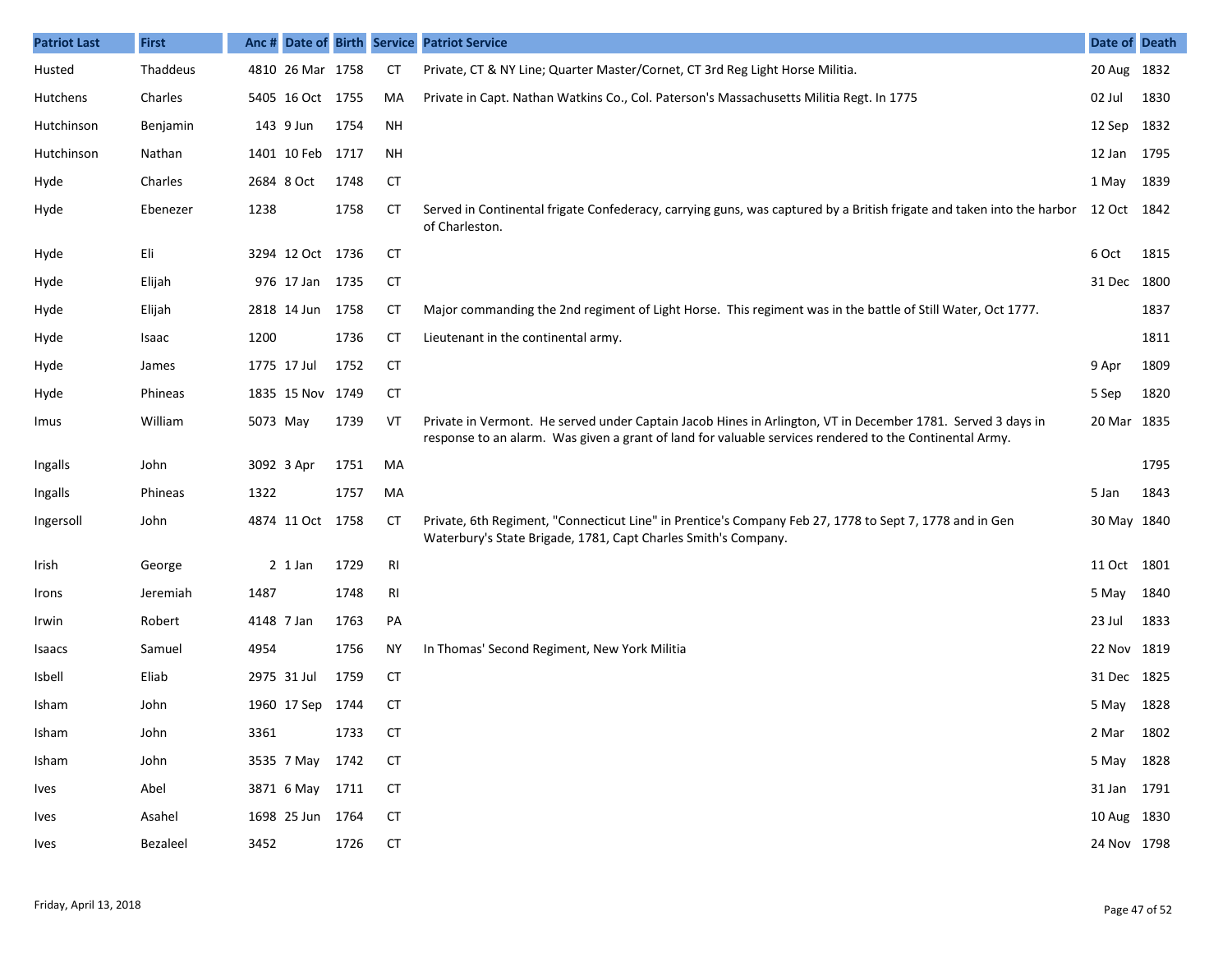| <b>Patriot Last</b> | <b>First</b> | Anc #      |                  |      |           | Date of Birth Service Patriot Service                                                                                                                                                                                                          | Date of Death |      |
|---------------------|--------------|------------|------------------|------|-----------|------------------------------------------------------------------------------------------------------------------------------------------------------------------------------------------------------------------------------------------------|---------------|------|
| <b>Ives</b>         | Elam         |            | 1995 16 Dec 1761 |      | <b>CT</b> |                                                                                                                                                                                                                                                | 24 Jan 1846   |      |
| Ives                | Elnathan     | 1655       |                  | 1749 | <b>CT</b> |                                                                                                                                                                                                                                                | 14 Dec 1841   |      |
| Ives                | Enos         | 729        |                  |      |           |                                                                                                                                                                                                                                                |               |      |
| Ives                | Ichabod      |            | 313 11 Sep 1759  |      | <b>CT</b> |                                                                                                                                                                                                                                                | 16 Feb 1845   |      |
| <b>Ives</b>         | Joel         |            | 2081 16 Apr      | 1760 | <b>CT</b> |                                                                                                                                                                                                                                                | 3 Jun         | 1808 |
| <b>Ives</b>         | John         | 314 4 Jul  |                  | 1729 | <b>CT</b> |                                                                                                                                                                                                                                                | 18 Feb 1816   |      |
| <b>Ives</b>         | Jotham       | 599        |                  | 1753 | <b>CT</b> |                                                                                                                                                                                                                                                | 2 Aug         | 1816 |
| Ives                | Titus        | 2323 Feb   |                  | 1746 | <b>CT</b> |                                                                                                                                                                                                                                                | 2 Sep         | 1776 |
| Jackman             | Abel         | 2190 2 Aug |                  | 1762 | MA        |                                                                                                                                                                                                                                                | 24 Jun 1820   |      |
| Jackman             | Enoch        |            | 3785 13 Oct 1752 |      | MA        |                                                                                                                                                                                                                                                | 20 Dec 1833   |      |
| Jackson             | Daniel       | 1776       |                  | 1763 | CT        |                                                                                                                                                                                                                                                | 25 Aug 1841   |      |
| Jackson             | David        |            | 3983 28 Oct 1736 |      | <b>CT</b> |                                                                                                                                                                                                                                                | Feb           | 1814 |
| Jackson             | Ebenezer     | 1039       |                  |      |           | Lieutenant in Crane's artillery, who enlisted in 1777, and served through the war. He was a member of the Soc of<br>Cincinnati.                                                                                                                |               | 1838 |
| Jackson             | Ephraim      | 3727       |                  | 1729 | MA        |                                                                                                                                                                                                                                                | 19 Dec 1777   |      |
| Jackson             | Giles        |            | 1750 27 Jan      | 1733 | MA        |                                                                                                                                                                                                                                                | 4 May         | 1810 |
| Jackson             | Jeremiah     | 1807       |                  |      | MA        |                                                                                                                                                                                                                                                |               | 1802 |
| Jackson             | Jeremiah     | 1881       |                  |      | <b>NY</b> |                                                                                                                                                                                                                                                |               | 1802 |
| Jackson             | Jonathan     |            | 170 23 Jan 1751  |      | MA        |                                                                                                                                                                                                                                                | 18 Aug 1775   |      |
| Jackson             | Michael      |            | 1038 18 Dec 1734 |      | MA        | Served as Captain of minutemen at Lexington, and in Maj Gardener's regiment at Bunker Hill. He was Colonel of the 03 Apr 1801<br>8th Mass regiment and Brevet-brigadier-general, in service in NY and Canada. Member of Soc of the Cincinnati. |               |      |
| Jackson             | Samuel       |            | 1985 12 Feb 1759 |      | <b>CT</b> | 5th CT Regt 1871                                                                                                                                                                                                                               | 1 Apr         | 1843 |
| Jacob               | Richard      |            | 4210 28 May 1724 |      | MA        |                                                                                                                                                                                                                                                | 14 Jan        | 1809 |
| Jacobs              | Ezekiel      |            | 4934 20 Jun 1755 |      | СT        | Pvt. CT State Troops under Col. Andrew Ward.                                                                                                                                                                                                   | 6 Mar         | 1834 |
| Jacobus             | Richard      |            | 4187 10 Aug 1740 |      | <b>NJ</b> |                                                                                                                                                                                                                                                | 4 Jun         | 1806 |
| James               | Allen        | 3516       |                  | 1743 | RI        |                                                                                                                                                                                                                                                |               | 1821 |
| James               | Israel       |            | 2637 26 Jan 1734 |      | MA        |                                                                                                                                                                                                                                                | 2 May 1793    |      |
| James               | Joseph       |            | 3733 13 May 1753 |      | RI        |                                                                                                                                                                                                                                                | 3 Feb 1795    |      |
| Jameson             | Hugh         | 2836       |                  | 1710 | <b>NH</b> |                                                                                                                                                                                                                                                | circa         | 1790 |
| Janes               | Irael        |            | 3534 26 Jan 1734 |      | MA        |                                                                                                                                                                                                                                                | 2 May 1793    |      |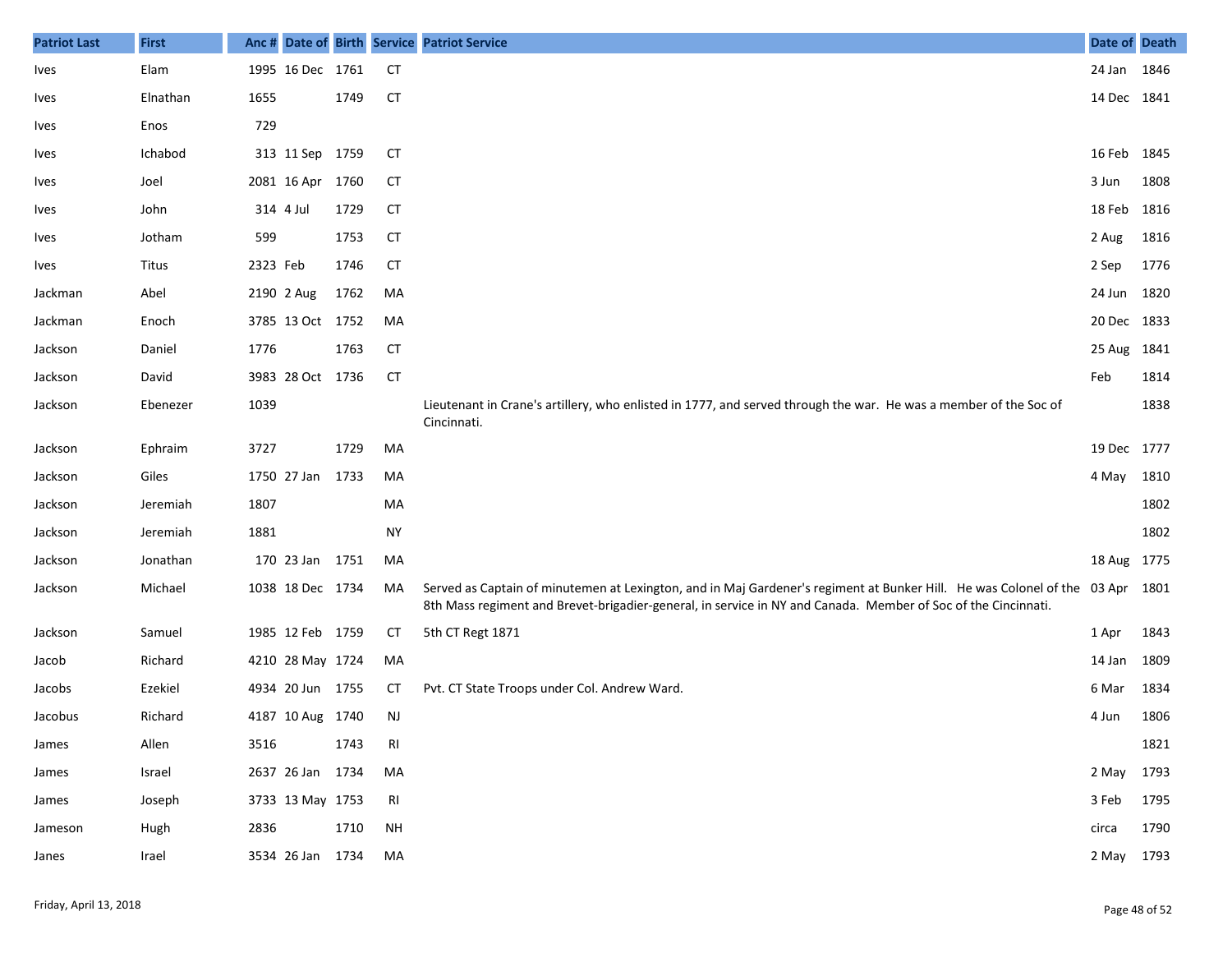| <b>Patriot Last</b> | <b>First</b> |            |                  |      |           | Anc # Date of Birth Service Patriot Service                                                                                                                            | Date of Death |      |
|---------------------|--------------|------------|------------------|------|-----------|------------------------------------------------------------------------------------------------------------------------------------------------------------------------|---------------|------|
| Jarvis              | Nathaniel    |            | 2177 25 Dec 1731 |      | MA        |                                                                                                                                                                        |               |      |
| Jarvis              | Thomas       | 3893       |                  | 1755 | <b>NC</b> |                                                                                                                                                                        |               | 1795 |
| Jenkins             | Calvin       | 4398       |                  | 1761 | <b>CT</b> |                                                                                                                                                                        |               | 1846 |
| Jenne               | Prince       |            | 3678 11Apr       | 1759 | MA        |                                                                                                                                                                        | Jul           | 1837 |
| Jenney              | Benjamin     |            | 2852 28 Feb 1744 |      | MA        |                                                                                                                                                                        | 25 Dec 1781   |      |
| Jennings            | Aaron        |            | 1380 11 Jul      | 1762 | СT        |                                                                                                                                                                        | 26 Jan        | 1839 |
| Jennings            | Isaac        |            | 2174 18 May 1743 |      | <b>CT</b> |                                                                                                                                                                        | 6 Jun         | 1819 |
| Jennings            | Jacob        |            | 805 5 Dec        | 1729 | <b>CT</b> |                                                                                                                                                                        |               | 1817 |
| Jennison            | John         |            | 1079 15 Jun 1744 |      | NΗ        | 1st Lt in Capt Christopher Webber's company in the 16th regiment, NH militia in 1776. He was Capt of a company<br>which went to Newbury in 1780.                       |               |      |
| Jenny               | William      |            | 3555 17 Mar 1755 |      | NH        |                                                                                                                                                                        | 16 Jun        | 1806 |
| Jerome              | Benjamin     | 1363 Circa |                  | 1743 | СT        | Pvt, Capt James Stoddard's Co, Col Noadiah Hooker's Regt of CT Militia                                                                                                 | 31 Dec 1824   |      |
| Jerome              | Samuel       | 482        |                  | 1728 | MA        | Private, Capt. Ebenezer Cook's co., Col. John Brown's (Berkshire Co.) regt.; enlisted Sept. 22, 1777; discharged Oct.<br>14, 1777; service, 22 days, at the Northward. |               | 1796 |
| Jewett              | Ebenezer     |            | 1398 28 Aug 1747 |      | <b>CT</b> |                                                                                                                                                                        | 3 May         | 1826 |
| Jewett              | John         |            | 5248 06 Nov 1749 |      | MA        | 2nd Lieutenant, Capt. Andrew Haskel's Co., Col. Marshall's Regt. Commissioned 5 Jul 1776                                                                               | 08 Feb 1802   |      |
| Jewett              | Joseph       |            | 2355 13 Dec 1732 |      | <b>CT</b> |                                                                                                                                                                        | 31 Aug 1776   |      |
| Jewett              | Maxmilian    |            | 243 27 Jan 1741  |      | MA        | Private, Lt. Aquila Jewett's Co., Col. James Prescott's Reg;t, MA                                                                                                      | 16 Oct 1823   |      |
| John                | George       |            | 516 25 Aug 1754  |      | PA        |                                                                                                                                                                        | 23 Feb 1841   |      |
| Johns               | Jehiel       |            | 4166 19 Feb 1756 |      | VT        |                                                                                                                                                                        | 12 Aug 1840   |      |
| Johnson             | Aholiab      |            | 1356 18 Mar 1762 |      | <b>CT</b> |                                                                                                                                                                        | 22 Jul        | 1829 |
| Johnson             | Asahel       |            | 4202 16 Jan 1754 |      | <b>CT</b> |                                                                                                                                                                        | 18 Feb        | 1814 |
| Johnson             | Ebenezer     | 2131 Circa |                  | 1763 | <b>CT</b> |                                                                                                                                                                        | 6 Dec         | 1852 |
| Johnson             | Ezekiel      | 2068       |                  | 1760 | RI        |                                                                                                                                                                        |               |      |
| Johnson             | Hezekiah     |            | 3301 6 Nov       | 1749 | <b>CT</b> |                                                                                                                                                                        | 15 Nov 1826   |      |
| Johnson             | Isaac        | 3350       |                  | 1733 | RI        |                                                                                                                                                                        |               |      |
| Johnson             | Isaac        |            | 3774 24 Jan 1756 |      | <b>CT</b> |                                                                                                                                                                        | 13 May 1805   |      |
| Johnson             | James        |            | 172 10 Mar 1751  |      | <b>CT</b> |                                                                                                                                                                        | 7 Mar 1833    |      |
| Johnson             | James        |            | 2841 3 Mar 1759  |      | MA        |                                                                                                                                                                        | 10 Feb 1838   |      |
| Johnson             | Jedediah     |            | 3595 29 Nov 1762 |      | <b>CT</b> |                                                                                                                                                                        | 18 sep 1839   |      |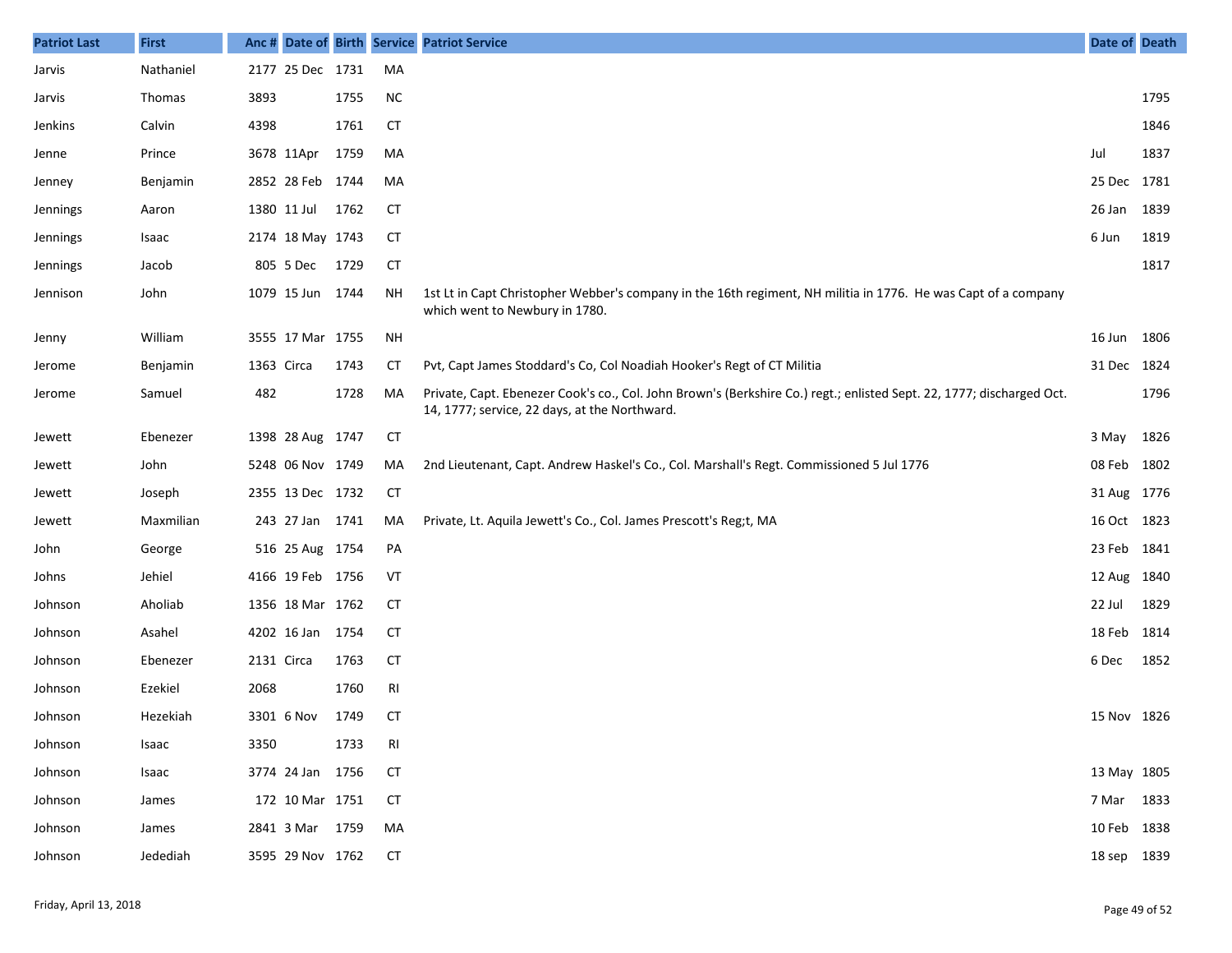| <b>Patriot Last</b> | <b>First</b> | Anc # |                  |      |           | Date of Birth Service Patriot Service                                                                                                                                                                                    | Date of Death |      |
|---------------------|--------------|-------|------------------|------|-----------|--------------------------------------------------------------------------------------------------------------------------------------------------------------------------------------------------------------------------|---------------|------|
| Johnson             | John         | 1357  |                  |      | <b>CT</b> |                                                                                                                                                                                                                          | 27 Sep 1787   |      |
| Johnson             | John         |       | 3218 26 May 1748 |      |           |                                                                                                                                                                                                                          | 28 Jun 1842   |      |
| Johnson             | Jonathan     |       | 302 12 May 1762  |      | СT        |                                                                                                                                                                                                                          | 26 Apr 1838   |      |
| Johnson             | Jonathan     |       | 799 5 Jan        | 1736 | СT        |                                                                                                                                                                                                                          | 4 Dec         | 1815 |
| Johnson             | Joseph       |       | 173 21 May 1726  |      | <b>CT</b> |                                                                                                                                                                                                                          | 1 Feb         | 1787 |
| Johnson             | Joseph       |       | 764 17 Jun 1750  |      | <b>CT</b> |                                                                                                                                                                                                                          | 17 Nov 1808   |      |
| Johnson             | Obadiah      |       | 973 18 Feb 1736  |      | СT        | 1775 Major in 3rd Ct regiment, Israel Putnam, Colonel. 1776 was Lt-Col of regiment commanded by Col Andrew<br>Ward. In 1777 he was appointed Col of the 21st regiment of CT militia: 1778 commanded a Ct regiment in RI. | 27 Oct 1801   |      |
| Johnson             | Oliver       | 5320  |                  |      |           |                                                                                                                                                                                                                          |               |      |
| Johnson             | Prince       | 5121  |                  | 1755 | <b>CT</b> |                                                                                                                                                                                                                          |               | 1815 |
| Johnson             | Seth         |       | 2059 10 Jan      | 1748 |           |                                                                                                                                                                                                                          |               |      |
| Johnson             | Shadrack     |       | 1953 15 Aug 1762 |      | ΝH        |                                                                                                                                                                                                                          |               |      |
| Johnson             | Stephen      |       | 2714 before 1716 |      | <b>NH</b> |                                                                                                                                                                                                                          | 12 Jan 1798   |      |
| Johnson             | William      | 1161  |                  |      | СT        | Member of Continental Congress in 1774. Was soldier in Ct regiment during the revolutionary war. Member of<br>convention which formed the Constitution of US and was one of two senators from Ct.                        |               |      |
| Johnson             | William      |       | 2063 20 May 1734 |      | <b>CT</b> |                                                                                                                                                                                                                          |               | 1801 |
| Johnson             | William      | 4731  |                  |      |           |                                                                                                                                                                                                                          |               |      |
| Johnston            | Robert       |       | 548 Circa        | 1735 | PA        |                                                                                                                                                                                                                          | Circa         | 1815 |
| Johnston            | Samuel       | 4772  |                  |      |           |                                                                                                                                                                                                                          |               |      |
| Jones               | Anthony      |       | 2916 1 Feb       | 1750 | MA        |                                                                                                                                                                                                                          | 2 Nov         | 1810 |
| Jones               | Benjamin     |       | 2212 5 Feb       | 1757 | <b>CT</b> |                                                                                                                                                                                                                          | 23 Jun        | 1821 |
| Jones               | Benoni       | 1169  |                  |      | <b>NY</b> | Private in company commanded by Ensign John Norton in the 18th regiment of Ct militia at New York in 1776.                                                                                                               |               |      |
| Jones               | Benoni       | 2662  |                  |      | <b>CT</b> |                                                                                                                                                                                                                          |               | 1799 |
| Jones               | Deodate      |       | 4303 16 Jun 1762 |      |           |                                                                                                                                                                                                                          | 19 Nov 1852   |      |
| Jones               | Ezekiel      |       | 3481 27 Mar 1731 |      | СT        |                                                                                                                                                                                                                          | 30 Nov 1791   |      |
| Jones               | Israel       | 873   |                  |      | <b>CT</b> |                                                                                                                                                                                                                          |               |      |
| Jones               | Israel       |       | 3296 2 Sep       | 1753 | <b>CT</b> | Sergeant in Capt John Watson's company of Col Benjamin Hinman's regiment in 1775; Ensign in 7th regiment, Ct<br>line, in 1777; 2nd Lt in 1778 and also Capt in the 18th regiment, Ct militia.                            | 1 Sep         | 1812 |
| Jones               | Israel       |       | 3388 18 Mar 1715 |      | CT        |                                                                                                                                                                                                                          | 28 Dec 1798   |      |
| Jones               | Israel       |       | 4299 26 Jan 1734 |      | MA        |                                                                                                                                                                                                                          | 2 May 1793    |      |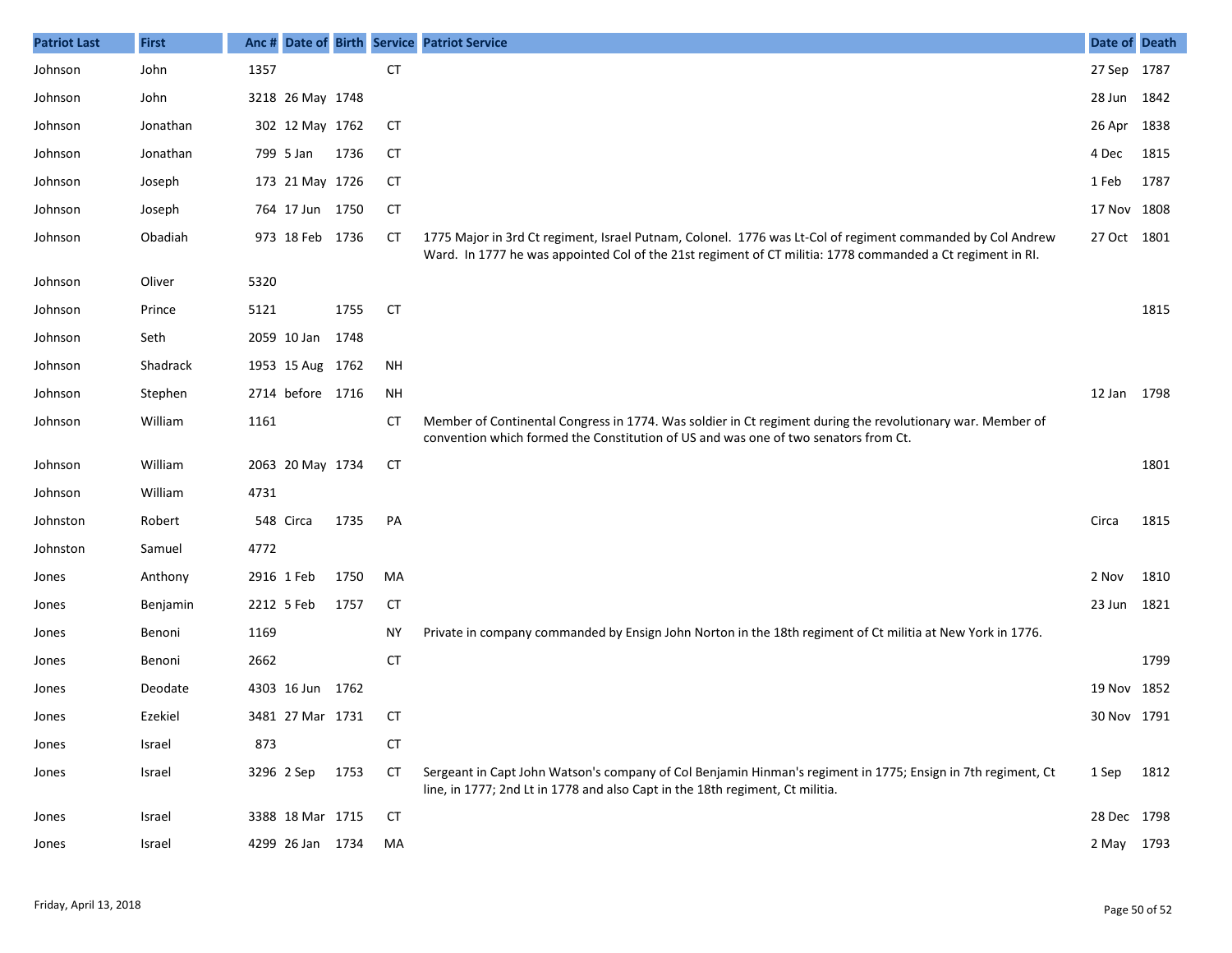| <b>Patriot Last</b> | <b>First</b> |            |                     |      |           | Anc # Date of Birth Service Patriot Service                                                                                                                                   | Date of Death |      |
|---------------------|--------------|------------|---------------------|------|-----------|-------------------------------------------------------------------------------------------------------------------------------------------------------------------------------|---------------|------|
| Jones               | Joel         | 2216 6 Apr |                     | 1733 | <b>CT</b> |                                                                                                                                                                               | 17 Jun 1792   |      |
| Jones               | Joseph       | 4899       |                     | 1710 | NJ        | Patriotic Service: Oath of Allegiance 1777.                                                                                                                                   | 14 Nov 1782   |      |
| Jones               | Levi         |            | 4405 23 Sep 1749    |      | <b>CT</b> |                                                                                                                                                                               | 17 Mar 1807   |      |
| Jones               | Luke         |            | 5334 13 Dec 1751    |      | MA        | Private, Capt. Philip Ulmer's Company, Col. Samuel McCobb's Regt.                                                                                                             | 23 Dec 1838   |      |
| Jones               | Paul         | 4501       |                     | 1737 | PA        |                                                                                                                                                                               |               | 1821 |
| Jones               | Reuben       |            | 3760 24 Feb 1746    |      | VT        |                                                                                                                                                                               | 7 Jan         | 1833 |
| Jones               | Samuel       |            | 3390 31 Jul         | 1749 | <b>CT</b> |                                                                                                                                                                               | 29 Mar 1822   |      |
| Jones               | Samuel       | 4445       |                     | 1726 | MA        |                                                                                                                                                                               | 23 Jan 1797   |      |
| Jones               | Thomas       |            | 835 9 Jun           | 1750 | DE        |                                                                                                                                                                               | 31 Oct 1854   |      |
| Jordan              | Edmund       |            | 4573 15 Mar 1758    |      |           |                                                                                                                                                                               |               | 1835 |
| Josselyn            | Abraham      |            | 4512 18 Nov 1717    |      | MA        |                                                                                                                                                                               | 28 May 1778   |      |
| Jourdon             | Francis      | 2833 circa |                     | 1743 | MA        |                                                                                                                                                                               | 13 Apr 1801   |      |
| Judd                | Chandler     |            | 2929 30 Apr 1763    |      | <b>CT</b> |                                                                                                                                                                               | 21 Dec 1791   |      |
| Judd                | Elias        |            | 5109 15 Dec 1760    |      | СT        | Private, Cap Amazah Wright's Co, Col Meig's Regt 1776; pvt, Cap Blackman's Co, Col Sherburne's Regt 1776; Pvt, Cap<br>Savage's Co, 1778; Pvt, Cap Wilson's Co 1779; Corp, Cap |               | 1838 |
| Judd                | James        |            | 2052 27 Jan 1757    |      | <b>CT</b> |                                                                                                                                                                               | 10 Nov 1822   |      |
| Judd                | John         |            | 2910 4 Aug          | 1733 | <b>CT</b> |                                                                                                                                                                               | 23 Dec 1793   |      |
| Judd                | Joseph       | 4930       |                     | 1742 | СT        | Patriotic Service: took the Oath of Fidelity.                                                                                                                                 | 21 Aug 1825   |      |
| Judd                | Reuben       |            | 2735 9 Aug          | 1750 | <b>CT</b> |                                                                                                                                                                               | 12 Aug 1799   |      |
| Judd                | Samuel       |            | 1829 26 Dec 1734    |      | <b>CT</b> |                                                                                                                                                                               | 11 Sep 1825   |      |
| Judd                | Stephen      |            | 2663 14 Aug 1751    |      | СT        |                                                                                                                                                                               | 10 Jul        | 1820 |
| Judd                | Thomas       | 3220       |                     | 1723 | MA        |                                                                                                                                                                               | 21 Dec 1802   |      |
| Judd                | William      |            | 1951 20 Jul         | 1743 | СT        |                                                                                                                                                                               | 8 Nov         | 1804 |
| Judson              | Abel         |            | 4182 21 Feb 1746    |      | СT        |                                                                                                                                                                               | 3 Jan         | 1799 |
| Judson              | Daniel       |            | 2480 26 Apr 1728 CT |      |           |                                                                                                                                                                               | 4 Nov 1813    |      |
| Judson              | Elijah       |            | 1930 15 Dec 1716    |      | СT        |                                                                                                                                                                               | 10 Jan 1798   |      |
| Judson              | Gideon       |            | 2260 8 Mar 1748     |      |           |                                                                                                                                                                               | 23 Jun 1821   |      |
| Judson              | James        |            | 3031 bpt 20 1728    |      | <b>CT</b> |                                                                                                                                                                               | 12 Mar 1807   |      |
| Judson              | Lemuel       |            | 2777 9 Dec 1759     |      | <b>CT</b> |                                                                                                                                                                               | 17 Nov 1839   |      |